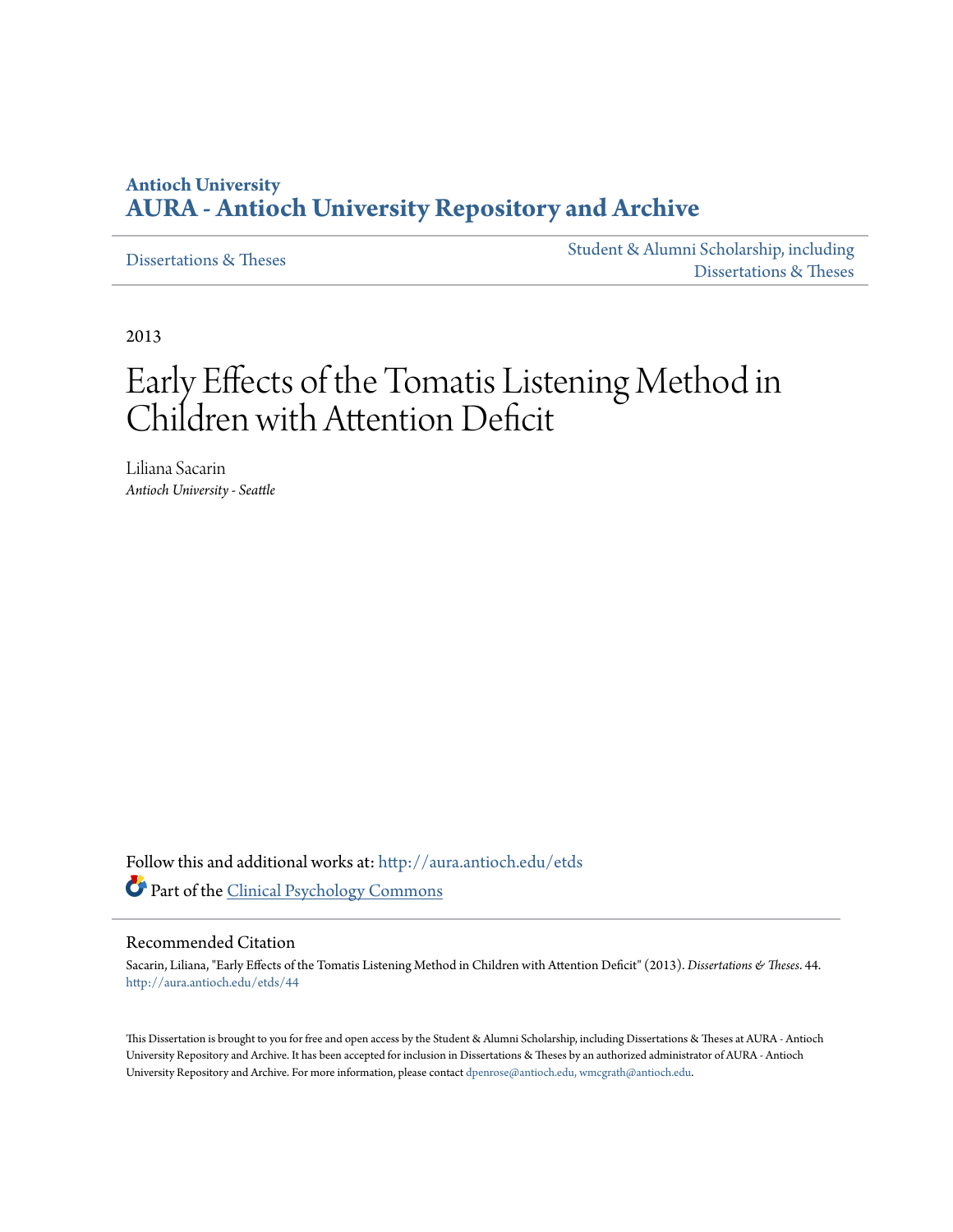### **Early Effects of the Tomatis Listening Method in Children with Attention Deficit**

A clinical dissertation

### presented to the Graduate Faculty of Antioch University Seattle

as partial fulfillment of the requirements

for the Degree

Doctor in Psychology

By

### **Liliana Sacarin, M.S., M.A.**

January 2013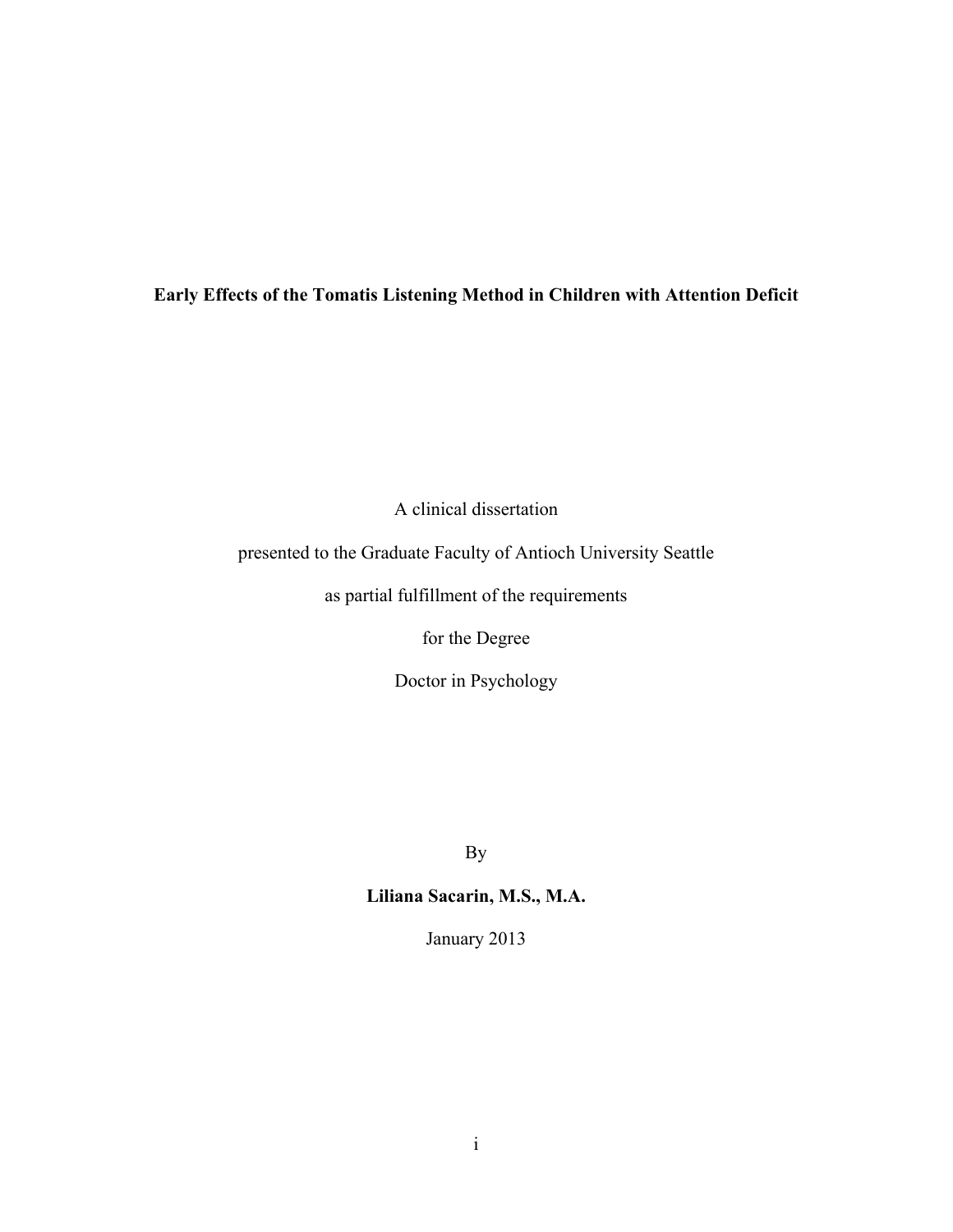© Copyright 2013, Liliana Sacarin

This document is copyrighted material. Under copyright law, no parts of this document may be reproduced without the expressed permission of the author.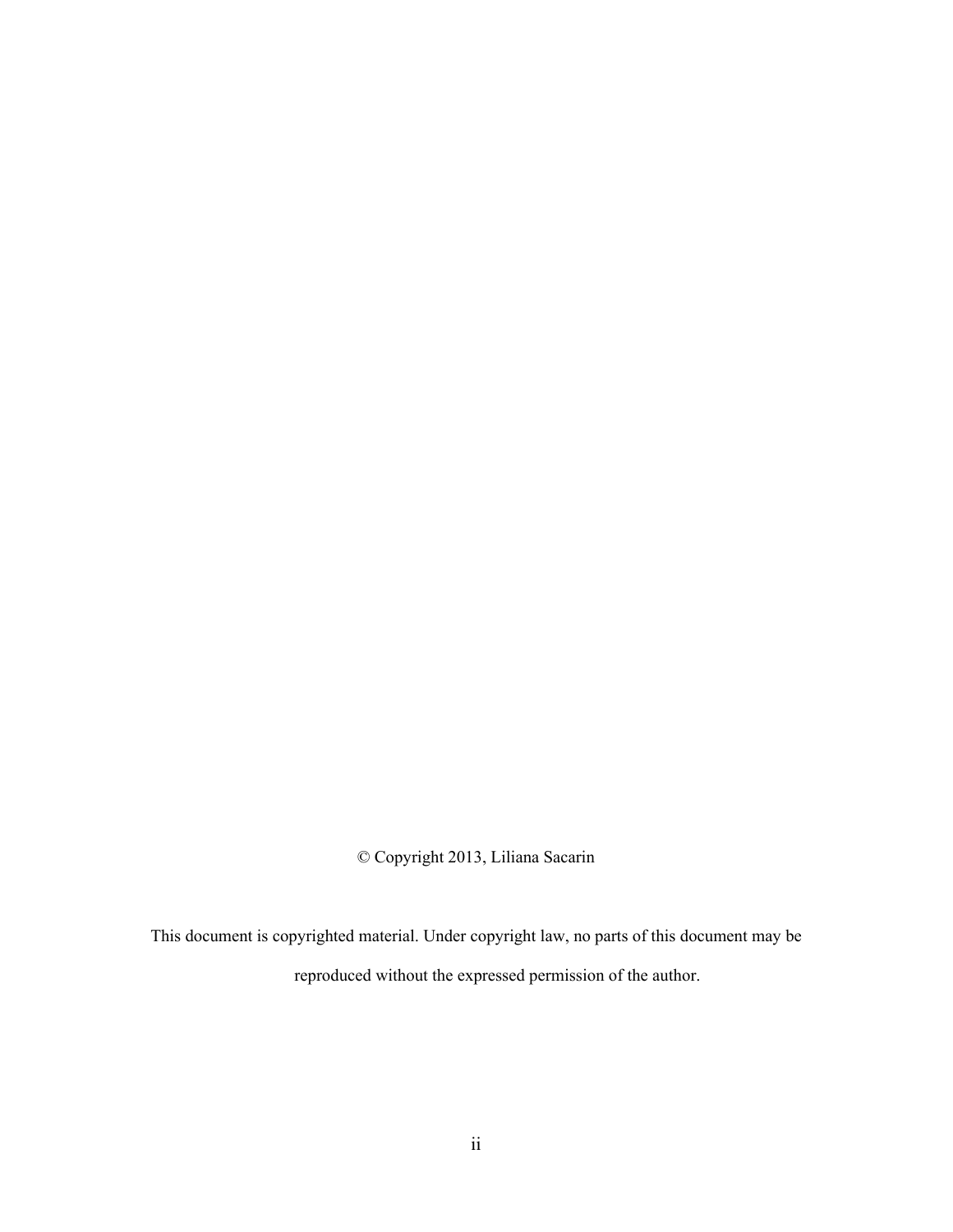I certify that I have read this manuscript and that, in my judgment, it is fully adequate in scope and quality as a dissertation for the degree of Doctor in Psychology.

Approved by:

| Alejandra Suarez, Ph.D., Committee Chair        | Date |
|-------------------------------------------------|------|
| Patricia Linn, Ph.D., Committee Member          | Date |
| Maritza Rivera-Gaxiola, Ph.D., Committee Member | Date |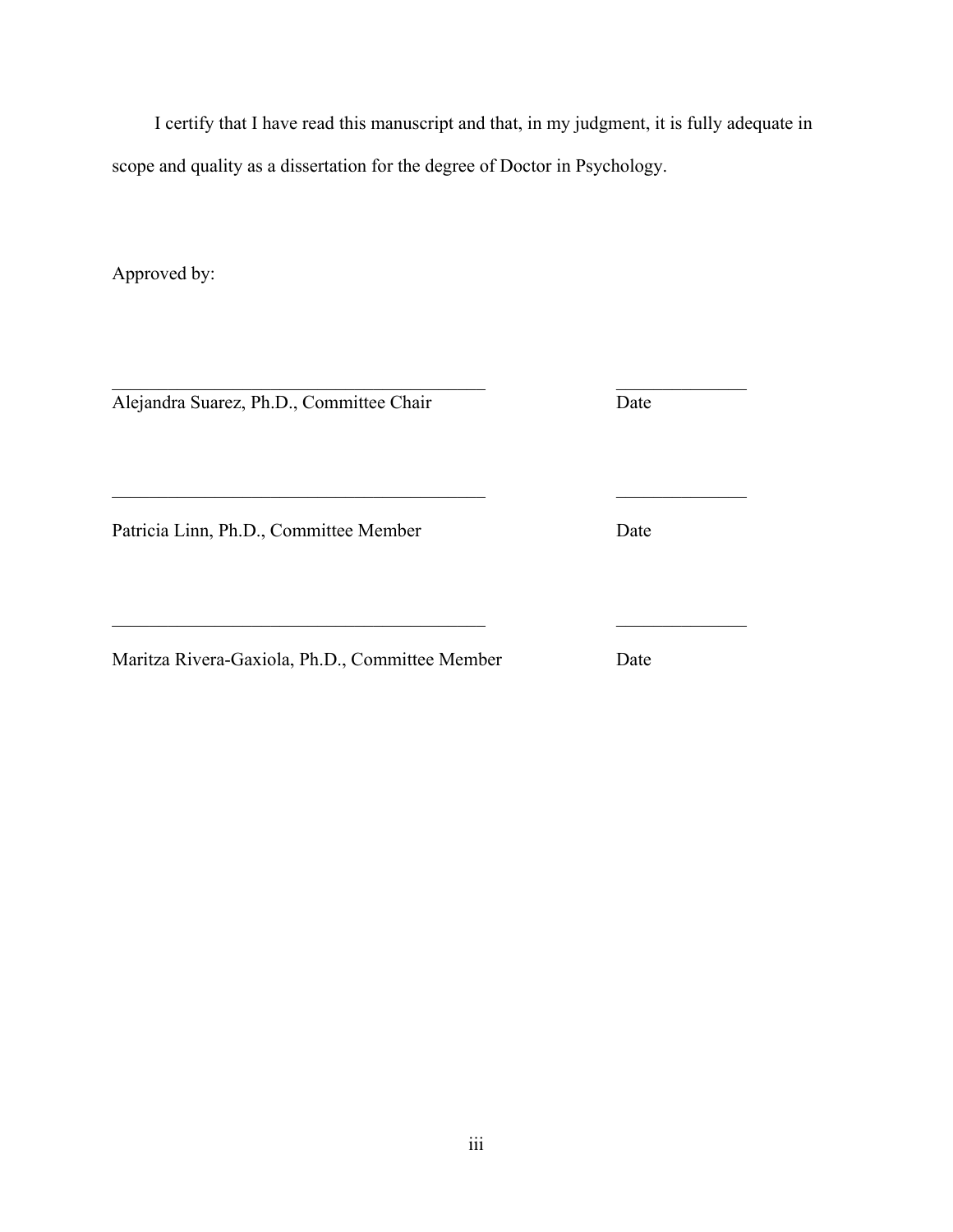### **An Abstract of**

### **Early Effects of the Tomatis Listening Method in Children with Attention Deficit**  by

Liliana Sacarin, M.S., M.A.

Presented to the Graduate Faculty of Antioch University Seattle as partial fulfillment of the requirements for the Degree Doctor of Psychology

> Antioch University Seattle January 2013

This study investigated the early effects of the Tomatis Method, hypothesizing improvement in processing speed, phonological awareness, reading efficiency, attention, behavior and brain physiology by the end of Phase 1 of the Tomatis Method. This study documented the effects of the first phase of the Tomatis Method on children with ADD ages 7- 13. Of the 25 participants, 15 received solely the Tomatis treatment while 10 served as controls and were stabilized on ADD medication three months prior to and throughout the study. Therefore, this research study compared Tomatis versus non-Tomatis intervention, not ADD medication treatment with Tomatis intervention. The Tomatis group received 15 consecutive 2 hour sessions; participants received no additional vestibular or visual-motor exercises throughout the research. Results revealed statistically significant improvements for the Tomatis when compared to the non-Tomatis group: the experimental group showed significant improvement in processing speed, phonological awareness, phonemic decoding efficiency when reading, behavior, and auditory attention. A statistically significant increase in slow brain activity at central and parietal midline recording sites in the Tomatis group was observed when comparing pre- and posttreatment theta/beta ratios within each group. Taken in isolation, these are paradoxical findings as they do not concur with the gains documented. The peak alpha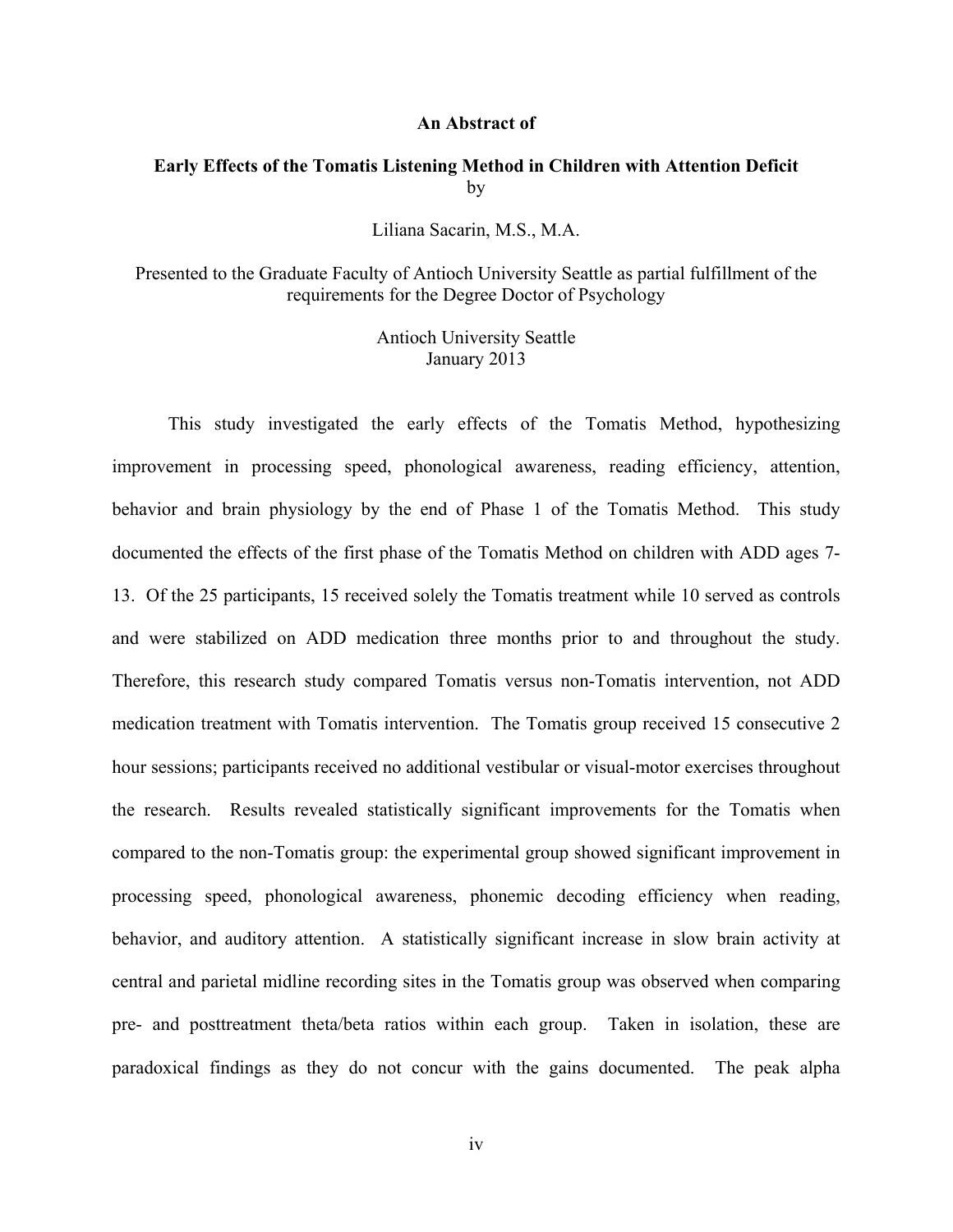frequency values and the *z*-scored theta/beta ratios of the pre- and post- qEEGs for each participant in the Tomatis group were further explored. The paradoxical increase in theta/betha ratios obtained from individual raw values were not observed to the same extent when using zscores. The *z*-scores suggested that the theta/beta ratio, although higher for the Tomatis group after training, remains within the average range for all participants. The individual analysis showed that the changes observed still fell within normal values, which may serve to explain the behavioral gains. To conclude, the significant improvements noted in cognition, attention and behavior, strongly suggest that the Tomatis Method has positive effects in children with ADD. These early changes in brain physiology require further research. This dissertation is accompanied by a supplemental qEEG reports file in PDF format. The electronic version of this dissertation is available through the OhioLink ETD Center, www.ohiolink.edu/etd.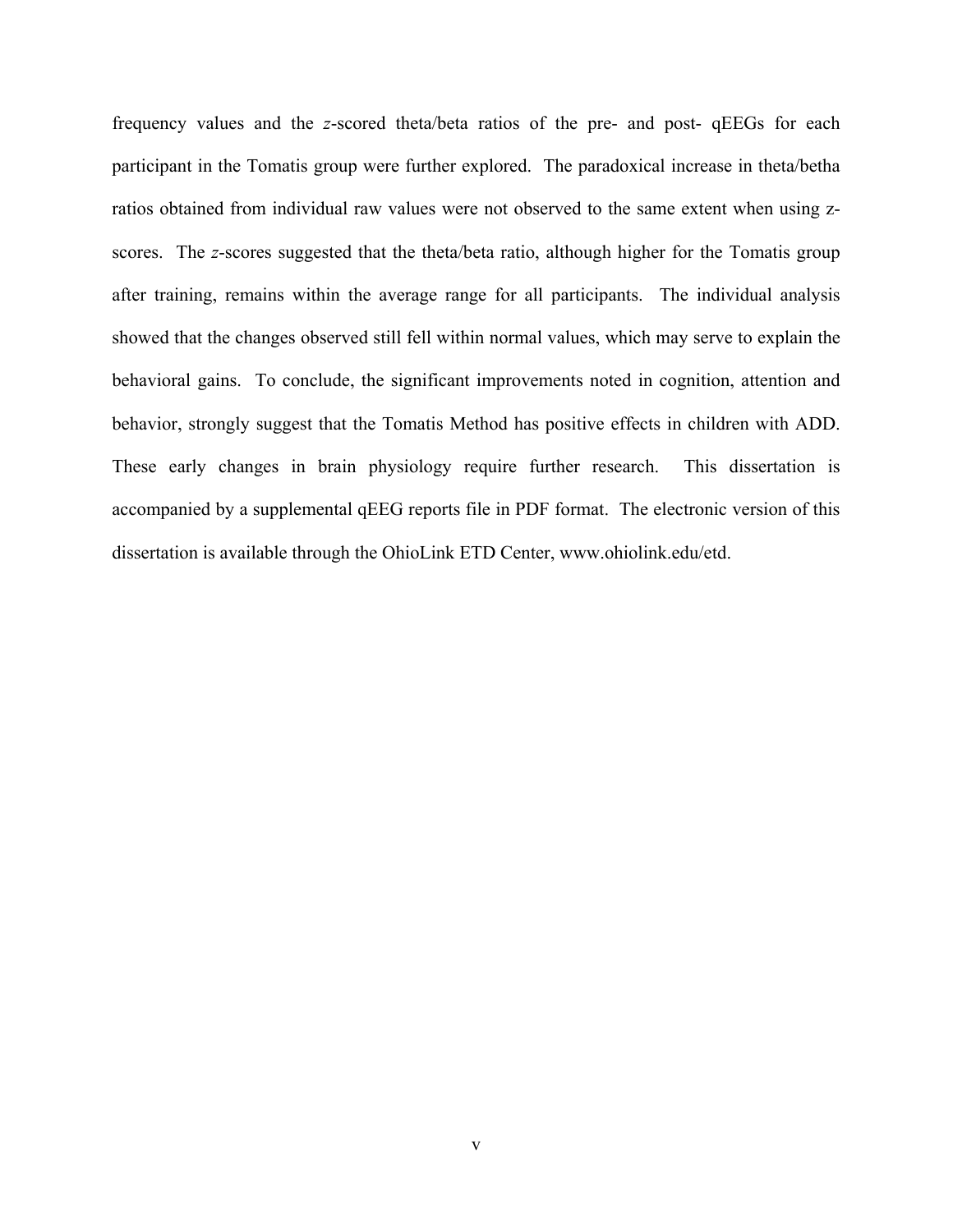### **Dedication**

 To my parents, Elena and Eugeniu Sacarin, and my brothers, Cristinel and Gabriel Sacarin who supported me throughout these years; to Bruce Haley, who fully stood by my side from the application through the proposal part of my doctoral study.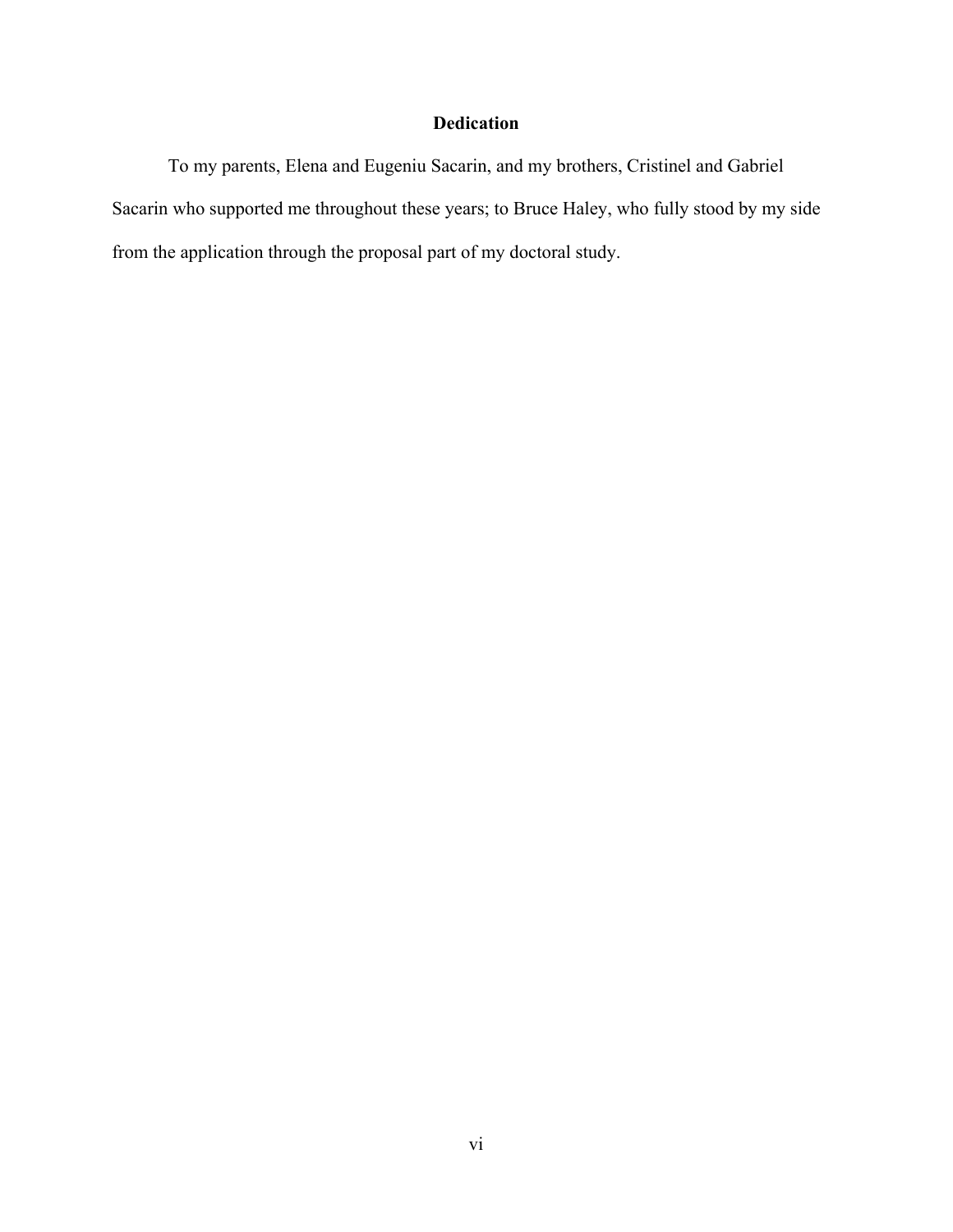### **Acknowledgements**

This dissertation would not have been possible without the dedicated guidance, encouragements and expertise of my committee chair, Dr. Alejandra Suarez, and my entire committee: Dr. Pat Linn, who taught me research methods, and Dr. Maritza Rivera-Gaxiola, who guided me through the individual qEEG analysis process and discussion. Special appreciation goes to Dr. Joel Lubar, PhD, Professor Emeritus, Casey Mochel, and Valerie, Heinzen and Tristan Schneider for their continued support.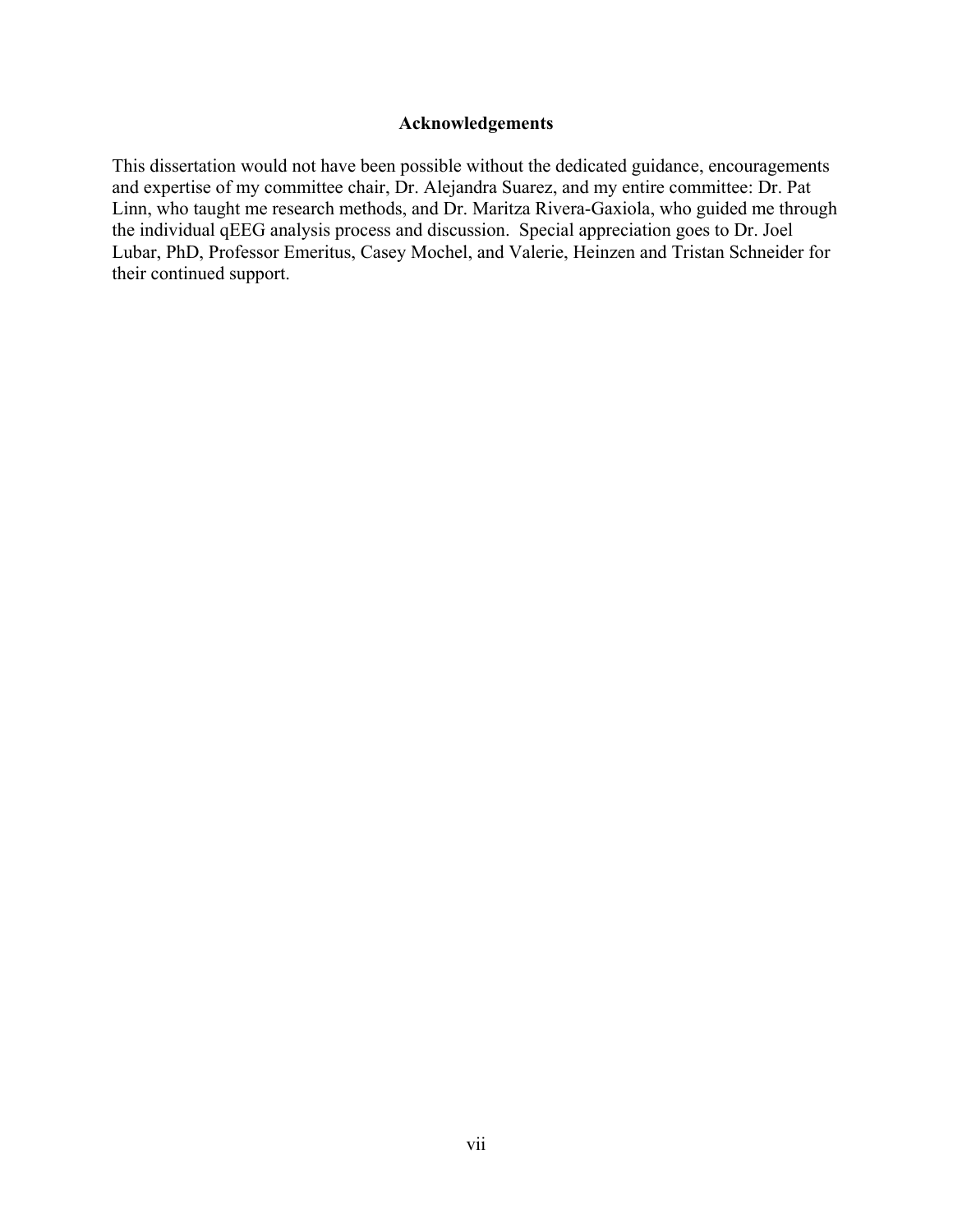### **Table of Contents**

| Psychometric Instruments                                                  | 43 |
|---------------------------------------------------------------------------|----|
|                                                                           |    |
|                                                                           |    |
|                                                                           |    |
|                                                                           |    |
|                                                                           |    |
|                                                                           |    |
|                                                                           |    |
|                                                                           |    |
|                                                                           |    |
|                                                                           |    |
| Integrated visual and auditory continuous performance test (IVA-Plus)  48 |    |
|                                                                           |    |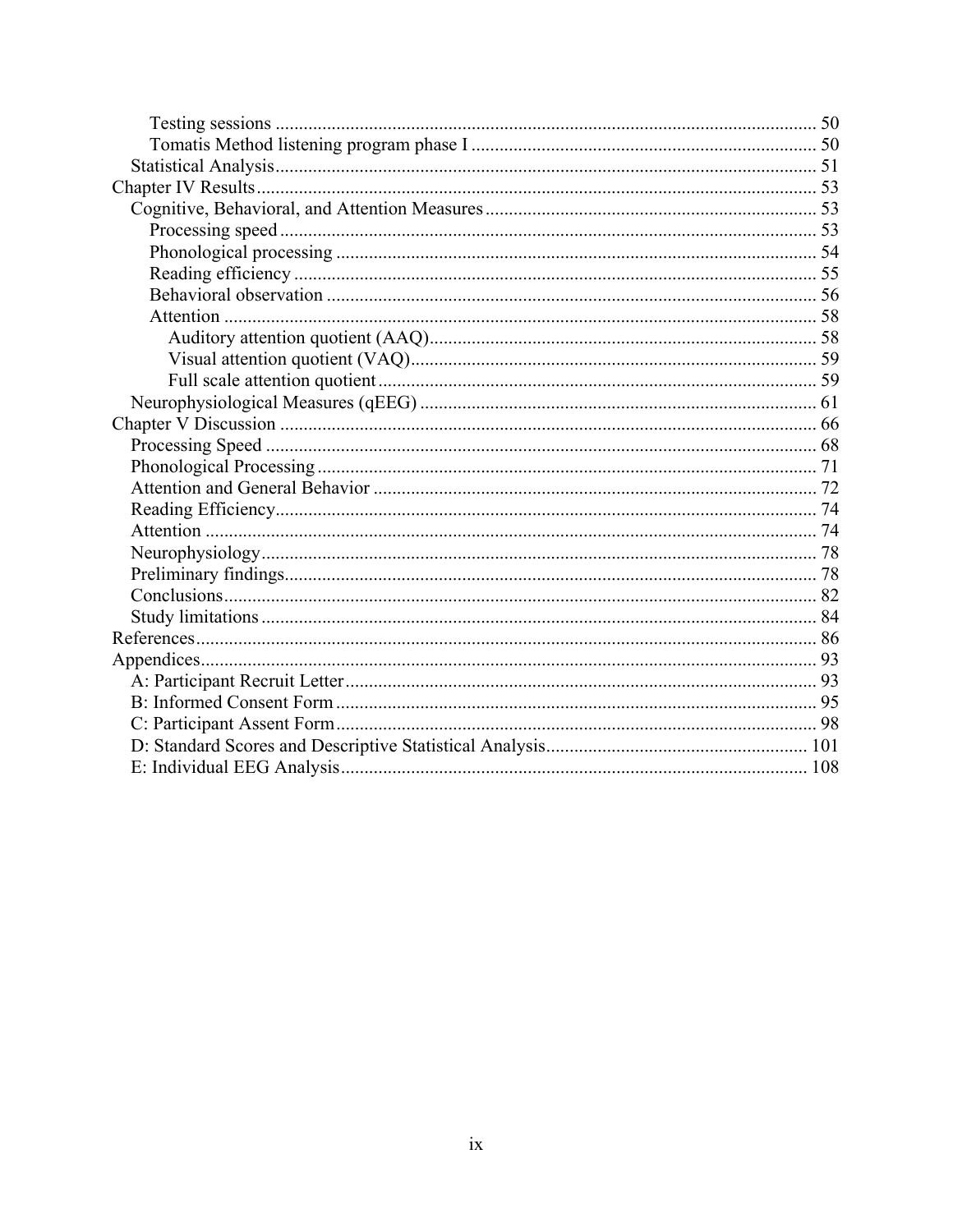## **List of Tables and Figures**

| <b>Table 1.</b> Overview of EEG Frequency bands, their topography, and development and functional |    |
|---------------------------------------------------------------------------------------------------|----|
|                                                                                                   |    |
|                                                                                                   |    |
|                                                                                                   |    |
|                                                                                                   |    |
| Table 4. Demographic and Clinical Characteristics of Research Participants: Tomatis (R1) and      |    |
|                                                                                                   |    |
| Table 5. List of instruments used during the pretest and posttest sessions.  43                   |    |
| Table 6. Processing Speed: Comparison of Pre- to Posttest Changes in Outcomes Between Non-        |    |
|                                                                                                   |    |
| Table 7. Phonological Processing: Comparison of Pre- to Posttest Changes in Outcomes              |    |
|                                                                                                   |    |
| Table 8. Reading Efficiency: Comparison of Pre- to Posttest Changes in Outcomes Between the       |    |
|                                                                                                   |    |
| Table 9. Behavioral Observation: Comparison of Pre- to Posttest Changes in Outcomes               |    |
|                                                                                                   |    |
| Table 10. Attention: Comparison of Pre- to Posttest Changes in Outcomes Between the Non-          |    |
|                                                                                                   | 59 |
| Table 11. Linear Regression Adjustments for (1) Gender, Age, and Gender-Age Interaction and       |    |
|                                                                                                   |    |
|                                                                                                   |    |
|                                                                                                   |    |
|                                                                                                   |    |
|                                                                                                   |    |
|                                                                                                   |    |
|                                                                                                   |    |
|                                                                                                   |    |
| Table 17. Phonological Processing C-TOPP Descriptive Statistical Analysis  103                    |    |
| Table 18. Reading Efficiency. TOWRE Standard Scores for Phonemic Decoding Efficient and           |    |
|                                                                                                   |    |
| Table 19. Reading Efficiency. TOWRE Descriptive Statistical Analysis  104                         |    |
| Table 20. Behavioral Observation. BASC-II Standard Scores for Attention Problems and              |    |
|                                                                                                   |    |
| Table 21. Behavioral Observation. BASC-II Descriptive Statistical Analysis 105                    |    |
| Table 22. Attention: IVA-Plus Standard Scores for Full-Scale Attention and Auditory Attention     |    |
|                                                                                                   |    |
| Table 23. Attention: IVA-Plus Descriptive Statistical Analysis for Full-Scale Attention and       |    |
|                                                                                                   |    |
|                                                                                                   |    |
| Table 25. Attention: IVA-Plus Descriptive Statistical Analysis for Visual Attention 107           |    |
|                                                                                                   |    |
|                                                                                                   |    |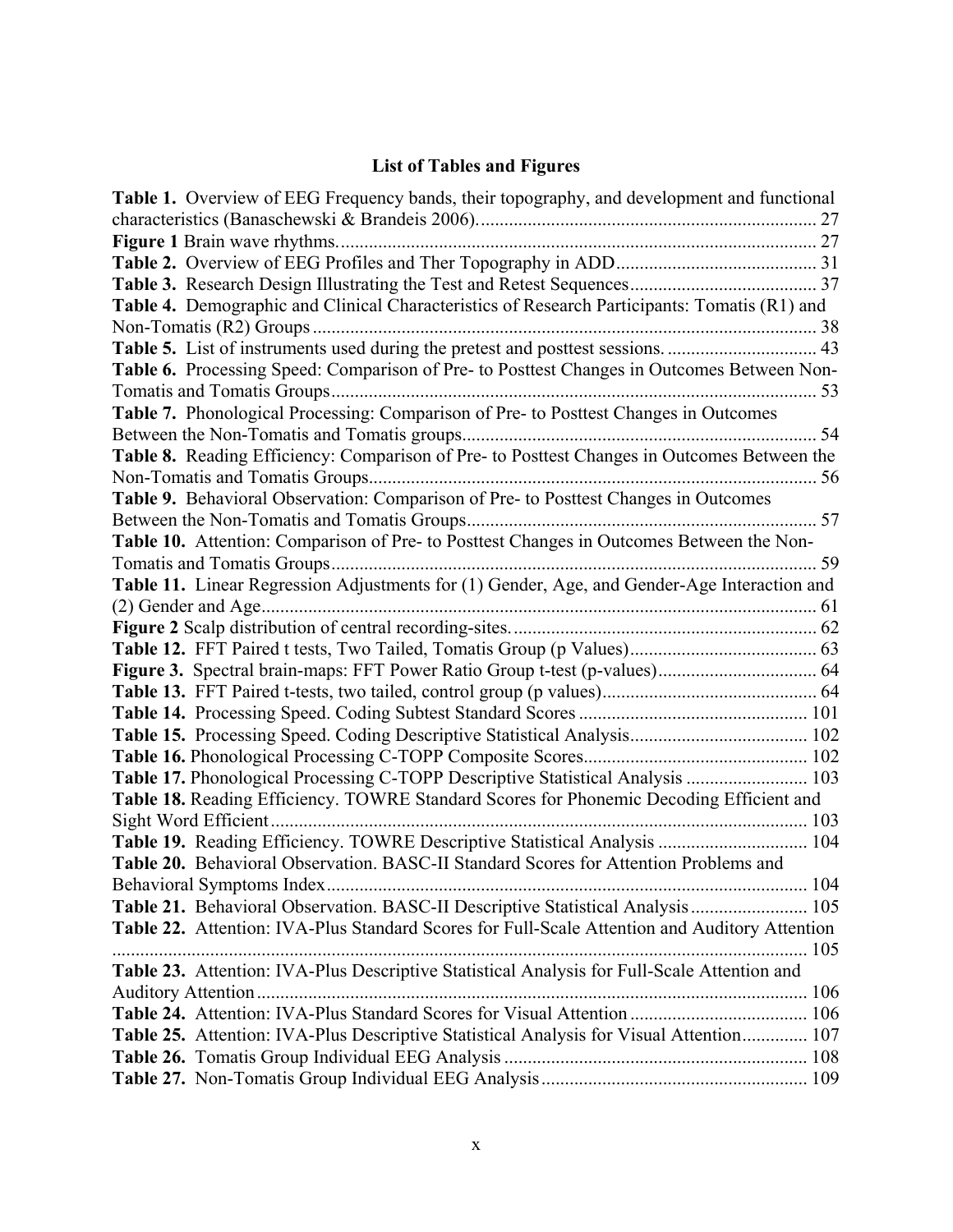### **List of Supplemental Files**

Individual\_qEEG\_Reports.pdf PDF 44,635kb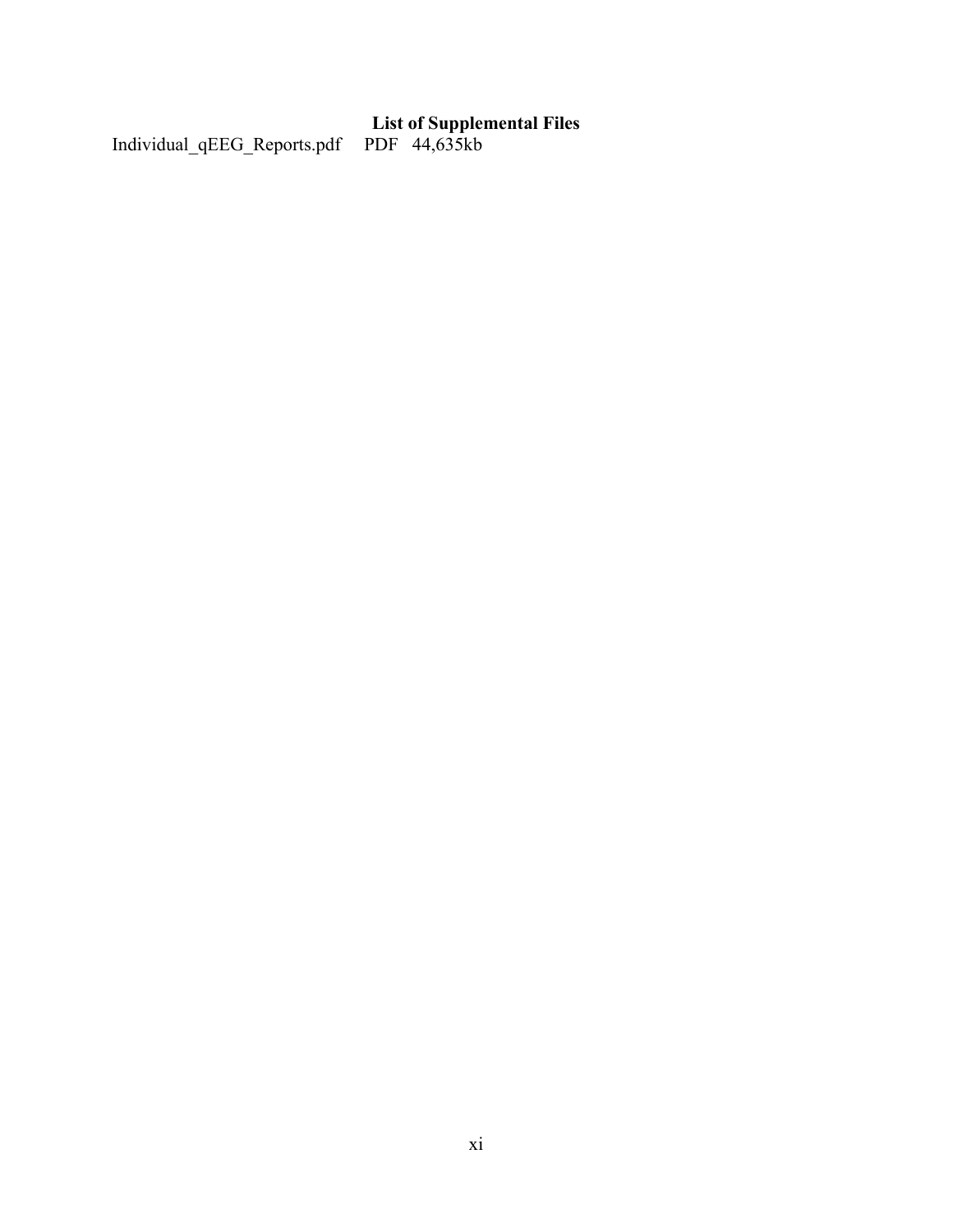### **List of Abbreviations**

| <b>ADD</b>       | <b>Attention Deficit Disorder</b>                                     |
|------------------|-----------------------------------------------------------------------|
| <b>ADHD</b>      | <b>Attention Deficit Hyperactivity Disorder</b>                       |
| <b>APP</b>       | Audio-psycho-phonology                                                |
| <b>ASD</b>       | Autism Spectrum Disorder                                              |
| <b>BASC-II</b>   | The Behavior Assessment System for Children - Second Edition          |
| CD               | <b>Coding Subtest</b>                                                 |
| CI               | Confidence Interval                                                   |
| <b>CPT</b>       | <b>Continuous Performance Test</b>                                    |
| <b>CTOPP</b>     | Comprehensive Test of Phonological Processing                         |
| DSM-IV           | Diagnostic and Statistical Manual of Mental Disorders, Fourth Edition |
| <b>EEG</b>       | Electroencephalography                                                |
| ERP              | <b>Event Related Potentials</b>                                       |
| EO               | Eyes open                                                             |
| $f_{0}$          | Fundamental frequency                                                 |
| <b>FFR</b>       | Frequency following response                                          |
| <b>FFT</b>       | <b>Fast Fourier Transformation</b>                                    |
| fMRI             | <b>Functional Magnetic Resonance Imaging</b>                          |
| <b>IVA-Plus</b>  | Integrated Visual and Auditory Continuous Performance Test            |
| <b>LR</b>        | <b>Linear Regressions</b>                                             |
| <b>MEG</b>       | Magneto Encephalography                                               |
| <b>MSRD</b>      | Monroe Sherman Reading Diagnostic                                     |
| N <sub>200</sub> | Negative Wave 200 Milliseconds                                        |
| <b>PACS</b>      | Phonological awareness composite score                                |
| P300             | Positive Wave 300 Milliseconds                                        |
| <b>PRS</b>       | <b>Parent Rating Scale</b>                                            |
| <b>PDD</b>       | Pervasive Developmental Delay                                         |
| <b>PDE</b>       | Phonemic decoding efficiency                                          |
| <b>PIC</b>       | Personality Inventory for Children                                    |
| qEEG             | Quantitative Electro-Encephalogram                                    |
| <b>SWE</b>       | Sight word efficiency                                                 |
| <b>SAE</b>       | <b>Standard American English</b>                                      |
| <b>TOWRE</b>     | Test of Word Reading Efficiency                                       |
| <b>TLT</b>       | <b>Tomatis Listening Test</b>                                         |
| <b>TOVA-A</b>    | Test of Variables of Attention-Auditory                               |
| <b>VEP</b>       | Visual evoked potentials (VEP)                                        |
| WISC-IV          | Wechsler Intelligence Scale for Children – Fourth Edition             |
| WISC-R           | Wechsler Intelligence Scale for Children-Revised                      |
| <b>WRAT</b>      | Wide Range Achievement Test                                           |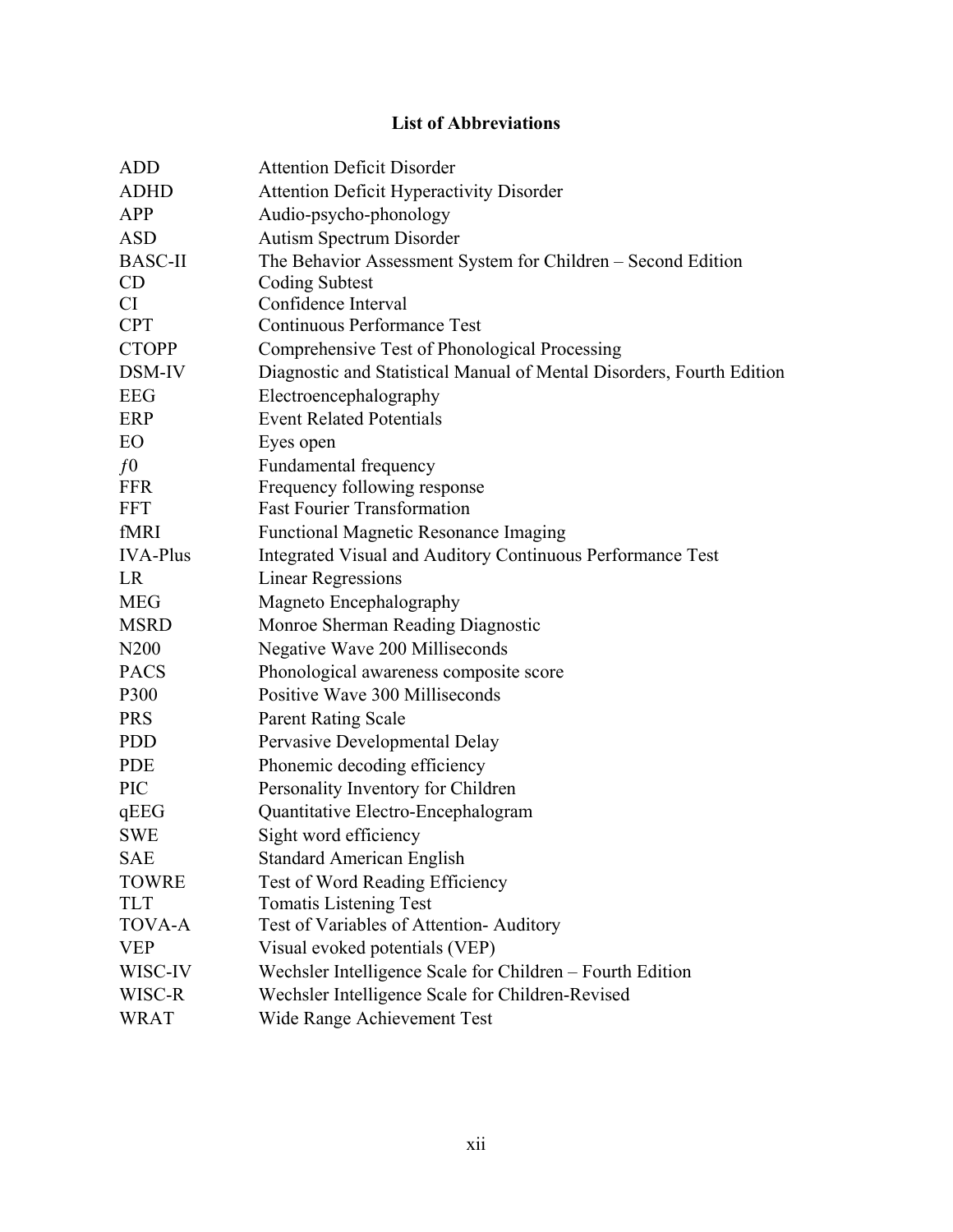#### **Chapter I Introduction**

### **The Tomatis Method of Sound Stimulation**

Training of the human auditory system through music and sound as an educational activity seems intuitive and is historically widely accepted. What has been less obvious is that in addition to auditory processing, other neural systems can be affected by musical experiences and sound stimulation training. Recent neuroscience research suggests that sound and music stimulation have positive effects on cognitive functions such as attention, memory, learning, and language development (Patel, 2006). These findings open a different perspective on human peak-performance training, and more importantly, on therapeutic applications of sound and music stimulation for individuals who present attention, learning, motor and language development challenges.

Kraus and Banai (2007) have also shown that broader cognitive functions beyond language development are strongly related to auditory processing, which is a response to our sound milieu. According to these researchers, the auditory system is involved in complex physiological interactions across both cortical and subcortical anatomical areas; this involvement suggests that auditory processing is dynamic, and influences higher cognitive functioning such as attention, memory, and contextual framework, while at the same time being influenced by these cognitive functions. Very early and long-term experiences with one's mother tongue shapes both speech perception and one's auditory processing capabilities (Fais, Kajikawa, Amano,  $\&$ Werker, 2009; Kuhl, 1979; Liu, Tsao, & Kuhl, 2009; Rivera-Gaxiola, Silva-Preyra, & Kuhl, 2005). The same is true for early and long-term musical or sound stimulation training (Kraus  $\&$ Banai, 2007).

The world's first and most widely used method of sound stimulation was developed by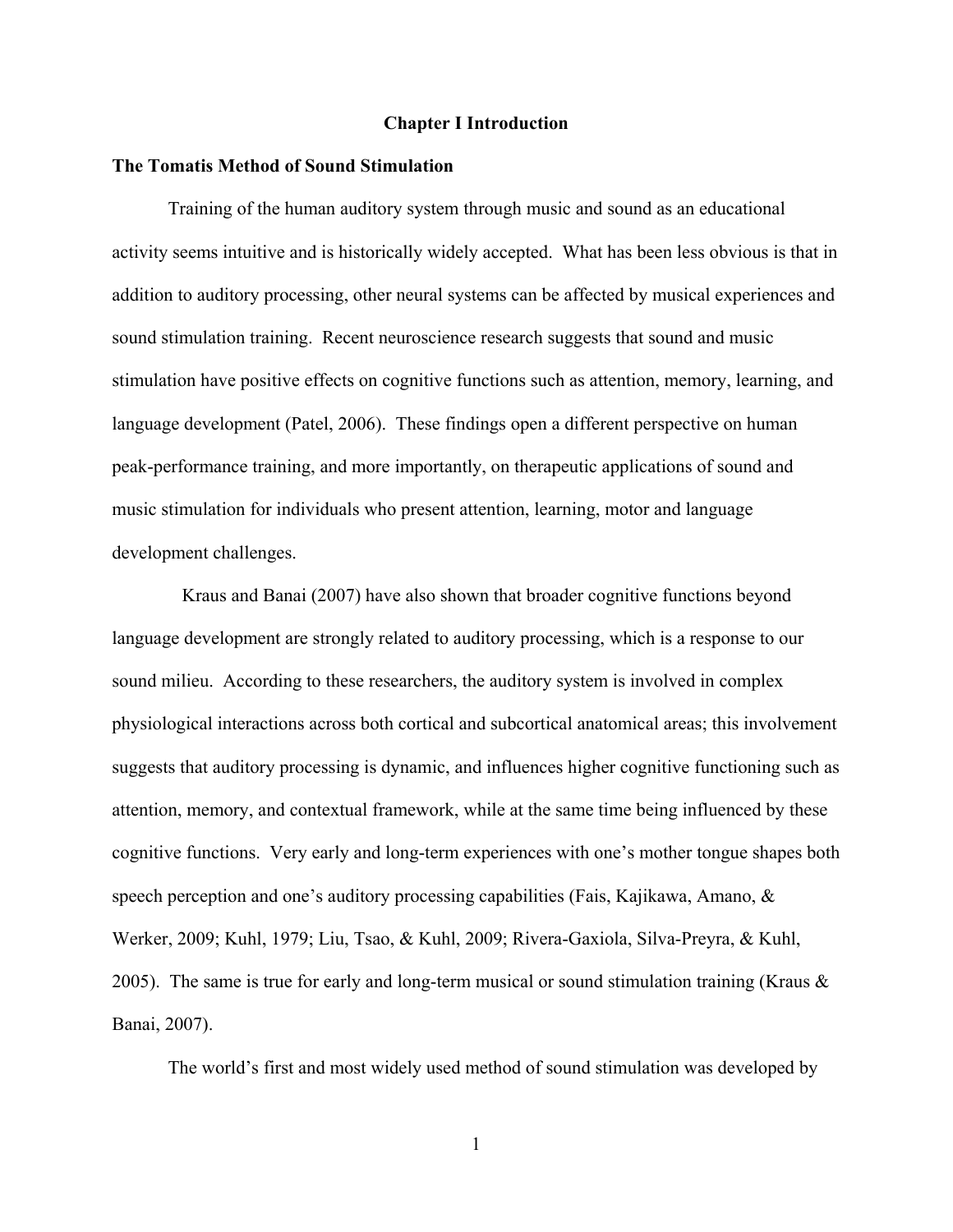the French ear nose and throat physician and surgeon Alfred Tomatis in the 1950s. Tomatis tirelessly perfected his method and technology until his death in 2001.A prolific author, he published 11 books and numerous articles on his theories, clinical experience, and research findings. However, although the Tomatis Method spans a half century of successful clinical testimony in 250 centers around the world, there still exists insufficient experimental research to clearly identify its effects on the brain's physiology, cognition, language, sensory-motor processing, and behavior.

The Tomatis Method of sound stimulation uses Mozart, Gregorian Chant, Strauss waltzes, the mother's voice, and children's songs in its initial (passive) phase of training, and one's own voice in the later (active) phase of the program. The Tomatis Method uses the Electronic Ear, a device as originally developed by Alfred Tomatis that provides filtered, gated and timed sound stimulation via headphones and the subject's cranial bone conductors. The sound is contoured such that when it drops in amplitude below a certain level, low frequencies are amplified while mid- and high-range frequencies are filtered out. This occurs on Channel One of the Electronic Ear. When the amplitude rises just above this set point, the opposite occurs: lows are removed while the rest of the frequency spectrum is amplified. This occurs on Channel Two. The gating pivot filter of 1000 Hz was fixed in the original Electronic Ear. In addition to the described sound gating that occurs on these two parallel channels, the Electronic Ear contains timing mechanisms between the bone and the air output of sound. The timing mechanism encompasses delay and precession timing, which together with the gating controls the delivery of sound in an interchangeable form between the air and the bone. More precisely, when the gate switches from Channel One to Channel Two, the bone conduction output is switched to first in time for a pre-determined period. This means the listener first experiences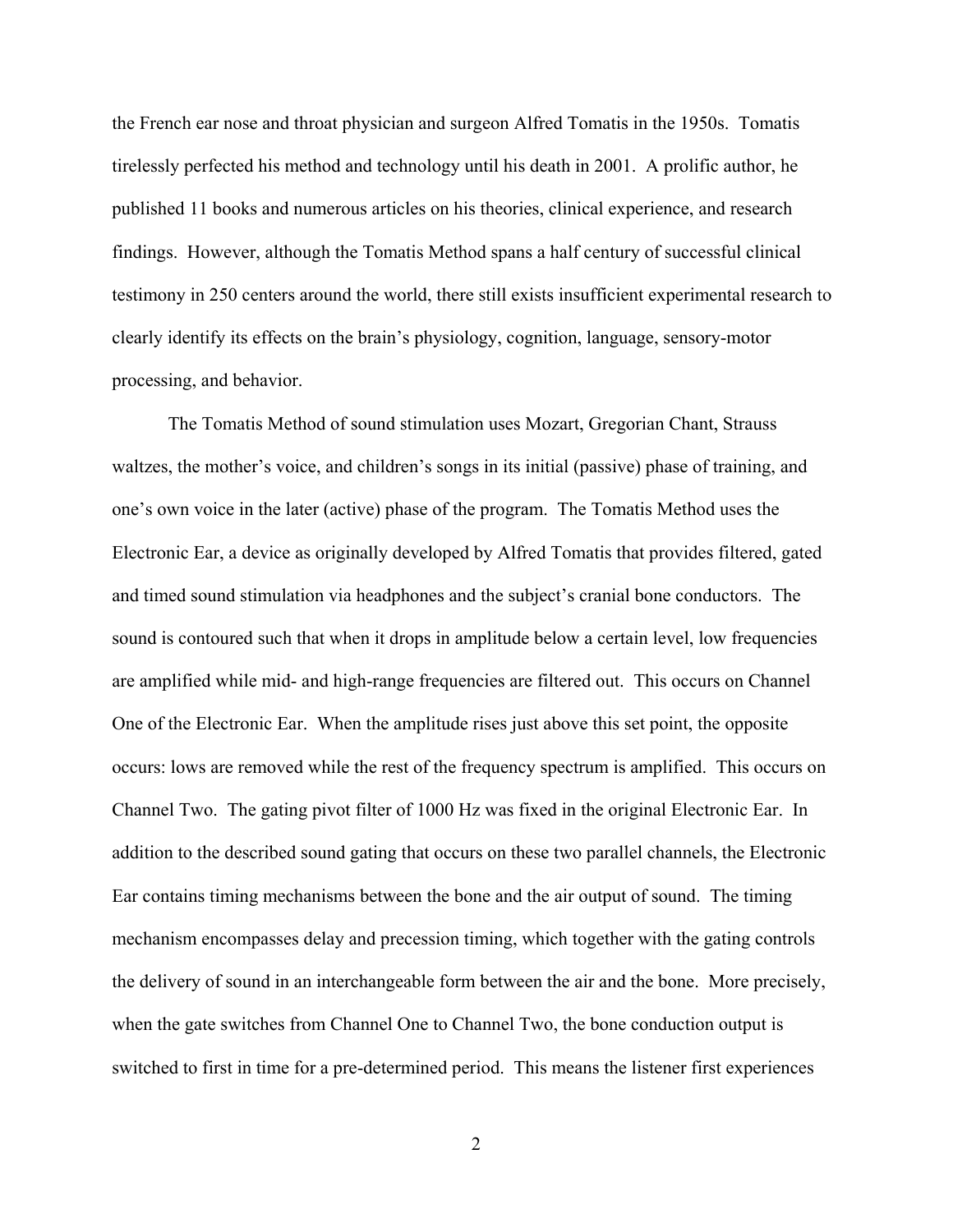the switch of the bone conduction from one channel to the other. Thus, the bone hearing precedes the air conduction or headphones switch from Channel One to Channel Two. The switch of the air conduction from Channel One to Channel Two occurs only milliseconds later and is part of training the mid-ear and the brain to perceive mid-range and higher frequencies with improved accuracy. The described timing mechanism is called *precession*. In addition, there is a timing mechanism called *delay*. This means that the bone conduction is the last one to be perceived when switching occurs back from Channel Two to Channel One. The delay and precession timing can be individualized for each person. In the newest Electronic Ear models, gating pivot filters are also adjustable; such a model was used in this research.

For Tomatis, the training of the listening function was the central piece when optimizing learning including language, speech and voice processing, coordination and rhythm. He pointed out that the ear's function stretches far beyond listening, which he considered a voluntary, active act and distinct from hearing (Sollier, 2005). Tomatis (1974) described three integration levels in his neurophysiologic model of the ear-brain connection: the vestibular, visual and cochlear integrators. He pointed out that the second (optic) cranial nerve, the third (oculomotor), the fourth (trochlear), the sixth (abducens) and the eleventh (accessory) connect with the eighth (vestibular cochlear) nerve, participating in reception and integration of information from the ear and other sensory systems (Tomatis, 1974).

The vestibular integrator regulates the sense of balance and therefore the muscle tone regulation in the body and is the foundation for good motor coordination. The vestibular system situated in the internal ear transmits information to the brainstem through the vestibular subdivision of the eighth cranial nerve. The afferent connections between the hair cells in the semicircular canals of the vestibular system with the vestibular nuclei in the rostral medulla and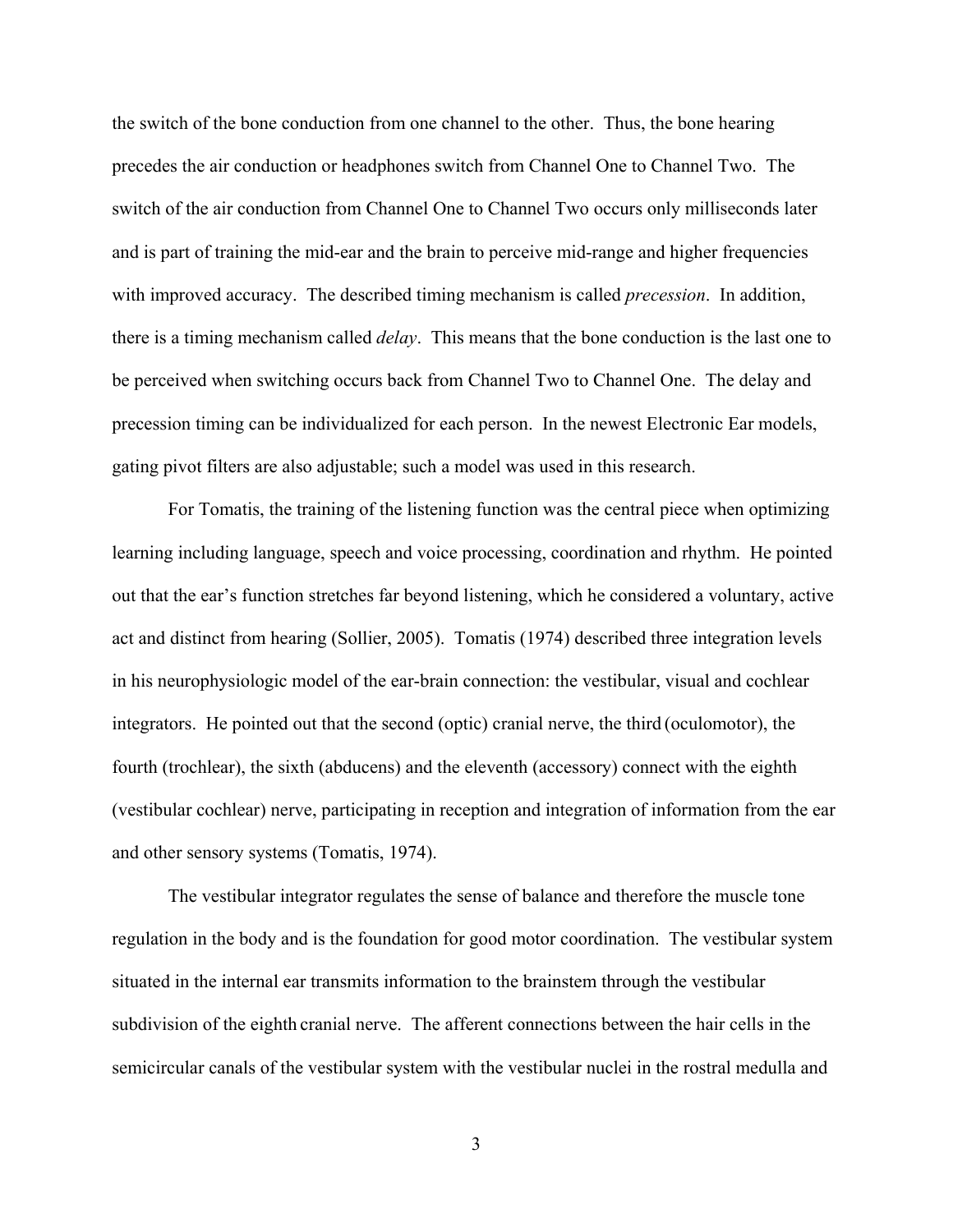caudal pons can be stimulated and trained with sound. Due to the Tomatis sound training, functions such as balance, muscle tone regulation, and coordination, to name a few, are meant to be positively affected (Solier, 2005).

Tomatis (1974) referred to the visual integrator as the neurophysiological process through which information from the ear and the eyes is integrated, leading to human visual and spatial perception. For instance, specific pathways connect the vestibular nuclei with the sixth and the fourth cranial nerves and the oculomotor nuclei participating in the vestibulo-ocular reflex. The internal ear is involved through this and other neurophysiological mechanisms in the functioning of the eye. Eye movements such as fixating on an object, tracking while the body is stationary (such as when one is reading), or tracking while moving the body at the same time (such when walking and reading a sign) are not realizable without integrating undistorted information from the internal ear. When training with the Tomatis Method, visual perception and visual-motor functioning are assumed to be positively affected once the vestibular function and muscle tone regulation are improved (Sollier, 2005).

Tomatis (1974) pointed out that connections between the reticular formation and the vestibular nuclei regulate attention and arousal; thus, attention is meant to improve when using the Tomatis Method of sound stimulation (Sollier, 2005).

The cochlear integrator consists of connections between the ear and the brain affecting speech, language learning and processing, including voice control. Sound reaches the brain from the cochlea via the eighth cranial nerve and the geniculate body of the thalamus, projecting ultimately into the auditory primary cortex. Tomatis (1974) elevated the importance of the thalamus in understanding the ear-brain connection and the feed-forward, feed-back mechanisms involved in this complex neural system. The relay nuclei in the thalamus relate information from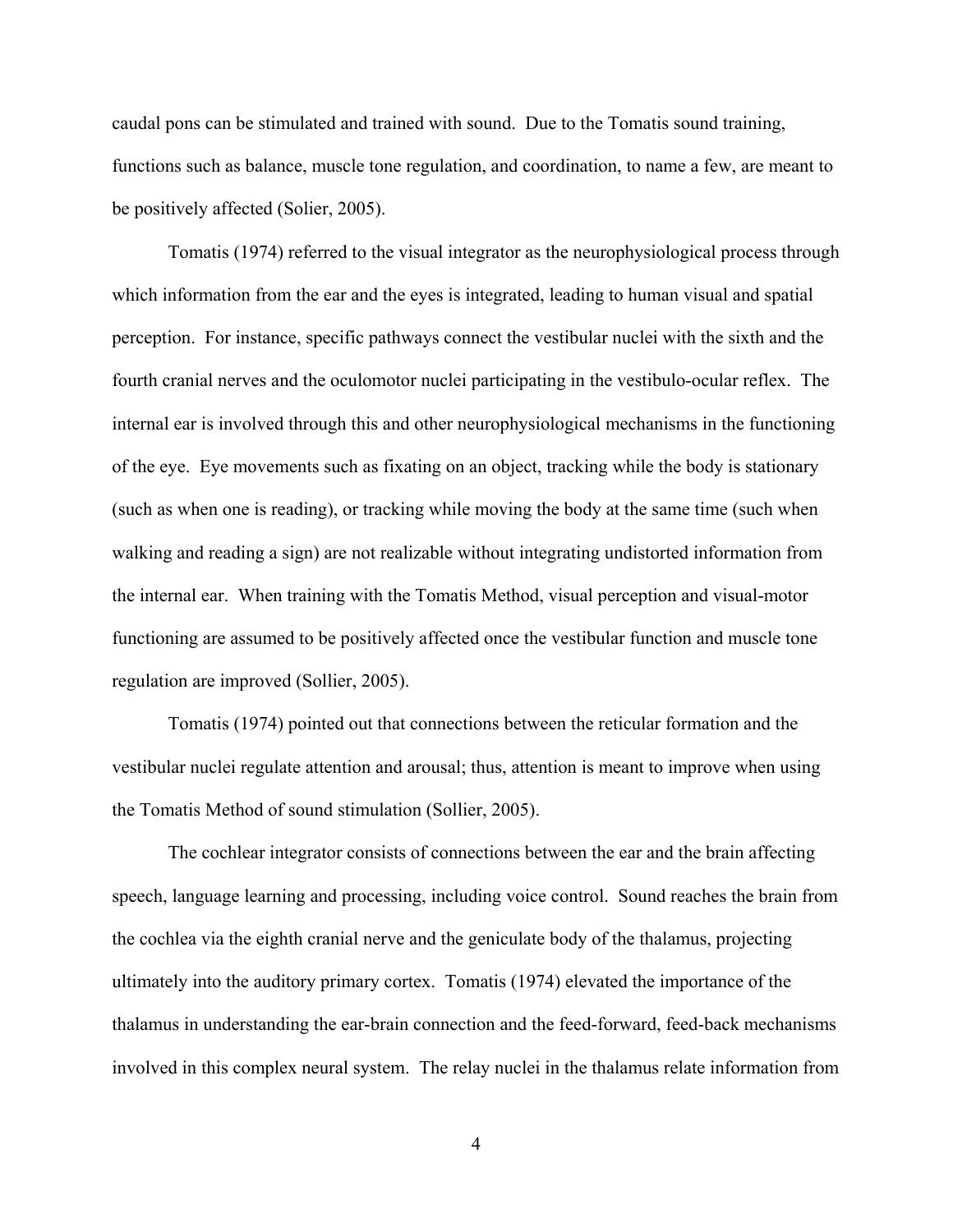the ear to the cortex. Similarly, efferent pathways from the cortex relate information back to the thalamus and then to the ear and voice control mechanisms (Tomatis, 1974). Besides improving listening, i.e. attending to and processing spoken language, the Tomatis Method is meant to improve speech and singing ability, in addition to processing language when reading (Sollier, 2005). Having trained with Tomatis and worked with his method for over a decade, the principle investigator has witnessed how children with learning challenges and developmental disorders such as Pervasive Developmental Delay (PDD), Attention Deficit Disorder (ADD), and Asperger's Syndrome have benefited from this program. However, from a scientific point of view, questions about the Tomatis Method's effects or which component influences which human functions remain unsatisfactorily answered. The more we understand how the Tomatis Method affects the brain in terms of the neural mechanisms that are being stimulated, and what cognitive and sensory-motor functions are related with this neuro-physiologic substrate, the more effective and efficient our clinical intervention will become. The most relevant questions for clinical practice are: (1) *Would this particular client benefit from work with the Tomatis Method?* and (2) *What is the most optimal training protocol for this particular client such that the least amount of treatment will yield maximum benefits?* 

Understanding whether children with a specific diagnosis, such as ADD, can benefit from the Tomatis Method contributes to the first clinical question. Investigating the early effects of the Tomatis Method could be helpful to elucidate the question of the intensity and length of stimulation needed to obtain results in children with ADD.

While Tomatis (1981) provided a neurophysiologic explanatory model for his method and its effect on sensory-motor and emotional regulation, attention, memory, language, and cognition, its underlying physiological processes have not been fully understood. Vervoort, De,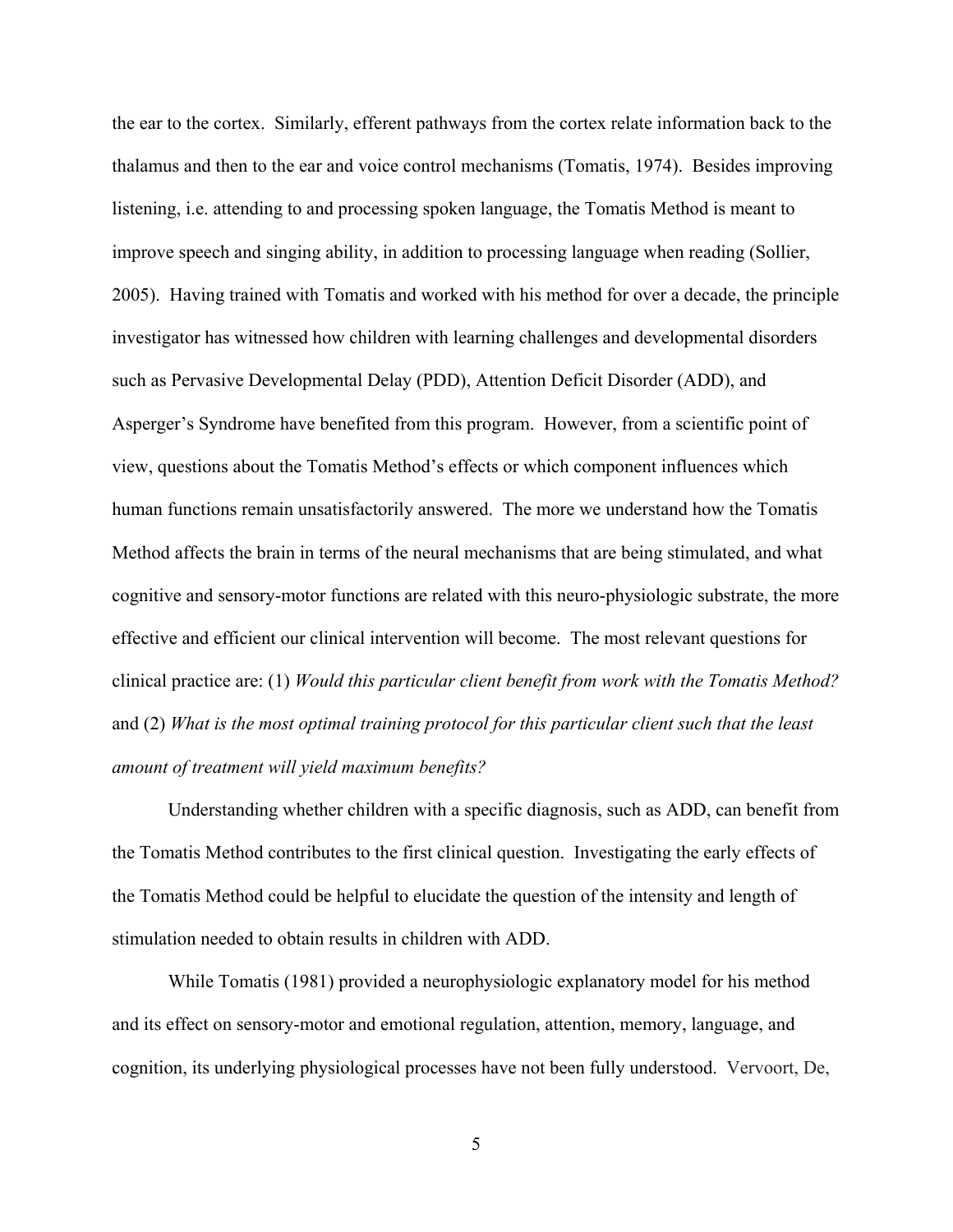and Van (2007) are the only authors to report findings using neurophysiologic measures such as electroencephalograms (EEG) and event-related potentials (ERPs) while investigating effects of the Tomatis Method of sound stimulation. These authors presented single case studies in their publication of four severely delayed children treated with the Tomatis Method; the reported changes are presented in the Literature Review section of this dissertation. However, neurophysiologic measures have not yet been part of controlled research using a quasiexperimental group design that investigates the effects of the Tomatis Method. Further research is needed to explore specific effects of the Tomatis Method on the brain's physiology and how these effects relate to cognitive and other behavioral changes.

 The main purpose of this exploratory study was to use a control group design while investigating the early effects of the Tomatis Method that occur in the first phase of the program. Specifically, I was interested in evaluating the impact of the first phase of the Tomatis program on certain measures of cognition, behavior, and attention, as well as on the quantitative analysis of the electrical activity of the brain. This research was conducted with 25 children ages 7-13 years old who have been diagnosed with attention deficit disorder (ADD) by physicians and psychologists. The 15 children in the experimental group were not medicated for ADD and received the first phase of the Tomatis Method treatment of sound stimulation. The first phase was comprised of 15 listening sessions of 2 hours each which were administered over a three week period. The 10 children who did not receive the Tomatis Method treatment during the study served as controls. It was challenging to find families with children diagnosed with ADD who were willing to participate when asked to serve as controls. The controls were stabilized on attention deficit medication prior to participation by their attending physicians and continued with their prescribed daily intake of medication throughout the study without alteration.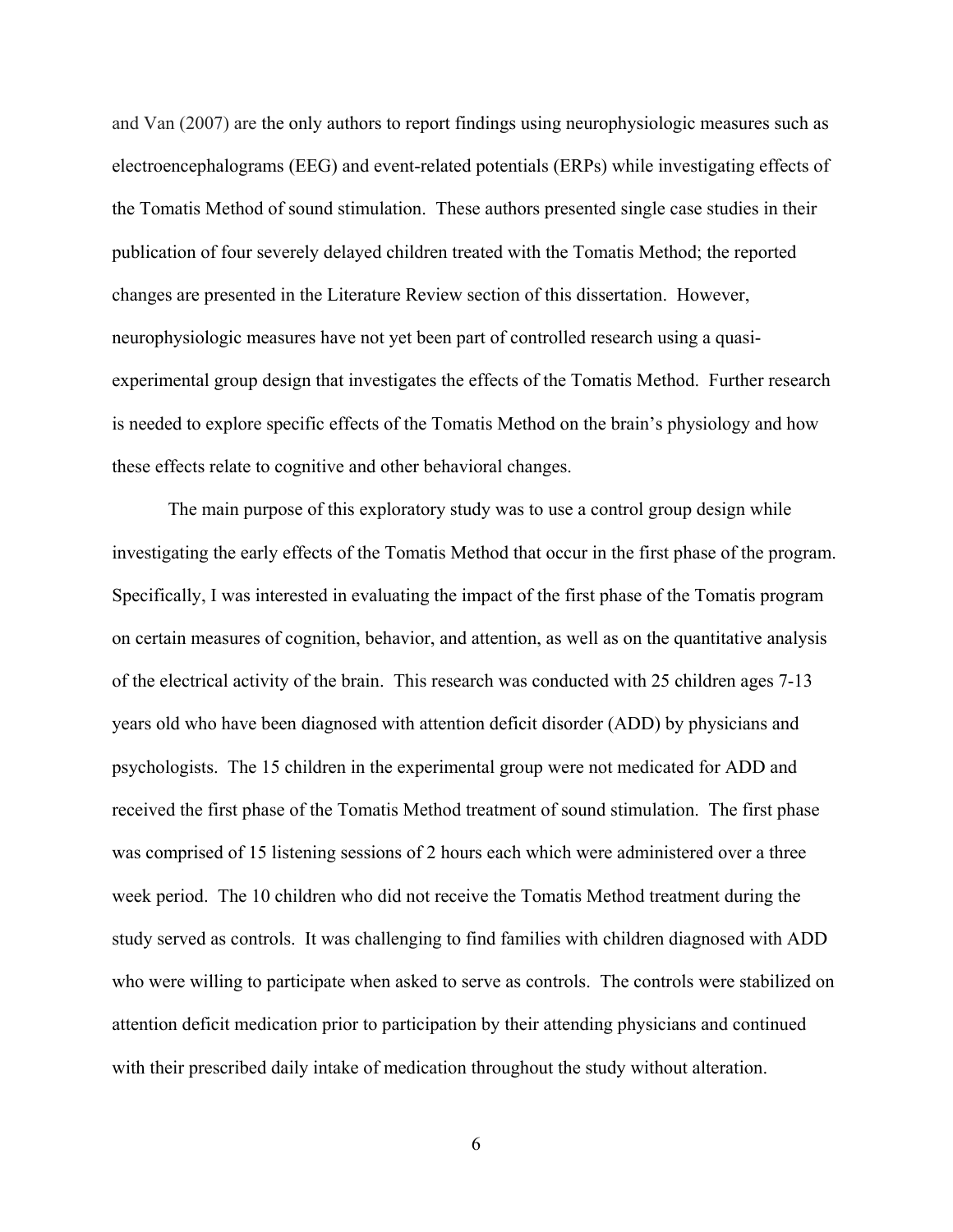Concerta (18mg), Adderal (25 mg), Vyvanse (50mg) and Guanfacine (1.5 mg) were the various attention-regulating medications that participants in the control group were stabilized on prior to and during the study. Dosage varied from 1.5 mg for Guanfacine to 50 mg for Vyvanse depending on the medication and prescription for each child. It was a requirement that research participants in this group continue their medical treatment for attention deficit and maintain the prescribed dosage throughout the study.

 It is important to address here that this study did not intend to compare two treatments such as Tomatis versus medication. Instead, this study compares the Tomatis treatment in the experimental group with the exclusion of Tomatis treatment in the control group.

### **Theoretical Background for the Tomatis Method**

**The Tomatis Effect**. Alfred Tomatis received the recognition of the French Academy of Sciences in 1957 for his discovery in the field of medicine of the "Tomatis Effect." Tomatis described three principles as the core of his method of sound stimulation; these principles represent what he considered to be the neurophysiological/neuropsychological aspects of perceptual differentiation and learning:

- 1. The voice can only reproduce what the ear perceives. Thus, the ear has the leading role in controlling the voice.
- 2. When the ear is retrained to integrate frequencies it formerly did not clearly perceive, the voice automatically acquires these new frequencies.
- 3. If retraining of the ear occurs for a sufficient length of time, its new range of perception can become permanent.

Prior to discovering the Tomatis Effect and developing the Tomatis Listening Test (TLT) and the Electronic Ear, Tomatis accumulated professional experience working as an ENT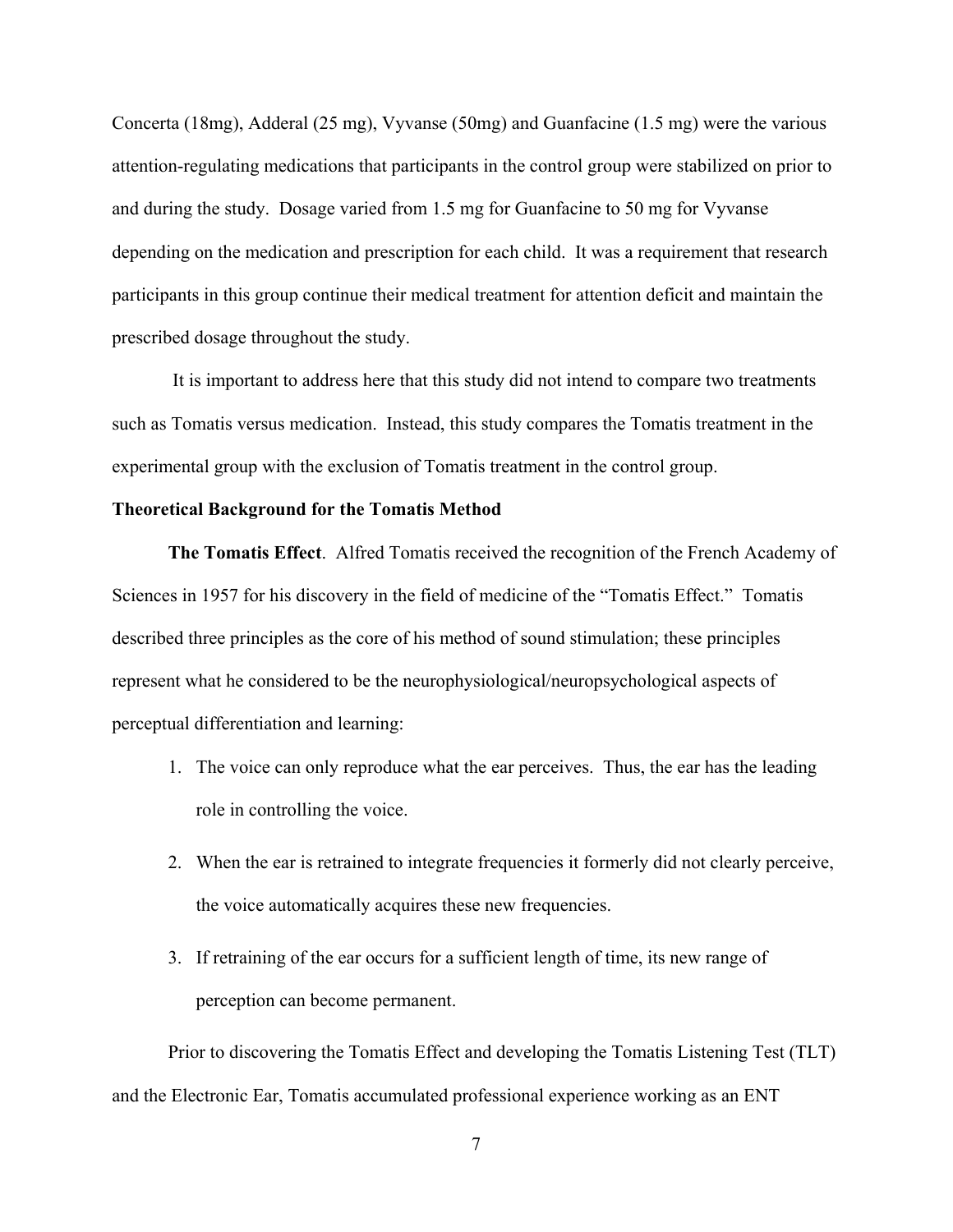physician while treating two distinct professional groups, both of whom seemed to present similar clinical findings (Tomatis, 1978). One group consisted of workers in an airplane factory, while the other group was comprised of opera singers. The aviation workers exhibited hearing problems as a result of continuous exposure to loud noise. The opera singers were also exposed to continuous loud sounds, mainly from their own voices when practicing or performing, and exhibited voice problems (Tomatis, 1978). These problems manifested in the form of the singers losing their ability to replicate certain frequencies with the same ease that they had been able to earlier in their singing careers. Tomatis concluded that both groups had the same presenting problem, because the issues Tomatis captured when investigating their hearing were reflected in their voice prints. As the singers' ears were not as sensitive to certain frequencies anymore (unable to perceive certain frequencies when presented at a low intensity or volume), their voice prints seemed to lack these same frequencies.

Tomatis' clinical and theoretical work resulted in his establishing the field of audiopsycho-phonology (APP). In the beginning, as an ENT doctor, Tomatis specialized in audiology. As he became exposed to opera singers, he expanded his research into the area of phonology, focusing on voice control and resonance. However, his field of interest expanded to a third dimension, psychology. As Tomatis began working with children diagnosed with autism, dyslexia, learning disabilities, and minimal cerebral dysfunction (later called ADD), he added this final aspect – psychology – to what has become the field of Audio-Psycho-Phonology (APP):

> And so, "audio-phonology" was born, spread its wings and took off…. It became obvious to me how important the involvement of psychology was in the hearing / listening progression as well as in language which began to unveil its true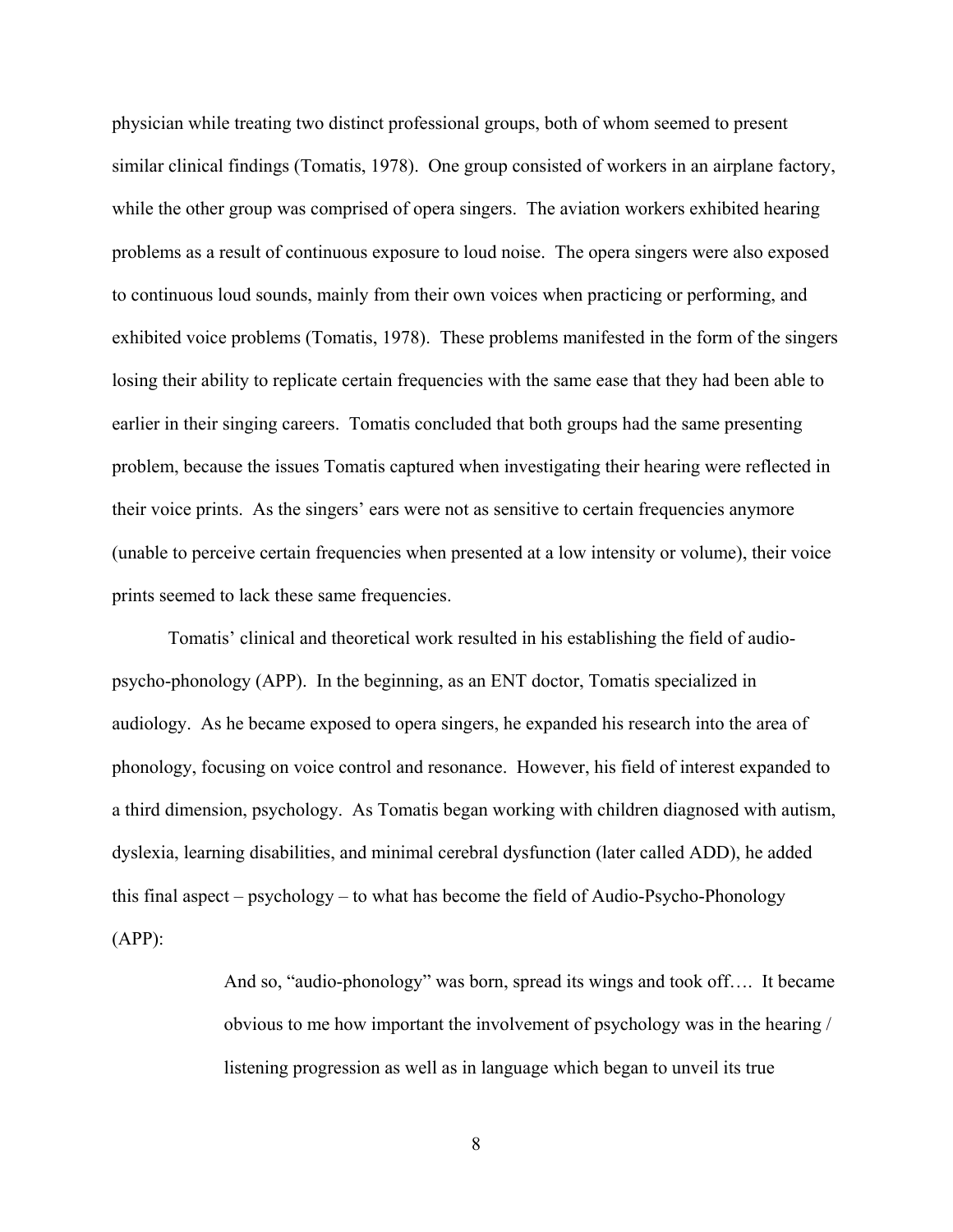dimensions… at this point, I decided it was time to replace the hyphen separating "audio" and "phonology" to add a third dimension to the ear and the voice. And so, audio-psycho-phonology was conceived and developed. (Tomatis as quoted by Cummings, 1985)

### **Audio-Psycho-Phonology as Tomatis' Research Field**

APP is the cross-disciplinary field that Tomatis developed in parallel with his sound stimulation technology and method. He contributed this theoretical model for a method of sound stimulation to the field of APP.

APP is based on the neuro-physiology of sensory processing and its influence on human sensory-motor and psycholinguistic abilities, as well as behavior and learning. Tomatis' APP is an interdisciplinary explanatory model that ties the role of the vestibular-cochlear system to healthy psychological functioning, and to optimal motor, language and communication development.The most recent neuroscience research on sensory-motor processing and awareness seems to support his integrative model (Patel, 2006). This author suggests that music and language rhythms both require grouping and timing in similar fashion, and both use a similar neurophysiological substrate. Moreover, humans are capable of recognizing periodicity within complex auditory stimuli and can synchronize their movements to this pattern. This indicates that recognition of and structured anticipation to temporal patterns is a basis for language, music and movement. Contrary to today's accepted theoretical models which assert that subcortical and cortical vestibular processing, visual, auditory, and other modalities are largely independent from one another, Tomatis (1981) pointed out that integrated, multi-sensory processing is involved in developing human perception, awareness and healthy psycho-emotional functioning.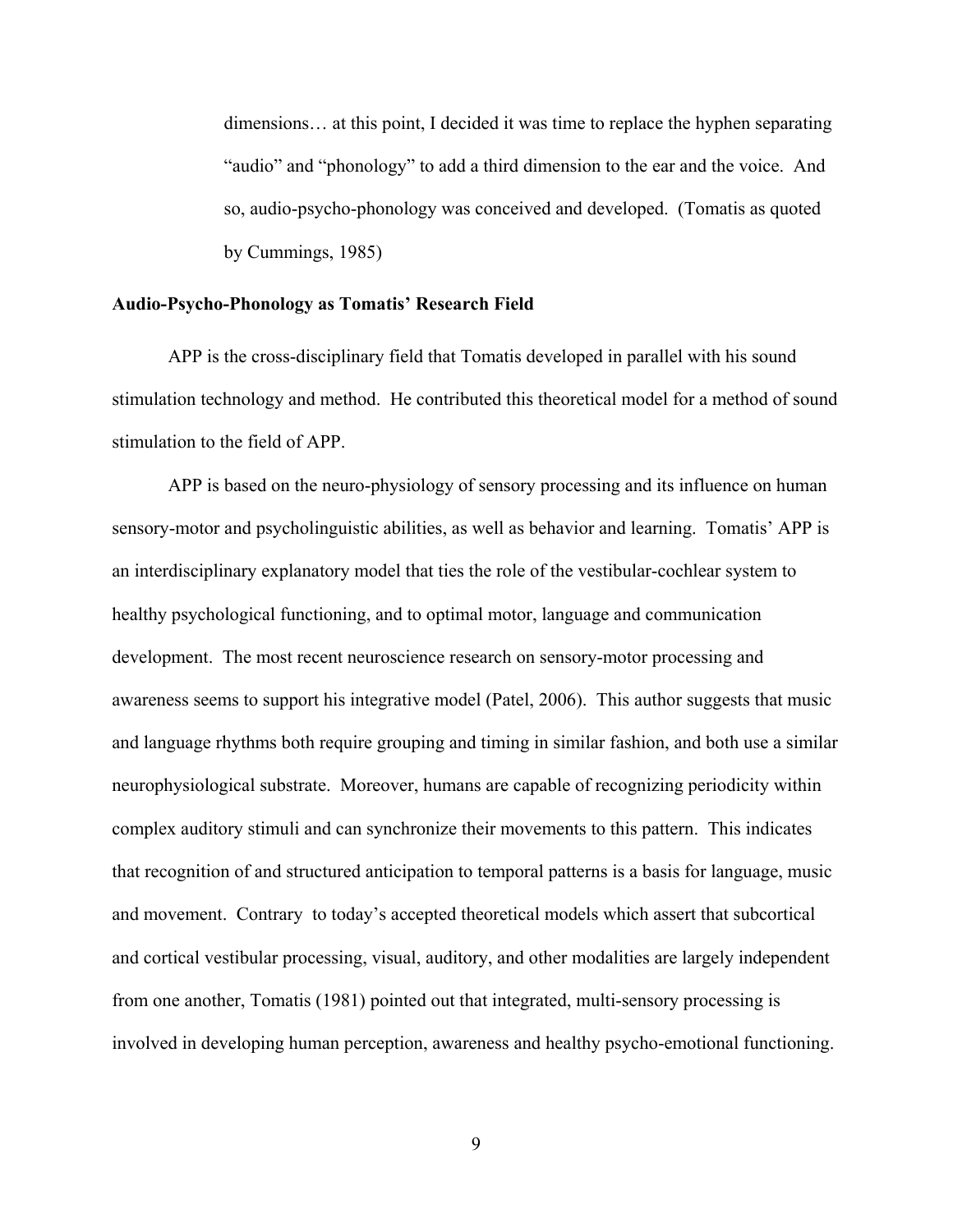Tomatis' (1981) idea that sound plays an integrative role in the central processing of other perceptual modalities is supported by recent neuroscience findings, presented below. Calvert, Spence, and Stein (2004) synthesized findings that suggest that vision alters other sensory modalities and that sound modulates visual perception in multiple ways. For instance, the authors discussed research which evidenced that brain areas involved in the early part of auditory processing project to cortical areas that involve early visual processing. These findings substantiated the occurrence of early multimodal sensory processing, which might explain, for example, mechanisms through which the auditory system announces an anticipated visual stimulus. In their publication, they also pointed out studies that explored inputs from the auditory, visual and somatosensory systems into the posterior part of the auditory cortex and the varying laminar response pattern of each sensory system. For example, the somatosensory and auditory inputs have a feed-forward pattern while the visual input has a feed-back pattern. Finally, these authors discussed studies which show multisensory integration even at the neuronal, or so called cellular level. One such study by Shams, Kamitani, Thompson, and Shimojo (2001) compared visual evoked potentials (VEP) with and without sound stimulus and concluded that sound does alter visual perception. For instance, when a single flash is presented at the same time with two auditory signals, the person perceives the single visual input as two inputs, or two flashes. These researchers suggested that sound alters temporal aspects of visual perception and that the same cortical physiological substrate is involved during the real visual event and the illusory visual perception (Shams et al., 2001). Sound also influences the perception of vision in motion. The authors also showed that a visual structure is captured in the form of auditory perception, suggesting that visual cortical processing is tightly connected to multimodal processing.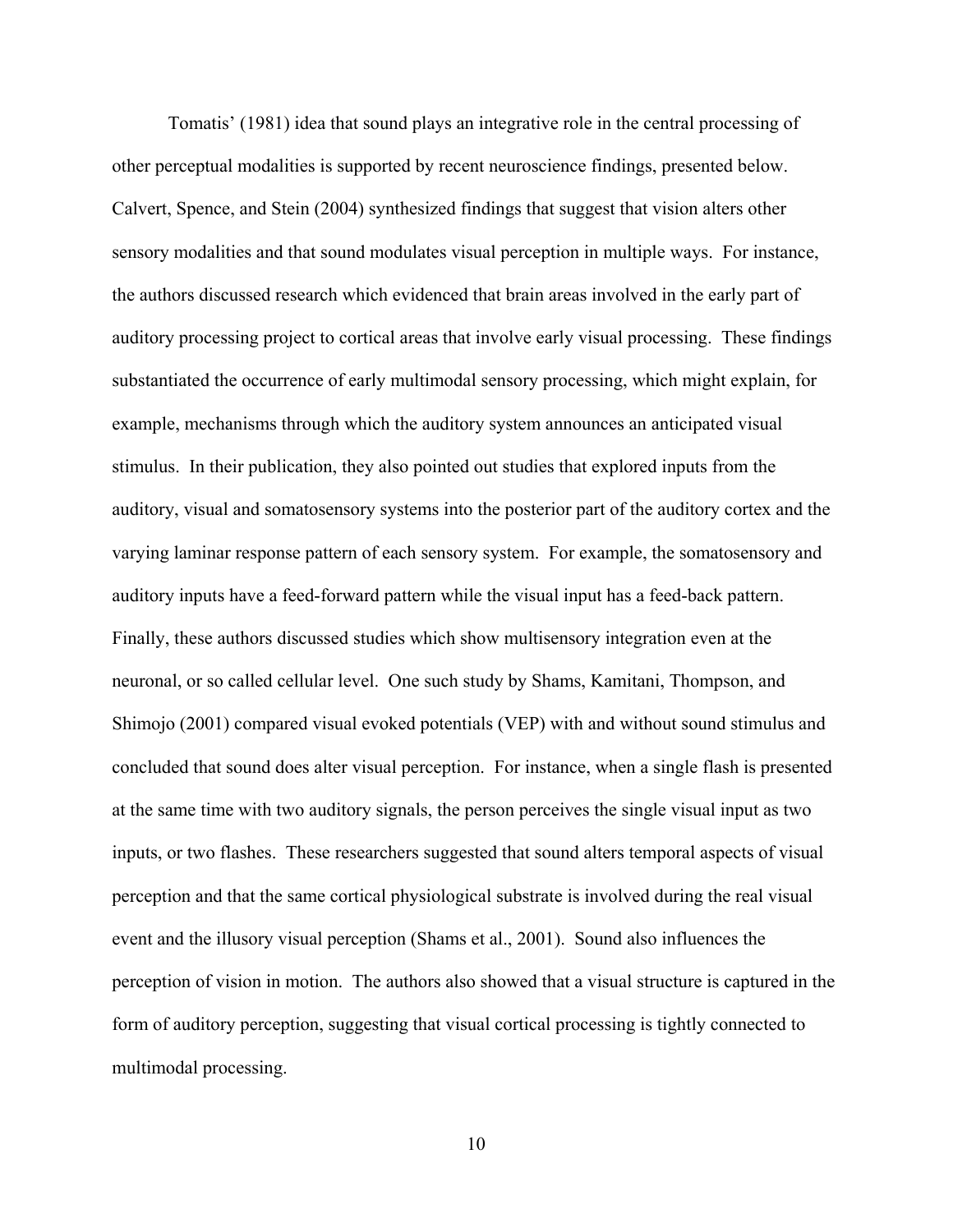Summarizing, these findings suggest that there exist neurophysiological links between sound and vision, and that visual cortical processing does not take place independent of the processing of other sensory modalities. This theory is consistent with what Tomatis had suggested throughout many of his books, long before these findings; Tomatis (1972, 1974, 1980, 1989) described a neurophysiological dynamic and interactive model as the basis for his method. He believed that his method not only affects the processing of auditory information, but also the processing of visual, tactile, kinesthetic, and vestibular information. He pointed out that through his method of sound stimulation, auditory processing and the processing of other sensory systems are improved. Tomatis believed that, as a result of these perceptual changes, behavior, communication, and social interaction can be affected.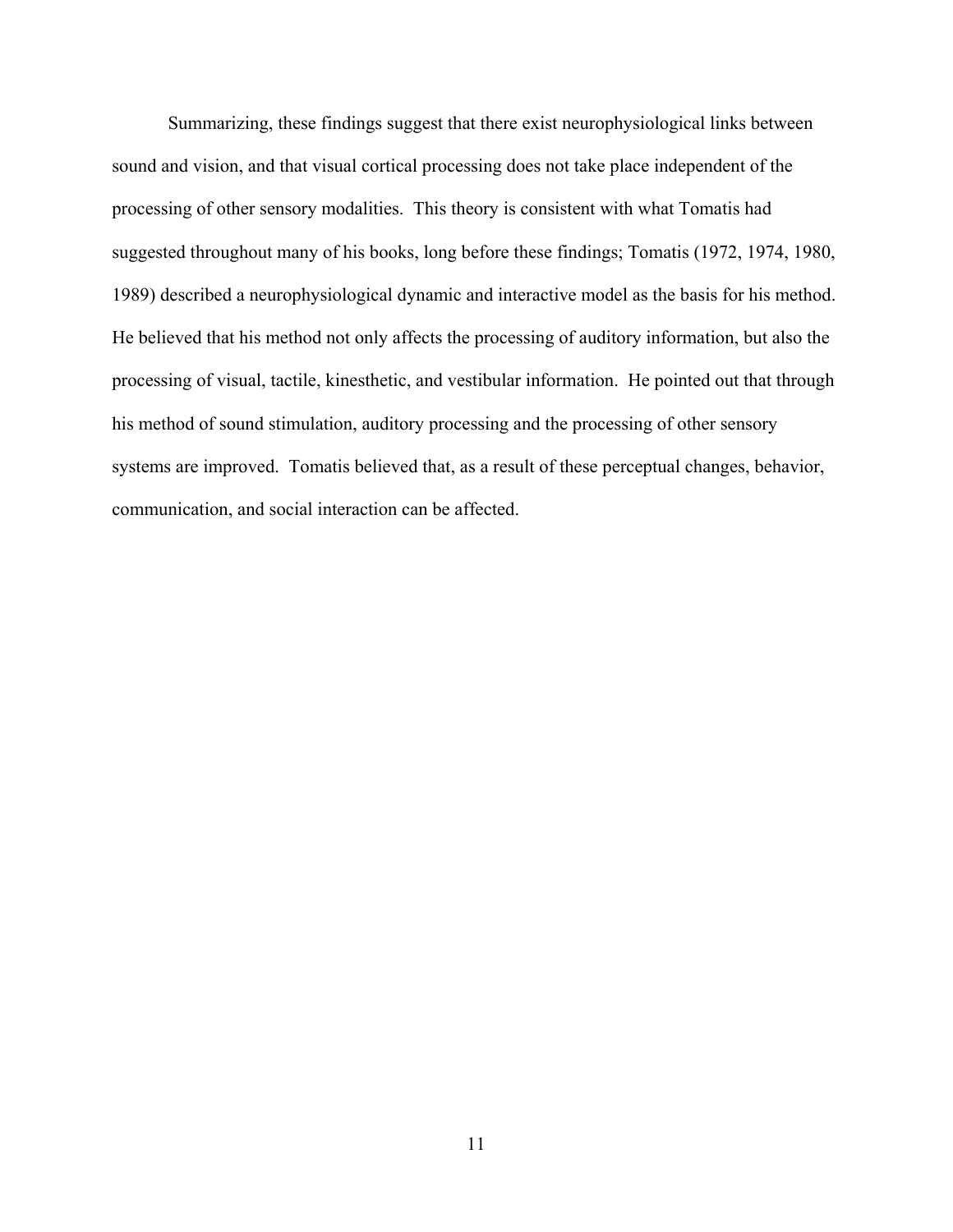#### **Chapter II Literature Review**

As relevant as it is to review studies focusing on the various applications of the Tomatis Method, it is also important to present recent findings addressing neuro-scientific models of how sound is processed, how music affects neuro-physiology, and the role of sound stimulation on learning, attention, and behavior. In addition, studies are also reviewed in which electrophysiological measures, such as the analysis of EEGs, have been used to explore physiological patterns in children with ADD. Current findings of studies using the Tomatis Method will be presented first, followed by a section addressing research on neuro-physiological methods and patterns. A section about findings of effects of music on the brain concludes this literature review.

### **Tomatis Method Research**

 There is research investigating the efficacy of the Tomatis Method on a variety of learning and communication challenges in children, such as learning disabilities, dyslexia, communication disorders, and autism. To my knowledge, there have been no studies yet to address children with ADD. Similarly, there is no peer-reviewed controlled study that has focused on the effect of the Tomatis Method of sound stimulation on brain physiology. Furthermore, there is no published research that specifically addresses the early effects of the Tomatis Method of sound stimulation.

In my opinion, the first phase of the Tomatis Method lends itself to research as it is an intensive but brief intervention, thus allowing controlling for confounding variables such as outside treatments like tutoring, speech and language therapy, occupational therapy and others, which many children with ADD receive concomitantly. The training is comprised of 30 hours of sound stimulation and has the scope to set up the foundation for new perceptual learning. The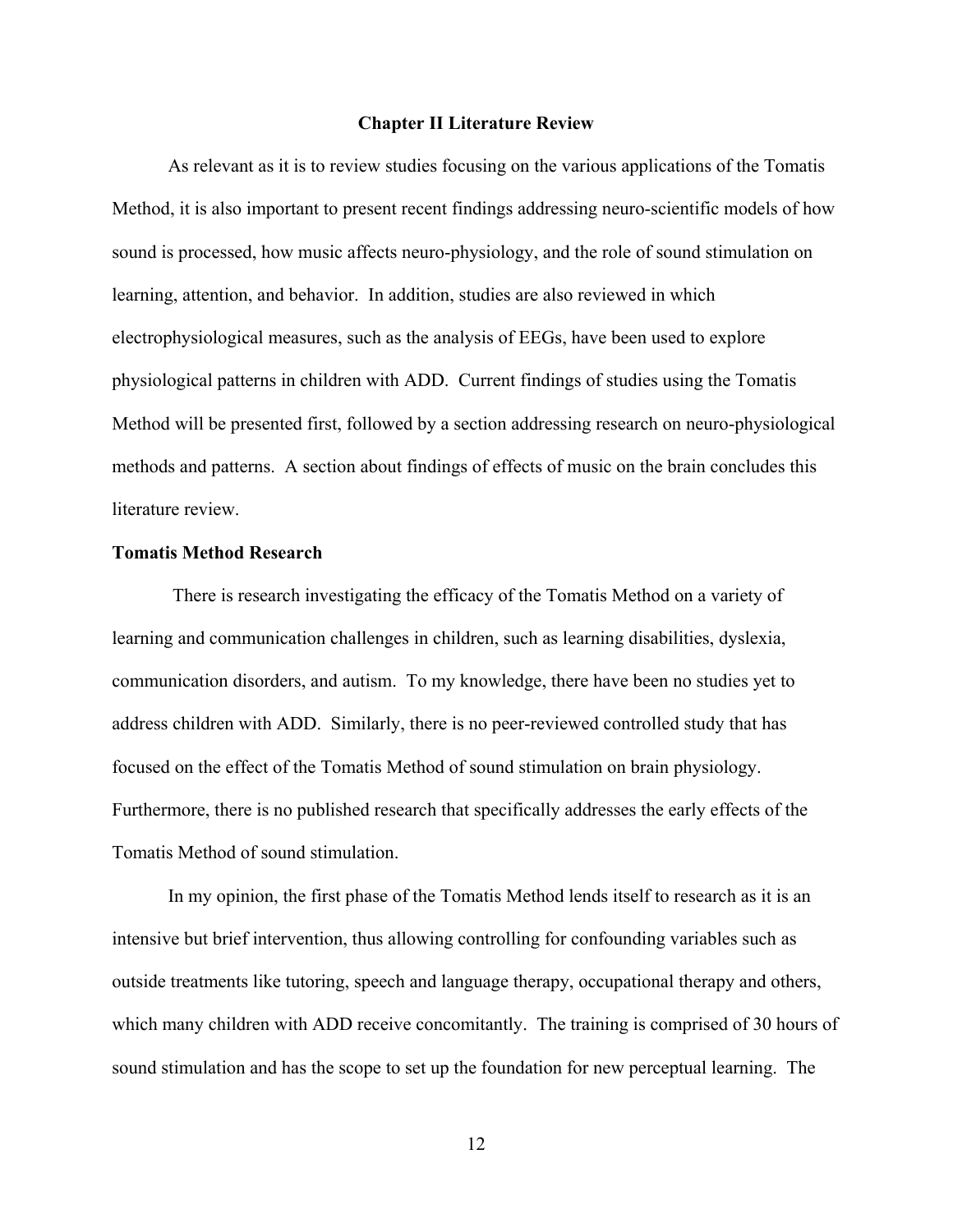child is intensively exposed to new, unfamiliar auditory and perceptual patterns, and new levels of perceptual differentiation. I compare this with intensive and exposure to any new skill humans have to learn, such as riding a bike or learning to write.

In my experience, changes in the results of the TLT are already noted after five to six sessions (10-12 hours of sound stimulation). By the end of the 30 hours of Tomatis sound training, even more marked changes in the TLT are usually recorded. Hand in hand with these changes, in the great majority of cases, parents report behavioral changes during the first phase of the program or immediately thereafter.

A limited number of research studies have been conducted and have helped establish the efficacy of the Tomatis Method in children with a variety of developmental and learning challenges such as Learning Disability, Autism Spectrum Disorder (ASD) or Auditory Processing Disorder. However, researchers have encountered various challenges when designing and conducting their studies, the primary challenge being the length of the intervention. The complete Tomatis Method intervention extends over three phases and can last over six months. Depending on case severity, the intervention can extend over more than the three intervention phases. Therefore, it has proved challenging in research to ensure a high internal validity, especially when the target populations mentioned often require multiple and concomitant treatment approaches, some of which are long-term and intensive. In addition, parents have sometimes not been willing to have their child in a control group, since they sought immediate help for their children (Gilmor, 1999). Findings of previous research studies are presented below.

Unfortunately, most peer-reviewed studies on the Tomatis Method exhibit a variety of limitations, thus reducing their internal validity. Examples of validity problems include: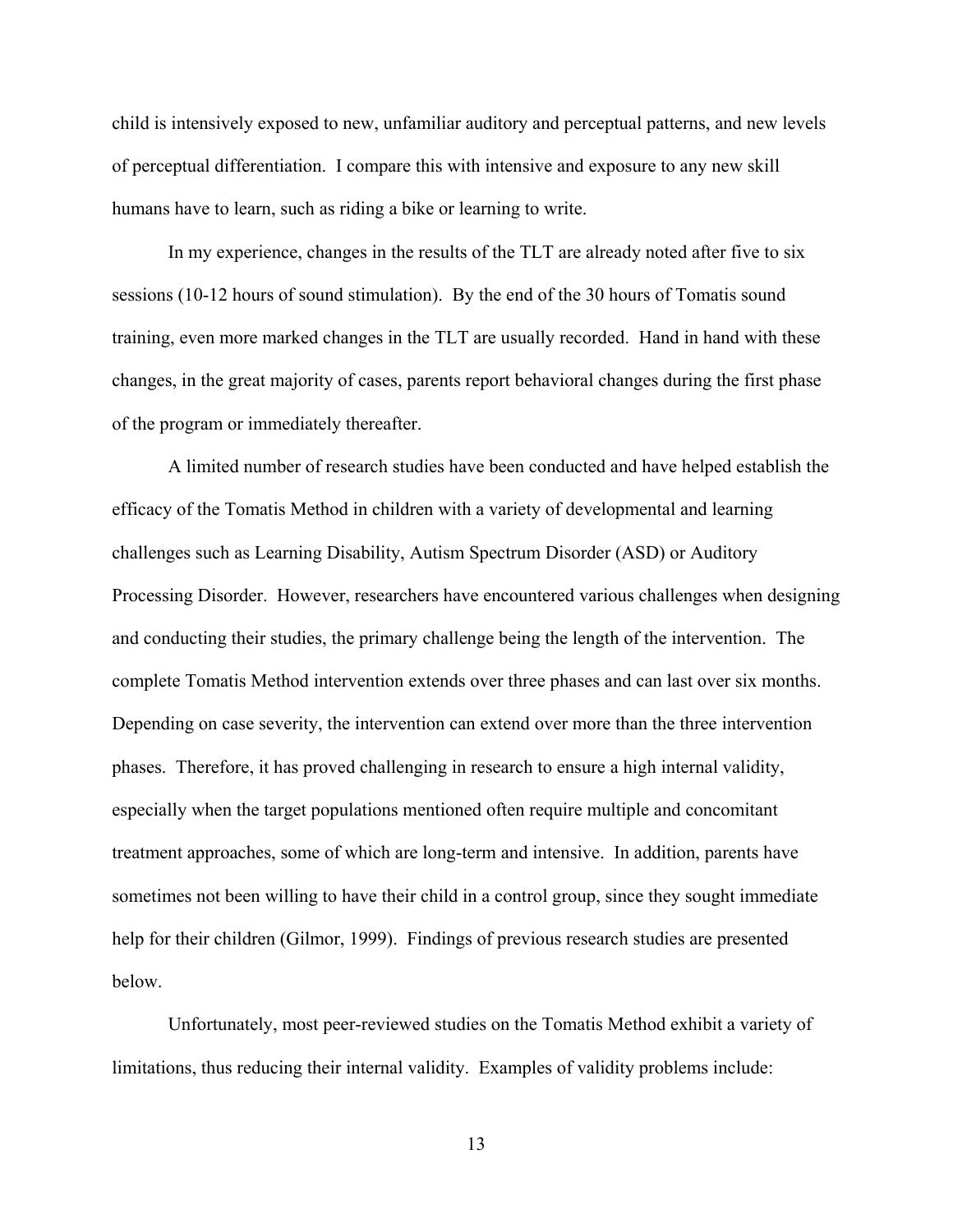insufficiently matched experimental and control groups in the Rourke and Russell (1982) study; lack of random assignment in the Gilmor (1984) study; and flaws in the study design conducted by Cummings (1985). Additionally, findings which address the efficacy of the Tomatis Method seem inconclusive and difficult to generalize. Most of these studies were conducted on children who either presented with learning issues or had been diagnosed with ASD. These studies will be discussed next.

#### **Meta-Analysis Study**

Seeking to evaluate the scientific credibility of clinically reported efficacy of the Tomatis sound stimulation technique, Gilmor (1999) conducted a meta-analysis involving five research studies from the 1980s, in which the method developed by Alfred Tomatis was used. All of the 231 participants in the five studies were children who presented a variety of learning and communication disorders. Four of the studies suggested that the Tomatis Method had positive effects on children's linguistic, psychomotor, cognitive, personal and social adjustment, and auditory processing skills. A fifth study did not support these positive findings. Four of the studies were conducted in Canada, and one in England.

The first study was a survey in which Gilmor (1984) compared standardized pre- and posttest results which captured changes in aptitude, achievement and general adjustment abilities. The following tests were used: Wechsler Intelligence Scale for Children-Revised (WISC-R); the Wide Range Achievement Test (WRAT); the Monroe Sherman Reading Diagnostic (MSRD); and the Personality Inventory for Children (PIC). The research was conducted with 102 children ages 6-14 years old. Gender was not reported. Participants presenting learning and communication challenges received sound stimulation training at the Tomatis Listening Center in Toronto. According to the author, children were posttested after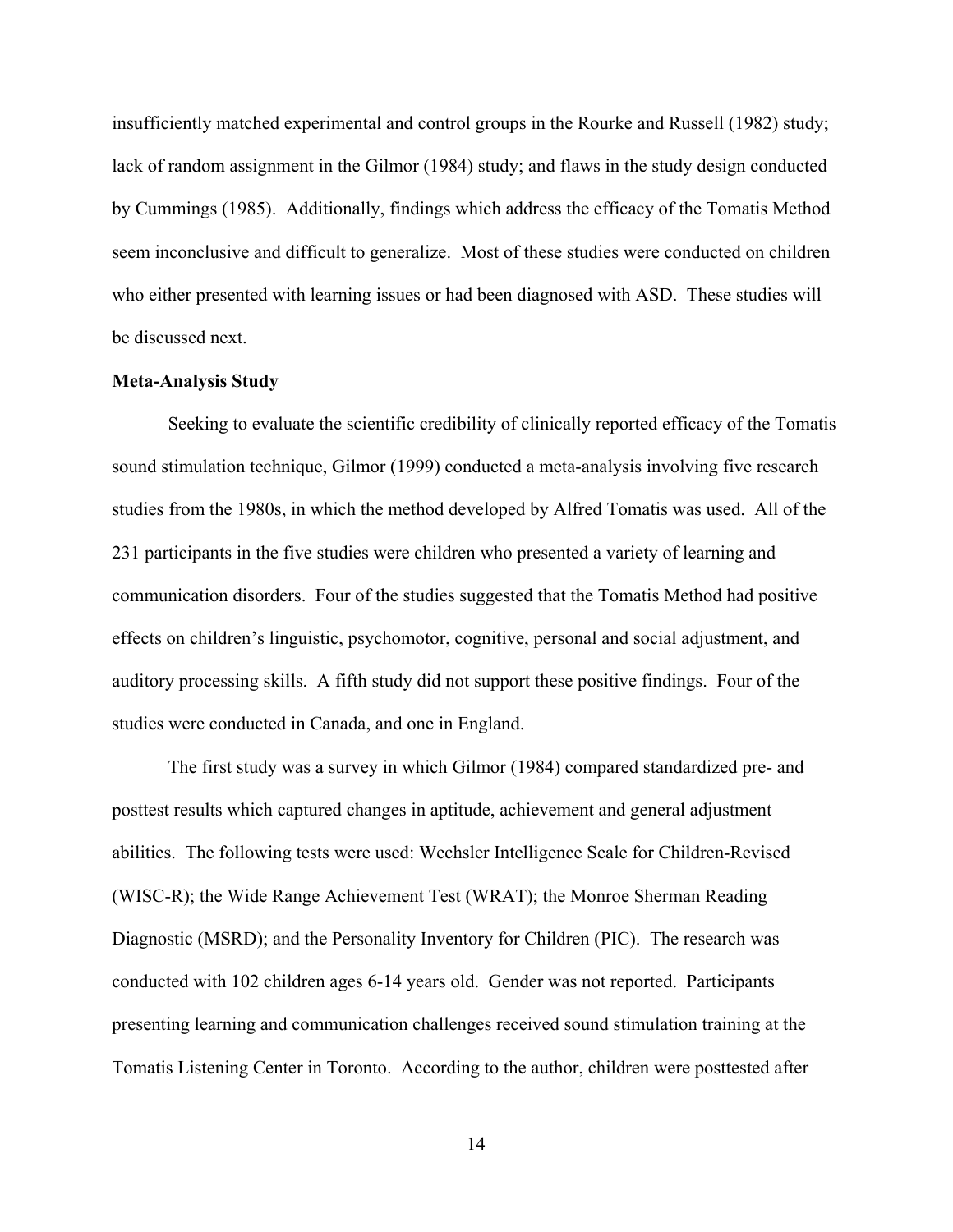receiving 100 hours of sound stimulation, approximately 12 months after the pretest. The preand posttest comparison suggested improvements in learning, communication abilities, and general adjustment, while parents seemed to have observed similar improvements in their children (Gilmor, 1999). It is noteworthy that not all children were tested with all of the instruments above; instead, 40 children were tested with the WISC-R, 57 with the WRAT, 45 with the PIC, and 25 with one subtest of the MSRD while 24 with another subtest. The reported overall improvements corroborate the findings from these subgroups.

A study which also reported favorable findings was conducted at the University of Windsor, Ontario, on 25 children with learning disabilities ages 9-14,16 of which received the Tomatis Method intervention and 9 served as controls. The subjects were neither randomly selected nor assigned. Rourke and Russell (1982) tested the participants every quarter during an entire year and reported that the treatment group exhibited better results than the controls in the following areas: general adjustment, problem-solving abilities and hand-eye coordination.

A third study supporting the efficacy of the Tomatis method was conducted in 1982 by Wilson, Iacoviello, Metlay, Risucci, Rosati, and Palmaccio (as cited in Gilmor, 1999) at the North Shore University Hospital in Canada. This study was comprised of 26 preschool children ages 42 to 69 months old exhibiting language impairment, and included matched controls. The proportion of girls to boys was not reported. The authors reported significantly greater improvements in the performance of the experimental group captured in auditory processing tests. Similar results were found in the general communication domain according to parent and teacher observation. The duration of the study was nine months and though the authors attempted to conduct a later follow-up, they failed to do so due to lack of interest by participants' families (Gilmor, 1999).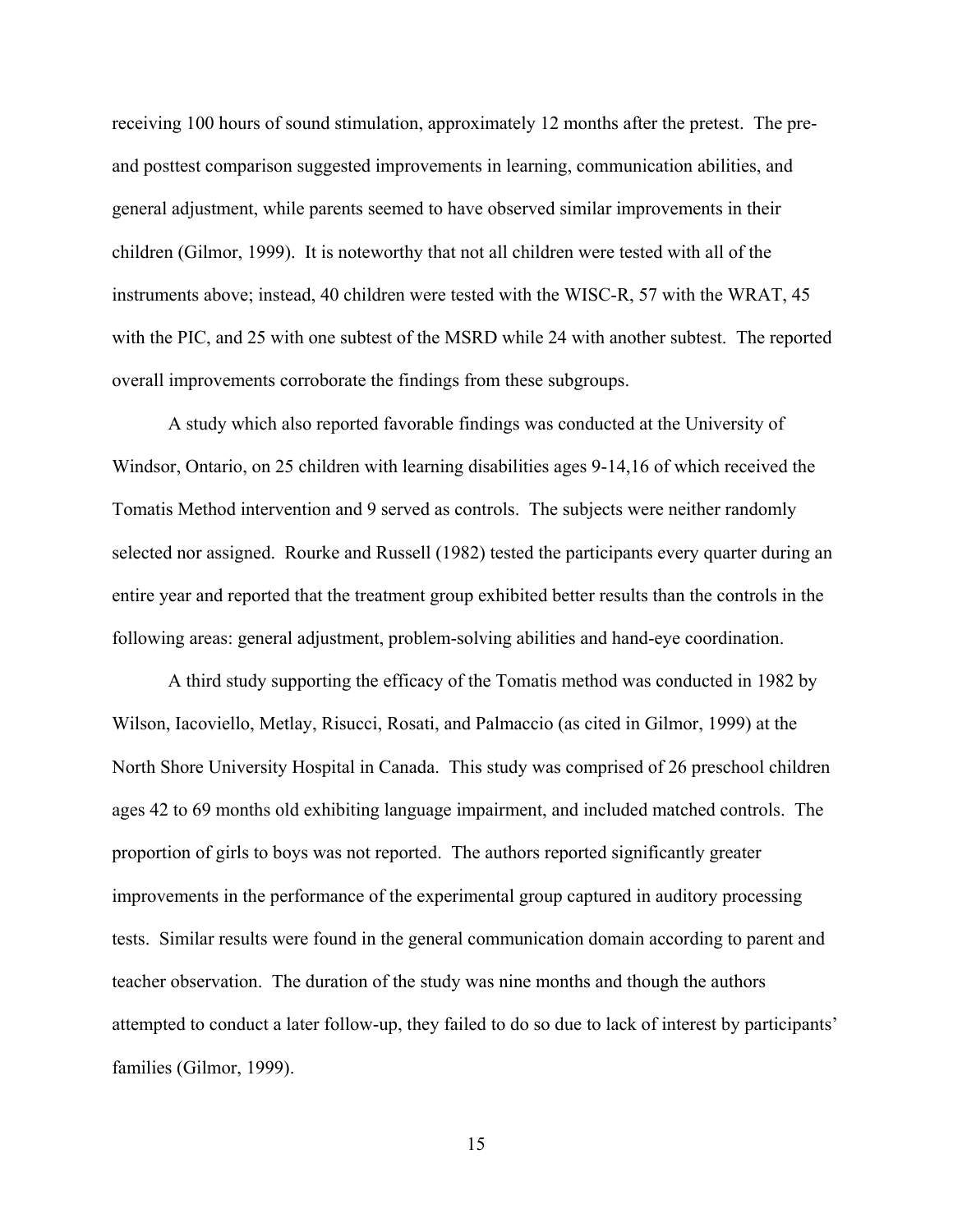Mould (1985) conducted a study on 92 boys ages 10-15 years old diagnosed with severe dyslexia, who exhibited significant challenges in reading and who were students of an inresidence public school in England. Standardized test results in the areas of aptitude, achievement, and adjustment showed appreciable gains in the experimental group in comparison to the controls over a two-year period (Gilmor, 1999).

Gilmor (1999) acknowledged that all of the above studies had methodological limitations: lack of random assignment of participants to an experimental or a control group, and lack of a control sample or insufficiently matched controls. In addition, there were too few significant findings; thus, none of the authors could with certainty assert that the reported positive trends could confer sufficient scientific support to the efficacy of the Tomatis Method (Gilmor, 1999). Cummings (1985) went much further and suggested that maturation, a responsive comprehensive school program and a supportive and involved atmosphere around both the experimental and the placebo control group were the sole contributions to the significant changes in both groups.

However, Kershner, Cummings, Clarke, and Hadfield (1990) at the Ontario Institute for Studies in Education, came to a different conclusion about the efficacy of the Tomatis Method. This study relied on Richard Cummings' doctoral dissertation and used a sample of 32 participants (26 boys and 6 girls) ages 8-14 years old. Cummings (1985) reported that the 16 underachieving participants, who attended a school version of the Tomatis Method, made no significant gains when comparing standardized measures of academic and linguistic skills of the matched and randomly assigned controls. However, Cummings (1985) reported that both groups made significant improvements over a period of 22 months, when comparing pre- to posttest results on academic and linguistic measures. Gray Oral Reading, Monroe-Sherman Paragraph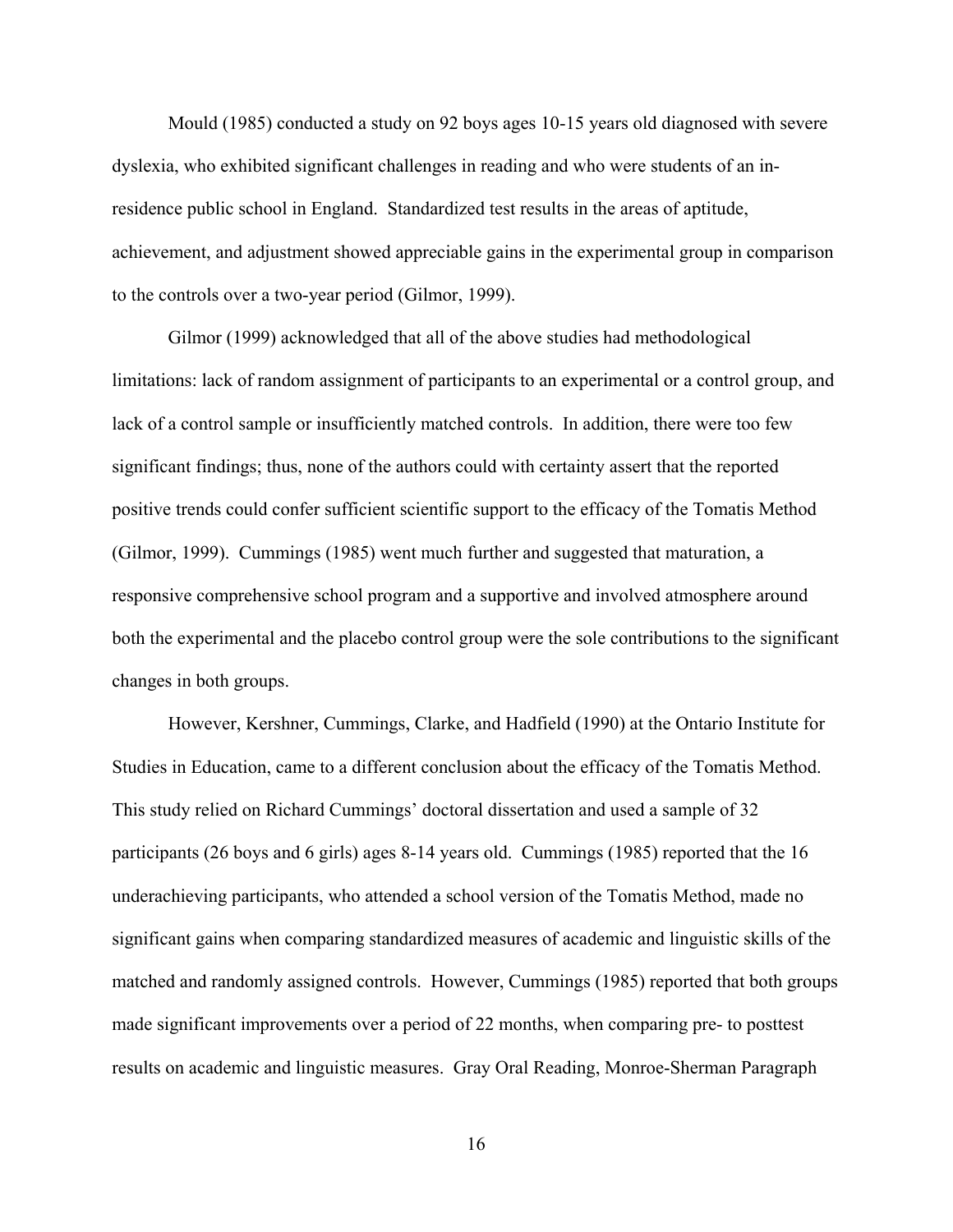Meaning and Word Discrimination Tests, and the Auditory Analysis, Auditory Closure, Syllabification, Verbal Fluency, the Reading and Arithmetic subtests of the WRAT, and Personality (WIG parent scale) and Dichotic Listening were used in the research. Cummings (1985) reported that both groups made significant improvements on all of the measures, but that the control group still exhibited better auditory processing, and thus concluded that the Tomatis Method's efficacy was not supported.

A closer look at Cummings' (1985) research design will help determine whether Gilmor's (1999) critique of control group contamination seems valid. According to Cummings (1985), the treatment and control participants attended the same school; thus, all the children participating in the study received the intensive, individualized school program. Over a sevenmonth period, treatment participants received one-and-a-half hours of sound stimulation including active training for four days a week. The study seems to suggest that the students were withdrawn from class activities in order to receive the listening training program (LTP).

The control group received a placebo special tutorial program (STP) which occurred two times a week, and lasted for forty minutes (Cummings, 1985). A teacher instructed the children in groups of three to four; thus, the control group was withdrawn from regular class instruction much less often than the experimental group. According to Cummings (1985), the main activity of the placebo was reading out loud with audio-vocal feedback; however, the sound was not processed via the Electronic Ear. In this context, children were also working on a task in which they were asked to rapidly name random letters. Less frequently used were auditory memory training tapes, which were designed to train auditory memory through listening and following increasingly complex instructions. Finally, controls received a program of relaxation taught through tapes which used verbal and visual instructions. The author also mentioned that the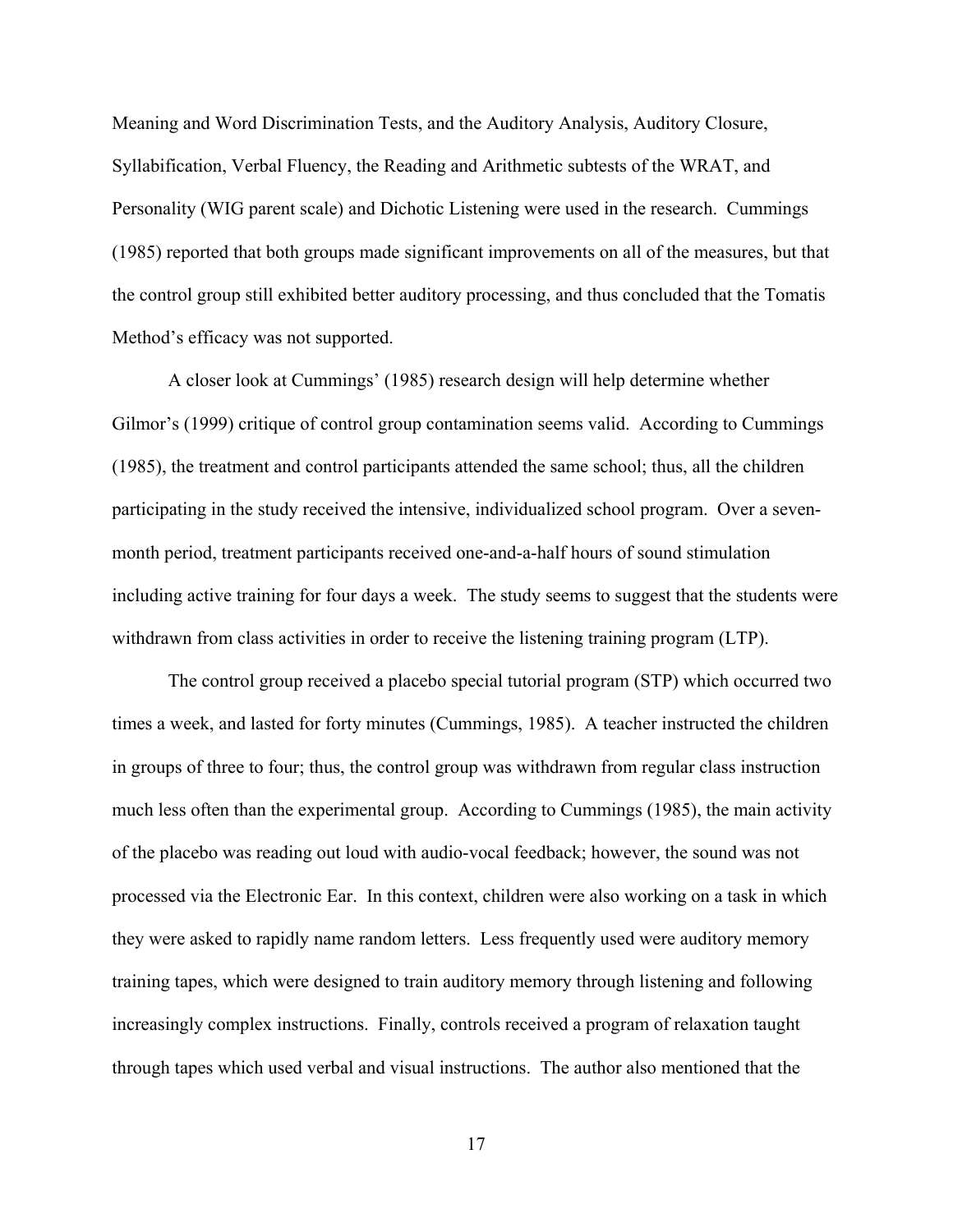placebo treatment encompassed a minimal amount of direct instructions in oral, silent reading and comprehension.

Although Cummings (1985) specified that strong efforts were made to treat both groups in the same manner, it is obvious that he neglected to control for unequal amounts of school instruction. Over 16 weeks, the LTP group missed five hours more of class instruction per week than the control group. Furthermore, the placebo treatment included auditory training tasks, to which students were regularly exposed, as well as some reading and comprehension instruction. Only the controls attended these various instruction-focused interventions. It is debatable whether this was a control group or another form of intervention. It would have been more appropriate to report Cummings' findings in the light of a different paradigm in which the Tomatis Method and a remedial instruction program would have been compared, instead of calling the controls' program a placebo. While the limitations are important for further research, they do not invalidate the improvements recorded in both groups, including those of the experimental participants who received the Tomatis Method intervention.

 Gilmor (1999) attributed the great variance found across these studies to the following three factors: the manner in which the Tomatis Method intervention was implemented, the manner in which the control and the treatment groups were formed, and level of treatment the control groups received. The author used a psychometric meta-analysis method to reduce statistical and methodological artifacts which he believed contributed considerably to the great variance in results. By determining and eliminating this variance, the author estimated the true variation across the five studies. This analysis led to the conclusion that the Tomatis Method had a significant positive impact in children with learning and communication challenges. Gilmor (1999) cautioned that even the results of a meta-analysis need to be regarded from a critical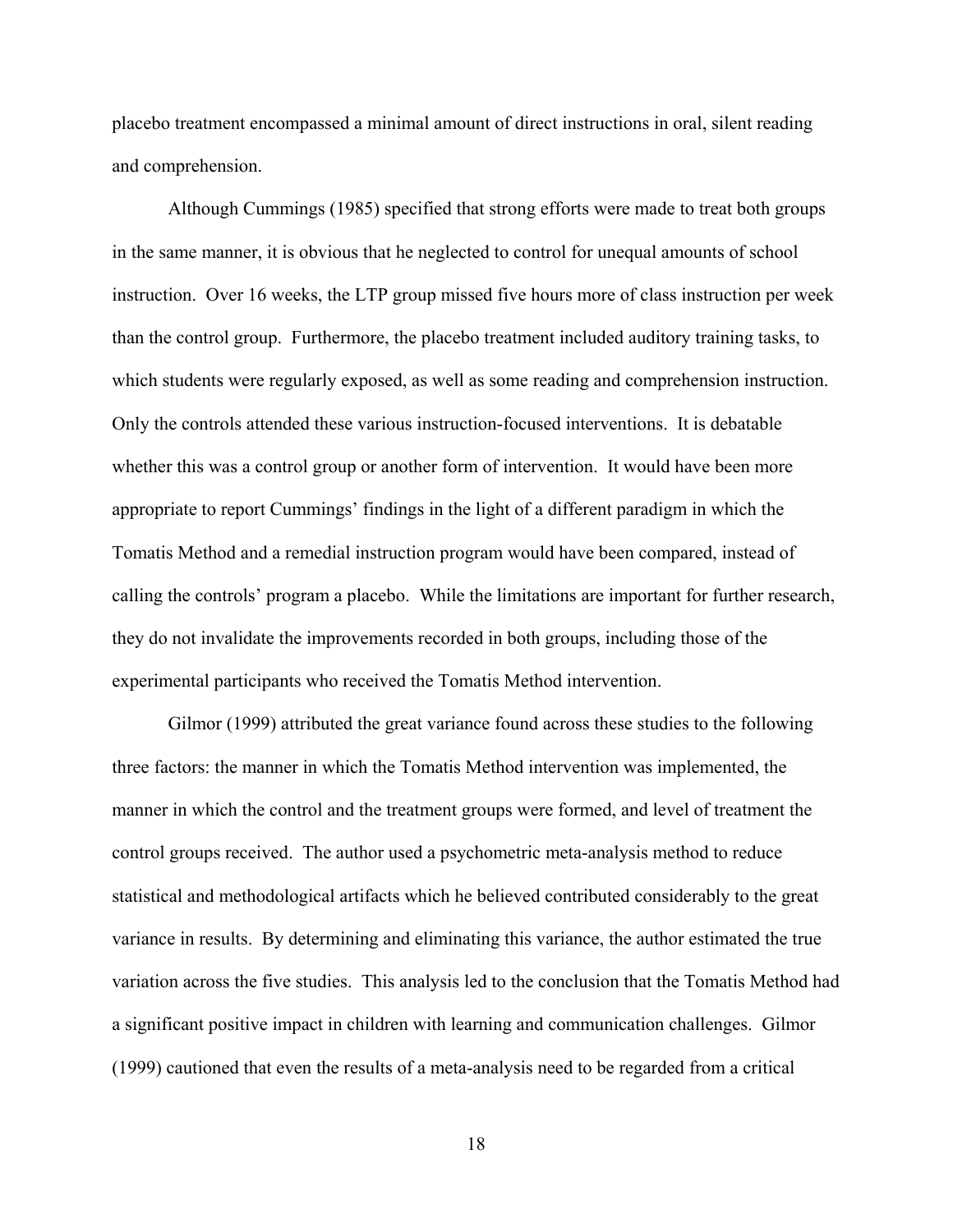perspective, since most studies used a small sample size. In addition, the subject selection was randomized in only one study, although in the others, the control and the experimental groups were well matched. Summarizing, the meta-analysis confirmed the favorable trend suggested in all but one of the individual studies. The Tomatis Method proved significantly beneficial in the linguistic, psychomotor, personal and social adjustment, and in the cognitive domains. The auditory processing domain exhibited insignificant improvement in this meta-analysis because of contradictory findings in the Cummings (1985) study.

### **Autism Studies**

Joan Neysmith-Roy (2001) conducted a study with six boys, ages 4-11 years old, who were diagnosed with autism and were categorized as severely affected. The author reported findings of positive behavioral effects of the Tomatis program in five of the six children, all of whom were prelinguistic in their communication pattern as they began the program. In order to measure changes, the author used the Children's Autism Rating Scale (CARS) as well as a tenminute video recording of each participant in two play conditions at the end of each phase of the Tomatis program.

Neysmith-Roy (2001) reported that positive behavioral changes were noticed in three boys. At the end of the research, one boy was considered as no longer diagnosable on the autism spectrum, two boys were categorized within the milder range of the disorder, and the other three boys remained within the severe range of the spectrum. In the following prelinguistic areas, however, positive changes were reported for five boys: adaptation to change, listening response, nonverbal communication, emotional response, and activity level (Neysmith-Roy, 2001). The author pointed out that the younger children were more responsive to the Tomatis stimulation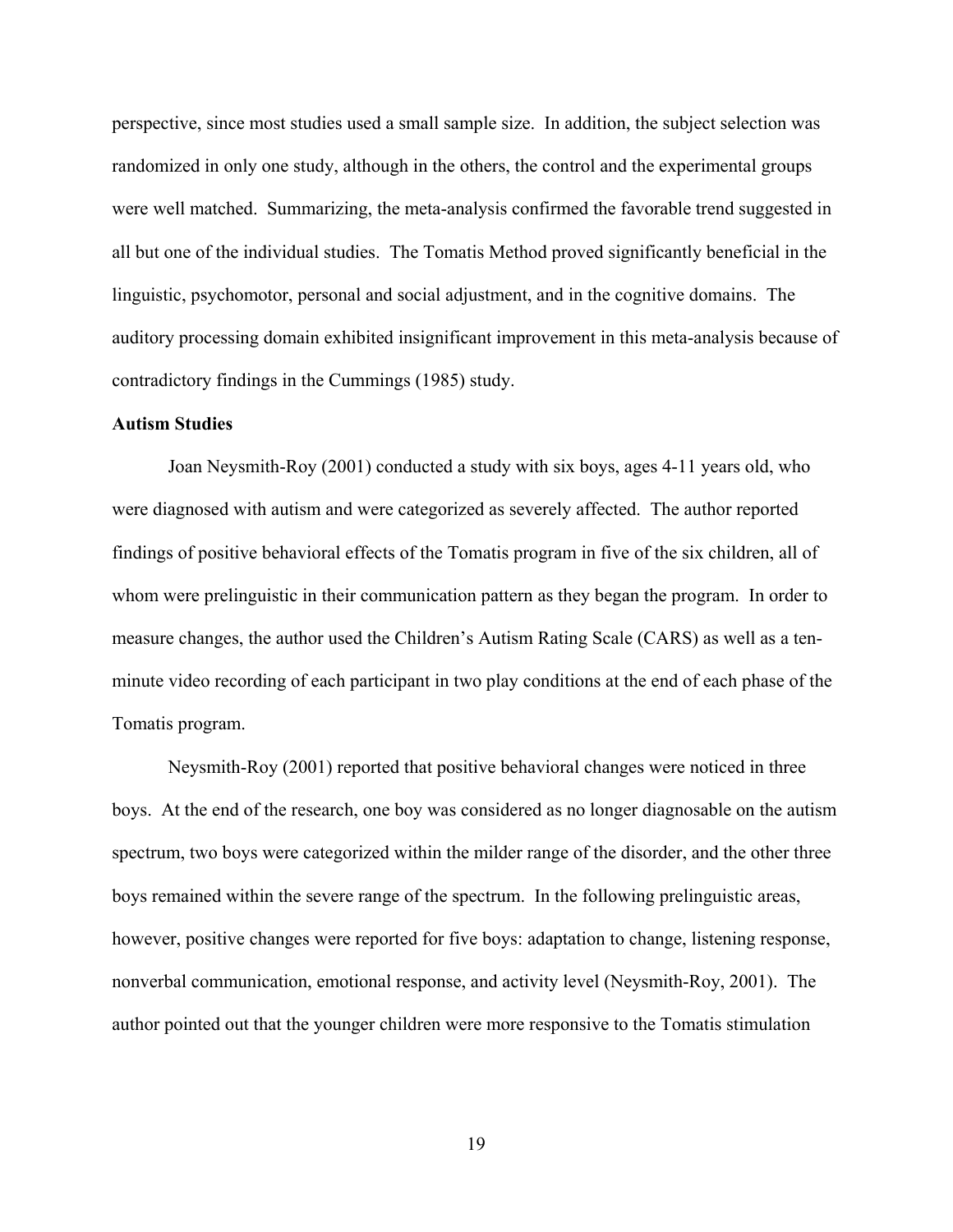and also suggested that the Tomatis program could benefit the preparation of learning and language development for children with autism.

Gerittsen (2008) reanalyzed the data of the study conducted by Corbett, Shickman, and Ferrer (2008), which focused on children ages 3-7 years who were diagnosed on the severe range of the ASD. Corbett et al. (2008) conducted a study with 11 participants and used a randomized, double-blind, placebo-controlled, crossover design during which they administered standardized tests. The goal of the study was to investigate the efficacy of the Tomatis Method on the communication and behavior of children diagnosed with ASD who were considered low functioning. The intervention part of the study consisted of 90 hours of Tomatis sound listening which was administered to each of the two groups during the experimental portion of the study. During the placebo portion of the study, participants listened to Mozart and Gregorian chanting via compact discs. Unlike during the Tomatis treatment, the commercial CDs were not frequency and time-modulated by the Electronic Ear, nor was the sound delivered via air and bone conduction that also included the required gating, delay and precession timing between air and bone as explained earlier in this thesis. Those authors concluded that the results failed to show any effect of the Tomatis Method on language in children with severe ASD. Corbett et al. (2008) pointed out certain shortcomings of their study, such as a very small and heterogeneous sample. In addition, the authors pointed out that differences in participant age and level of functioning may have also played a role in their responsiveness to treatment and would have needed to be considered more carefully when selecting both the treatment and placebo groups.

According to Gerittsen's (2008) reanalysis, researchers failed to choose an appropriate study design and data analysis methodology given the limited sample size, heterogeneity of the sample and nature of the intervention. A crossover research design is well suited when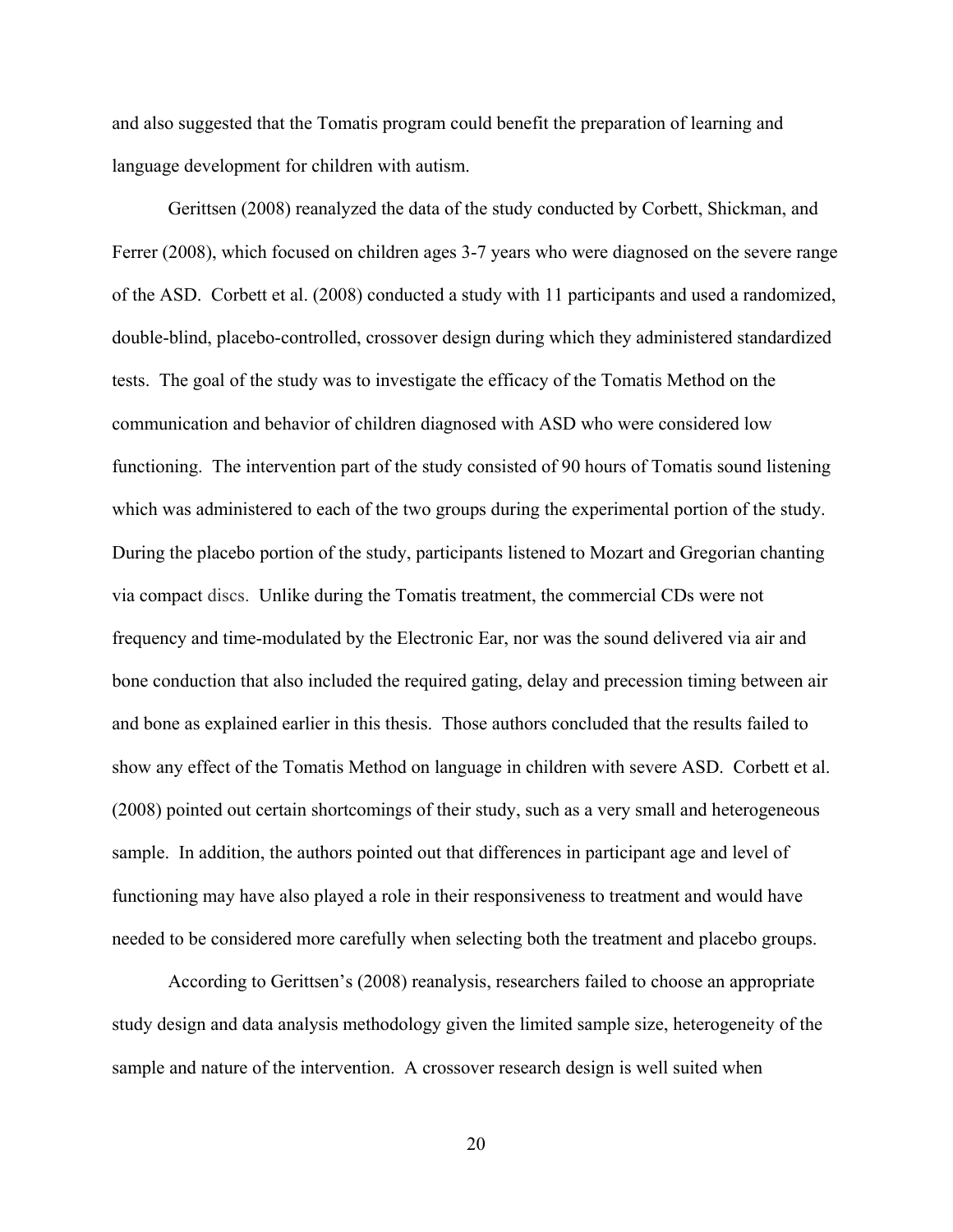researching short-acting medication effects. However, this type of design leads to uninterpretable results in interventions with cumulative effects beyond the actual intervention time. In fact, in his reanalysis, Geritsen (2008) used a single subject design and thus concluded that six children had significantly benefited from the Tomatis Method. Gerittsen (2008) pointed out that the small sample size did not lend itself to group statistical analysis and that a single subject design would have been more appropriate. It was noted that previous peer-reviewed research using a single subject design when conducted on a small sample was able to show significant effects of the Tomatis Method for a subgroup of children with severe ASD.

Reviewing clinical significance of the findings on an individual case basis, Gerittsen (2008) concluded that 6 out of 11 children diagnosed with ASD benefited from the Tomatis Method. One participant who was nonverbal prior to the Tomatis Method intervention exhibited verbal expression, while another was able to spontaneously repeat words after the intervention. In addition, increase in expressive and receptive language were reported in other participants. Finally, a decrease in atypical behavior and an increase in attention were reported in four children. While internal validity is highly desirable for any researcher, Gerittsen (2008) showed that clinical significance seems equally important when it comes to determine whether a treatment can be considered evidence-based for a subgroup of individuals within a certain diagnostic category. A researcher must also think from the perspective of the parent with a severely impacted child who participates in studies, for it is each child who experiences individual gains. The effects of a tested intervention matter foremost to that child and the family. In summary, an intervention cannot be evaluated solely from the perspective of thinking in categories such as group-statistic, norms and averages.

#### **Auditory Processing Disorder Study**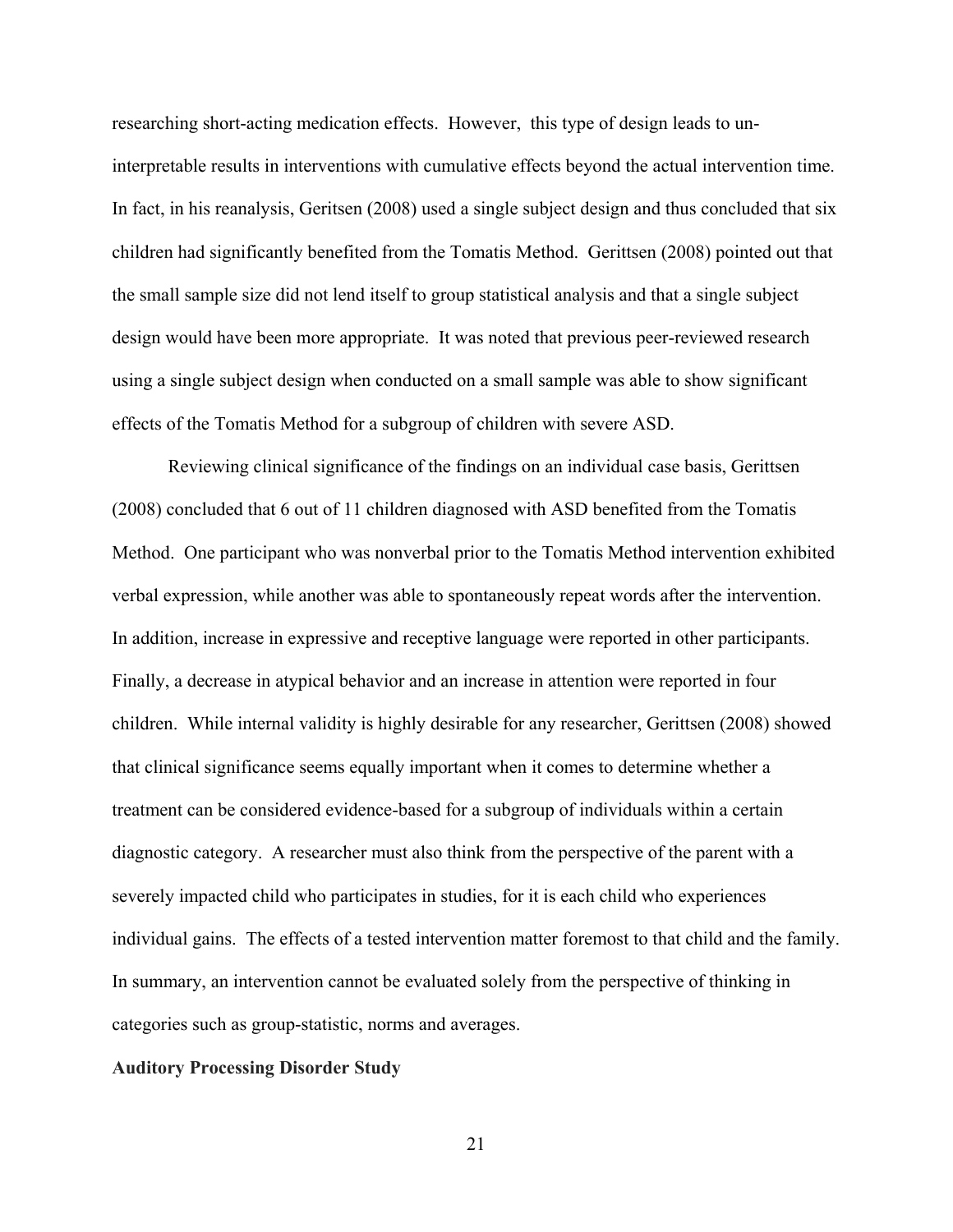Ross-Swain (2007) investigated the effects of the Tomatis Method on children and young adults with speech and language challenges who were diagnosed using tests from the professional field of speech and language pathology. The author diagnostically categorized the investigated populations as individuals with auditory processing disorder (APD). The 41 participants, ages 4-19 (18 females and 23 males) were tested prior to and after 90 hours of Tomatis sound stimulation. Significant findings were reported when comparing pre- and posttest results in the following areas: auditory sequencing, interpretation of directions, auditory discrimination and auditory cohesion including auditory short-term memory. However, this study presents a number of challenges. Although the author concluded that the Tomatis Method is an efficacious intervention for children and young adults with APD, neither a randomized selection of participants nor a control group was used in this research design. In addition, no confounding variables were considered in the analysis and discussion of the outcomes.

### **Study on Musicians**

 du Plessis, Burger, Munro, Wissing, and Nel (2001) studied the effects of the Tomatis Method of sound stimulation on young musicians in a pilot project. The study was conducted on student-musicians, both vocalists and instrumentalists, from two universities in South Africa. The average age was 22.9 years. There were 28 participants: 12 males and 16 females. There were 18 students in the experimental group, who received 87.5 hours of Tomatis sound stimulation, and 10 in the control group, who did not receive any Tomatis or a placebo treatment. Participants were not randomly assigned. Proportion of male to female and age range for each group were not reported. The following parameters were measured: listening aptitudes on the TLT, a non-standardized tool; psychological well-being on the Profile of Mood States; vocal enhancement as observed by teachers and the other participants; and musical proficiency, which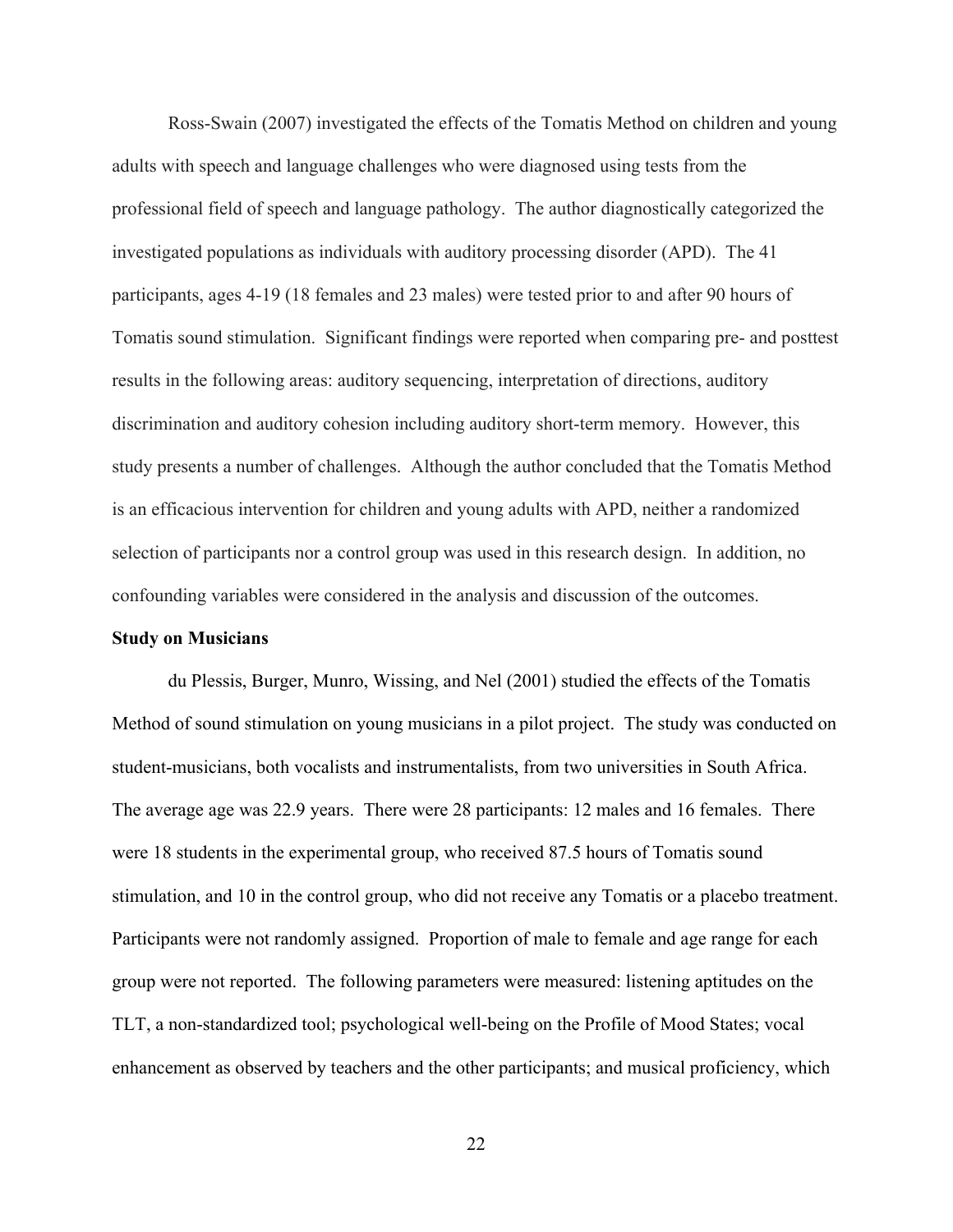includes instrumental proficiency. The experimental and the control groups were administered an assessment in these areas both before and after finishing the experiment.

The authors concluded that the Tomatis sound stimulation rendered significantly favorable outcomes in all the above parameters when comparing the experimental group's gains with the controls. Although both groups were culturally diverse, and included male and female musicians, the different training and musical experience of the experimental groups and the controls seemed insufficiently clarified in regard to between group variability. The authors realized the limitation of their research findings and suggested replication using a larger sample as well as the use of randomization when selecting participants. In addition, pretest sensitization did not seem to be accounted for by the authors.

#### **Study on Severe Psychomotor and Neurological Dysfunction**

 Vervoort, De, and Van (2007) are the only authors to report findings using neurophysiologic measures to investigate the Tomatis Method of sound stimulation as a treatment. The four single cases presented were young children with severe developmental issues and global delays in language, communication, and psychomotor functioning. The Tomatis sound stimulation treatment protocols were intensive and extended over several years. For instance, for the child in the first presented case, the Tomatis therapy began at age two and continued through age seven. This child received six Tomatis Phases of five days each on average per year. The child was able to successfully complete the first TLT at age five. This outcome was presented in the study and compared with subsequent TLT results. The second case began the Tomatis Method intervention at age 2 and completed 37 Tomatis Phases by age 7. This child was first able to be tested with the TLT at age seven. The third case received intensive Tomatis Method treatment over 1.5 years. This child was diagnosed with ASD, and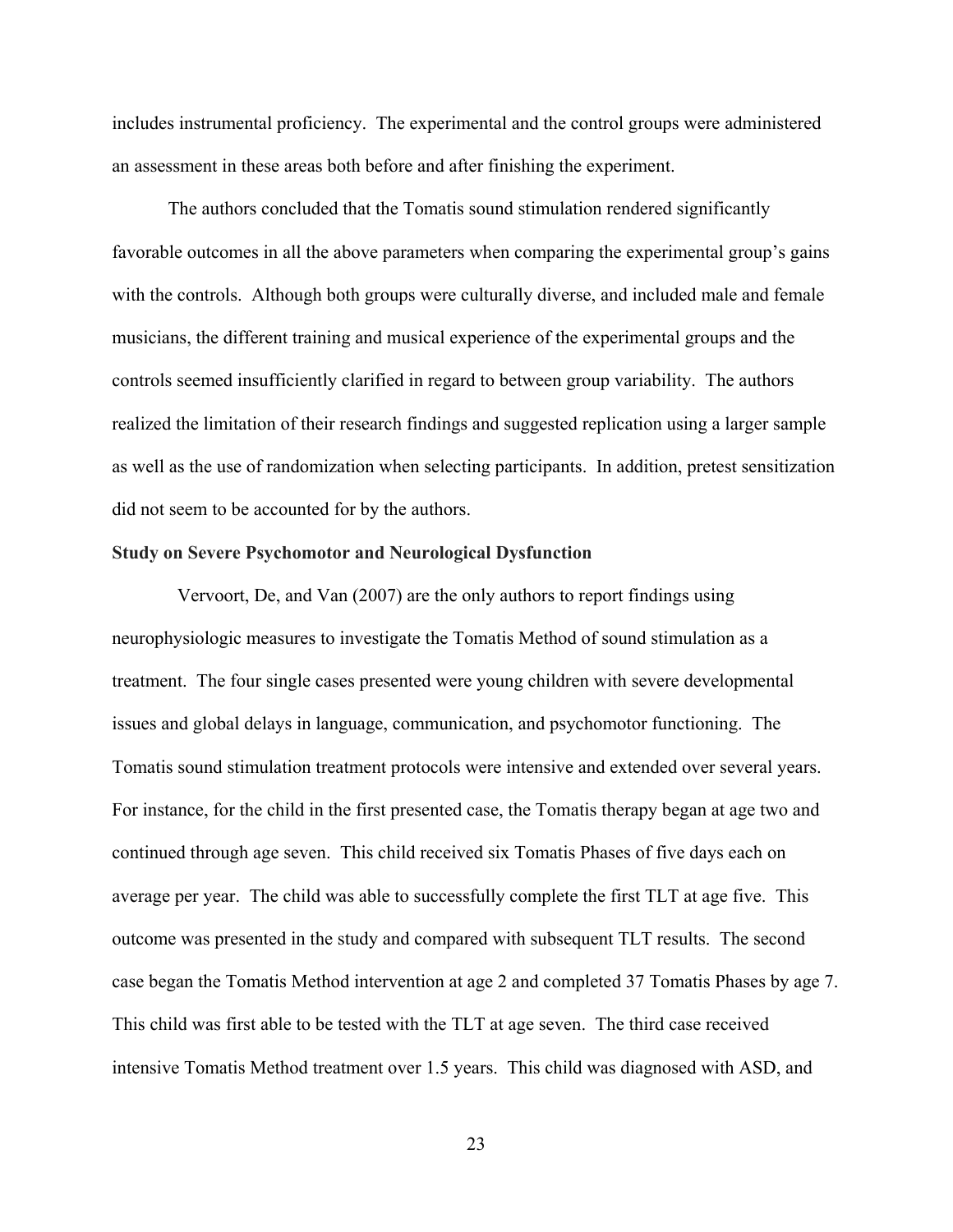presented with severe speech and language and psychomotor delays. Finally, the fourth case received the first Phase of the Tomatis Method followed by several six-day additional Phases every six weeks over the year. This child was not able to perform a TLT as he was only two years at the time of the study.

EEGs recorded with eyes closed, along with auditory ERPs recorded with an oddball paradigm, were used to track changes in brain activity. The ERPs were used to track automatic stimulus discrimination (N200) as well as meaningful stimulus processing (P300) during the course of the Tomatis intervention. In addition, changes in the TLT were tracked and compared to the gains in brain functioning. The authors concluded that for the cases presented, brain activity as analyzed by qEEG increasingly normalized during the course of the intervention. For instance, during the Tomatis intervention, the qEEG for one of the children went from mostly in the theta range (with highest power left at P3 and O1) to the alpha and beta ranges and reached a symmetrical response in the right and left temporal sites. The intervention stretched over two years and the EEG recordings occurred at a distance of two years from one another. Another child presented less interhemisperic asymmetry as Tomatis treatment continued. In addition, those children exhibited better automatic discrimination while ERP amplitudes and latencies were increasingly normalized. Progress in speech and communication, eye contact, attention was reported as a result. The authors concluded that changes in brain electrophysiology and TLT were correlated. This study presented clinical cases and therefore was exploratory in nature.

In my view, the merit of this research is that it pioneered documenting electrophysiological changes, which are suggestive of effects of the Tomatis Method of sound stimulation on brain functioning. The authors were able to also show parallels between the TLT, the brain physiology and the descriptions of observed behavior and speech development. At the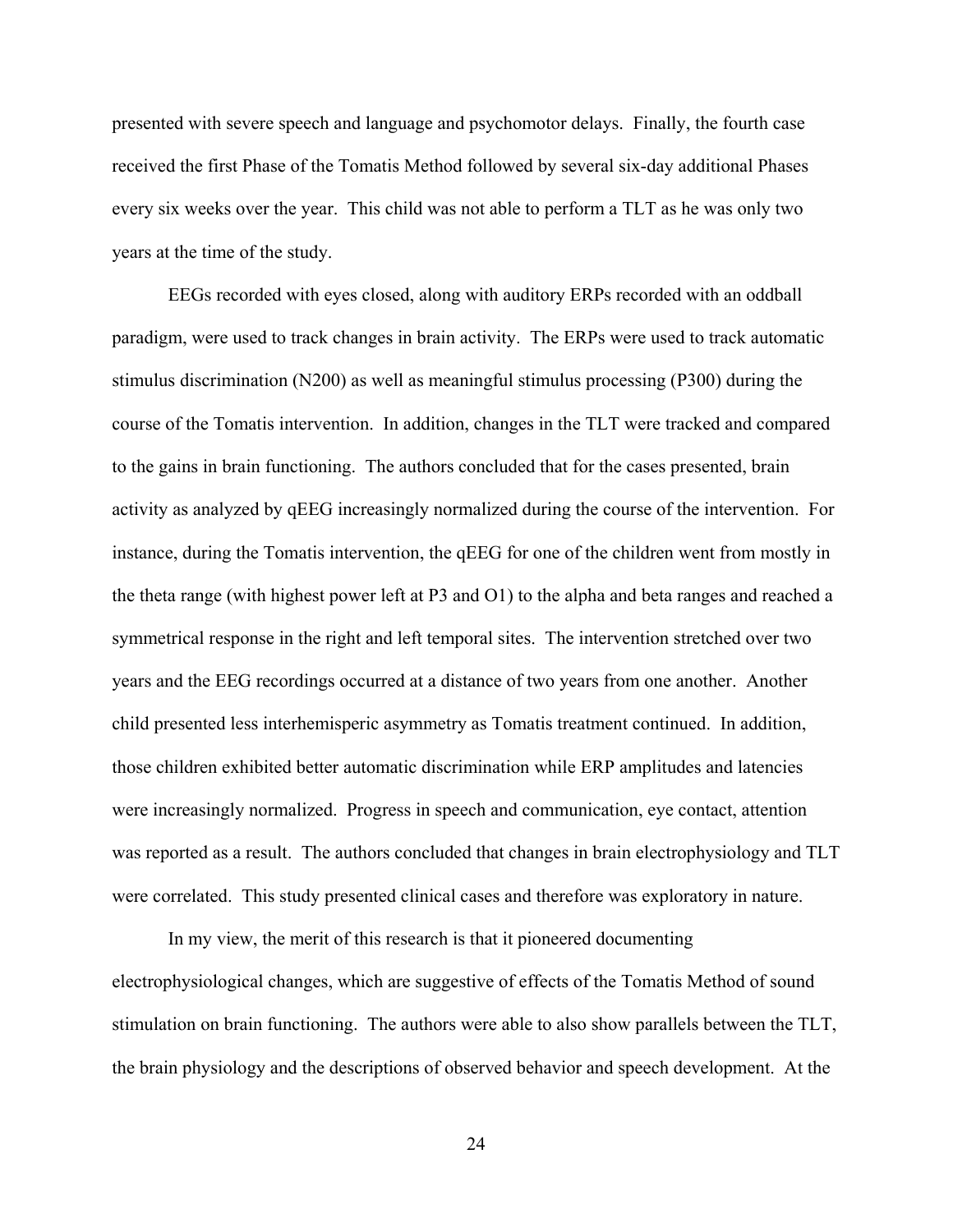same time, the research lacks internal validity. For instance, it would have helped to have multiple baselines using standardized, observation-based, behavioral measures before engaging those children in the Tomatis treatment. On the other hand, given the severity of the cases, immediate intervention was required, and withholding treatment would have been unethical. It appears from the case presentations that without a certain level of Tomatis intervention those children would not have matured sufficiently to perform on the TLT in the first place. The TLT was part of the data collection in two of the cases. Sollier (2005) describes the TLT in detail; however, as this test is not a measure in the current study a closer description will not be discussed herein.

#### **Electrophysiological Aspects of Brain Activity and Their Measurement**

 An EEG recording is a noninvasive technique used to investigate specific timing and frequency of neural events. Different patterns of EEG activation are associated with a variety of cognitive functions, emotional states, modulation of arousal and wakefulness, motor actions and developmental stages. Capturing the electrical activity of the brain with a high temporal resolution in such a noninvasive way has been employed since 1929, but more efficiently so and with sophisticated computerized technology for the past 30 years.

When groups of aligned neurons in open fields synchronize their firing in the cortex, they can reflect a net polarization which occurs in certain brain areas that can be detected with electrodes (sensors) placed on the scalp. In other words, through electrodes placed on the scalp, the EEG displays electrical activity captured as postsynaptic potentials of pyramidal cells, which form open field neural networks. Such spatio-temporal polarization can be rapid, slow, or oscillatory in nature. The cortical sources of the EEG recording vary in depth and orientation, both affecting the strength or the attenuation of the waveforms observed in the EEG. Moreover,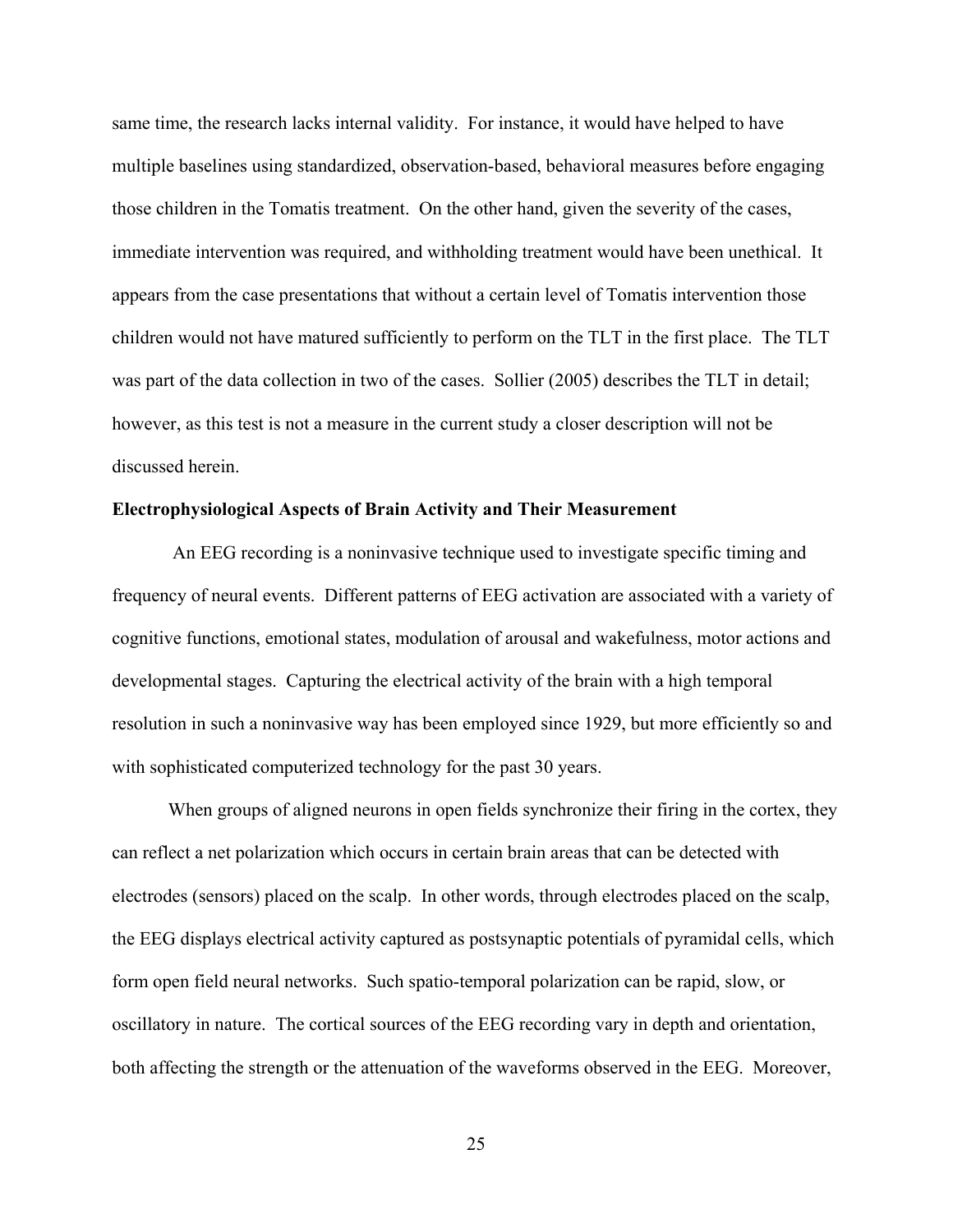according to Banaschewski and Brandeis (2007), auditory brainstem-potential recordings are proof that upon averaging, smaller structures located sub-cortically may also be captured in the EEG using electrodes on the scalp. In reality, the precise source of the EEG or specific components within it requires extremely complex mathematical algorithms, and is not within the scope of this research.

The EEG is typically displayed as voltage changes against time, showing "waveforms." These waveforms are characterized by a specific number of oscillations or cycles per second and by certain amplitudes. It is customary to analyze EEG recordings by observing the activity within a particular frequency or frequency band. However, while certain behavioral patterns or cognitive functions have been associated with a specific frequency band, certain relationships or ratios of different frequency bands in various cortical areas may also inform and characterize complex behavior (Loo & Barkley, 2005).

Different EEG frequency bands are typical of certain cortical locations or topography, developmental stages, and functional states of the brain. As shown in Table 1 (Banaschewski & Brandeis, 2007), these characteristics can be summarized for the following frequency bands: delta < 4 Hz, theta 4-7 Hz, alpha 8-12 Hz, beta 13-30 Hz, and gamma 30-70 Hz. As presented by the authors in Table 1 when analyzing EEG recordings, scientists and clinicians describe brain activity in terms of dominant frequency, amplitude and shape, as well as their location or scalp distribution. The EEG has been very useful to describe and attempt to understand certain functional states such as sleep, relaxation, thinking, concentration, or conditions of the diseased brain, such as epilepsy or encephalopathy.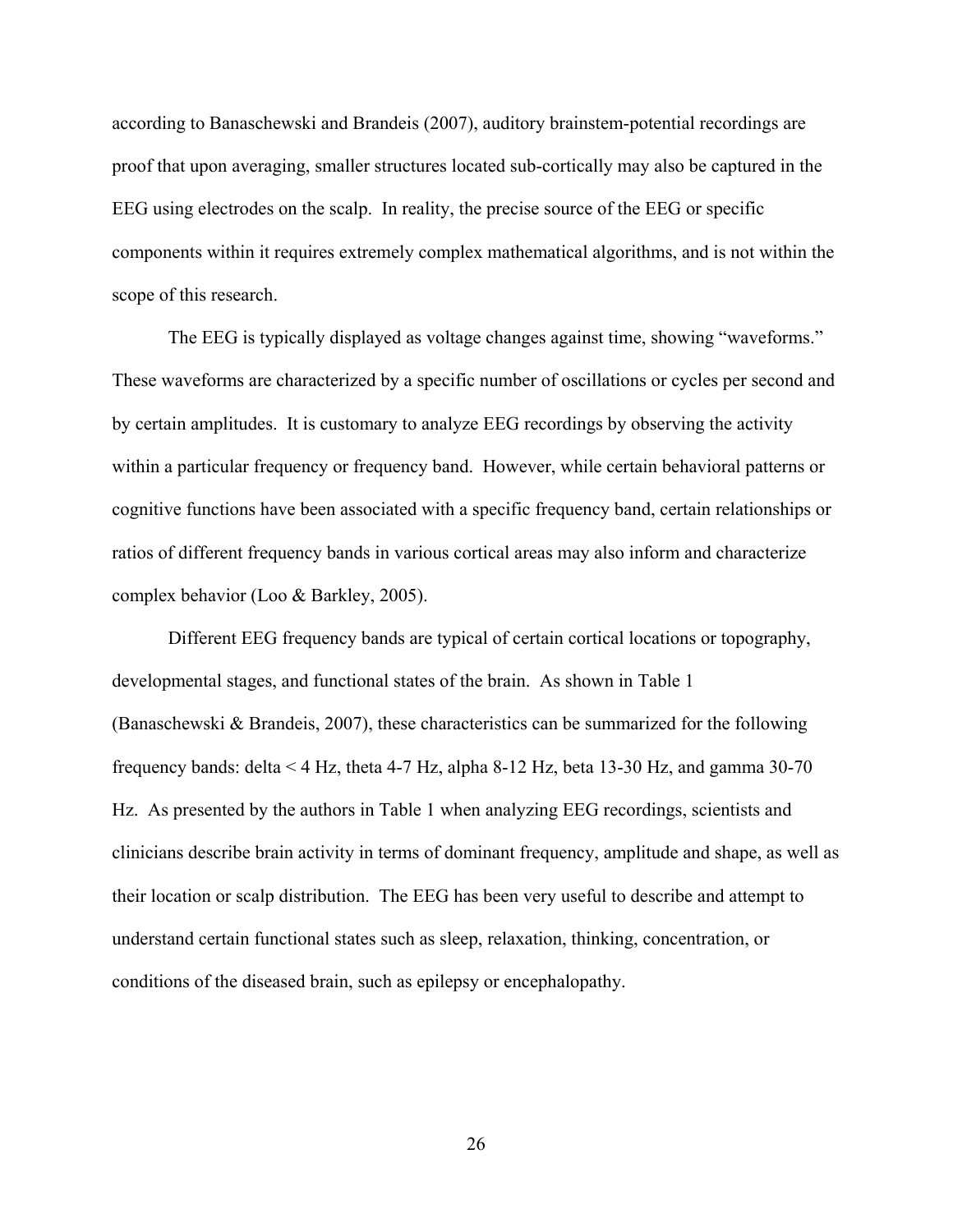# Table 1

*Overview of EEG Frequency Bands, Their Topography, and Development and Functional Characteristics (Banaschewski & Brandeis, 2006).*

| <b>Frequency Bands</b>           | Delta<br>(<4 Hz)                                                      | Theta<br>$(4-7Hz)$                                                    | Alpha<br>$(8-12 \text{ Hz})$            | Beta<br>$(13-30 \text{ Hz})$                       | Gamma<br>$(30-70)$<br>Hz)  |
|----------------------------------|-----------------------------------------------------------------------|-----------------------------------------------------------------------|-----------------------------------------|----------------------------------------------------|----------------------------|
| Topography                       |                                                                       |                                                                       | Posterior                               | Frontal                                            |                            |
| Developmental<br>characteristics | Predominant<br>during<br>neonatal<br>period and<br>early<br>childhood | Predominant<br>during<br>neonatal<br>period and<br>early<br>childhood | Increases<br>until early<br>adolescence | Continues to<br>mature until<br>adulthood          |                            |
| <b>Functional</b> state          | e.g. sleep,<br>decreased<br>vigilance                                 | e.g. sleep,<br>decreased<br>vigilance                                 | e.g.<br>relaxation                      | e.g.<br>concentration,<br>neuronal<br>excitability | e.g.<br>feature<br>binding |

| Alpha \www.www.www. 8-12 Hz           |  |
|---------------------------------------|--|
| Theta $\text{MMMM}$                   |  |
| Delta $\bigvee \bigvee \bigvee$ <4 Hz |  |

*Figure 1.* Brain wave rhythms

However, using frequency bands to describe the brain's electrophysiology provides a simplified and therefore a limited view. Steriade (2006) pointed out the complexity of intracellular brain activity and proposed a different conceptualization for brain rhythms other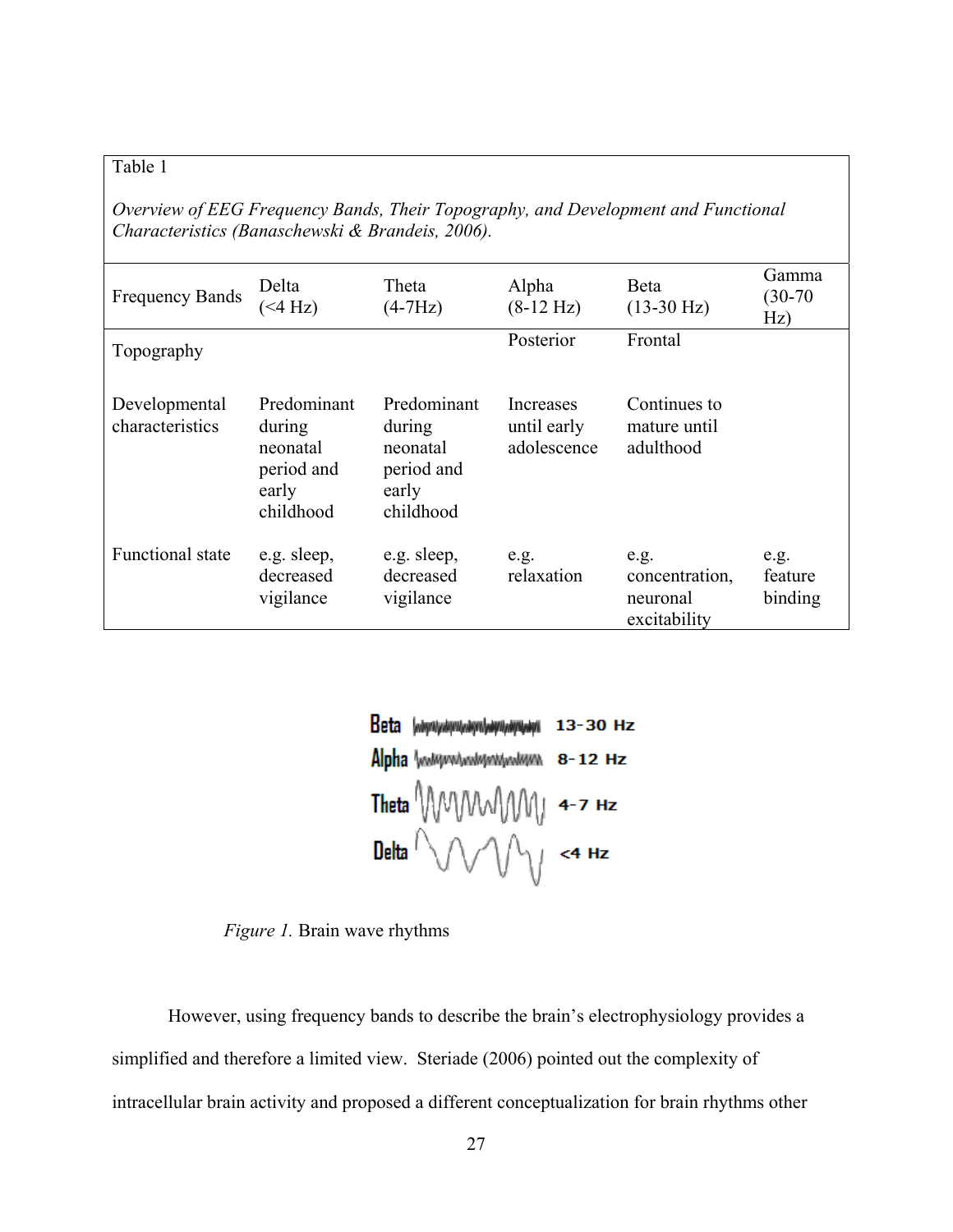than the frequency bands common when describing brain electrophysiology. This researcher expanded the understanding of brain oscillations beyond states of vigilance, focusing also on fast and slow brain activity during sleep. Steriade (2006) reported, for instance, that fast beta and gamma brain oscillations are also produced during sleep. In addition, this author pointed out that slow-wave sleep activity plays a role in memory consolidation of experiences that took place during wakefulness. Studying the different connectivity and electrophysiological properties of various neurons (cortical, thalamic, thalamocortical and reticular), this researcher described complex wave-patterns and frequencies. These patterns have higher fidelity to real brain functioning and differ greatly from the strictly defined frequency bands (Steriade, 2006).

Research using EEG recordings has greatly advanced, and qEEG is one of the neurophysiological investigation methods that has successfully accompanied neuropsychological testing for the purpose of diagnosing certain neurological or psychiatric conditions. A number of conditions have been explored using this method and certain patterns of firing have been suggested as characteristic for particular disorders. Patterns for ADD in children and adults have been explored and defined in a number of studies (Clarke, Barry, McCarthy, & Selikowitz, 2001b; Kropotov, 2009; Lubar, 1991; Satterfield, Cantwell, Lesser, & Podosin, 1972).

While spatial resolution, which serves in locating the sources of neural activity, is best served by neuro-imaging methods such as functional Magnetic Resonance Imaging (fMRI), and Magneto Encephalography (MEG), temporal resolution is best captured in EEG measurements. EEG recordings can capture changes in the brain's activity in the order of milliseconds (Loo & Barkley, 2005).

**ADD-specific electrophysiological patterns.** Specific to the present research study are the electrophysiological patterns described for individuals with ADD. Recorded when awake,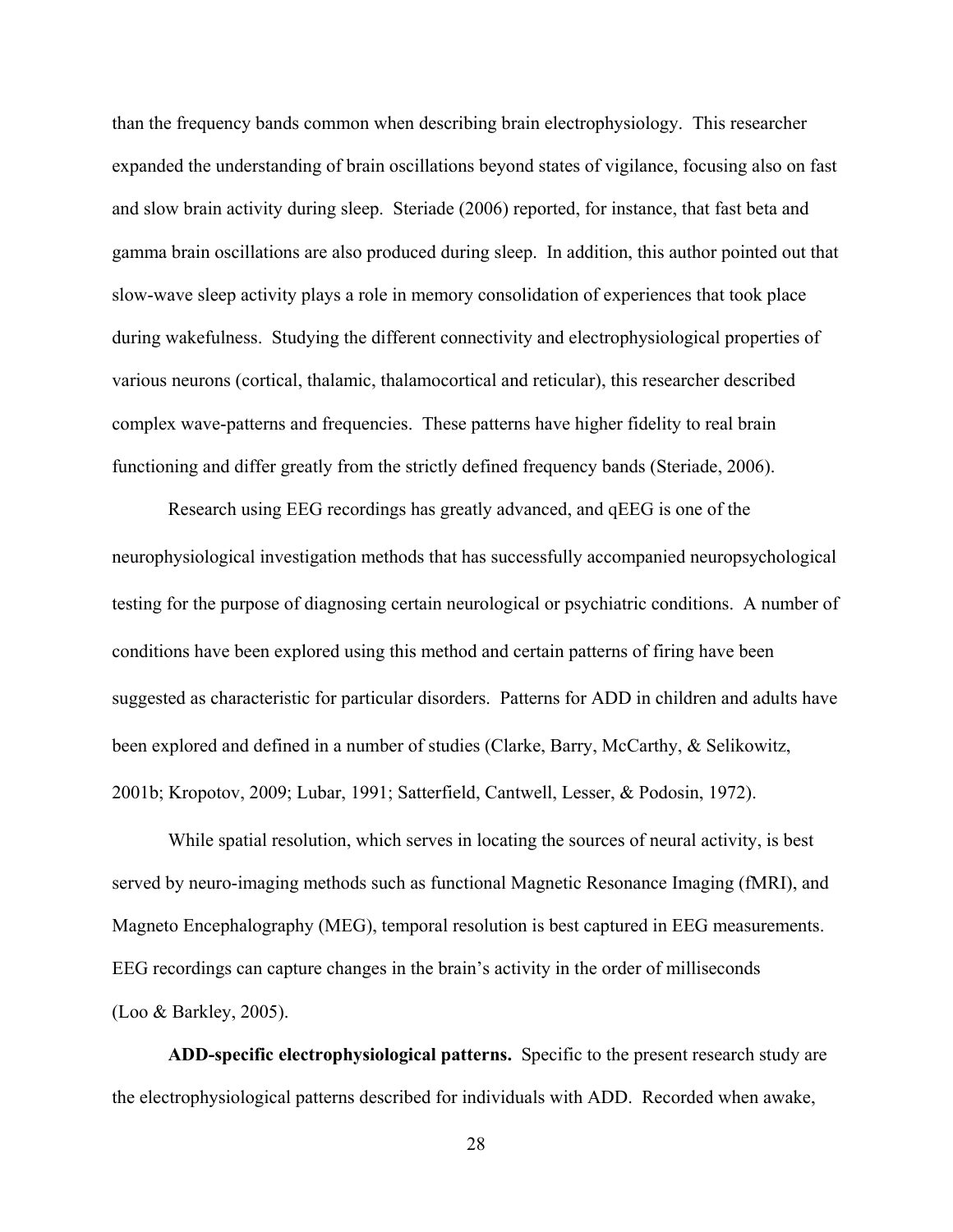relaxed and with eyes closed, the brain's electrical activity in adults exhibits clear moments of the alpha rhythm over posterior recording sites (such as parietal and occipital), particularly shortly after closing the eyes. According to Banaschewski and Brandeis (2007), this rhythm has been generally found and reproduced in children and adults when a relaxed level of wakefulness is attained. Niedermeyer (1997) and other researchers have suggested that this form of arousal is critical in controlled attention; in addition, neuroscientists have observed long-term, stable, individual frequency patterns in certain areas of the brain (Banaschewski  $\&$  Brandeis, 2007; Marshall, Bar-Haim, & Fox, 2002).

 From a developmental perspective, EEG patterns change over time. For instance, as maturation takes place, slow activity is reduced over different areas of the brain and under different levels of arousal. As a result, the EEG indicates both an individual's arousal or attention and maturity or developmental level. Banaschewski and Brandeis (2007) have suggested that the extensive research in children with ADHD led to similar findings. The EEG measurements in children diagnosed with ADHD recorded when at rest exhibits increased slow activity such as delta and theta; at the same time, faster activity such as alpha is decreased (Banaschewski & Brandeis, 2007). Monastra et al. (1999) have reported general cortical activity slowing in individuals with ADHD, particularly over frontal recording sites. In addition, the arousal levels of the prefrontal cortex exhibit significant maturation delay. This prefrontal maturation delay is supported by neuroanatomical documentation using magnetic resonance scans. In this study, researchers investigated 223 children with ADHD, comparing their scans with those of an equal number of typically developing children (Shaw et al., n.d.).

 Moreover, EEG studies have been used to identify and differentiate various ADD subtypes (Clarke, Barry, McCarthy, & Selikowitz, 2001a). When analyzing EEG recordings of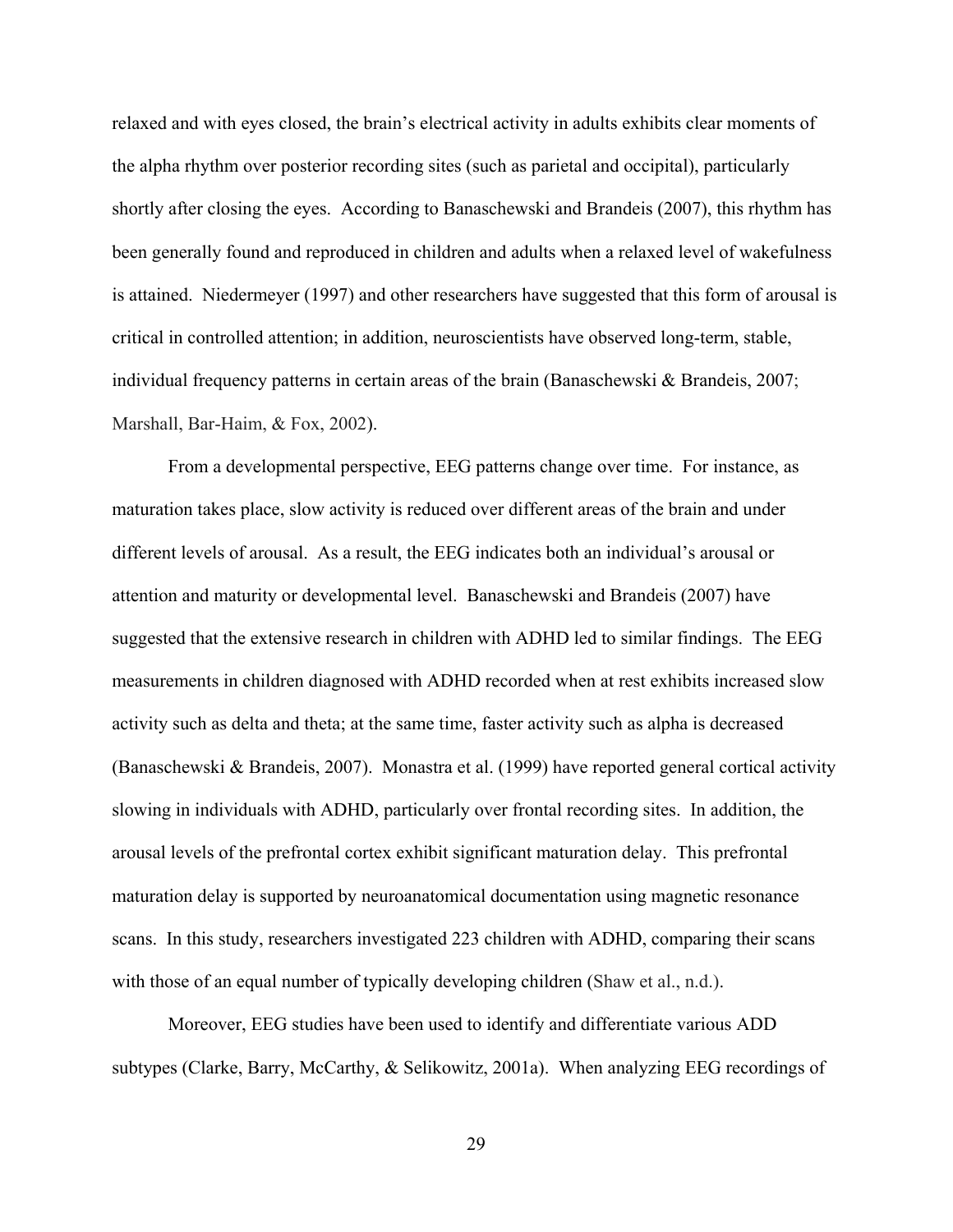children diagnosed with ADD, researchers have identified three distinct clusters (Clarke et al., 2001a). One cluster is characterized by cortical hypoarousal (Lubar, 1991; Satterfield et al., 1972). Deficits in relative beta waves across all sites with concomitant increases in relative theta comprise the main neurophysiological pattern for this cluster (Clarke et al., 2001a). A second group exhibits a maturation lag. During childhood in typically developing children, it is expected that EEG recordings present increasingly faster brain waves as the child's age advances. Children in this cluster, however, have an EEG profile showing increased relative slow waves such as delta and theta while also having a decreased relative alpha overall. The decrease in beta is most pronounced in the central area of the scalp (Clarke et al., 2001a). The third cluster, unlike the first two clusters, exhibits what is considered a cortical hyperarousal. This is characterized by excess beta activity at the frontal and central sites (Clarke et al., 2001b). Kropotov (2009) also distinguishes between four different subgroups of qEEG profiles in individuals with ADD that differ from each other and also from the normative data. Kropotov (2009) mentions the subgroup that exhibits an unusual excess in beta activity, mostly frontal, while the researcher adds a subgroup that shows an increase of alpha activity at the posterior, central or frontal sites. The four ADD neurophysiological profiles are presented in Table 2.

 Banaschewski and Brandeis (2007) reported that some studies have even tried to identify a specific neurophysiological signatures for each of the ADD subtypes. Studies have reported a predominant pattern of slow activity over frontal and central recording sites in children with ADHD combined type and inattentive type. This suggests a pattern of delayed maturation. The impulsive type shows a prominent increase in frontal (13-30 Hz) beta activity, which does not seem related to brain maturation patterns (Banaschewski & Brandeis, 2007).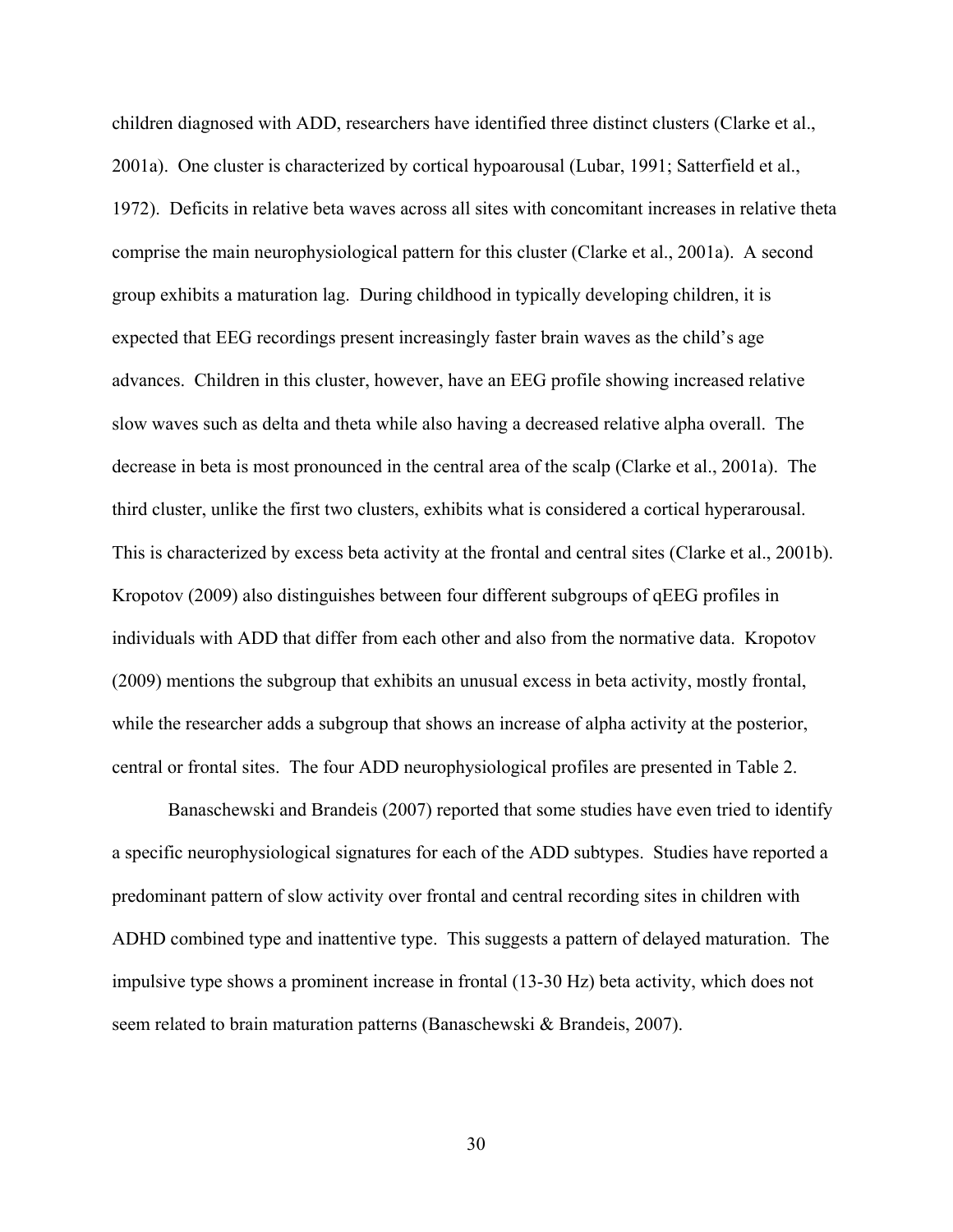In summary, due to its high temporal resolution, the EEG is a research instrument which can provide reliable measures of an individuals' arousal regulation capability and developmental level when compared with a normed database. In addition, EEG measurements can help investigate several deficient neural networks by following multiple frequency bands, exploring if and how they are affected by the Tomatis sound stimulation training.

| Table 2                                              |                                                                                            |                              |  |  |  |
|------------------------------------------------------|--------------------------------------------------------------------------------------------|------------------------------|--|--|--|
| Overview of EEG Profiles and Their Topography in ADD |                                                                                            |                              |  |  |  |
| Subgroup                                             | Neurophysiological Profile                                                                 | Topography                   |  |  |  |
| 1 Hypoarousal                                        | Deficits in relative $\beta$ and<br>increase in relative $\theta$                          | At all sites                 |  |  |  |
| 2 Maturation lag                                     | Increase in relative (slow)<br>waves) $\Delta$ and $\theta$ and relative<br>$\alpha$ power | At all sites                 |  |  |  |
|                                                      | Decrease in $\beta$                                                                        | At central sites             |  |  |  |
| 3 Hyperarousal                                       | Excess in $\beta$                                                                          | At frontal and central sites |  |  |  |
| 4 Increase in $\alpha$                               | Increase in $\alpha$                                                                       | At posterior, central or     |  |  |  |
|                                                      |                                                                                            | frontal sites                |  |  |  |

### **Music Effects on the Brain**

It is generally agreed upon that music and language share acoustically intricate sound patterns and complex neurophysiological mechanisms of perception, processing and production. Both clinicians and researchers have attempted to understand the relationship between sound, music, language, attention, memory, cognition, and motor skills. In his latest book, Oliver Sachs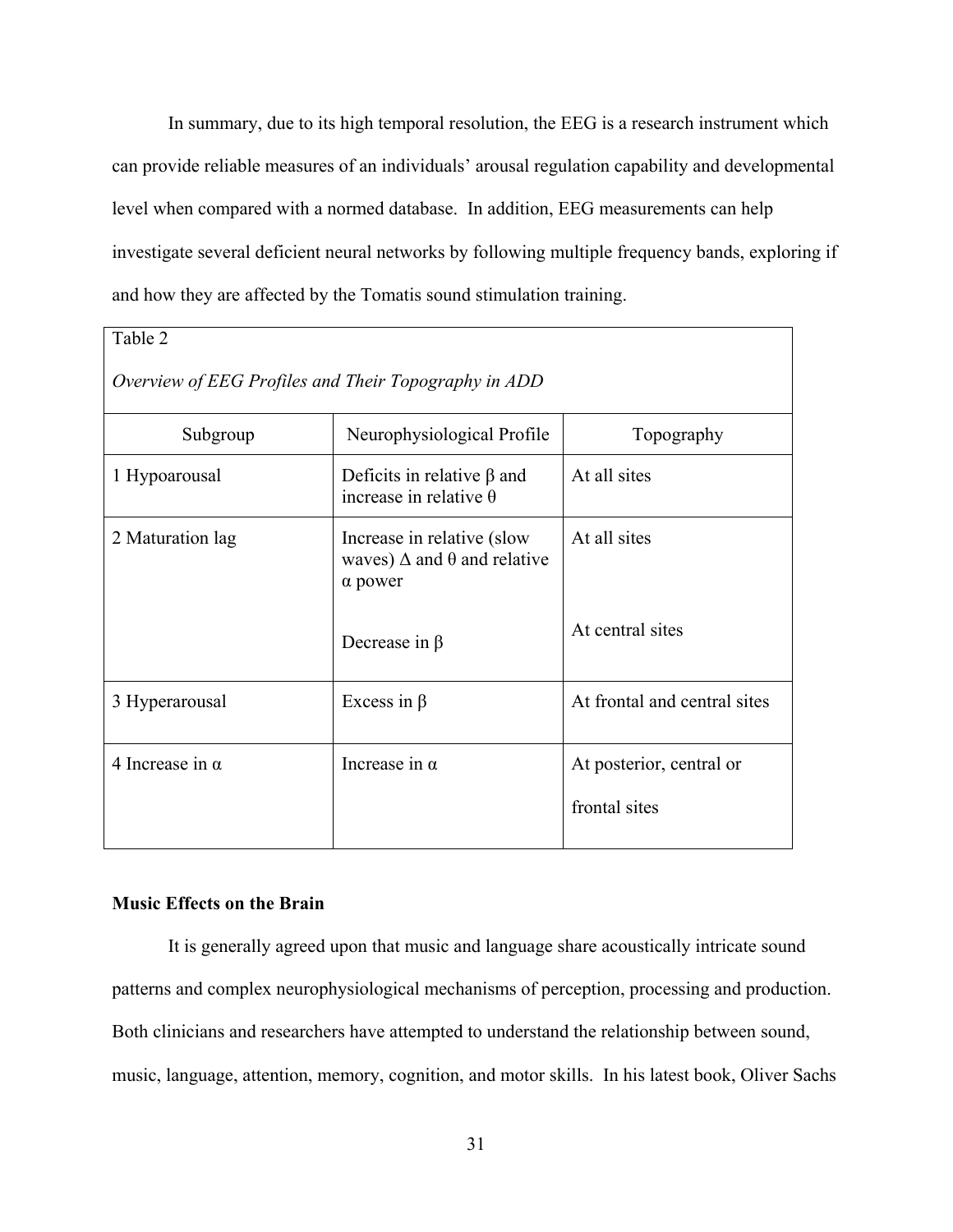(2007) presented medical case studies as he attempted to unravel the mysteries of how music impacted the brains of neurologically affected patients. Some of his cases describe how after the loss of function in a hemisphere, speech was not understood, yet comprehension of singing was.

Wong, Skoe, Russo, Dees and Kraus (2007) have suggested that musicians were better at encoding pitch patterns used in language, thus being more apt in their language learning skills. These researchers followed subcortical auditory processing in the inferior colliculus and showed its important function for prosody and meaning discernment in musicians and non-musicians (Wong et al., 2007). The fundamental frequency  $(f0)$  of any auditory stimulus is encoded in the inferior colliculus. These researchers compared long-term musicians and non-musicians by measuring the frequency following response (FFR) to pitch pattern relating to language using scalp electrodes at the level of the rostral brainstem. While attending to a video, participants were presented with three stimuli in Mandarin Chinese, differing only in  $f_0$ : a level tone, a rising tone, and a falling tone, which although seemingly very close sounding (mi), had very different semantic meanings. The musicians perceived sound structures with higher fidelity and learned lexical tones more easily than people who did not have long-term exposure to music (Wong et al., 2007). While this ability is particularly important when learning to listen to and accurately replicate sounds in a foreign language, it may also have relevance when one presents immaturity in his or her listening function, and as a result in the individual's speech and language development. These researchers pointed out, however, that well-developed encoding of pitch patterns does not aid in learning grammar and syntax (Wong et al., 2007).

Better capability of encoding pitch patterns findings were also reported when comparing native speakers of a tonal language such as Mandarin Chinese with native English speakers. The Mandarin Chinese speakers exhibited a better capability of encoding linguistic pitch patterns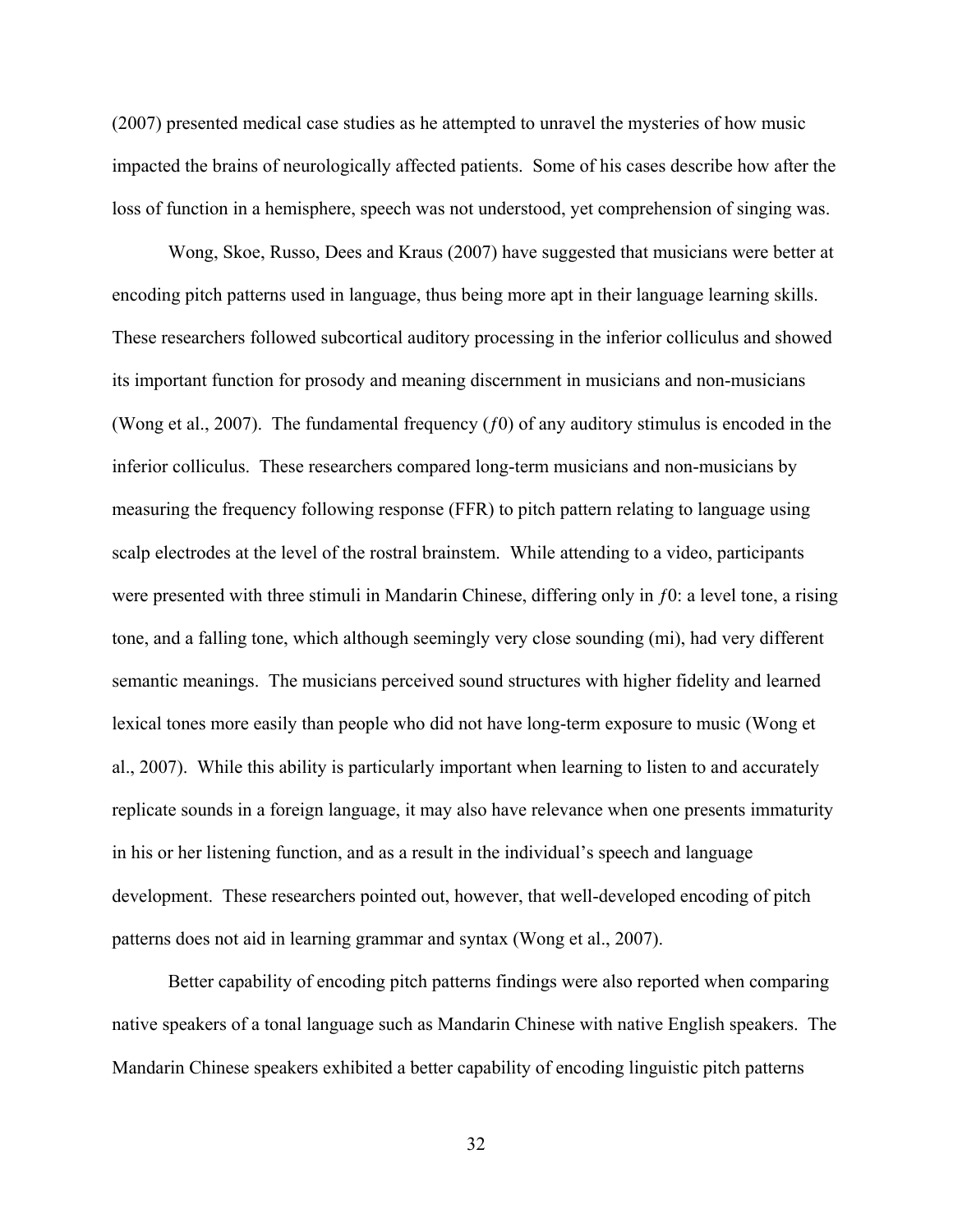than the English speakers. Wong et al. (2007) concluded that long-term training or exposure to complex pitch patterns, such as when practicing music or when a tonal language is one's mother tongue, increases one's ability to encode speech prosody.

While previous studies on adults provided evidence that musical training enhances language processing as captured at the level of the cortex, Wong et al. (2007) paralleled such effects at the level of the auditory brainstem. Thus, it is possible to entertain the notion that musical or sound training may have educational and therapeutic benefits for training the linguistic encoding of pitch.

### **Rationale for Study**

Tomatis Listening Centers around the world have accumulated clinical evidence suggesting that the sound stimulation method developed by Alfred Tomatis positively influences development in children in general and children with learning, sensory-motor integration, attention and concentration, and communication challenges in particular (Sollier, 2005). Although a few peer-reviewed studies confirm these positive effects on children, research data are scarce and focuses either on a few case studies, or does not sufficiently satisfy the requirements for rigorous scientific investigation. Not only is the existing research on the Tomatis Method of sound stimulation minimal, but all previous studies on the Tomatis Method have focused exclusively on behavioral domains such as linguistic, psychomotor or social adjustment, neglecting neuro-physiological and attentional measures.

In the light of recent findings about how music affects the brain's physiology and other cognitive functions, it is important to explore this method also using neuro-physiological measures. Understanding more fully how the Tomatis Method affects the brain, and how this relates to observed attentional, cognitive, behavioral and sensory-motor changes, could advance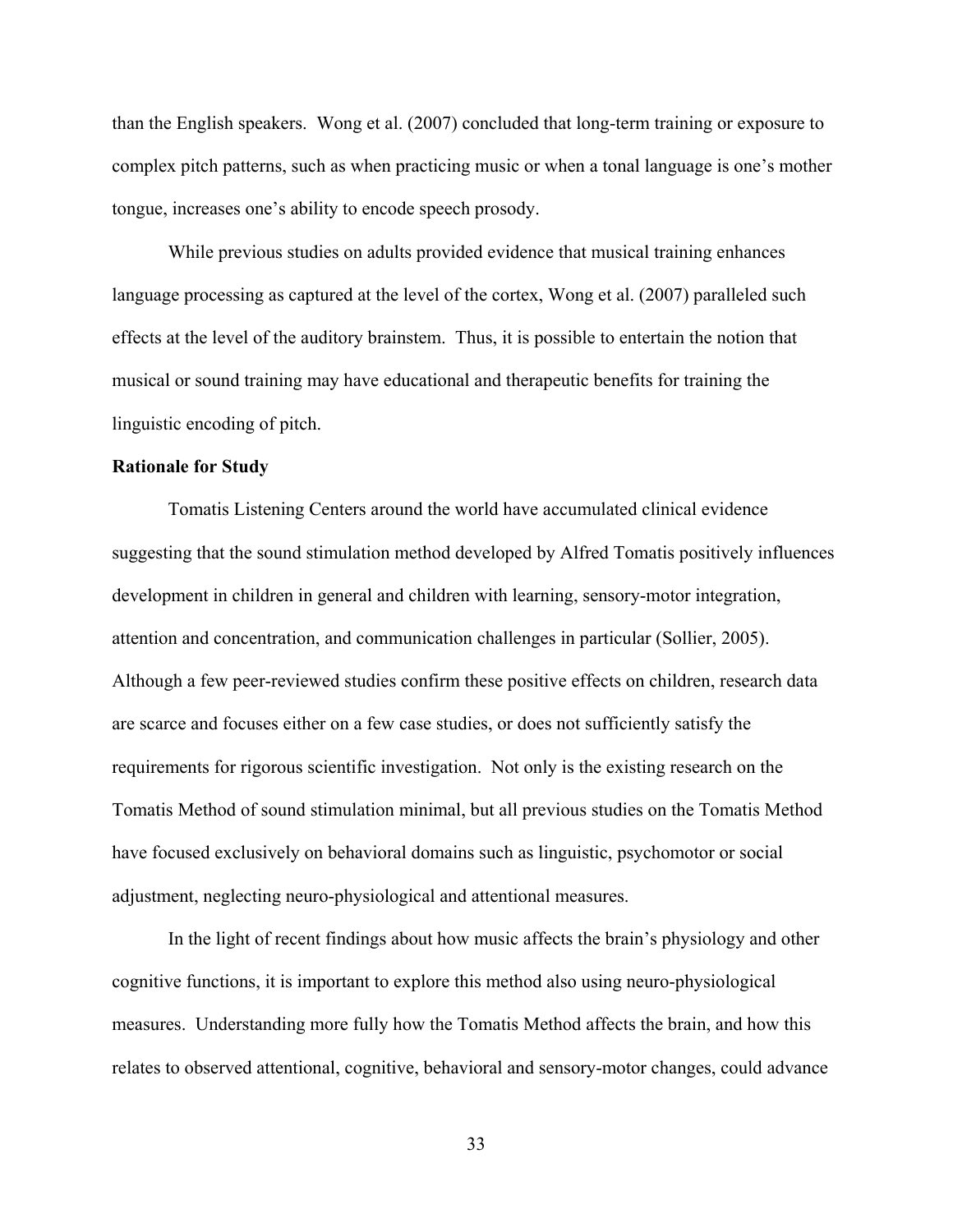the clinical application of sound stimulation training. The intent of this exploratory research project is to provide further documentation about the Tomatis Method, its effects and its effectiveness, by using an experimental or Tomatis group and a control or non-Tomatis group.

## **Goals of the Study**

The primary goal of the study was to explore effects of the first phase of the Tomatis Method of sound stimulation on cognition, behavior and brain physiology of children diagnosed with ADD. High temporal resolution electro-physiological recording methods such as qEEG were used to explore the effects on brain physiology. In addition, the performance on different attentional, cognitive, and linguistic standardized measures of the experimental and the control groups were compared. Pre- and post- qEEG recordings of control and experimental groups were also compared.

## **Research Questions**

On the assumption that using the first phase of the Tomatis Method on children with ADD would already have a number of effects, the following research questions were addressed:

1. To what extent does the first phase of the intervention impact specific cognitive domains and behavioral parameters as corroborated by brief neuropsychological test findings? The investigated cognitive domains are: processing speed, phonological processing, and phonemic decoding and sight word efficiency skills when reading. Based on clinical experience, I hypothesized improvements in the above neuropsychological domains for the Tomatis group. I expected that the visual-motor based processing speed would improve. Phonological processing accuracy together with visual-motor processing speed will also be reflected in reading speed and reading phonemic decoding, including sight word reading speed.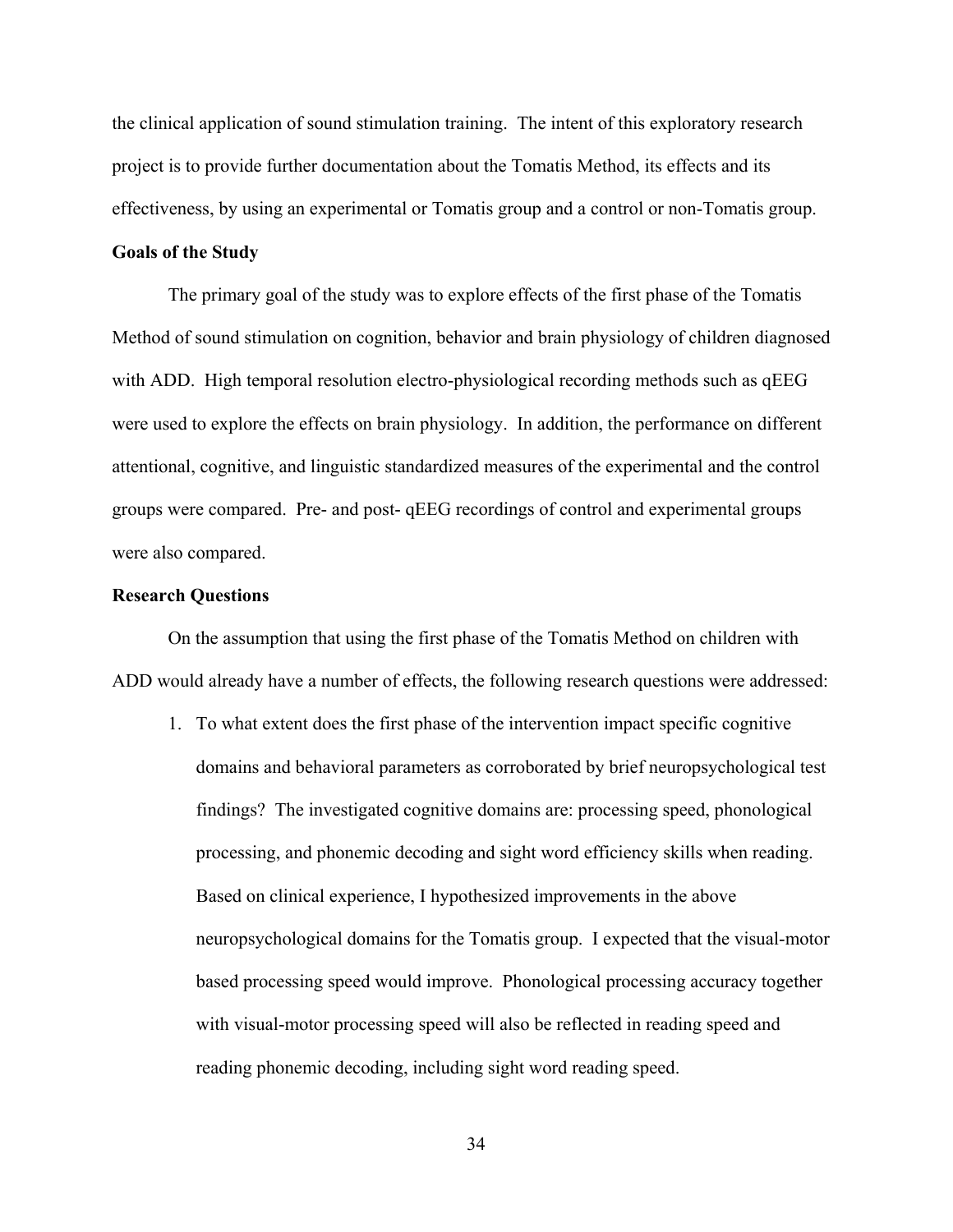- 2. Does the first phase of the Tomatis Method affect attention as measured with a continuous performance test, which requires ongoing and flexible attendance to both auditory and visual stimuli? I hypothesized improvements in auditory and visual attention for the Tomatis group. I expected that children will be able to sustain performance accuracy over time while flexibly engaging the visual and auditory systems.
- 3. What are the specific effects of the Tomatis Method on the brain at the end of the first phase of the program, as captured in quantitative qEEGs during eyes open (EO) recordings? I hypothesized that the Tomatis group would exhibit changes in the EEG measurements, with faster brain wave activity with a posterior to frontal gradient. At the same time, I expected that the non-Tomatis group would exhibit no significant changes in the EEG.
- 4. Can this study show that the Tomatis Method of sound stimulation is an important intervention for children with ADD and can stand along other evidence-based treatment approaches? I hypothesized that the Tomatis Method is an important treatment approach for children with ADD by working directly and efficaciously on perceptual differentiation and maturation. Perceptual maturation is required in order for behavioral maturation and therefore the Tomatis Method should be among the first interventions used for children with ADD.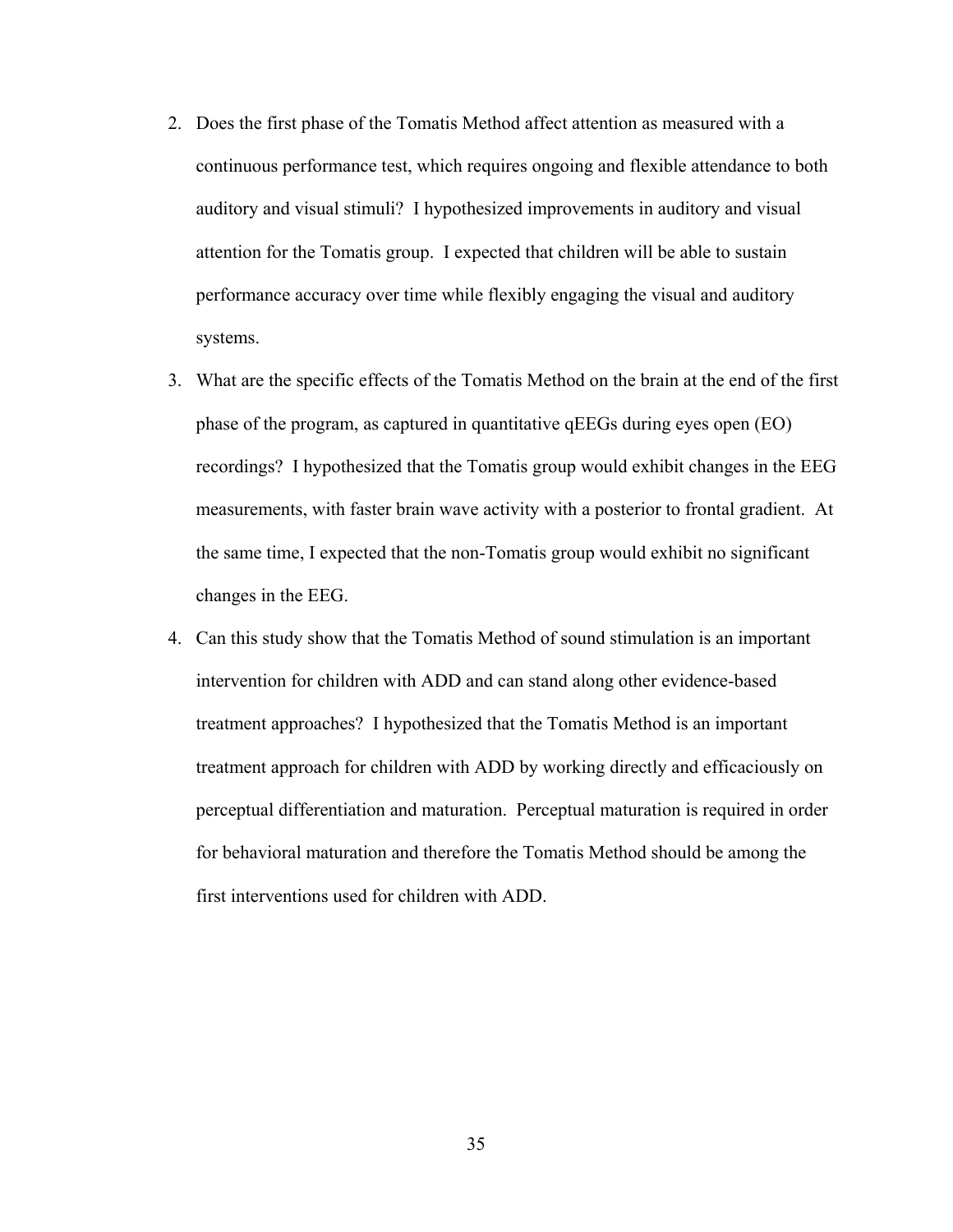### **Chapter III Methods**

# **Overview**

 This research study aimed to explore the early effects of the Tomatis Method of sound stimulation on brain physiology, and cognitive and behavioral parameters in children ages 7-13 years diagnosed with ADD. The 25 participants were assigned to two groups: a non-medicated group that received Tomatis training and a medicated group. As an exploratory study, this research specifically focused on the description of the effects of the Tomatis Method on (a) on cognitive, attention, and behavioral changes as captured in standardized and widely used objective neuropsychological tests, and (b) the electrophysiological activity of the brain as captured by the quantitative analysis of the EEG.

## **Design**

This experiment used a between group design. A total of 25 children who met the selection criteria described in the participants section were assigned to either a Tomatis group or a non-Tomatis group.

The experimental group received the first phase of the Tomatis sound stimulation training while the control group did not receive Tomatis Method training. The non-Tomatis group, however, was receiving pharmacological treatment for ADD as prescribed by the children's attending physicians. The dose and medication remained unchanged during the entire duration of the experiment. In addition, to ensure consistency and control for daily biorhythm variations, all data collections were scheduled to take place at the same time of the day. In order to control for researcher bias, a research assistant administered the measures that were not computerized. Since the research assistant was aware of which participants were assigned to each group the study did not meet criteria of a double-blind research design. Additionally, some of the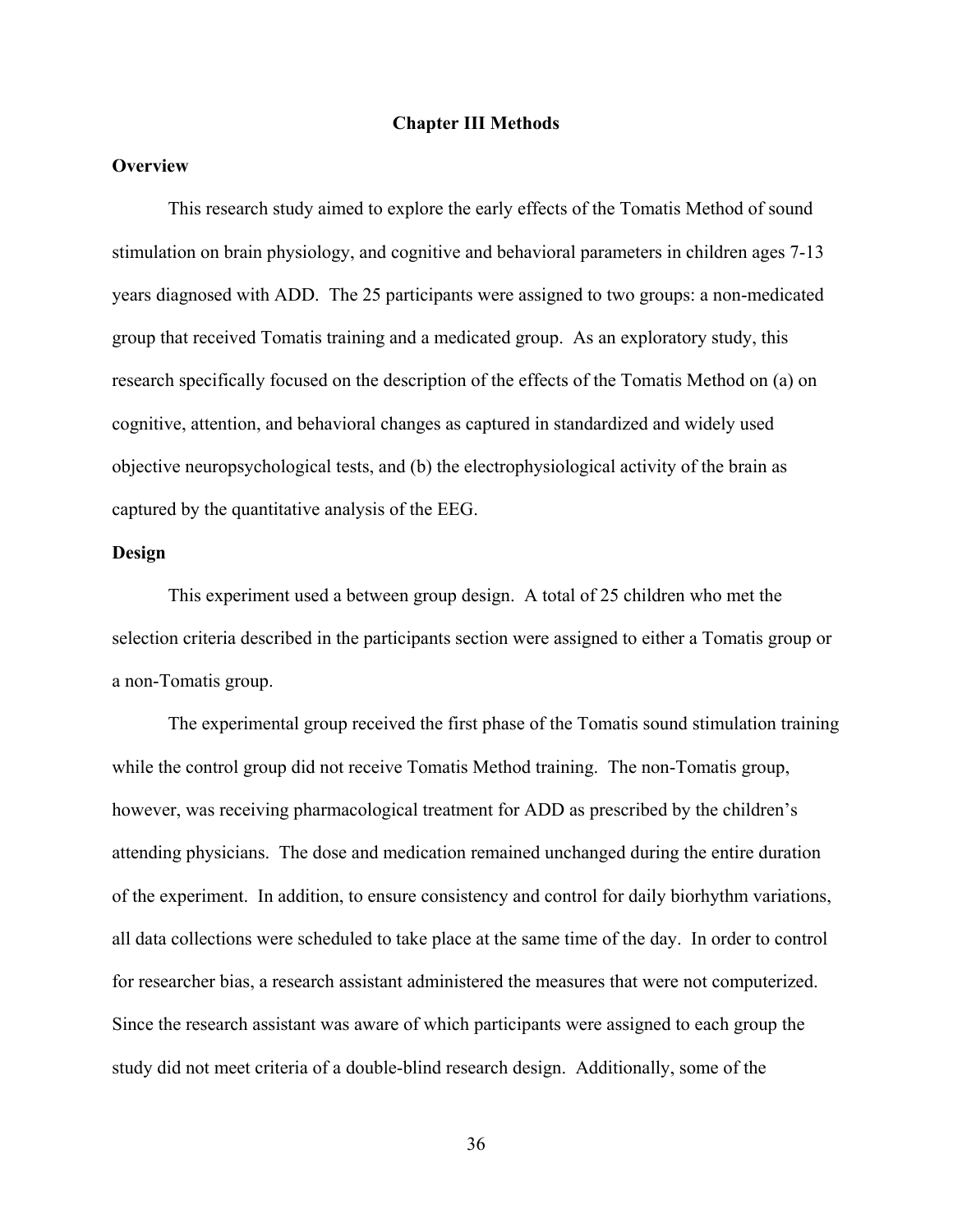administered tests were computer-controlled. Computer-controlled tests belong to the doubleblind category, as software does not exhibit bias and no humans administer the stimuli, measure the responses, or interact with the subject during the test-taking part of the administration. Finally, some measures contained a form A and a form B for the same subtest, thus helping to offset any test-retest training effect in participants, as children were given form A in the pretest session and form B in the posttest session.

Table 3 illustrates the study sequence as proposed by Heppner, Kivlighan, and Wampold (1999). In this table, G1 represents the Tomatis group, while G2 represents the non-Tomatis (medicated) group. The test or retest sequences are represented by O, while X stands for the treatment. Participants were assessed at two different times: just before the beginning of the Tomatis program (T1) and immediately after the first phase of the Tomatis program (T2).

The first phase of the Tomatis Method was comprised of 15 consecutive sound training sessions which took place Monday through Friday for 3 weeks. Each sound training session was two hours long. During the two hours, children were exposed to four different patterns of stimulation for 30 minutes each.

| Table 3                                                    |                |                                                   |                |  |
|------------------------------------------------------------|----------------|---------------------------------------------------|----------------|--|
| Research Design Illustrating the Test and Retest Sequences |                |                                                   |                |  |
|                                                            | Тl             | 3 weeks                                           |                |  |
| Group                                                      | Pretest        | Tomatis Phase I                                   | Post Test 1    |  |
| G1                                                         | $\Omega$       | Χ                                                 | O <sub>2</sub> |  |
| G <sub>2</sub>                                             | O <sub>3</sub> |                                                   | O4             |  |
| G1 - the experimental or Tomatis treatment group           |                |                                                   |                |  |
|                                                            |                | G <sub>2</sub> - the control or non-Tomatis group |                |  |
|                                                            |                |                                                   |                |  |

# **Participants**

**Demographic information.** Twenty five children ages 7-13 years of age participated in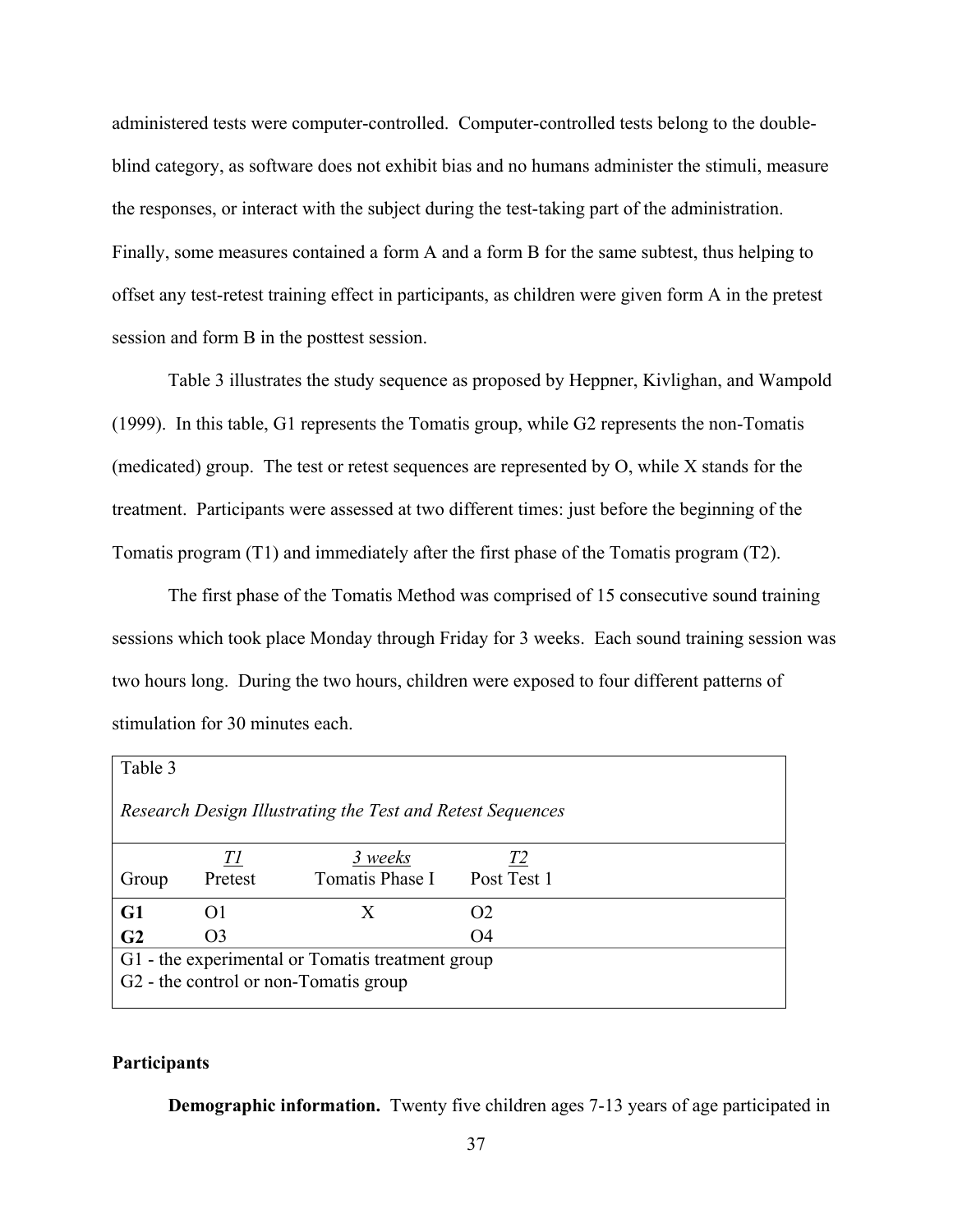this research ( $M = 10.58$ , SD = 1.79, 32% girls); 15 in the Tomatis (G1) group ( $M = 10.44$ , SD = 1.75, 47% girls) and 10 in the non-Tomatis (G2) group (*M* = 10.80, SD = 1.94, 10% girls). Two additional prospective participants were recruited for the Tomatis group; however, one chose not to complete the study due to a lack of time, while the other failed to perform on the Continuous Performance Test (CPT) and was excluded from the study. Table 4 encompasses demographic information, including clinical characteristics for participants in both groups.

| Table 4                                                                                                         |                     |                  |                         |          |
|-----------------------------------------------------------------------------------------------------------------|---------------------|------------------|-------------------------|----------|
| Demographic and Clinical Characteristics of Research Participants: Tomatis (G1) and Non-<br>Tomatis (G2) Groups |                     |                  |                         |          |
| Participant characteristic                                                                                      | Tomatis $(GI)$ N 15 |                  | Non-Tomatis $(G2)$ N 10 |          |
|                                                                                                                 | Male                | Female           | Male                    | Female   |
| Number of Participants                                                                                          | 8                   |                  | 9                       |          |
| Age                                                                                                             |                     |                  |                         |          |
| Mean                                                                                                            | 10                  | 11               | 11                      | 9        |
| Range                                                                                                           | $7.7 - 12.8$        | $8.9 - 12.9$     | $8.7 - 13.7$            | $9 - 9$  |
| Diagnosed by                                                                                                    |                     |                  |                         |          |
| Physician                                                                                                       | 3                   | 5                | 9                       |          |
| Psychologist                                                                                                    | 5                   | $\overline{2}$   | $\theta$                | $\Omega$ |
| <b>Attention Medication</b>                                                                                     |                     | $\boldsymbol{0}$ | 9                       |          |

Participants were recruited from invitation letters (Appendix A) distributed to practitioners in the greater Seattle area, including pediatricians, family physicians, developmental optometrists, and neuro-psychologists specializing in developmental child disorders. In addition, parent-teachers associations were also contacted. Boys and girls from the greater Seattle area, ranging in age between 7 and 13 years, were invited to participate. In order to control for effects of language processing, which would be captured in some of the cognitive test battery, it was required that the children and their parents be native speakers of American English.

 **Participant recruitment and selection.** A letter was mailed to parent-teacher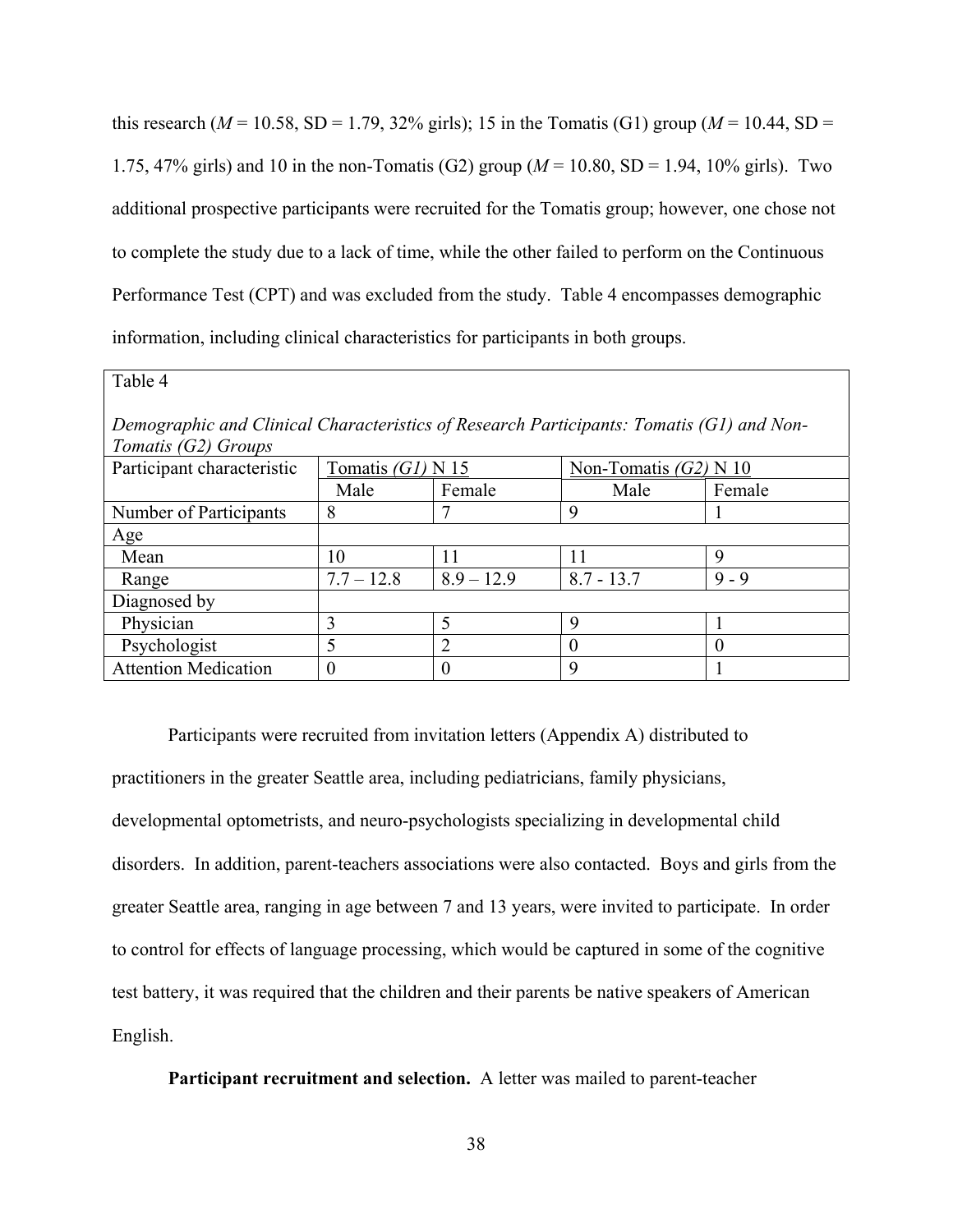associations and a number of practitioners in the greater Seattle area. In addition, ADD resources in Washington State were contacted with the request to post this information on their website and to distribute it using their mailing list. These practitioners gave the letter to parents in their practices whom they felt might be interested in this study. This letter contained information about the study and invited parents who might not be aware of the Tomatis sound stimulation technique to have their child undergo the Tomatis Method. Interested parents who desired further information were instructed to contact the investigator directly.

The following criteria were used to select the participants for the study:

- 1. Children ages 7 to 13 years were selected for participation in this study. This age range was selected because intervention is especially needed in children of gradeschool age. In addition, the selected neuropsychological measures, especially the CPT, are standardized for children older than 6 years of age.
- 2. Children and their parents were required to have English as their primary language. The neuropsychological tests selected for this study are language-dependent and have been normed for Standard American English (SAE).
- 3. Children were to have been diagnosed with Attention Deficit Disorder by either a physician or a psychologist.
- 4. Children were not to have been previously diagnosed with a neurological disorder (e.g., seizures, head trauma, tumors), nor could they be identified as having a hearing disorder.
- 5. Prior to beginning the study, children in the medicated group were to have already been adjusted to their prescribed attention deficit medication for a minimum of three months. Children in the Tomatis group, although diagnosed for ADD, were not to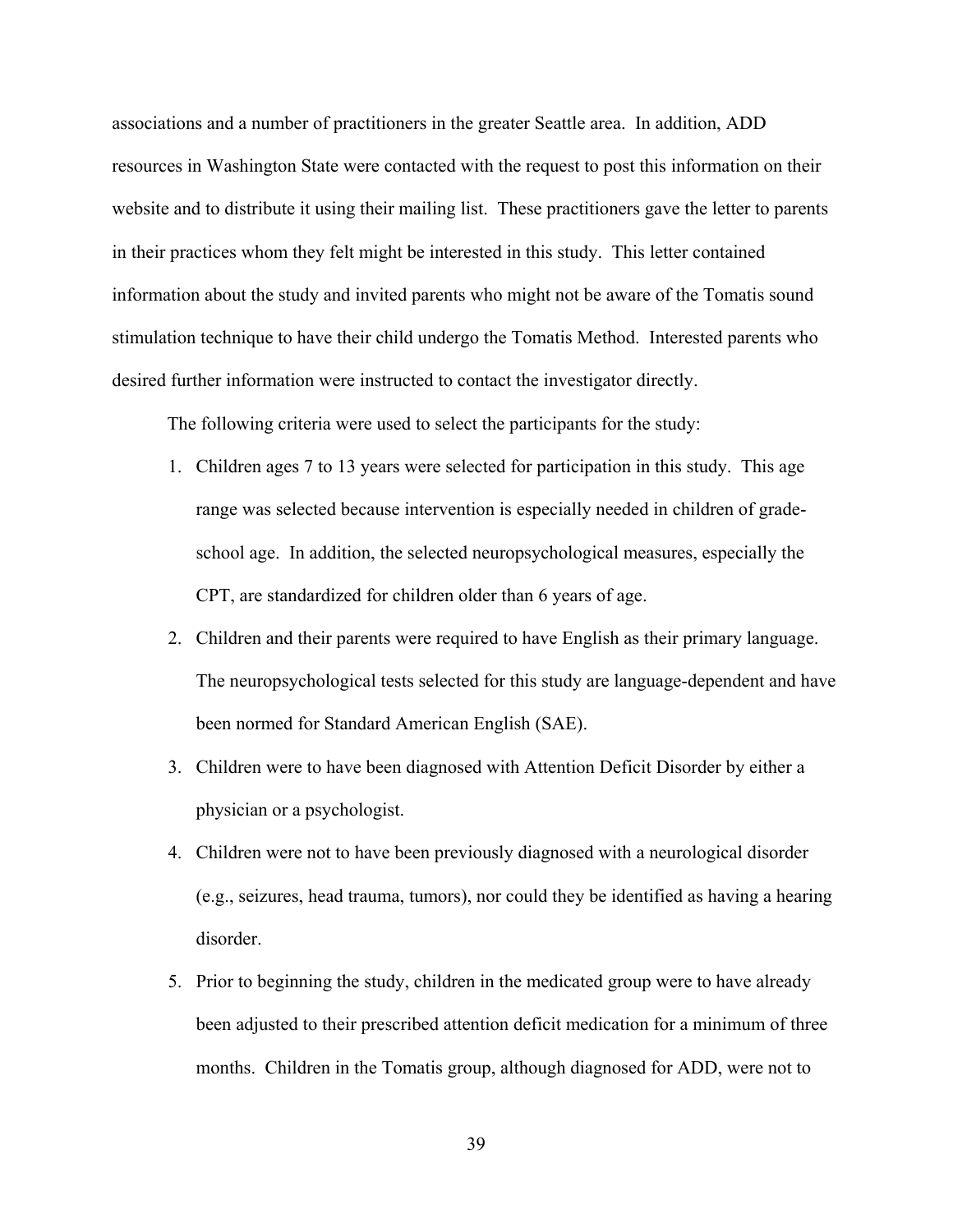have been medicated for attention deficit prior to beginning the study. However, since insufficient non-medicated participants were available, a previously medicated child was selected, since the family had stopped the ADD medication at least one month prior to the start of the study.

- 6. Children were not to receive other therapeutic interventions during the course of the study, with the exception of one participant in the Tomatis group who had been receiving occupational therapy once per week for 6 months preceding the study.
- 7. All participating children were to be free of sinus, ear and throat infections or seasonal allergies at the beginning of the research study and during the data collections.

 In an initial interview, parents who were interested in the study received official Institutional Review Board-approved consent forms so that their child could participate in the research project. In addition, written child assent was also obtained. A copy of the consent letter is attached as Appendix B and the child assent form is attached as Appendix C. While the Tomatis sound stimulation training requires a substantial financial commitment, participation in the experiment was offered free of charge for both the Tomatis and non-Tomatis groups (after the final testing session, at the end of this research study, all children from the non-Tomatis group were offered the opportunity to attend the first phase of the Tomatis sound stimulation training). In addition, all participating families were offered the option to view a summary of the research findings. During this research study, the participants in the non-Tomatis group had three appointments at the center: a preliminary meeting to determine and discuss their participation in the study and two data collection sessions.

#### **Variables**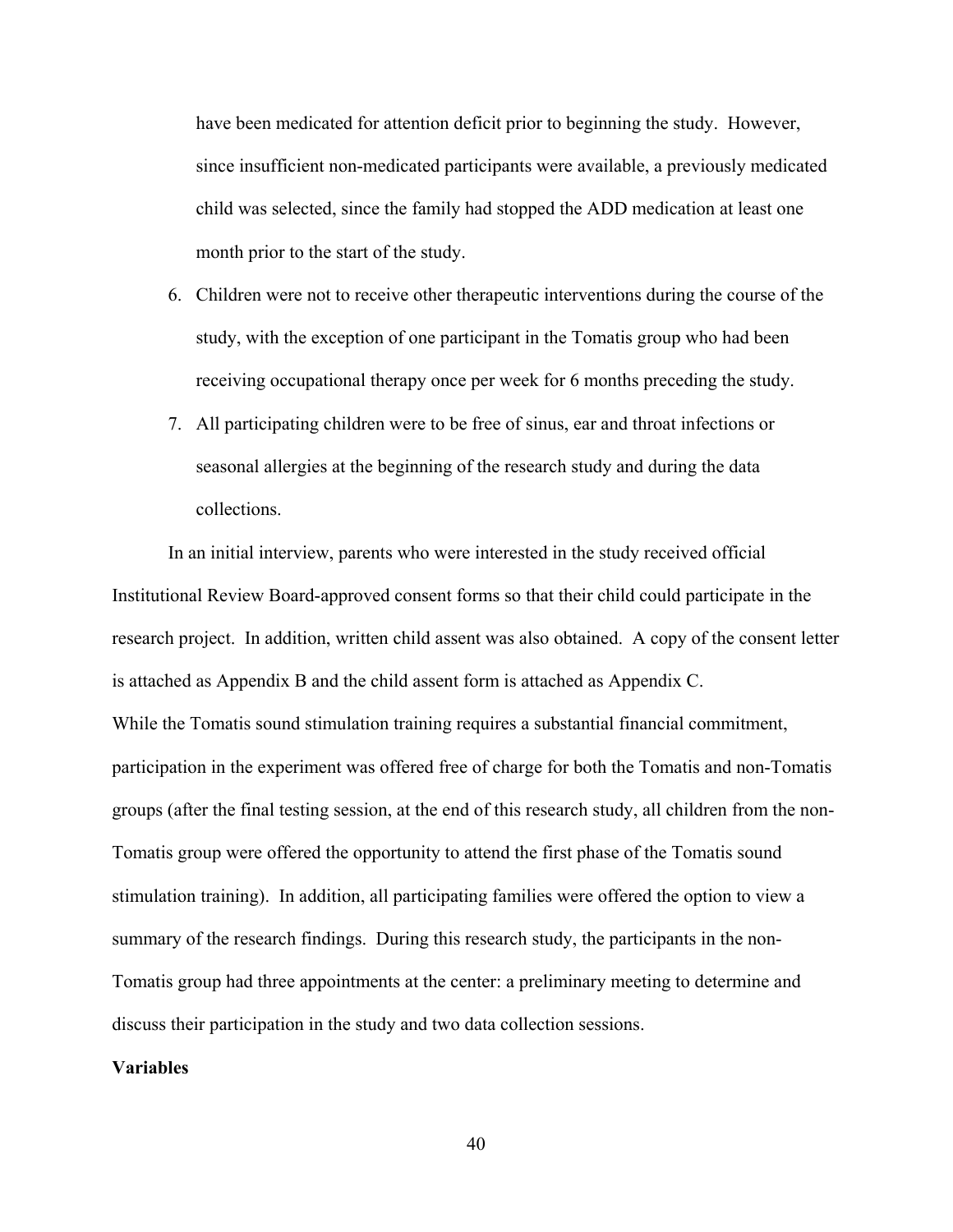**Independent variable.** The Tomatis Method of sound stimulation was the independent variable in this experiment. Participants in the experimental group received Phase I of the Tomatis sound stimulation program, traditionally a three phase program. The non-Tomatis group did not receive the Tomatis Method training for the duration of the study.

As trained by Tomatis, the principal investigator wrote individualized listening program protocols based on the TLT results, which were obtained for each child prior to beginning the intervention. Those programs were administered using Tomatis' Electronic Ear. The sound was delivered from the Electronic Ear through headphones with a bone transducer located on the bow and resting on the central area of the skull. Thus, the sound stimulation occurred through both air and bone conduction, at times concomitantly, while at other times individually, as controlled by the delay and precession timing and gating functions within the Electronic Ear.

In addition, the sound was delivered such that the intensity of input was reduced in increments of 10 percent in one ear in comparison with the opposite ear. In his listening protocols, Tomatis suggested an incremental reduction of the input to the left ear, as his theoretical model calls for primarily stimulating the left hemisphere, thus lateralizing the right ear in the listener with the goal of establishing right ear dominance. Tomatis believed that this lateralization process supports development of voice control, motor control, and linguistic functions (Tomatis, 1981).

As stated previously, the Electronic Ear filters the sound differentially depending on amplitude. When overall amplitude drops below a certain level, low frequencies are boosted while mid and higher range frequencies are attenuated. When overall amplitude rises above a specified level, lows are then attenuated while the rest of the frequency spectrum is boosted. This shift or gating, in Tomatis' listening model, trains the listener to develop improved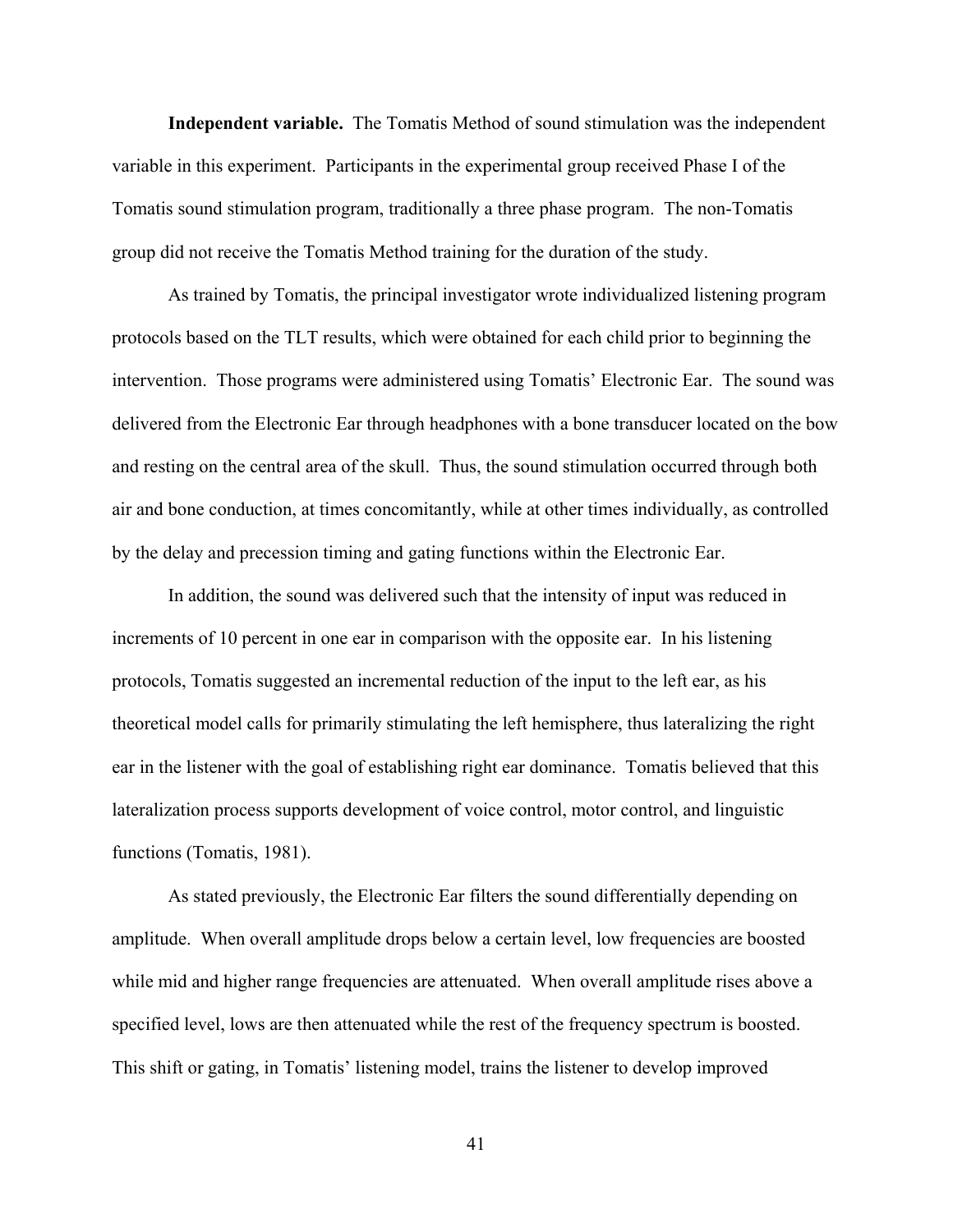perception in the mid- and higher frequency ranges. As a result, attention, vestibular functions (such as balance and coordination), and language processing (which includes listening and reading) are presumably improved.

In addition, the Electronic Ear also contains nine high-pass filter settings, which filter out low frequency ranges in increments of 1000 Hz up to 9000 Hz. Only the frequencies above the set filter are allowed to pass. These filters are used in addition to the gating described above in order to individualize the training protocols for each phase of the program. The protocol depends on the TLT, the results, and on the phase of the program.

As stated previously, the Tomatis Method uses Mozart, Gregorian chants, Strauss waltzes, and children's songs. It also uses the voice of the child's mother in its initial (passive) phase, and the subject's own voice in the later (active) phase of the program.

**Dependent variables**. The dependent variables in this study fell into three categories: neuro-cognitive, behavioral, and electrophyiological. The neuro-cognitive set of dependent variables consisted of the following: speed of processing, phonological awareness, auditory and visual attention, and reading as measured in neuropsychological testing. In addition, behavior as rated by parents accounted for the behavioral variable of this study. The electrophysiological brain activity variables measured were the theta/beta bands ratios of the EEG recorded at midline frontal (Fz), central (Cz) and parietal (Pz) sites of the international 10/20 system during rest with eyes open (EO). The dependent measures are described in the Instruments subsection of this chapter.

**Confounding variables.** The confounding variables were the additional interventions that the children participated in during the experiment such as counseling, neurofeedback, speech and language, and occupational therapy. In order to control for this factor, families were asked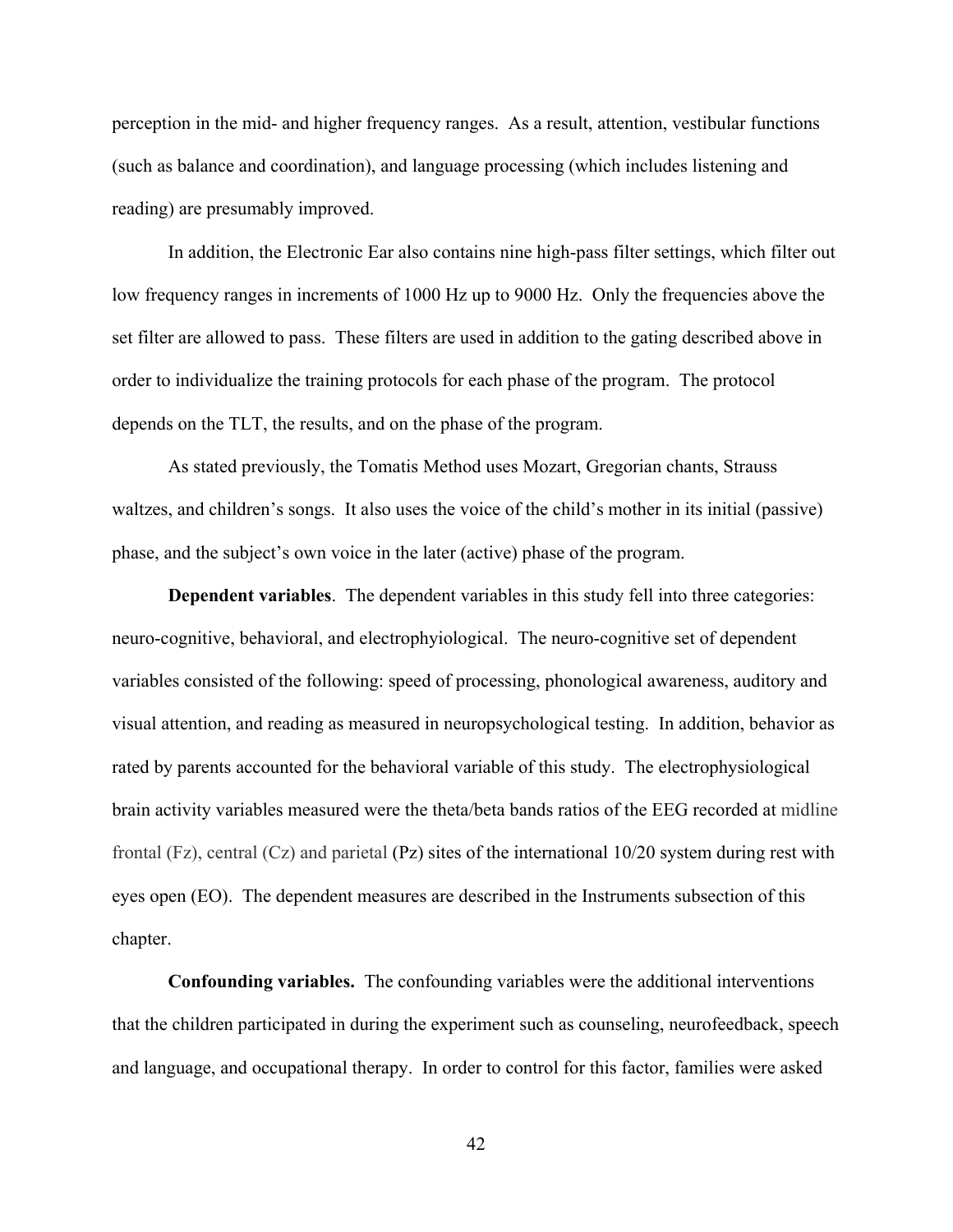that children in the Tomatis group take a break from these activities or minimize the participation in these programs for the duration of the experiment. Children in the non-Tomatis group were in medical treatment for ADD and were prescribed specific attention deficit medication and dosage for daily administration as previously stated in Chapter 1.

### **Psychometric Instruments**

A battery of neuro-psychological tests and subtests was designed to assess changes in child performance before and after the first phase of the Tomatis sound stimulation program. The same battery of tests was used during the two data collection sessions for the non-Tomatis group. While various neuropsychological tests had the scope to measure objectively child performance, parental perceptions of child behavior were also captured in a standardized rating scale. Table 5 shows all the instruments used in the two meetings of data collection or testing sessions for each participant.

| Table 5                                                   |                                             |  |  |  |
|-----------------------------------------------------------|---------------------------------------------|--|--|--|
| Instruments Used during the Pretest and Posttest Sessions |                                             |  |  |  |
| Name of Instrument                                        | Test/Subtests Used / Specifics              |  |  |  |
| Coding                                                    | From WISC-IV (pencil and paper)             |  |  |  |
| <b>CTOPP</b>                                              | Elision, Blending Words (used a CD)         |  |  |  |
| <b>TOWRE</b>                                              | Complete test (form A or form B)            |  |  |  |
| BASC-II (PRS)                                             | Complete test (parent form)                 |  |  |  |
| <b>IVA Plus</b>                                           | Complete test (computerized)                |  |  |  |
| qEEG                                                      | At rest, eyes Open (computerized recording) |  |  |  |

 **Neurophysiological measures.** An EEG was collected with the child in a resting state with eyes open (EO) for approximately 6 minutes. Participants were seated comfortably in a soft chair and asked to sit as still as possible. The EEG data was acquired from 19 sites on the scalp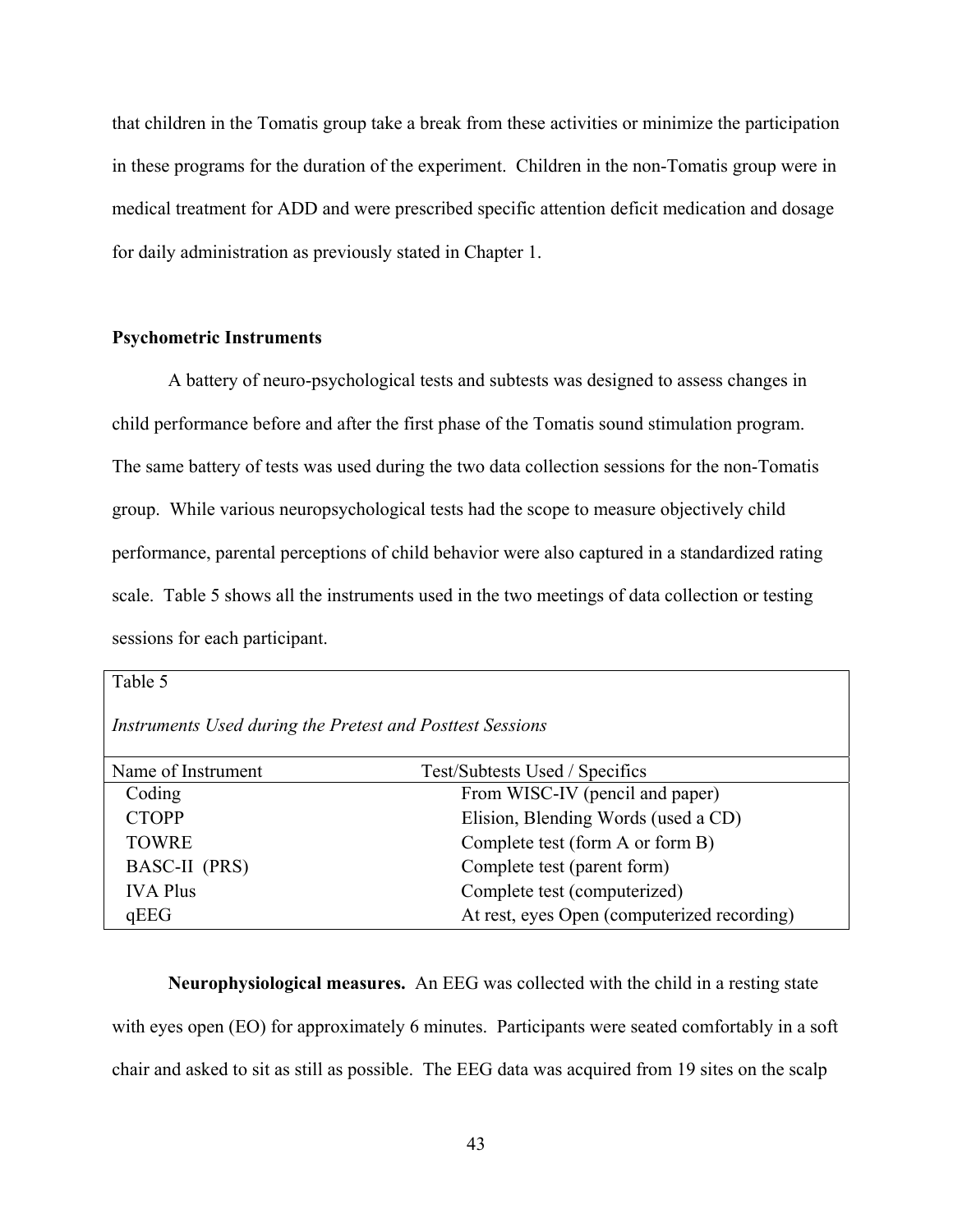and the Deymed cap, using the Deymed TruScan Acquisition computerized system. More specifically, the EEG was recorded from the frontal (Fp1, Fp2, F3, F4, Fz, F7, F8), temporal (T3, T4, T5, T6), midline frontal (FZ), midline central (CZ), midline parietal (PZ), parietal (P3, P4), and occipital (O1, O2) recording sites according to the International 10-20 System of Electrode Placement. Impedances during the recording were kept at or below 10 KiloOhms and the sampling rate for the recording was 256 Hz with a band pass filter set at 0.5 to 100.0 Hz. A linked ears (LE) montage was used for recording and computing the EEG spectra. During the recording, participants were asked to focus on a fixed point at approximately 50 centimeters in front of them.

 **Neuropsychological measures.** Neuropsychological assessment for this study focused on the following domains: processing speed, phonological processing, reading decoding skills, and attention. The investigator selected the tests and subtests described below for their sensitivity to dysfunction in the measured areas.

*Coding subtest***.** Coding (CD) is one of the two processing speed subtests of the Wechsler Intelligence Scale for Children – Fourth Edition (WISC-IV). This subtest measures perceptual (visual) and grapho-motor processing speed and requires sustained attention paired with adaptation to novel learning. During the CD subtest the child is directed to complete the test as quickly and as accurately as possible while being timed for 120 seconds. Individual internal consistency for the reliability of the CD subtest is in the range of 0.80-0.89. The average internal consistency coefficient for the Processing Speed Index, of which CD is a part, is 0.97. The practice effect after one month is reported in the test manual. Coding is one of the subtests that has the largest training effect gains for the age group 6 to 7 years old but not for the age group 8 years old and above. The test-retest reliability for CD is in the range of 0.80-0.90.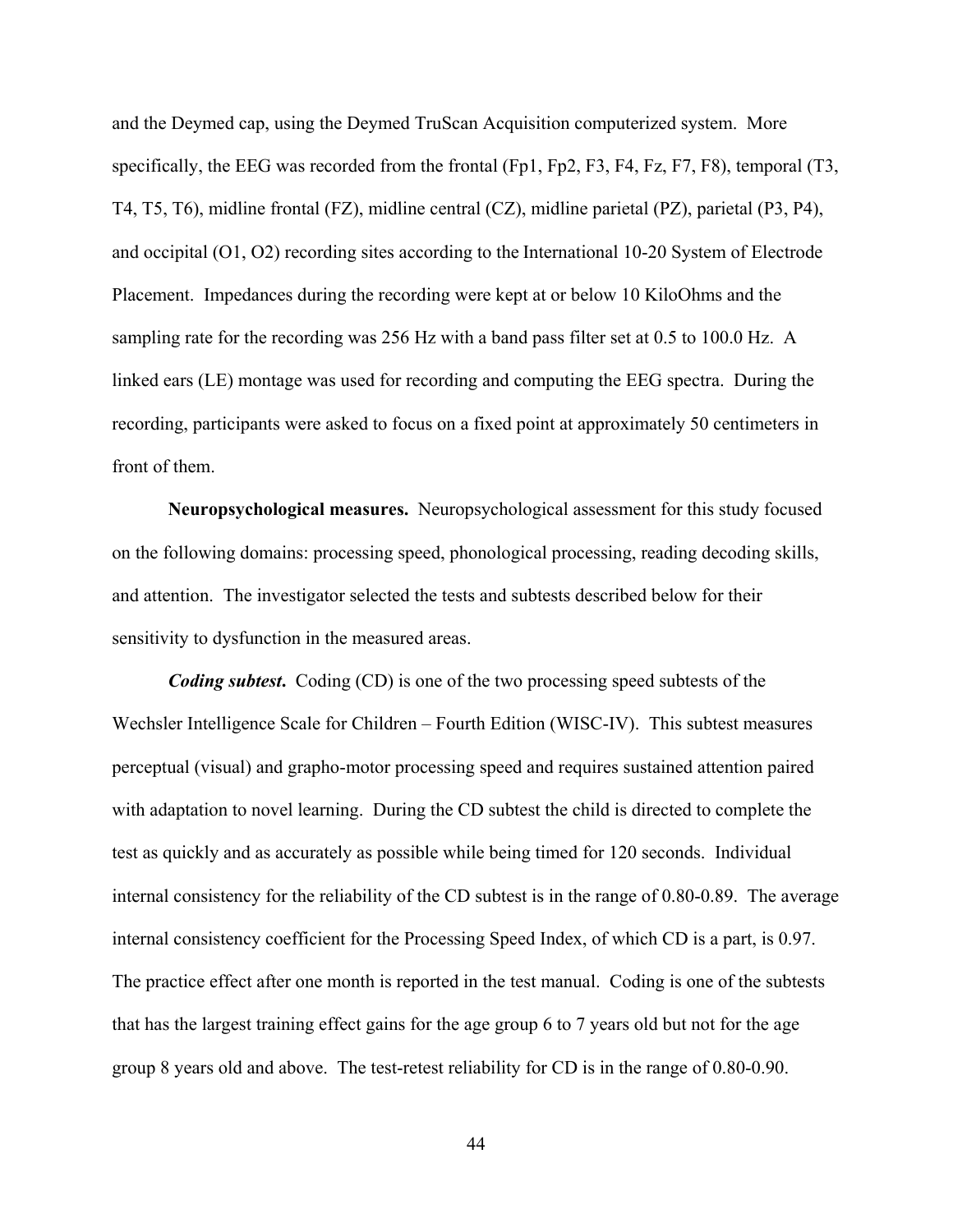Construct validity for the WISC-IV is supported by confirmatory factor analysis and by exploratory factor analysis. Correlations between the WISC-IV and 9 other measures were made, Correlation quotient for CD was 0.77 in relationship with a previous version of this test, the WISC-III.

*Comprehensive test of phonological processing (CTOPP)***.** The CTOPP was developed by Wagner, Torgesen and Rashotte (1999a). Since the development of this test, a consensus has formed suggesting that certain aspects of phonological processing may challenge children with learning difficulties, including dyslexia and other learning disabilities. The CTOPP is widely used for evaluating phonological processing skills. In this study, the Elision and Blending Words subtests from the CTOPP were used. The administration of these two subtests collectively was approximately four minutes and the specific purpose was to explore whether the Tomatis method has an effect on phonological awareness skills. The Elision and Blending Words subtests yield the phonological awareness composite score (PACS). By using each subtest, the effects of the Tomatis method on phonological awareness were explored.

*Elision subtest.* The Elision subtest has 20 items and measures the participant's ability to repeat a word and then repeat a particular segment of the word by omitting a designated sound or sounds. For instance, when asked to drop the  $\Lambda$  sound from the word "land," the participant would then say "and."

*Blending words subtest.* The Blending Words subtest has 20 items, measuring the participant's ability to put together separately presented sounds in order to form words. For example, "d" and "oll" would be given to the participant and then he or she would be asked to blend these sounds to form "doll." The series of separate sounds was presented from an audiorecorder.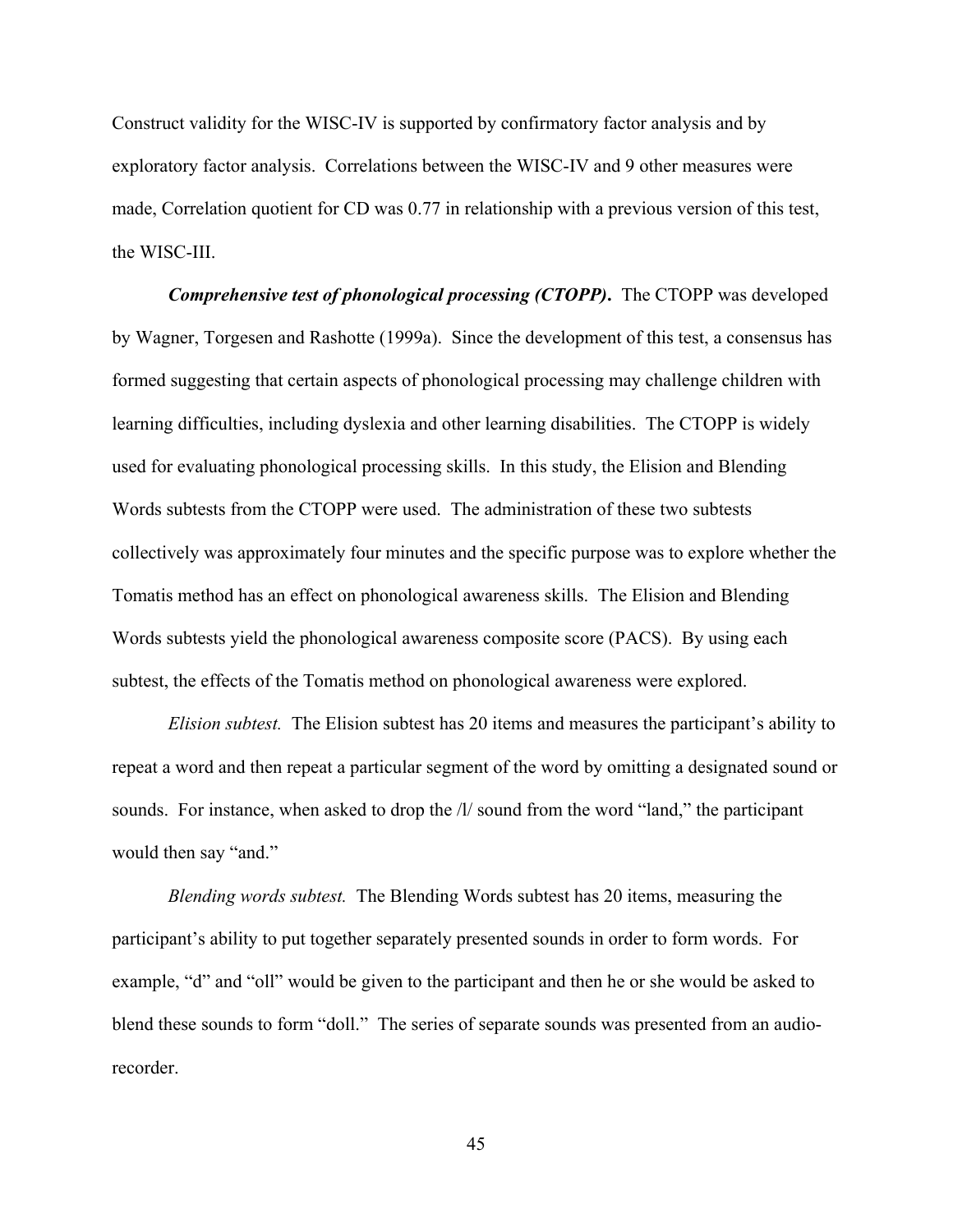According to the test manual, a 0.80 reliability criterion is satisfied by the composite scores, while the CTOPP individual subtests reach this reliability most of the time (76%). Employing more than one single subtest to calculate composite scores is a viable way of increasing reliability. The reported test-retest reliability over time was between 0.70-0.97 for subtests and between 0.78-0.95 for composite scores. Construct validity is reported based on confirmatory factor analysis and age group differentiation.

*Test of word reading efficiency (TOWRE).* TOWRE was developed by Wagner, Torgesen, and Rashotte (1999b) and has the scope to measure two distinct forms of word reading skills, phonemic decoding and sight word identification. Together, these skills constitute the ability to accurately and fluently identify and pronounce printed words. Phonemic Decoding Efficiency (PDE) and Sight Word Efficiency (SWE) are the two word reading skills subtests for examining reading success in children and young adults ages 6 through 24 years old.

Reading experts have conveyed that success in reading depends on strong visual and phonemic skills. Helping children develop their phonemic analysis abilities is considered an important step in these children becoming successful readers (Zeece, 2006). According to Kouri, Selle, and Riley (2006), when words are not recognized by a child, it is optimal that they first use their phonemic decoding skills prior to confirming their analysis of contextual information. In contrast, students with poor reading skills rely mainly on context in order to identify written words. These students exhibit a lack of phonemic decoding and visual word recognition skills. This study examined the effects of the Tomatis Method on the speed and accuracy of phonemic decoding.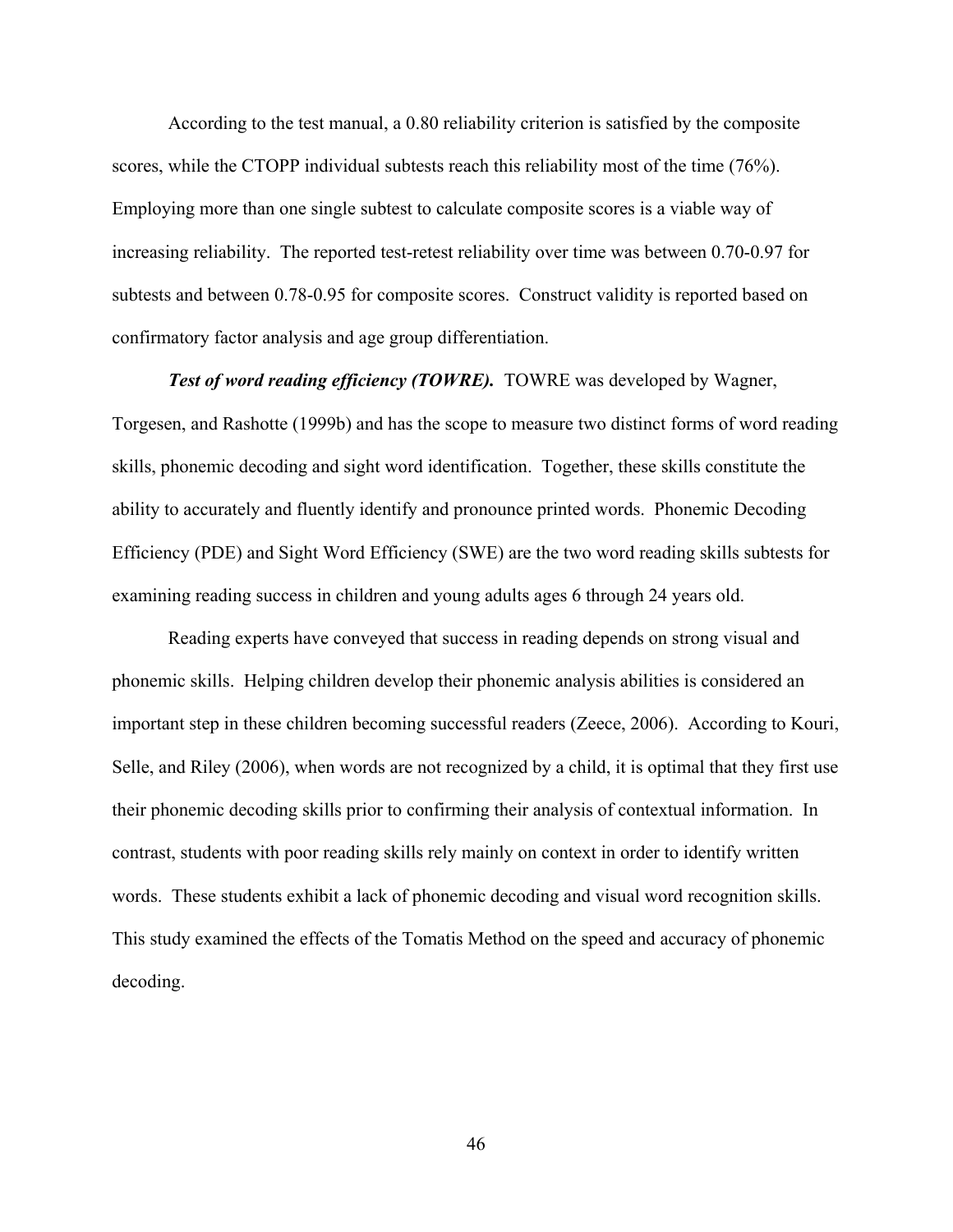*Phonemic decoding efficiency subtest.* The PDE measures the ability to rapidly and accurately sound words out. It assesses the number of printed non-words which can be accurately decoded and pronounced in a time interval of 45 seconds.

*Sight word efficiency subtest.* The SWE investigates one's ability to rapidly identify familiar words visually as complete units or sight words. It captures the number of real printed words that can be accurately identified in 45 seconds. The administration time of each subtest is approximately five minutes, which includes an allotted time for preparation and practice. The two subtests each have two forms of equivalent difficulty. Therefore, administration of the second form for retesting controls for the test-retest training effect that can occur when an identical form is used for both pre- and postassessments. Validity estimates reported in the test manual have a median of 0.91 for school grades 1 through 3. Alternate form reliability is reported at a median of 0.97 for school grades 1-3.

**Behavioral measures.** The Behavior Assessment System for Children – Second Edition (BASC-II) was designed to assess various aspects of child behavior. Psychologists use the BASC-II to identify and diagnose disorders pertaining to children and adolescents. The Parent Rating Scale (PRS) is one of the BASC-II scales. A paper and pencil tool, the PRS assesses behavior including attention problems in children and young adults ages 2-25 years old as perceived by their parents. The PRS used in this study is comprised of 139 items for children ages 6-11 years old and 160 items for children and young adults ages 12-21 years old. This test uses a multiple choice response format. Completion time for this measure is approximately 15 minutes. The Attention Problems scale and the Behavior Symptom Index (BSI) from the BASC-II were used. The BSI compares the overall level of challenging behaviors of a child to the behaviors of other children of same age and gender. Consequently, these results indicate both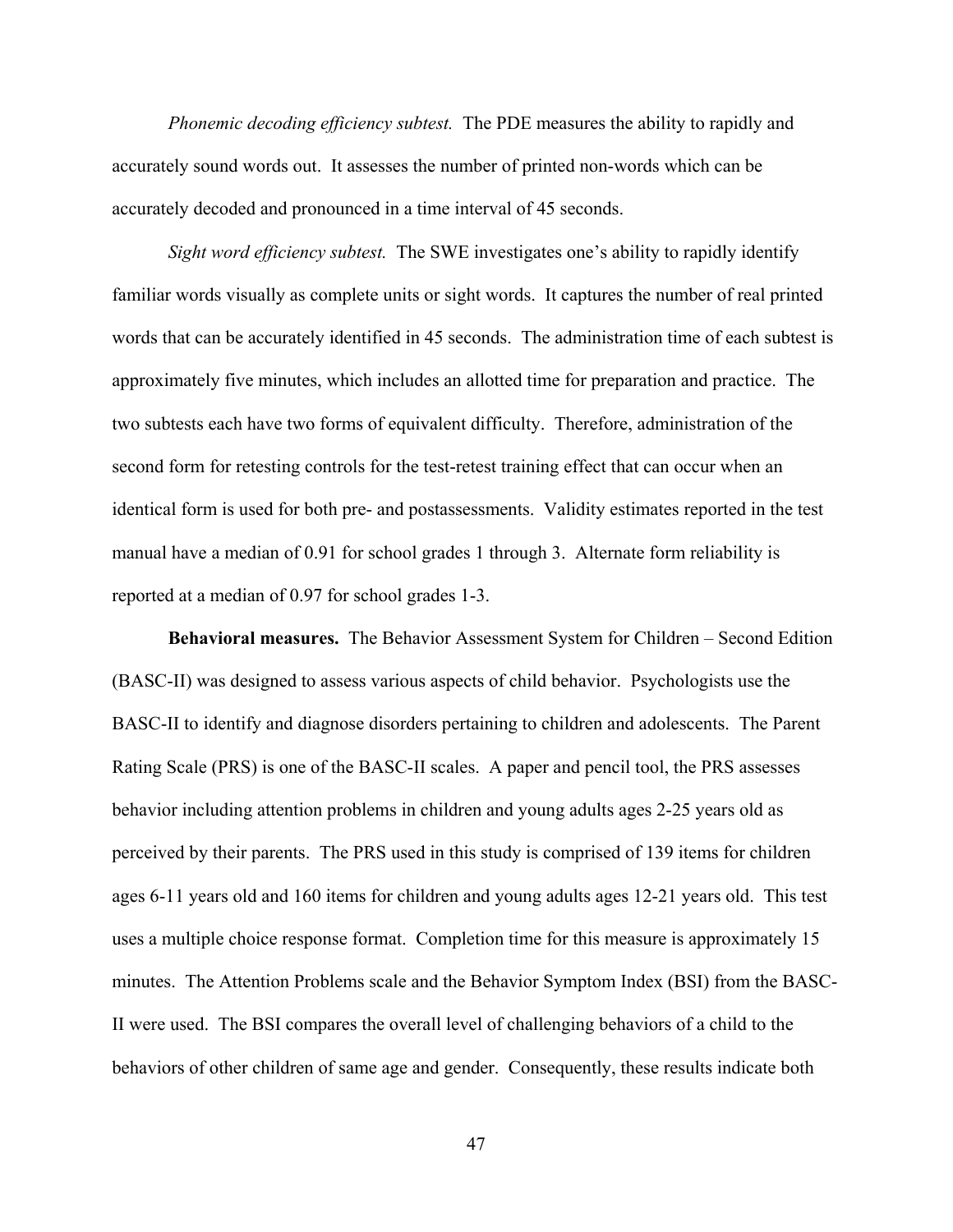the presence and severity of problem behaviors when compared to a sample of peers. The test manual reports median reliabilities ranging between 0.80-0.87 for the PRS subscales. Test-retest reliability ranged from 0.72-0.88 for the subscales and from 0.78-0.92 for the composite scores. Concurrent validity was reported when correlating the BASC-II with a number of behavioral observation rating scales, including the Conners Parent Rating Scale. The reported correlation for the BSI and the Connors Global Index was 0.79 at the child and 0.65 at adolescent level. Subscale correlations were between 0.41-0.84 for the child and 0.35-0.64 for the adolescent levels.

 **Integrated visual and auditory continuous performance test (IVA-Plus).** IVA-Plus is a computer-based test developed by Sanford and Turner (1994) as an evaluation tool, primarily for ADD, although it is also used for other conditions in which attention and self-control abilities are impaired. The test measures symptoms of ADD, such as attention and impulse control, which are captured in both the visual and the auditory perceptual modalities.

The test procedure requires that the participant click a mouse as soon as he or she either sees or hears the number "1," which represents the target stimulus. Conversely, when the participant sees or hears the number "2," he or she is asked to refrain from or not to click the mouse, as this number represents the non-target stimulus. The target and the non-target stimuli presentation occurs in a pseudo-random combination of visual and auditory stimuli, thus making it impossible to predict which signal will succeed another. Each auditory stimulus has a duration of 500 milliseconds (ms), while the visual presentation lasts 167 ms for each stimulus. The visual symbols are approximately 1.5 inches high and are presented on a colored monitor.

The test encompasses five subparts of 100 auditory and visual trials, totaling 500 trials with a duration of 1.5 seconds each. The main section of the test measures impulsivity and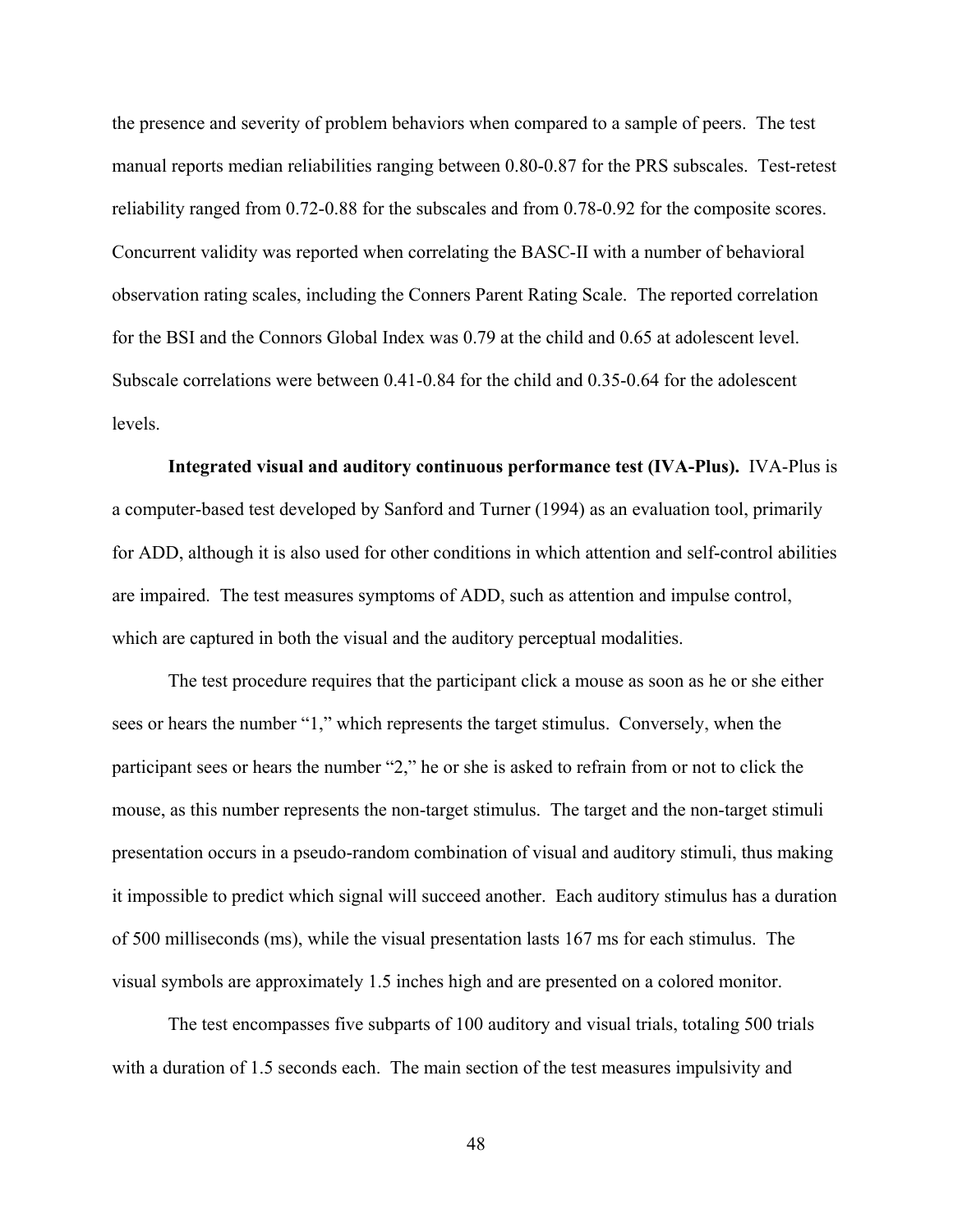inattention. In order to measure impulsivity, the first part of the test contains 50 trials, during which the test taker is required to respond to a set of signals with a ratio of targets to non-targets of 5.25 to 1. Represented through percentages, 84% of the stimuli are targets, while 16% are non-target stimuli. Thus, after responding as fast as possible to a series of audio or visual target stimuli, the test taker has to inhibit their response when the non-target stimuli is presented visually or aurally.

The second part of the test, which measures inattention, is also comprised of 50 trials and includes a reversed ratio of target to non-target stimuli (i.e., 1 to 5.25). Thus, sequences of nontarget stimuli will either be aurally or visually presented, causing the test taker to wait longer for a target stimulus than in the previous part of the test. According to the test authors, this sequence of impulsivity testing followed by inattention testing controls for practice and fatigue effects by allowing the test taker some physical rest. IVA-Plus was normed for ages 6 to adult with a test duration of approximately 13 minutes.

### **Procedure**

Upon contacting the investigator with an interest to participate in the study, families with unmedicated children who were diagnosed with ADD were screened in an initial phone interview. The child's age, diagnosis, and status as being non-medicated were corroborated in order to determine whether or not they would be eligible to participate in the Tomatis group. In the case of families who contacted the investigator to have their medicated child participate in the study, the same questions were asked in an initial phone interview, as were questions regarding the type and dosage of the child's ADD medication. If the child met the criteria of a prospective participant, the parent was informed of participating conditions and the required time investment. The parent and the child were then invited to attend a preliminary meeting with the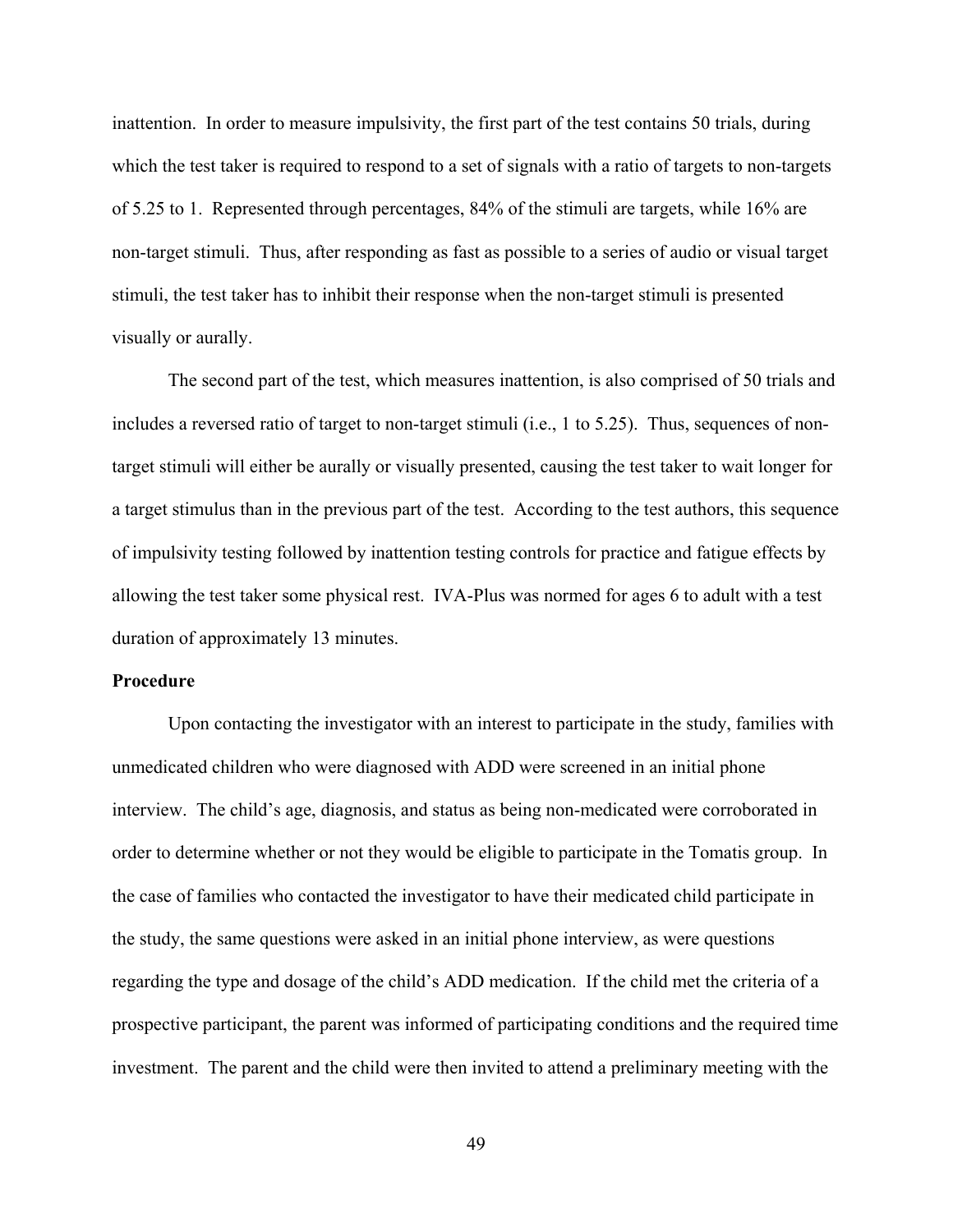investigator in order to sign the informed consent and child assent forms, as well as to complete a TLT. In this meeting, the informed consent and assent forms were reviewed with both the child and parent. Any further questions or concerns regarding participation in the study were addressed. The investigator briefly reviewed a completed questionnaire by the parent which confirmed that the child had been diagnosed with ADHD/ADD by either a physician or a psychologist. The name of the physician or psychologist who established the diagnosis was also noted. At the end of this meeting the parent, child, investigator, and research assistant determined the time for the first data collection appointment, which was always scheduled in the early afternoon between 2:00 and 4:00 pm.

**Testing sessions.** Testing took place at the Sacarin Center and was conducted during a 60-80 minute session. For both the Tomatis group and the non-Tomatis group, the two data collections (i.e., pretest and posttest sessions) took place approximately 3-4 weeks apart. For the Tomatis group, the pretest session occurred a few days before the participant began attendance in phase I of the 3-week Tomatis sound stimulation program. Participants in the non-Tomatis group continued taking their daily dose of attention regulating medication between testing sessions and did not receive any sound stimulation intervention during this time. These participants did not attend any sessions at the Sacarin Center between the two data collections.

**Tomatis Method listening program Phase I.** During the first phase of the program, participants came to the Sacarin Center after school for 15 days (Monday through Friday for three consecutive weeks) and attended a two-hour listening session each day. Parents did not attend the sessions except to drop off and pick up their children. The children were supervised by a trained assistant while they were at the Center. During the two-hour listening sessions, the assistant ensured that each child wore their headphones properly without disruption (i.e. the bone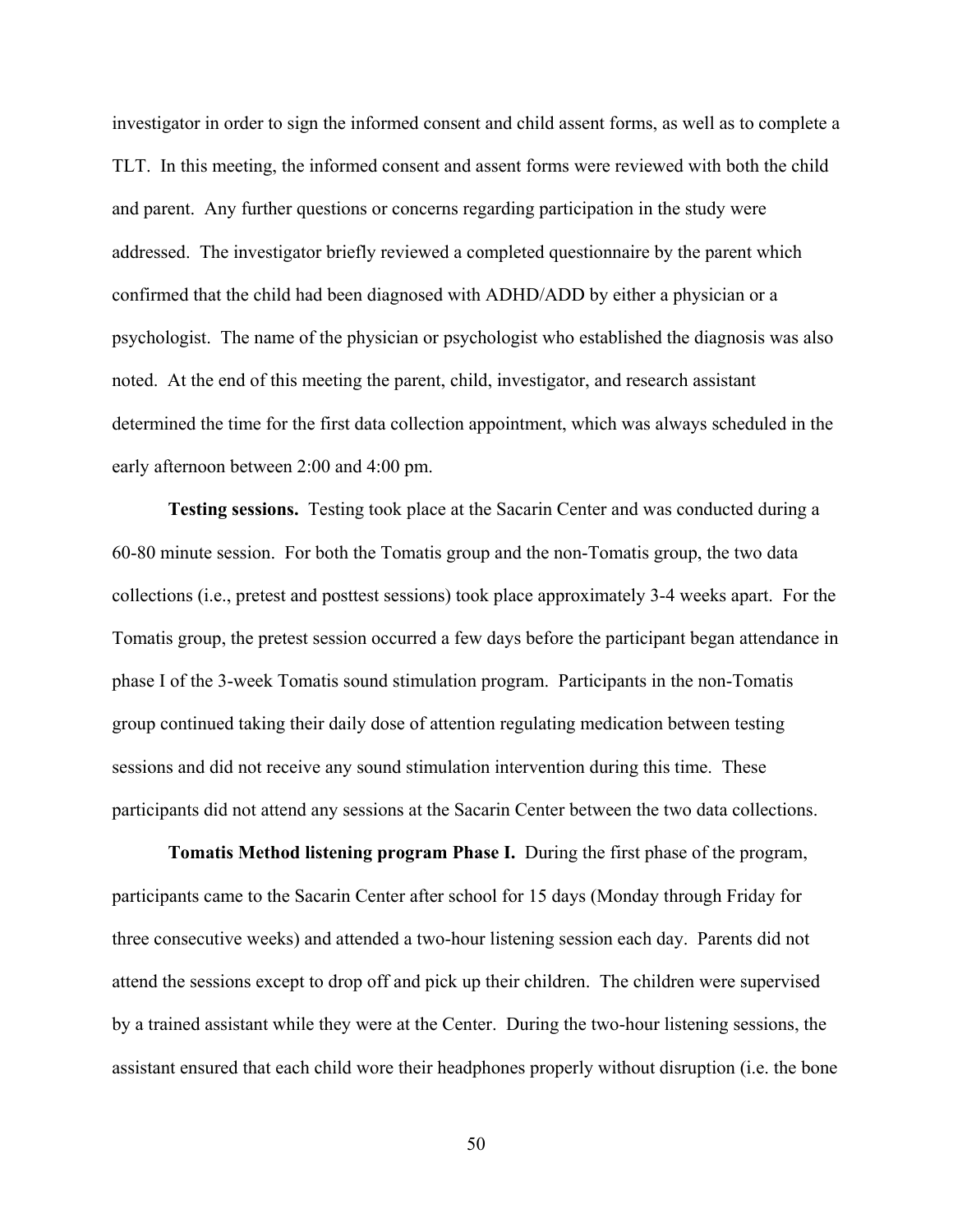transducer was placed on the head as required for the entire session). Participants in the Tomatis group were encouraged to draw, paint, and work on art projects during the listening sessions, and at times were allowed to play board games or work on puzzles. Writing, reading or other sensory-motor activities such as swinging, balancing on a balance board, or practicing brain-gym and visual tracking exercises were not part of the activity options. Such activities were considered confounding variables. Participants assigned to the Tomatis group listened to the Tomatis program using modulated and filtered music of Mozart, Gregorian chanting and waltzes. During the three weeks following their first data collection appointment, the non-Tomatis participants continued their prescribed daily medical treatment for attention regulation. Unlike the children in the Tomatis group, they did not attend any Tomatis listening sessions at the Sacarin Center, nor did they participate in any other sound stimulation programs at home or elsewhere during the study.

### **Statistical Analysis**

A parametric and a nonparametric statistical analysis were performed. For each of the neuropsychological domains as well as for the behavioral measures, the difference in standard scores between the posttest and the pretest for each participant were first obtained. Independent *t* tests assuming unequal variances were then applied for exploring the differences between the Tomatis and the non-Tomatis groups. Furthermore, in order to submit the data to additional statistical analysis rigor, the Wilcoxon rank-sum test (WRS) was applied. WRS is a nonparametric statistical test, which is allowed especially given the fairly small samples and unequal number of participants in the two groups.

Finally, a linear regression (LR) analysis was performed. Regression analyses are much more common with large samples or data sets, but this type of research analysis is also prevalent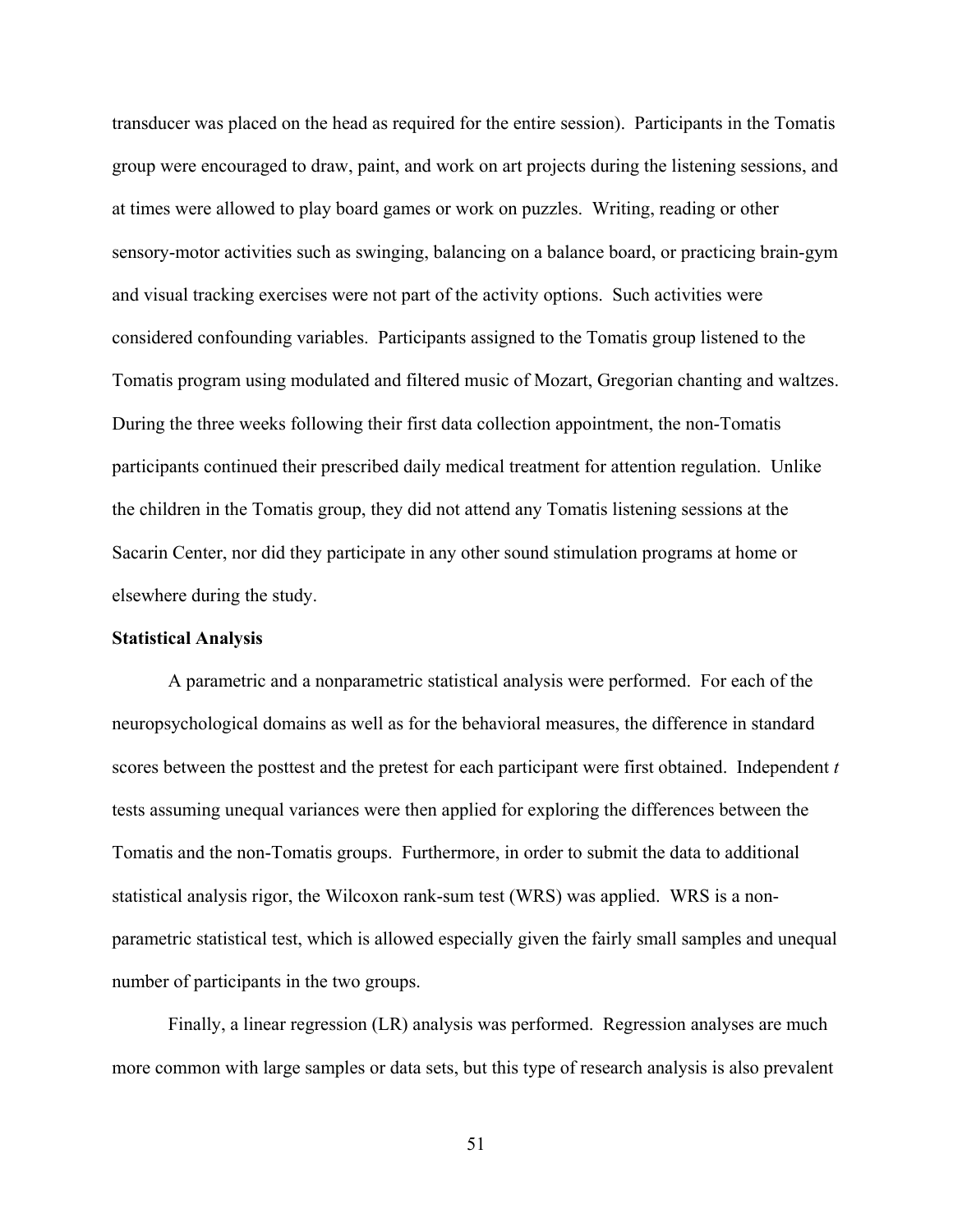in the fields of epidemiology, social psychology and economics for exploratory small-sample clinical research. LR analyses were performed in this study, despite the small sample size, with the goal of controlling for the possibility of additional confounding variables.

As optimal gender and age matching between the Tomatis and the non-Tomatis groups was not attainable in the participant selection process, further analyses were utilized to control for gender and age as well as for gender, age, and gender-age interactions.

The NeuroGuide normative database was used to remove artifacts and analyze the raw EEG recordings (Thatcher, Walker, Biver, North, & Curtin, 2003). A visual inspection and NeuroGuide automatic algorithms for eye blinks and drowsiness were used in order to remove artifacts from each EEG recording. A band pass filter of 1-40 Hz was used to reduce artifacts. A Fast Fourier Transformation (FFT) was then performed using NeuroGuide software to obtain total and relative power at each site for each frequency band (delta 1-3 Hz, theta 3-7 Hz, alpha 7- 12 Hz, beta 12-18). The various frequency ratios including the theta/beta ratio were calculated for the midline sites (FZ, CZ, PZ). The NeuroGuide software also provided a split-half and testretest reliability analysis once the raw EEG was free of artifacts. This was performed for each edited recording to confirm the test-retest reliability at a 90% confidence interval or higher. Finally, using the NeuroStat feature of NeuroGuide, paired *t* tests were calculated for each of the groups: Tomatis and non-Tomatis. The purpose of this analysis was to compare the findings between the two groups and to explore the effects of the first phase of the Tomatis method on brain physiology. The NeuroStat and NeuroBatch allow only a comparison of the raw scores of each participant and do not provide a comparison with the normative database for the *t* test calculations. Therefore, a comparison for each child and each recording with the normative database was also performed.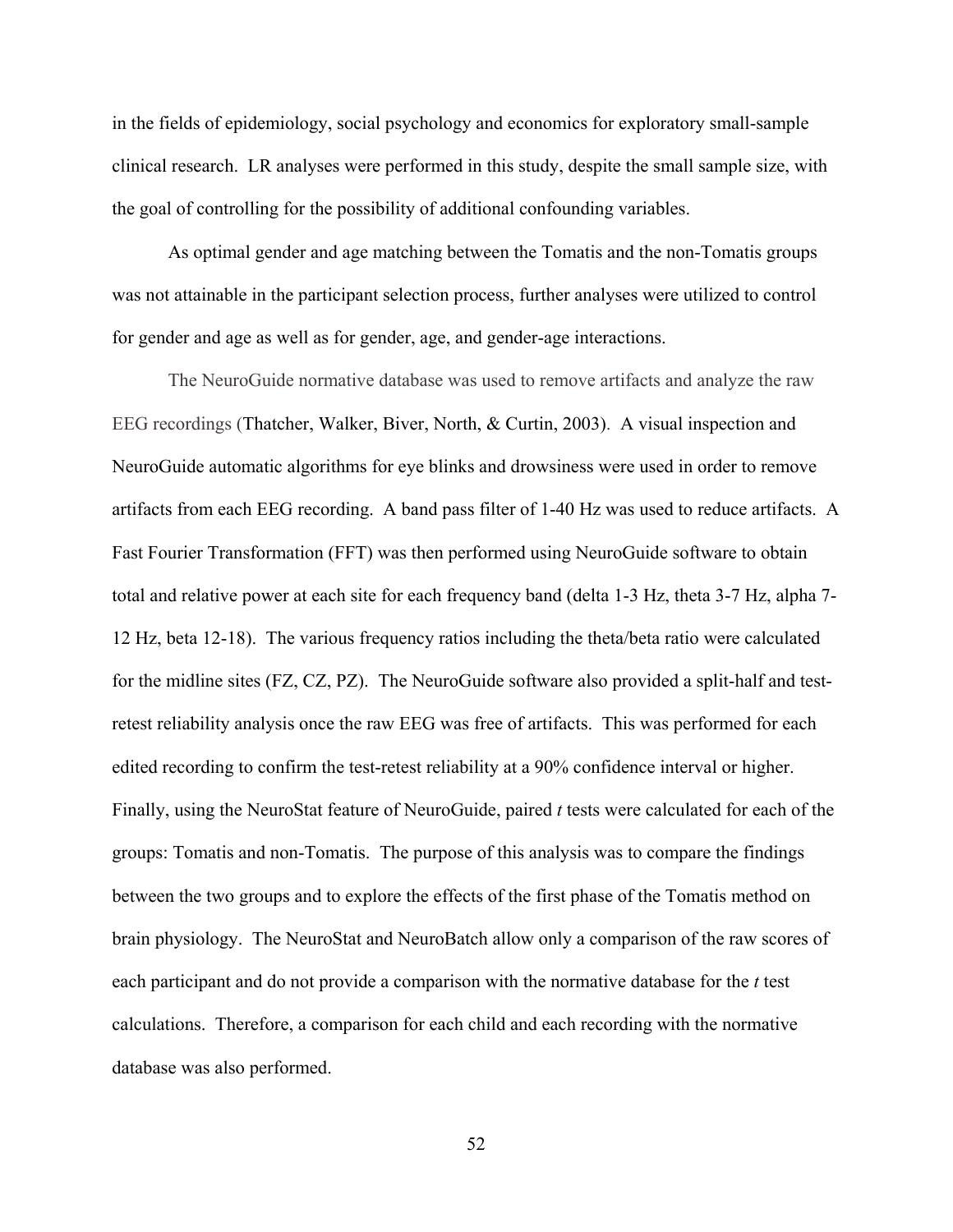#### **Chapter IV Results**

### **Cognitive, Behavioral, and Attention Measures**

Present findings require a clear frame of reference concerning the confidence interval (CI) used for the statistical analysis. In this study, results that met the 95% confidence intervals were considered statistically significant ( $p \le 0.05$ ). Given the small sample, results that neared significance  $(0.05 < p \le 0.1)$  were considered marginally significant. Clinical significance of the outcomes will be addressed in the Discussion section.

**Processing speed.** The CD subtest from the WISC-IV, which is a pencil and paper task, was used to measure processing speed. Table 6 illustrates the results. The *t* test analysis indicated significant changes from pre- to posttest scores ( $p = 0.01$ ) in the performance of the CD subtest when comparing the Tomatis ( $M = 2.3 \pm 0.4$ ) with the non-Tomatis group ( $M = 0.1 \pm 0.1$ ) 0.6). The WRS confirmed the significance difference between the two groups  $(p = 0.02)$  of the above findings concerning processing speed.

| anie |  |
|------|--|
|      |  |

| Processing Speed Outcomes      | Changes in coding |  |
|--------------------------------|-------------------|--|
|                                | Standard scores   |  |
| $Mean \pm SE$                  |                   |  |
| Non-Tomatis                    | $0.1 \pm 0.6$     |  |
| Tomatis                        | $2.3 \pm 0.4$     |  |
| Difference                     | 2.2               |  |
| Tomatis – Non-Tomatis (95% CI) | (0.6, 3.8)        |  |
| $P t$ test                     | 0.01              |  |
| P WRS test                     | 0.02              |  |

*Processing Speed: Comparison of Pre- to Posttest Changes in Outcomes Between the Non-Tomatis and Tomatis Groups* 

Further analysis of the standardized scores in the CD subtest presented in Appendix D shows that 14 participants in the Tomatis group had a higher score, while one performed the same in the posttest when compared with the pretest. Out of the 10 participants in the non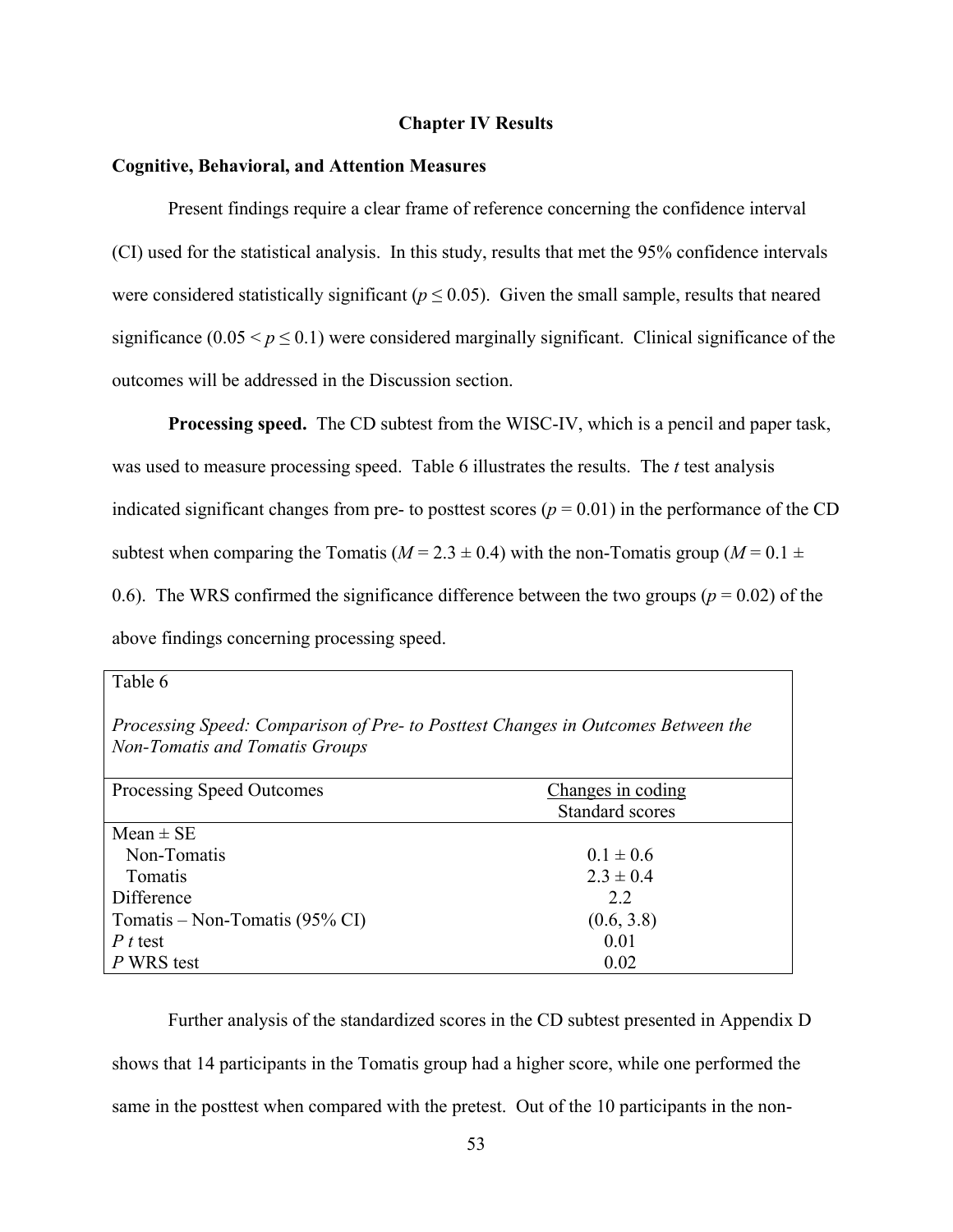Tomatis group, 4 had higher scores, 1 performed the same and 5 had lower scores in the posttest. The CD performance for the Tomatis group in the pretest had a mean of  $6.4 \pm 2.72$ . This standard score is in the "below average" range when compared with their peers. In the posttest, the performance for the Tomatis group had a mean of  $8.66 \pm 1.53$ , which placed their results in the "average" range. The mean of the pretest performance for the non-Tomatis group was  $8.6 \pm$ 2.01, which placed these participants in the "average" range when compared with their peers. In the posttest, the mean for the non-Tomatis group was  $8.7 \pm 1.49$ . These participants were stabilized on medication throughout the research study.

**Phonological processing.** The PACS composite score of the CTOPP was used to assess phonological processing. This composite refers to phonological awareness and is comprised from the results of two subtests: Elision and Blending Words. Table 7 illustrates those results. The Tomatis group showed significantly improved phonological awareness  $(M = 8.0 \pm 2.0)$  when compared with the non-Tomatis group ( $M = 1.0 \pm 2.1$ ,  $p = 0.02$ ). The nonparametric statistical analysis confirmed the significant improvement in phonological awareness ( $p = 0.04$ ).

Table 7

| Phonological Processing: Comparison of Pre- to Posttest Changes in Outcomes Between<br>the Non-Tomatis and Tomatis groups |                  |  |  |
|---------------------------------------------------------------------------------------------------------------------------|------------------|--|--|
| <b>Phonological Processing Outcomes</b>                                                                                   | <b>CTOPP</b>     |  |  |
|                                                                                                                           | Composite scores |  |  |
| $Mean \pm SE$                                                                                                             |                  |  |  |
| Non-Tomatis                                                                                                               | $1.0 \pm 2.1$    |  |  |

Tomatis  $8.0 \pm 2.0$ Difference 7.0 Tomatis – Non-Tomatis (95% CI) (1.0, 13.0) *P t* test 0.02 *P* WRS test 0.04

In the standard scores of the CTOPP presented in Appendix D, important individual variation was observed in both the Tomatis and the non-Tomatis groups.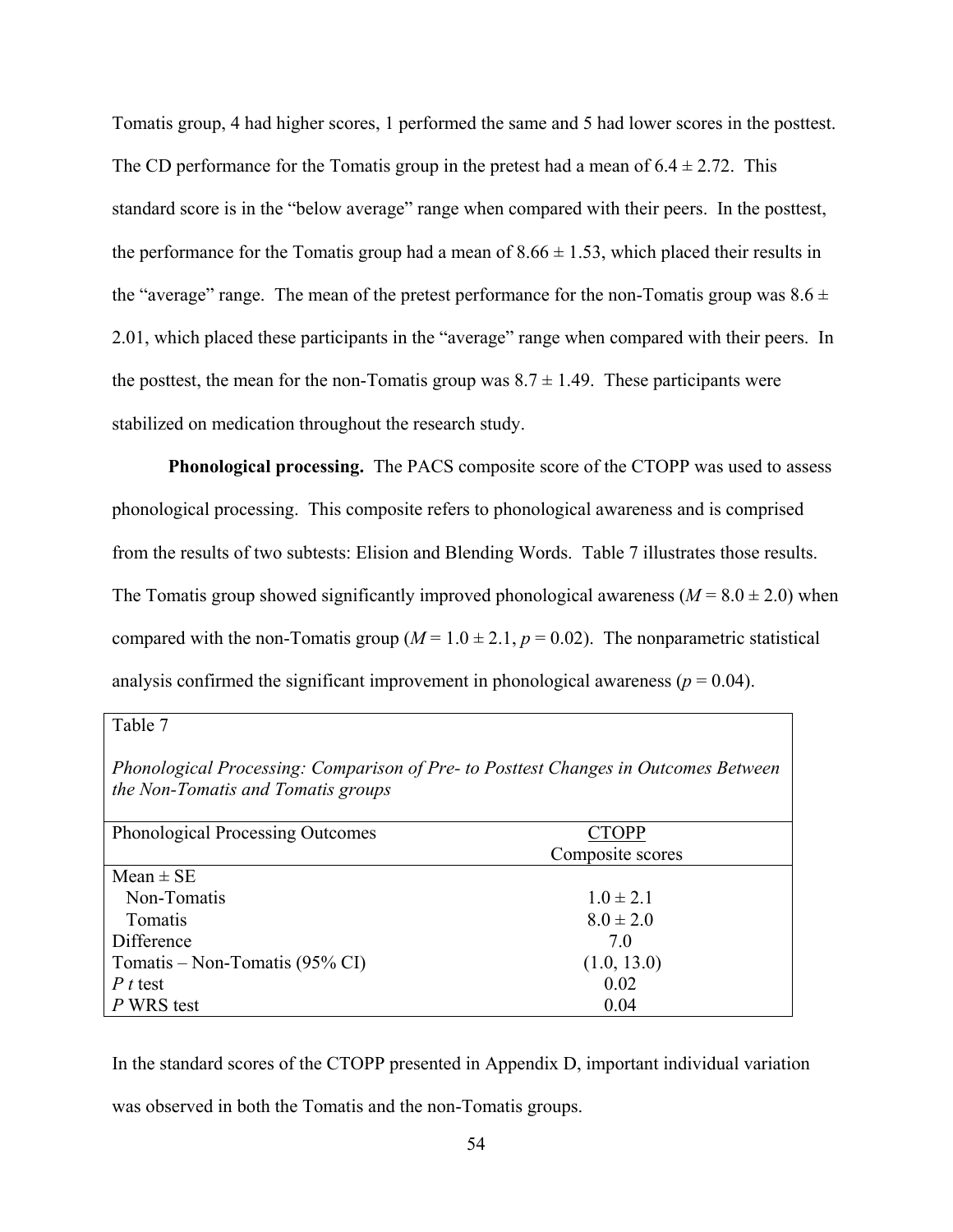**Reading efficiency.** The TOWRE was used to investigate effects of the first phase of the Tomatis Method on two aspects of reading accuracy and efficiency: phonemic decoding and sight word efficiency. Those results are illustrated in Table 8. Both the *t* test and WRS test indicate a significant difference between the two groups in the change from pre- to posttest scores ( $p = 0.04$ ). In the PDE subtest when reading, the change in performance of the Tomatis group ( $M = 3.7 \pm 2.9$ ) was significantly higher than that of the non-Tomatis group ( $M = -5.5 \pm 1.5$ 3.0). On the other hand, as the *t* test ( $p = 0.13$ ) and the WRS test ( $p = 0.13$ ) indicate, the SWE subtest performance did not significantly improve when comparing changes in performance between the pre- and the posttests of the two groups. Nevertheless, an improvement in performance on the SWE subtest in the Tomatis group ( $M = 7.1 \pm 3.0$ ) over the non-Tomatis group ( $M = 0.6 \pm 2.9$ ) is evident as preliminary findings, given that this is only the first phase of the Tomatis Listening Program of sound stimulation.

Further analysis of the standard scores in the SWE subtest presented in Appendix D shows that 11 participants in the Tomatis group had a higher score, one performed the same, and 3 had lower scores in the posttest. Out of the 10 participants in the non-Tomatis group, 4 had higher scores and 6 had lower scores in the posttest. The mean for the SWE subtest performance for the Tomatis group in the pretest was  $96.66 \pm 17.56$ . This standard score falls in the "average" range. In the posttest, the mean for the Tomatis group's performance was  $103.73 \pm 100$ 14.41, which placed their results in the upper half of the "average" range. The mean performance for the non-Tomatis group was  $101.5 \pm 11.30$ , which placed these participants in the middle of the "average" range when compared with their peers. In the posttest, the Non-Tomatis group had a mean of  $102.1 \pm 14.26$ , which was very close to their pretest performance. These participants were stabilized on medication throughout the research study.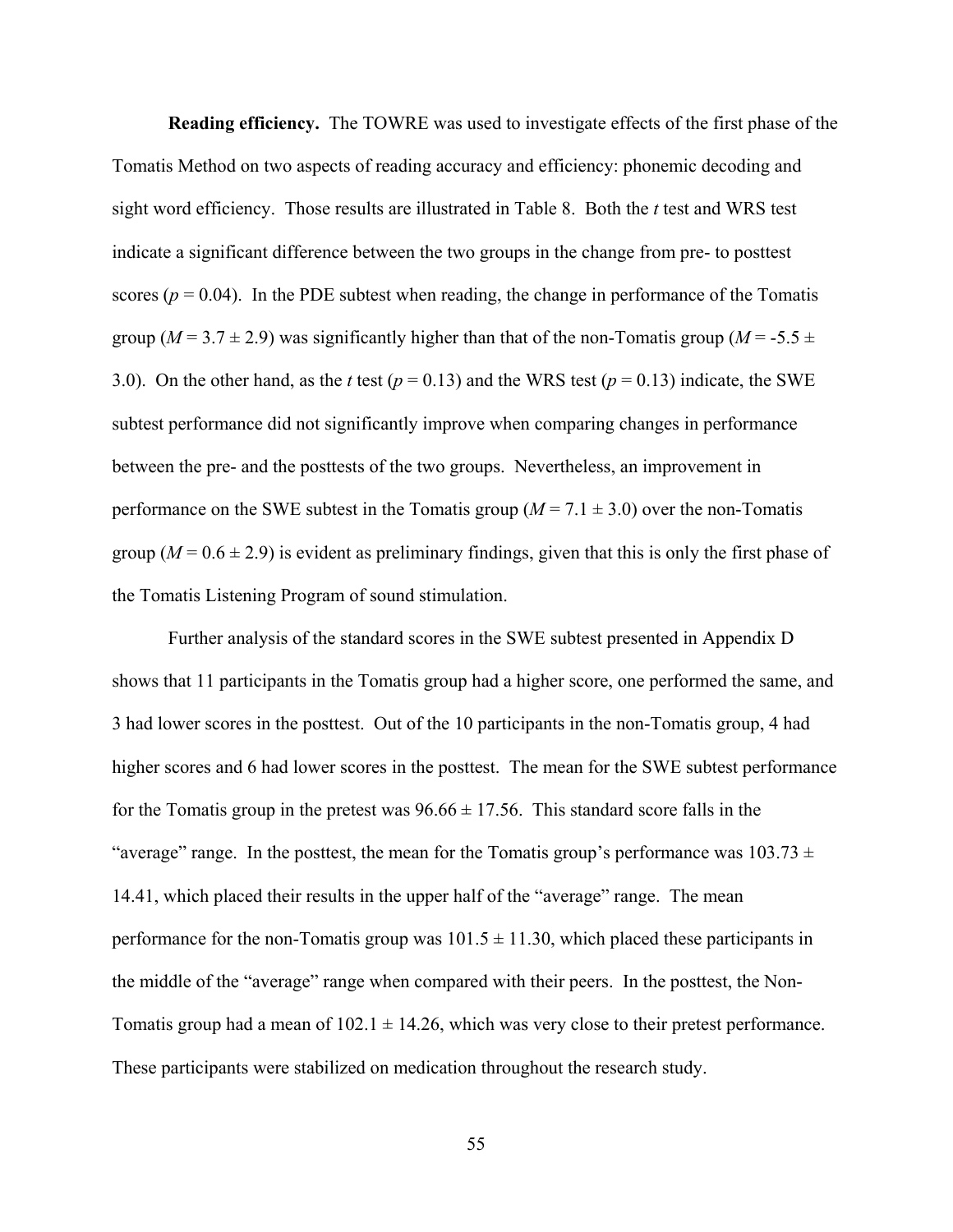# Table 8

*Reading Efficiency: Comparison of Pre- to Posttest Changes in Outcomes Between the Non-Tomatis and Tomatis Groups* 

| <b>Reading Efficiency Outcomes</b> | <b>TOWRE</b>      | <b>TOWRE</b>          |
|------------------------------------|-------------------|-----------------------|
|                                    | Phonemic Decoding | Sight Word Efficiency |
|                                    | Efficiency        |                       |
| $Mean \pm SE$                      |                   |                       |
| Non-Tomatis                        | $-5.5 \pm 3.0$    | $0.6 \pm 2.9$         |
| Tomatis                            | $3.7 \pm 2.9$     | $7.1 \pm 3.0$         |
| Difference                         | 92                | 7.0                   |
| Tomatis – Non-Tomatis (95% CI)     | (0.5, 17.8)       | $(-2.1, 15.1)$        |
| $P t$ test                         | 0.04              | 0.13                  |
| P WRS test                         | 0.04              | 0.14                  |

In the standard scores of the TOWRE presented in Appendix D, important individual variation was observed in both the Tomatis and the non-Tomatis groups.

**Behavioral observation.** Parental behavior observation was captured in two domains of the BASC-II. Those results are illustrated in Table 9. On the BASC-II a negative change in scores between the pre- and posttests means children presented fewer attention problems or behavioral symptoms as observed by their parents. The effects of the first phase of the Tomatis Method on the Attention Problems scale and the BSI, which respectively give insight on whether there are problem behaviors and their level of severity, were analyzed. Parents perceived children in the Tomatis group ( $M = -6.2 \pm 1.6$ ) as significantly more attentive ( $p = 0.02$ ) when compared with children in the non-Tomatis group  $(M = -1.5 \pm 0.9)$ . The WRS test results indicated only marginal significance  $(p = 0.08)$  for the Attention Problem scale. In investigating overall behavioral problems, the analysis showed that parents noted significant improvement (*p*   $= 0.02$ ) in the overall behavior of Tomatis participants ( $M = -6.7 \pm 1.5$ ) versus that of the non-Tomatis group ( $M = -1.8 \pm 1.3$ ). Similarly, the WRS test pointed to a significant level ( $p = 0.05$ )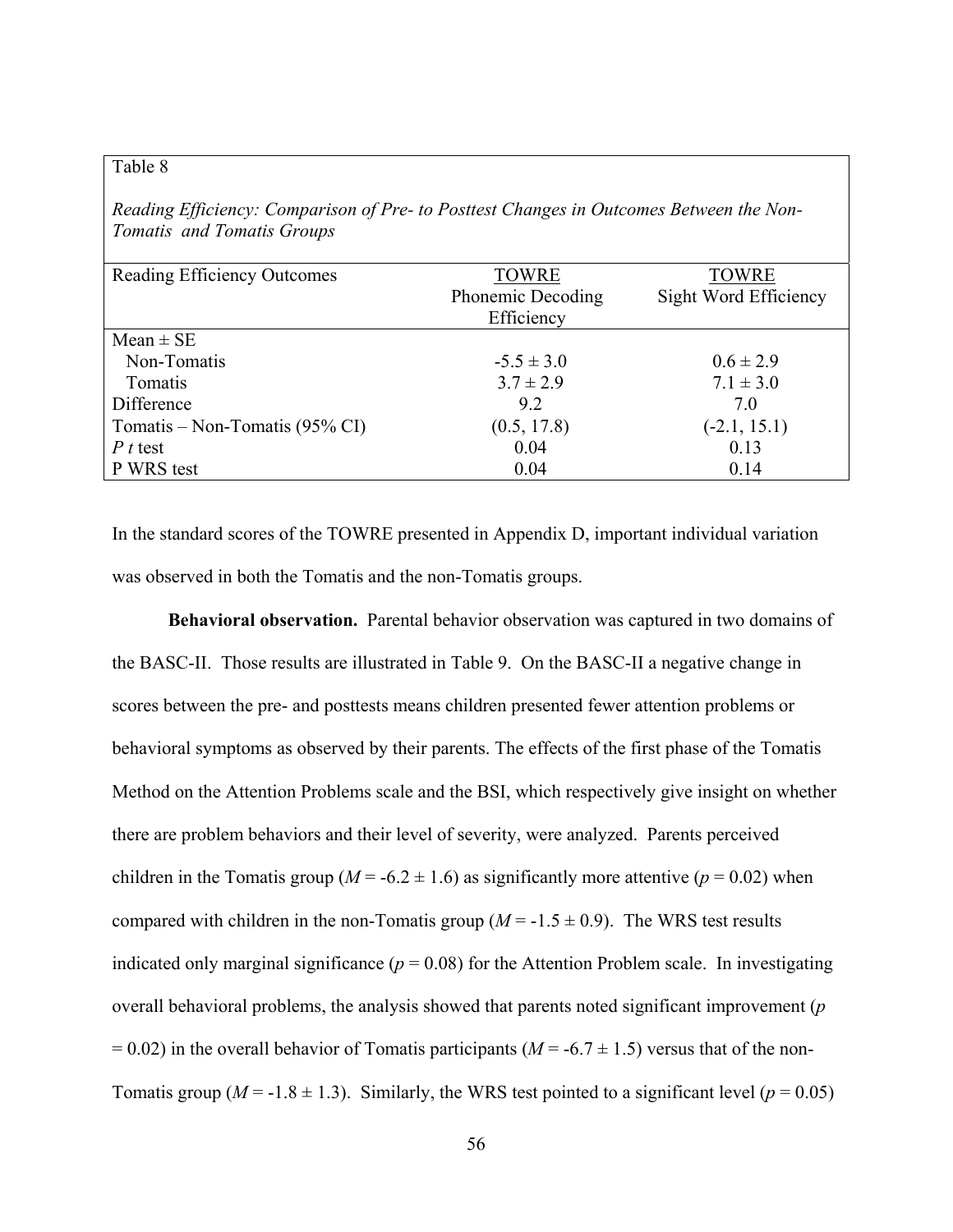of positive change in the behavior of the Tomatis group when compared to the slight

improvement in the behavior of the non-Tomatis group as perceived by parents.

# Table 9

Behavioral Observation: *Comparison of Pre- to Posttest Changes in Outcomes Between the Non-Tomatis and Tomatis Groups* 

| <b>Behavioral Observation Outcomes</b> | <b>BASC-II</b>                  | <b>BASC-II</b>             |
|----------------------------------------|---------------------------------|----------------------------|
|                                        | <b>Attention Problems Scale</b> | <b>Behavioral Symptoms</b> |
|                                        |                                 | Index                      |
| $Mean \pm SE$                          |                                 |                            |
| Non-Tomatis                            | $-1.5 \pm 0.9$                  | $-1.8 \pm 1.3$             |
| Tomatis                                | $-6.2 \pm 1.6$                  | $-6.7 \pm 1.5$             |
| Difference                             | $-4.7$                          | $-4.9$                     |
| Tomatis – Non-Tomatis (95% CI)         | $(-8.4, -1.0)$                  | $(-8.9, -0.8)$             |
| $P t$ test                             | 0.02                            | 0.02                       |
| P WRS test                             | 0.08                            | 0.05                       |

Further analysis of the *t* scores in the Attention Problems domain presented in Appendix D shows that 11 participants in the Tomatis group had a lower score in the posttest, 3 performed the same, and 1 had a higher score. Unlike all of the other measures, in the BASC-II, lower scores indicate observed improvements in behavior. Out of the 10 participants in the non-Tomatis group, 4 had lower scores in the post test, 5 remained the same and 1 had a higher score. The Attention Problems performance mean for the Tomatis group in the pretest was  $66.53 \pm$ 6.11. This *t* score is in the "at risk" range. In the posttest, the mean performance for the Tomatis group was  $60.33 \pm 6.07$ , which bordered on the "average" range, requiring a score of 59 or below. The pretest mean performance for the non-Tomatis group was  $66 \pm 6.94$ , which placed these participants in the "at risk" range when compared with their peers. In the posttest, the non-Tomatis group had a mean performance of  $64.5 \pm 5.83$ , which was very close to the pretest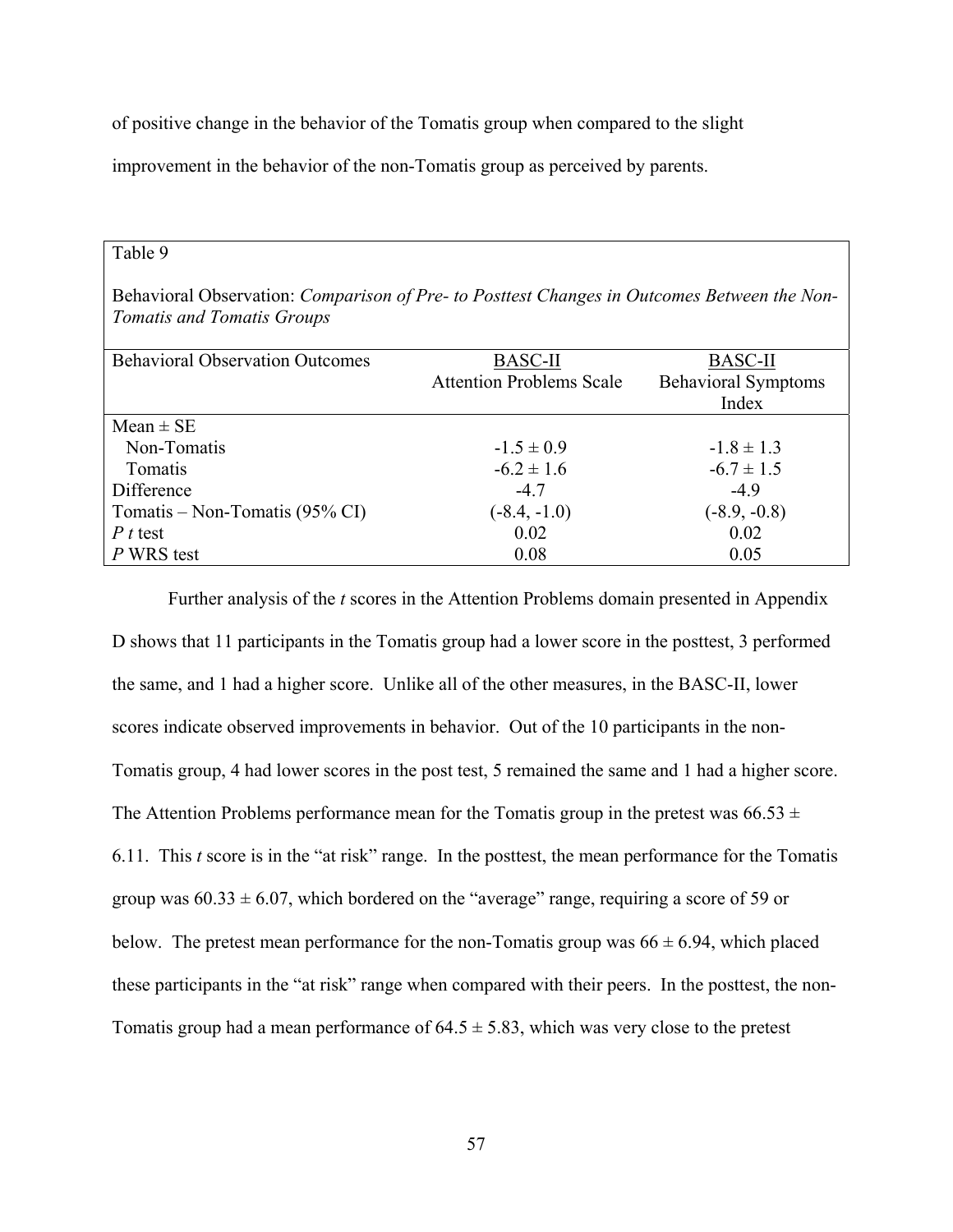performance and remained in the "at risk" range. These participants were stabilized on medication throughout the research study.

Further analysis of the *t* scores in the BSI domain presented in Appendix D shows that 11 participants in the Tomatis group had a lower score in the posttest, 3 performed the same, and 1 had a higher score. Out of the 10 participants in the non-Tomatis group, 5 had lower scores in the posttest, 3 remained the same, and 2 had a higher score. The mean BSI performance for the Tomatis group in the pretest was  $61.66 \pm 8.61$ . This *t* score is in the "at risk" range. In the posttest, the mean performance for the Tomatis group was  $55 \pm 7.22$ , which was well within the "average" range, requiring a score of 59 or below. The mean performance for the non-Tomatis group was  $66.8 \pm 11.75$ , which placed these participants in the "at risk" range when compared with their peers. In the posttest, the non-Tomatis group had a mean performance of  $67.8 \pm 9.95$ , which was very close to the pretest performance and remained well in the "at risk" range. These participants were stabilized on medication throughout the research study.

**Attention.** The computerized IVA-Plus test was administered to measure attention over time. Table 10 illustrates those results. Changes in Auditory Attention quotient (AAQ), Visual Attention quotient (VAQ) and Full Scale Attention quotient (FSAQ) in both groups were examined by calculating the difference of standard scores between the posttest and the pretest performances for every participant in both the Tomatis and the non-Tomatis groups.

*Auditory Attention quotient (AAQ)*. An independent *t* test applied to the difference in standard scores indicated a significant difference  $(p = 0.03)$  between the change in performance for the Tomatis group ( $M = 2.5 \pm 3.5$ ) when compared with that of the non-Tomatis group ( $M = -1$ 20.1  $\pm$  8.7). The non-parametric WRS test yielded a similar result ( $p = 0.02$ ), supporting the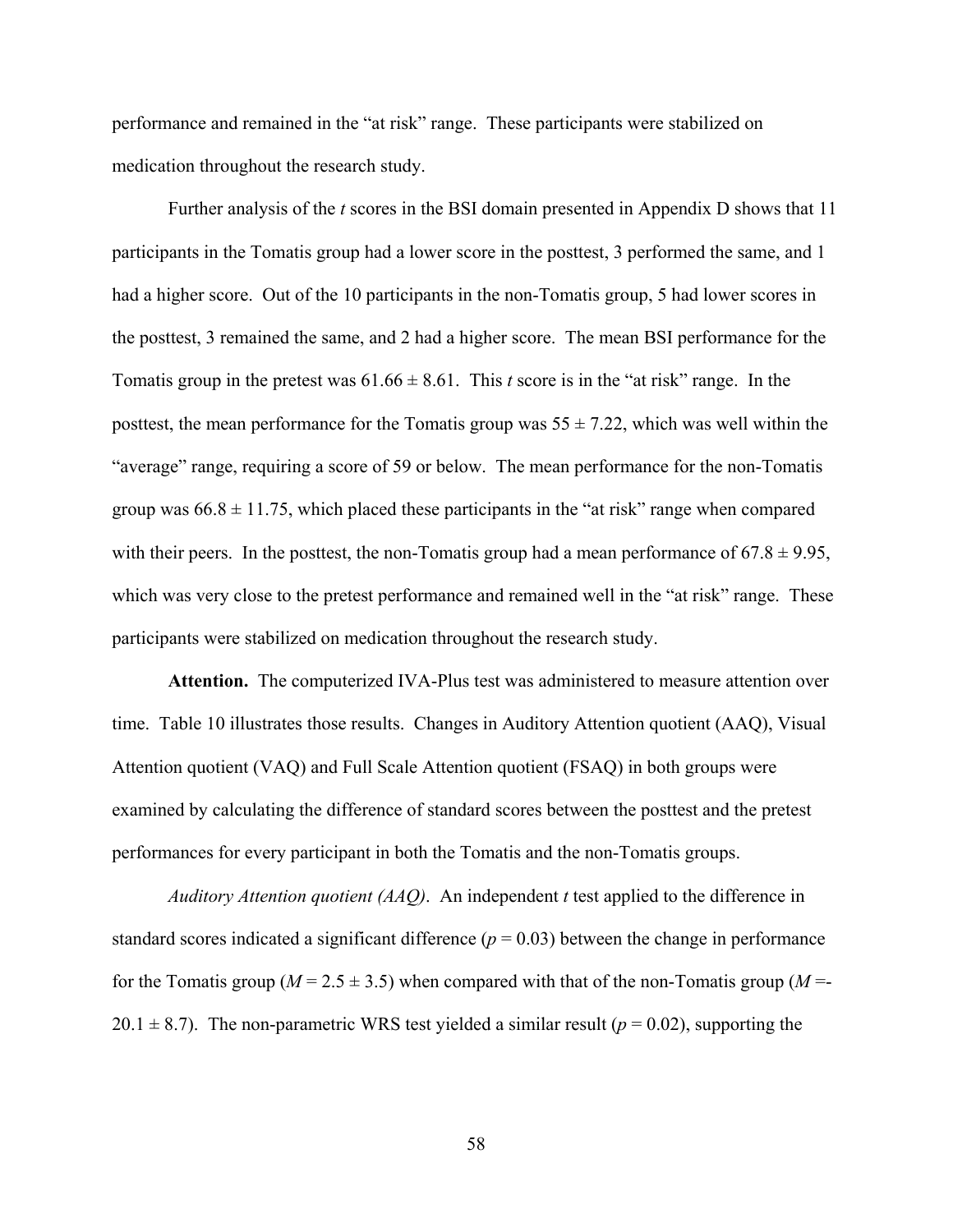statistical significance of the improvement of the AAQ for the Tomatis group in comparison to the non-Tomatis group.

*Visual Attention quotient (VAQ)*. While there was a slight increase in performance for the Tomatis group ( $M = 0.6 \pm 3.4$ ) in comparison to the non-Tomatis group ( $M = -10.9 \pm 7.6$ ), the difference between the two groups in engaging their visual attention over time did not reach significance  $(p = 0.2)$ . The exact same result was yielded by parametric and non-parametric statistical analysis methods.

*Full Scale Attention quotient (FSAQ)*. The FSAQ is comprised of the AAQ and the

VAQ. When asked to engage both auditory and visual attention, the difference in performance between the Tomatis ( $M = 1.8 \pm 3.1$ ) and the non-Tomatis groups ( $M = -17.1 \pm 9.2$ ) neared significance levels on the WRS test ( $p = 0.06$ ) and on the *t* test ( $p = 0.08$ ), thus are considered marginally significant.

| Table 10                                                                                                    |                           |                           |                           |  |  |
|-------------------------------------------------------------------------------------------------------------|---------------------------|---------------------------|---------------------------|--|--|
| Attention: Comparison of Pre- to Posttest Changes in Outcomes Between the Non-Tomatis and<br>Tomatis Groups |                           |                           |                           |  |  |
| <b>Attention Outcomes</b>                                                                                   | <b>Attention Quotient</b> | <b>Attention Quotient</b> | <b>Attention Quotient</b> |  |  |
|                                                                                                             | <b>Full Scale</b>         | Auditory                  | Visual                    |  |  |
| $Mean \pm SE$                                                                                               |                           |                           |                           |  |  |
| Non-Tomatis                                                                                                 | $-17.1 \pm 9.2$           | $-20.1 \pm 8.7$           | $-10.9 \pm 7.6$           |  |  |
| Tomatis                                                                                                     | $1.8 \pm 3.1$             | $2.5 \pm 3.5$             | $0.6 \pm 3.4$             |  |  |
| Difference                                                                                                  | 18.9                      | 22.6                      | 11.5                      |  |  |
| Tomatis – Non-Tomatis                                                                                       | $(-2.5, 40.3)$            | (2.1, 43.1)               | $(-6.5, 29.5)$            |  |  |
| $(95\% \text{ CI})$                                                                                         |                           |                           |                           |  |  |
| $P t$ test                                                                                                  | 0.08                      | 0.03                      | 0.2                       |  |  |
| P WRS test                                                                                                  | 0.06                      | 0.02                      | 0.2                       |  |  |

In the standard scores of the IVA-Plus presented in Appendix D, important individual variation

was observed in both the Tomatis and the non-Tomatis groups.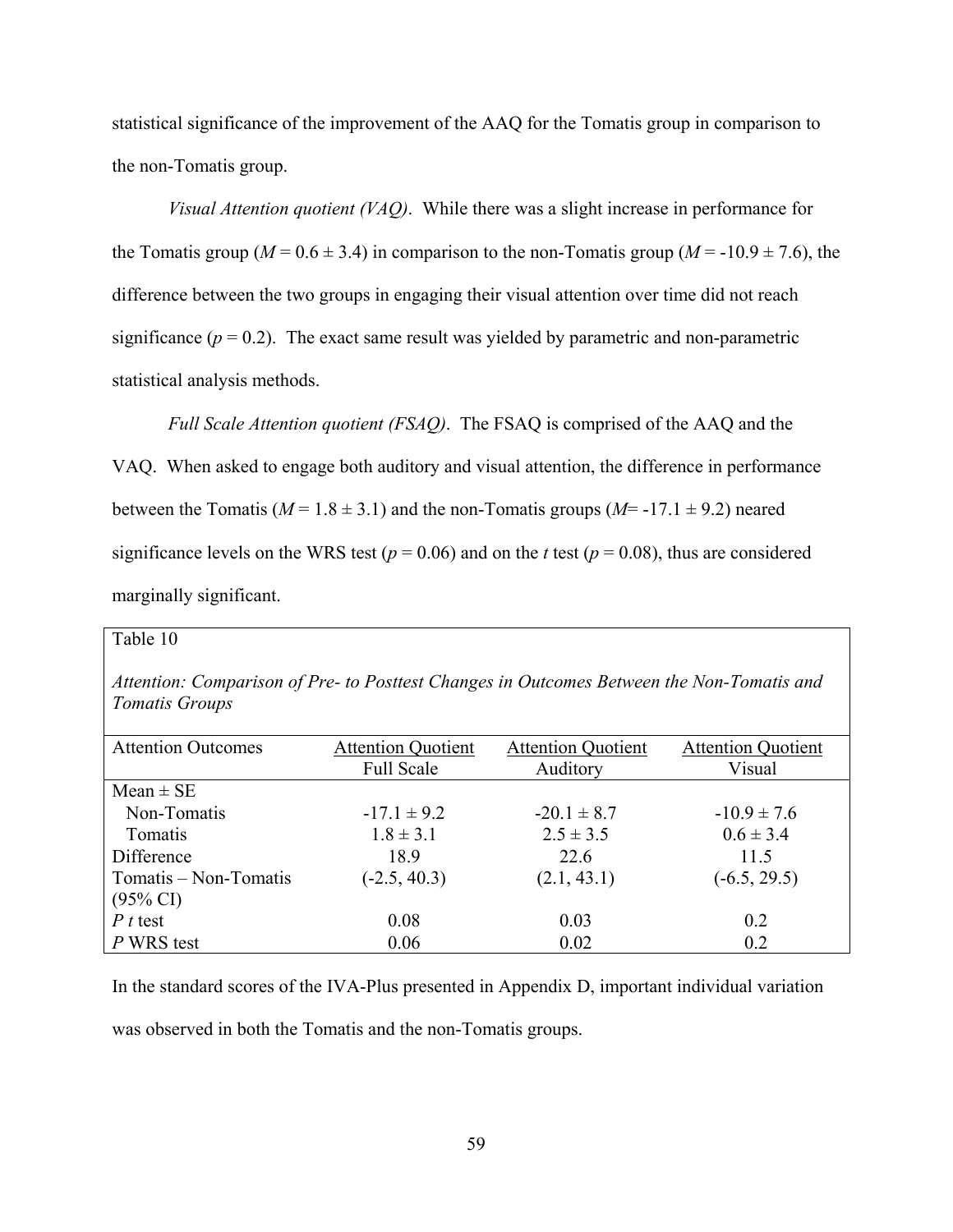Finally, the LR analysis was additionally performed to adjust the differences in performance between the Tomatis and non-Tomatis groups. More specifically, controls were established for gender, age and gender-age interaction, as well as for gender and age only. As illustrated in Table 11, the majority of the results remained statistically significant when adjusted for gender, age and gender-age interaction. The outcomes for speed of processing  $(p = 0.04)$ , phonological processing ( $p = 0.02$ ), behavioral attention problems ( $p = 0.045$ ) and behavioral symptoms ( $p = 0.02$ ) remained statically significant at a 95% CI or higher, while changes in auditory attention remained only marginally significant ( $p = 0.09$ ) at 91% CI. Furthermore, while phonemic decoding on the reading task did not show statistically significant levels in this analysis, these outcomes did show marginal significance in the LR analysis when controlling solely for gender and age.

Similarly, when adjusted only for gender and age, all of the aforementioned outcomes presented statistical significance in both speed of processing  $(p = 0.03)$  and phonological processing ( $p = 0.03$ ), or they exhibited marginal statistical significance in AAQ ( $p = 0.06$ ), BSI  $(p = 0.06)$ , reading phonemic decoding efficiency  $(p = 0.08)$ , and the Attention Problems  $(p = 0.06)$ 0.1). When controlling for gender and age, or for gender, age, and gender-age interaction, the found statistical significance for the FSAQ was not supported given the small sample.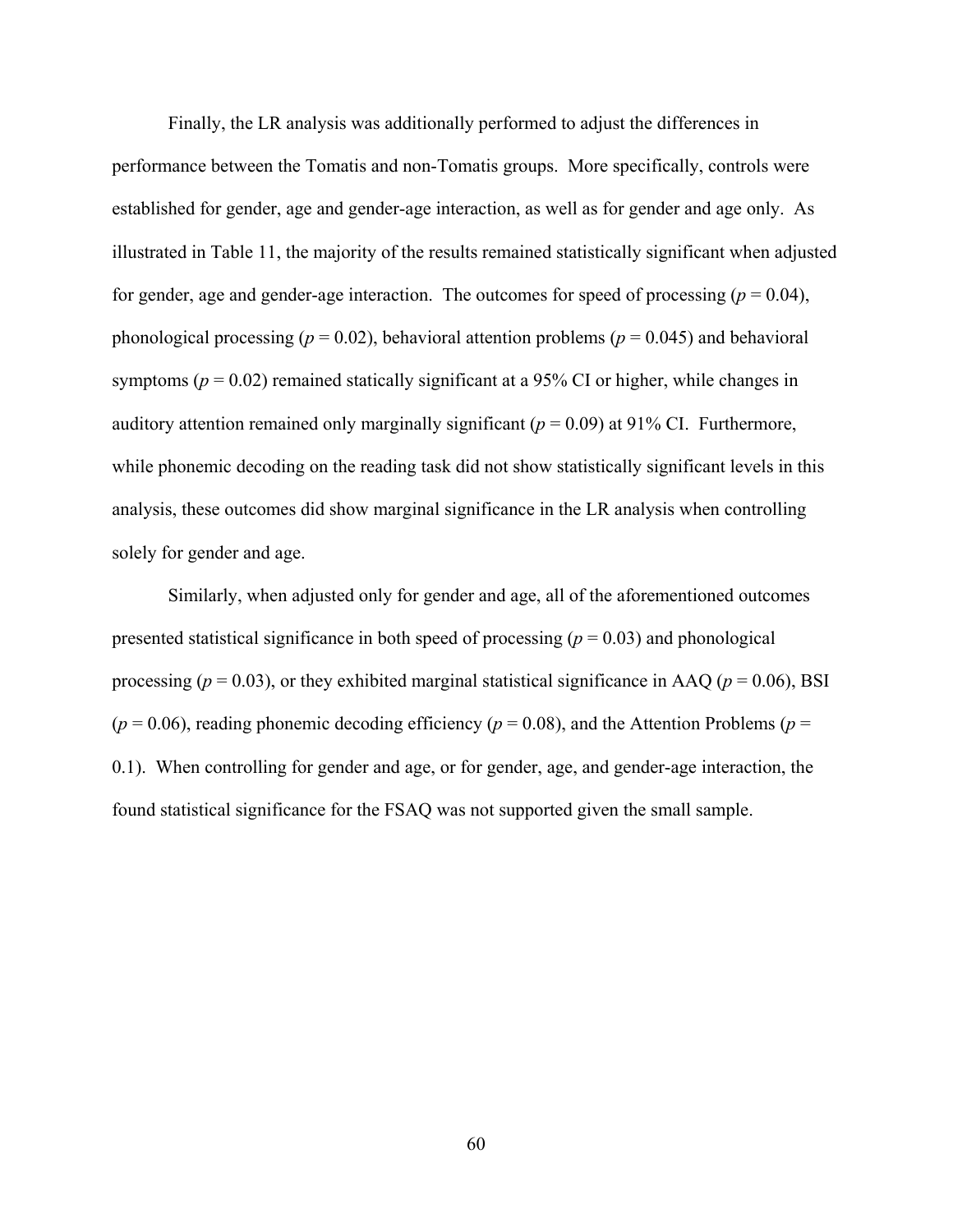## Table 11

## *Linear Regression Adjustments for (1) Gender, Age, and Gender-Age Interaction and (2) Gender and Age*

|                            | <b>LR Adjustments</b>                   | <b>LR</b> Adjustments |                        |                  |  |  |  |
|----------------------------|-----------------------------------------|-----------------------|------------------------|------------------|--|--|--|
|                            | Gender, age, and gender-age interaction |                       | Gender and age         |                  |  |  |  |
|                            |                                         |                       |                        |                  |  |  |  |
|                            | Difference,                             |                       | Difference,            |                  |  |  |  |
| Instrument/                | Tomatis – Non-Tomatis                   |                       | Tomatis – Non-Tomatis  |                  |  |  |  |
| Subtest                    | $(95\% \text{ CI})$                     | $\boldsymbol{P}$      | $(95\% \text{ CI})$    | $\boldsymbol{P}$ |  |  |  |
| <b>Attention Quotient</b>  |                                         |                       |                        |                  |  |  |  |
| Full Scale (FSAQ)          | $14.1(-6.4, 34.6)$                      | 0.2                   | $15.0(-4.2, 34.2)$     | 0.12             |  |  |  |
| Auditory (AAQ)             | $17.0(-2.9, 36.9)$                      | 0.09                  | $18.2(-0.5, 36.9)$     | 0.06             |  |  |  |
| Visual (VAQ)               | $8.5$ ( $-10.1$ , 27.0)                 | 0.4                   | $8.9(-8.4, 26.2)$      | 0.3              |  |  |  |
|                            |                                         |                       |                        |                  |  |  |  |
| Coding                     |                                         |                       |                        |                  |  |  |  |
| (standard scores)          | 1.9(0.1, 3.6)                           | 0.04                  | 1.9(0.2, 3.6)          | 0.03             |  |  |  |
|                            |                                         |                       |                        |                  |  |  |  |
| <b>TOWRE</b>               |                                         |                       |                        |                  |  |  |  |
| Sight Word Efficiency      | $4.3$ ( $-6.5$ , 15.0)                  | 0.4                   | $5.8(-4.5, 16.2)$      | 0.3              |  |  |  |
| Phonemic Decoding          |                                         |                       |                        |                  |  |  |  |
| Efficiency                 | $7.3(-3.1, 17.7)$                       | 0.2                   | $8.9(-1.1, 18.9)$      | 0.08             |  |  |  |
|                            |                                         |                       |                        |                  |  |  |  |
| <b>CTOPP</b>               |                                         |                       |                        |                  |  |  |  |
| (composite scores)         | 8.2(1.2, 15.3)                          | 0.02                  | 7.6(1.0, 14.3)         | 0.03             |  |  |  |
|                            |                                         |                       |                        |                  |  |  |  |
| <b>BASC-II</b>             |                                         |                       |                        |                  |  |  |  |
| <b>Attention Problems</b>  | $-5.0$ ( $-9.9, -0.1$ )                 | 0.045                 | $-4.0$ ( $-8.9, 0.8$ ) | 0.10             |  |  |  |
| <b>Behavioral Symptoms</b> | $-5.9$ ( $-10.8$ , $-1.1$ )             | 0.02                  | $-4.7$ ( $-9.6$ , 0.2) | 0.06             |  |  |  |

## **Neurophysiological Measures (qEEG)**

It was decided to limit the neurophysiological analysis to the three midline recording sites: Fz, Cz and Pz (Figure 2).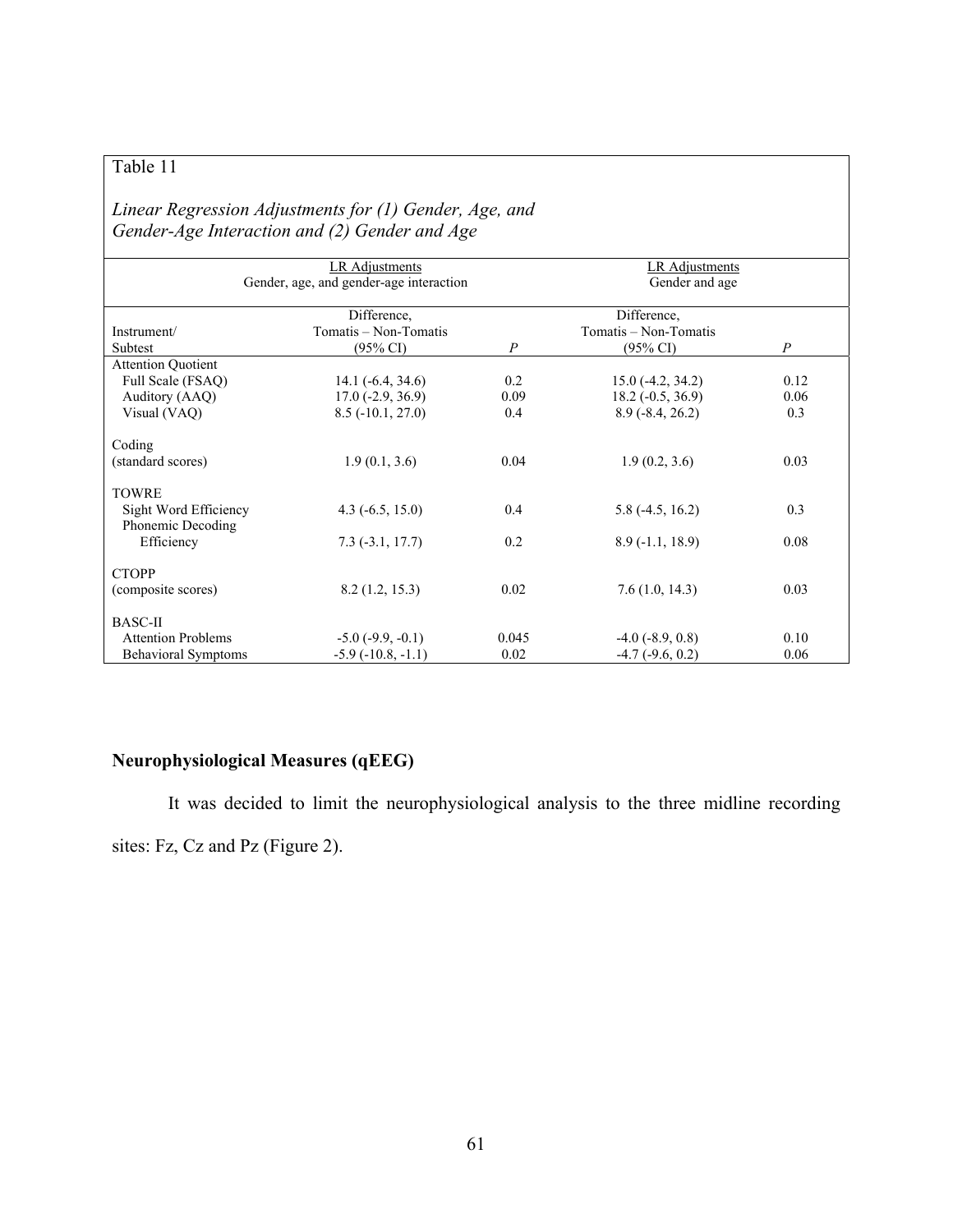

*Figure 2.* Scalp distribution of central recording-sites

This approach enhanced the odds of having muscle tension-free raw EEG data for each participant, as the qEEG recordings exhibited continuous muscle contraction contamination in multiple cases at some frontal, temporal and occipital scalp recording sites. Recording protocols for individuals with ADD at central sites (Cz) have been used previously (Ackerman, Dykman, Oglesby, & Newton, 1994; Janzen, Graap, Stephanson, & Marshall, 1995), or for instance when working with neurofeeback protocols (Monastra et al., 2005). As shown in Table 12 and illustrated in the right side of the spectral map (Figure 3), during the recording, the Tomatis group exhibited statistically significant pre- to posttest changes ( $p < 0.04$ ) in the theta/beta-ratio at Cz and nearing significance (*p* < 0.04) at Pz. The ratios were calculated using absolute power values. The specific bands widths used for the analysis were as follows: delta 1-3Hz, theta 3- 7Hz, alpha 7-12Hz, and beta 12-18Hz. Paradoxically, however, the changes exhibited by the Tomatis group showed a significant increase in the theta/beta ratio and the theta/gamma ratio posttreatment, when comparing each participant's pre- and posttreatment recordings. On the other hand, the non-Tomatis group did not show significant changes in any of the EEG frequency band ratios. Those results are illustrated in Table 13 and on the right side of the spectral map depicted in Figure 3.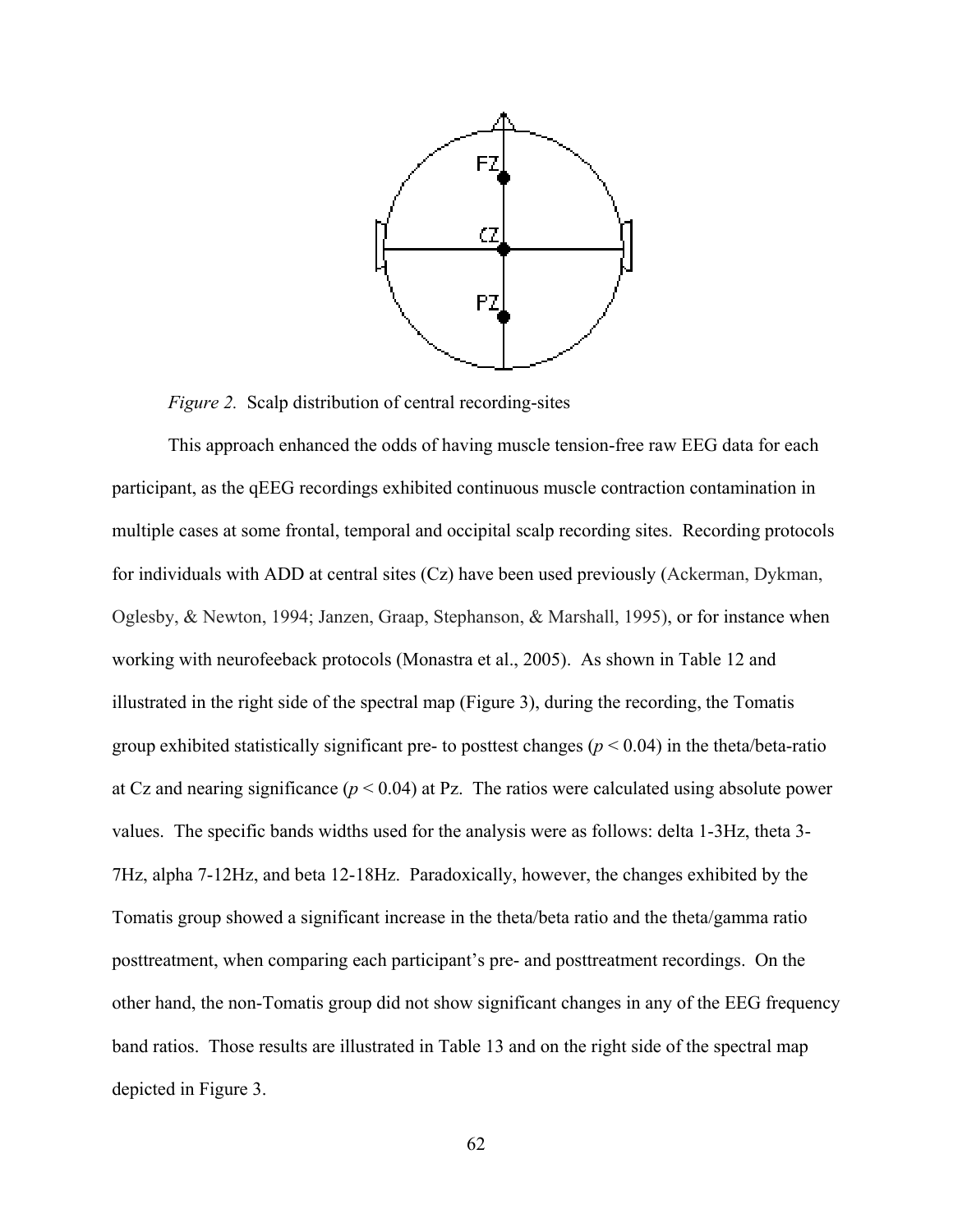| Table 12                                                 |                 |                 |                |                 |                 |                |                 |                |                 |                |
|----------------------------------------------------------|-----------------|-----------------|----------------|-----------------|-----------------|----------------|-----------------|----------------|-----------------|----------------|
| FFT Paired t tests, Two Tailed, Tomatis Group (p Values) |                 |                 |                |                 |                 |                |                 |                |                 |                |
| Midline<br>Recording<br><b>Sites</b>                     | $\Delta/\theta$ | $\Delta/\alpha$ | $\Delta/\beta$ | $\Delta/\Gamma$ | $\theta/\alpha$ | $\theta/\beta$ | $\theta/\Gamma$ | $\alpha/\beta$ | $\alpha/\Gamma$ | $\beta/\Gamma$ |
| $Fz -$                                                   | 0.36            | 0.44            | 0.78           | 0.70            | 0.08            | 0.54           | 0.68            | 0.26           | 0.25            | 0.88           |
| Cz                                                       | 0.13            | 0.90            | 0.68           | 0.15            | 0.13            | 0.04           | 0.01            | 0.82           | 0.49            | 0.32           |
| $P_{Z}$                                                  | 0.12            | 0.72            | 0.71           | 0.45            | 0.25            | 0.06           | 0.03            | 0.82           | 0.90            | 0.60           |

# Tomatis Group Non-Tomatis Group





*Figure 3***.** Spectral brain-maps: FFT Power Ratio Group t-test (p-Values)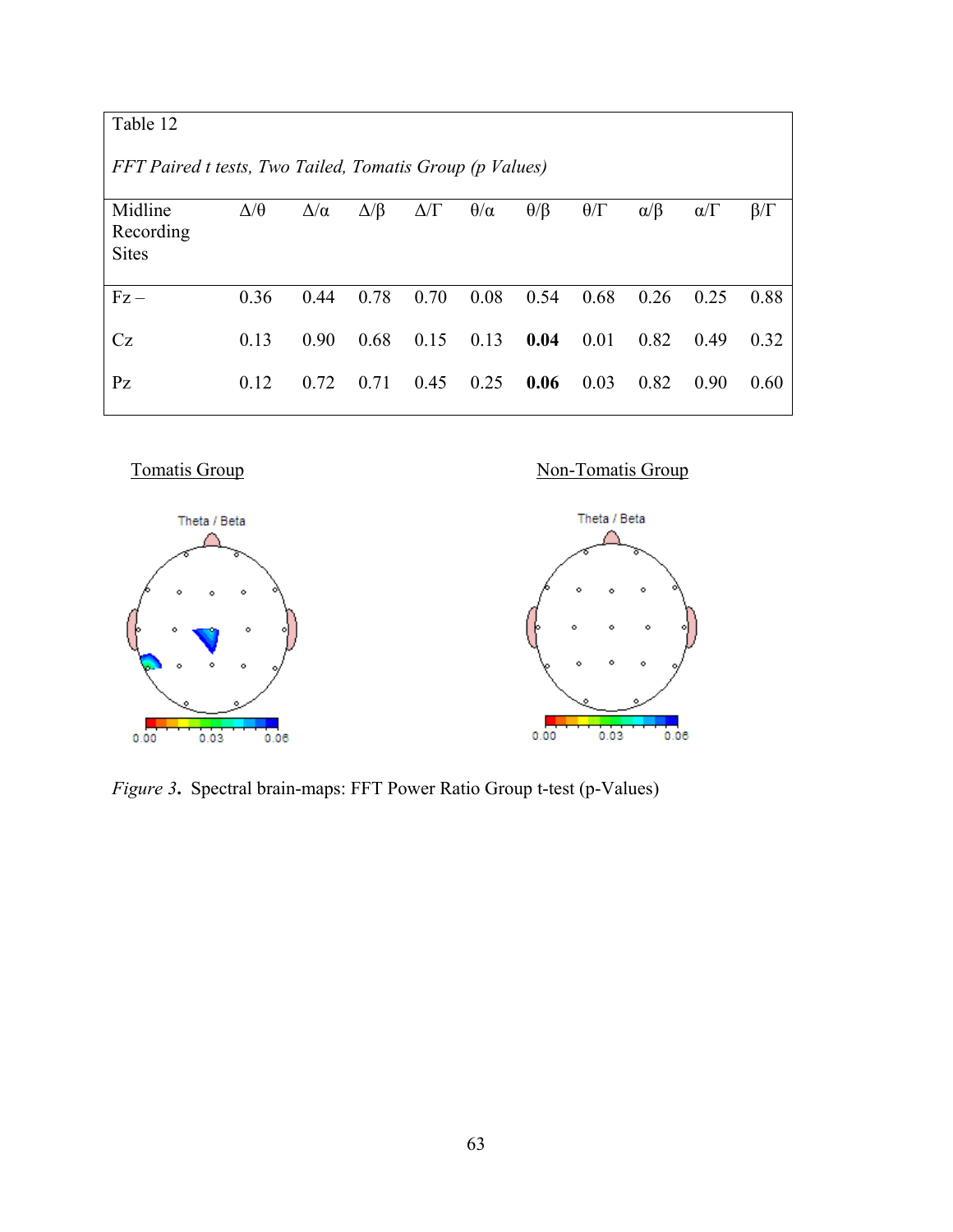| Table 13                                                     |                 |                 |                |                 |                 |                |                 |                |                 |                |
|--------------------------------------------------------------|-----------------|-----------------|----------------|-----------------|-----------------|----------------|-----------------|----------------|-----------------|----------------|
| FFT Paired t tests, Two Tailed, Non-Tomatis Group (p Values) |                 |                 |                |                 |                 |                |                 |                |                 |                |
| Midline<br>Recording<br><b>Sites</b>                         | $\Delta/\theta$ | $\Delta/\alpha$ | $\Delta/\beta$ | $\Delta/\Gamma$ | $\theta/\alpha$ | $\theta/\beta$ | $\theta/\Gamma$ | $\alpha/\beta$ | $\alpha/\Gamma$ | $\beta/\Gamma$ |
| Fz                                                           | 0.79            | 0.59            | 0.77           | 0.64            | 0.63            | 0.99           | 0.66            | 0.70           | 0.49            | 0.38           |
| Cz                                                           | 0.75            | 0.18            | 0.40           | 0.50            | 0.18            | 0.37           | 0.45            | 0.63           | 0.64            | 0.82           |
| $P_{Z}$                                                      | 0.281           | 0.135           | 0.27           | 0.98            | 0.36            | 0.87           | 0.49            | 0.54           | 0.25            | 0.07           |

 Comparisons of the individual EEGs with the normative database allowed further analysis and individual characterizations. Individual peak alpha frequencies over the midline recording sites, as well as *z*-scored FFT maps for each frequency band and *z*-scored FFT Relative Power maps were plotted and qualitatively analyzed. The scope was to identify or categorize each participant's ADD neuro-physiological signature according to neurophysiological research (Clarke et al., 2001a; Clarke et al., 2001b; Kropotov 2009; Lubar, 1991; Satterfield et al., 1972). In the Tomatis group, eight participants were categorized in the third subgroup as they exhibited hyperarousal; four participants were categorized in the second subgroup given the maturation lag in their EEG profile; and two participants exhibited hypoarousal and were categorized in the first subgroup. One participant in the Tomatis group did not show any of the ADD electrophysiological evidence (evaluated EEG descriptors fell within "normal" range). It is noteworthy that not all participants fell perfectly into a specific category, some of them exhibiting characteristics of other subtypes as well. In the non-Tomatis group, eight out of the ten participants exhibited the hyperaroused qEEG profile. The supplemental file compiles the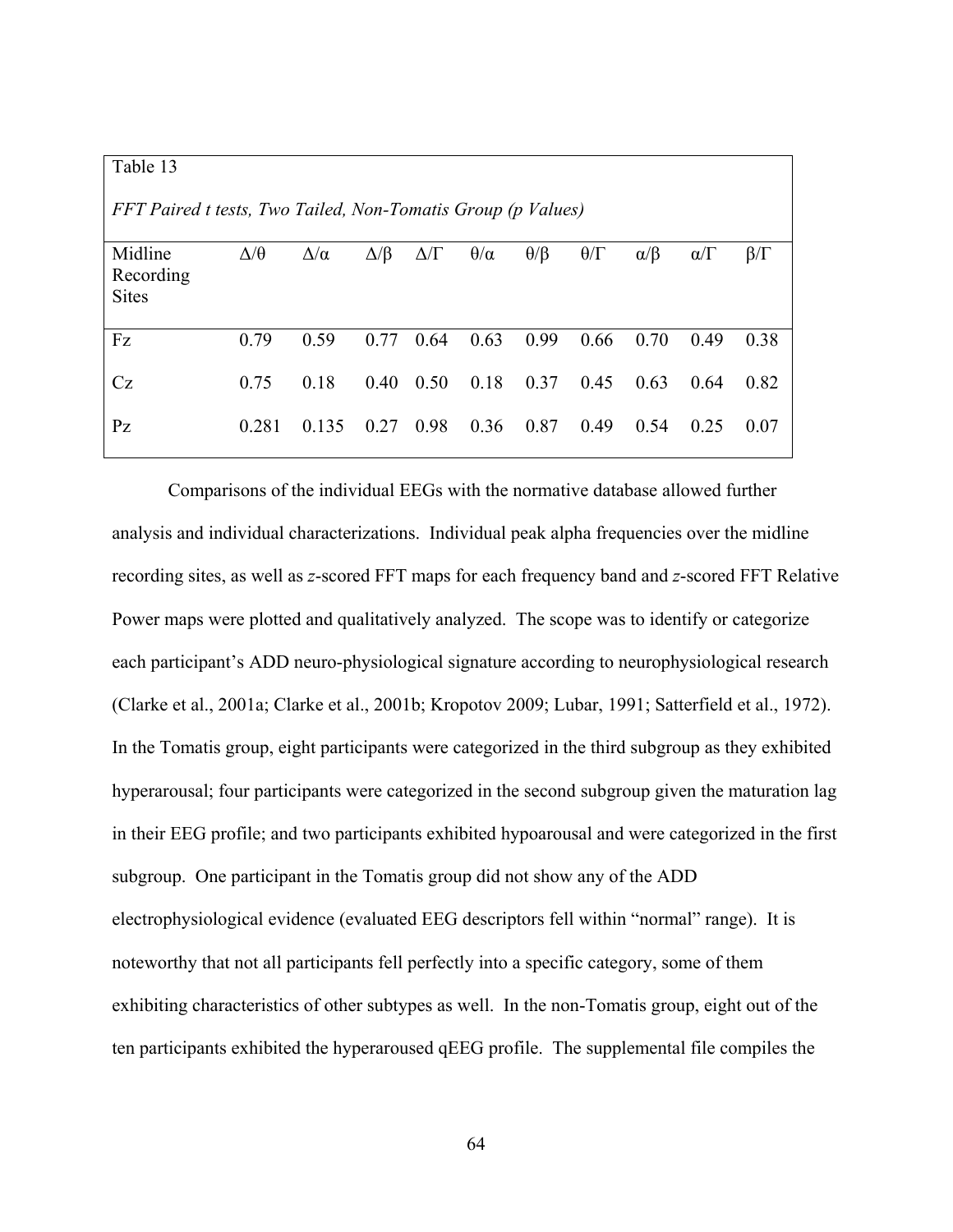following data for each participant: age, gender, pre- and posttest peak alpha frequencies over the midline and *z*-scored theta/beta ratio, including the ADD subgroups described in Table 2.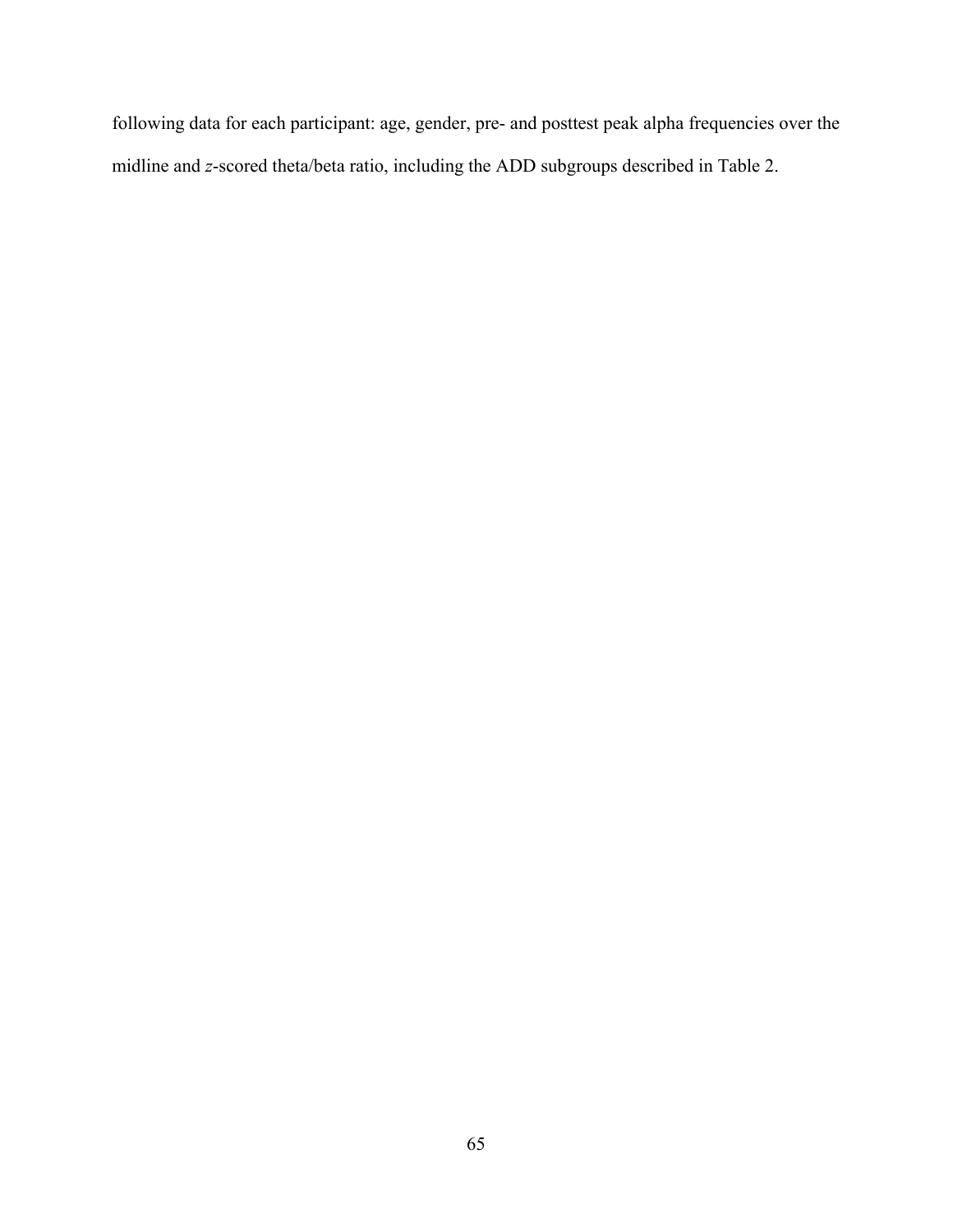### **Chapter V Discussion**

This researcher has spent nearly two decades in clinical practice offering the Tomatis Method, and clinically documenting its power; still, the need to examine it in a more rigorous fashion became evident. In particular, the need to explore the Tomatis Method's effects on the cognition, behavior and attention of children diagnosed with ADD, together with the need to investigate the underlying brain physiology for the changes observed, led to this research study.

There is a clinical and scientific need to examine the effects of the Tomatis Method on neurophysiology, cognition, and behavior in children with ADD. To address the above clinical and scientific interests, this dissertation used a quasi-experimental between group and controlled research design to examine the early effects of the Tomatis Method of sound stimulation. To account for the early effects of the Tomatis Method, the intervention consisted of only the first of three phases. In this study, 25 children ages 7-13 years old diagnosed with ADD were evaluated and assigned to two groups: a Tomatis intervention group and a non-Tomatis group who did not receive the Tomatis sound stimulation. The Tomatis group did not receive medication for ADD, while the non-Tomatis group was stabilized on ADD medication prior to and throughout this research study.

Given the challenges in meeting the proposed numbers of participants, especially in the non-Tomatis group, a randomized selection of participants was not possible. While aware of the internal validity limitation posed by lack of randomization, any children ages 7-13 diagnosed with ADD from the greater Seattle area who met the selection criteria were invited to participate.

As stated above, this research explored the effects of the first phase of the Tomatis method on specific cognitive functions and on behavior and attention as captured through standardized neuropsychological measures. In order to explore the neurophysiologic basis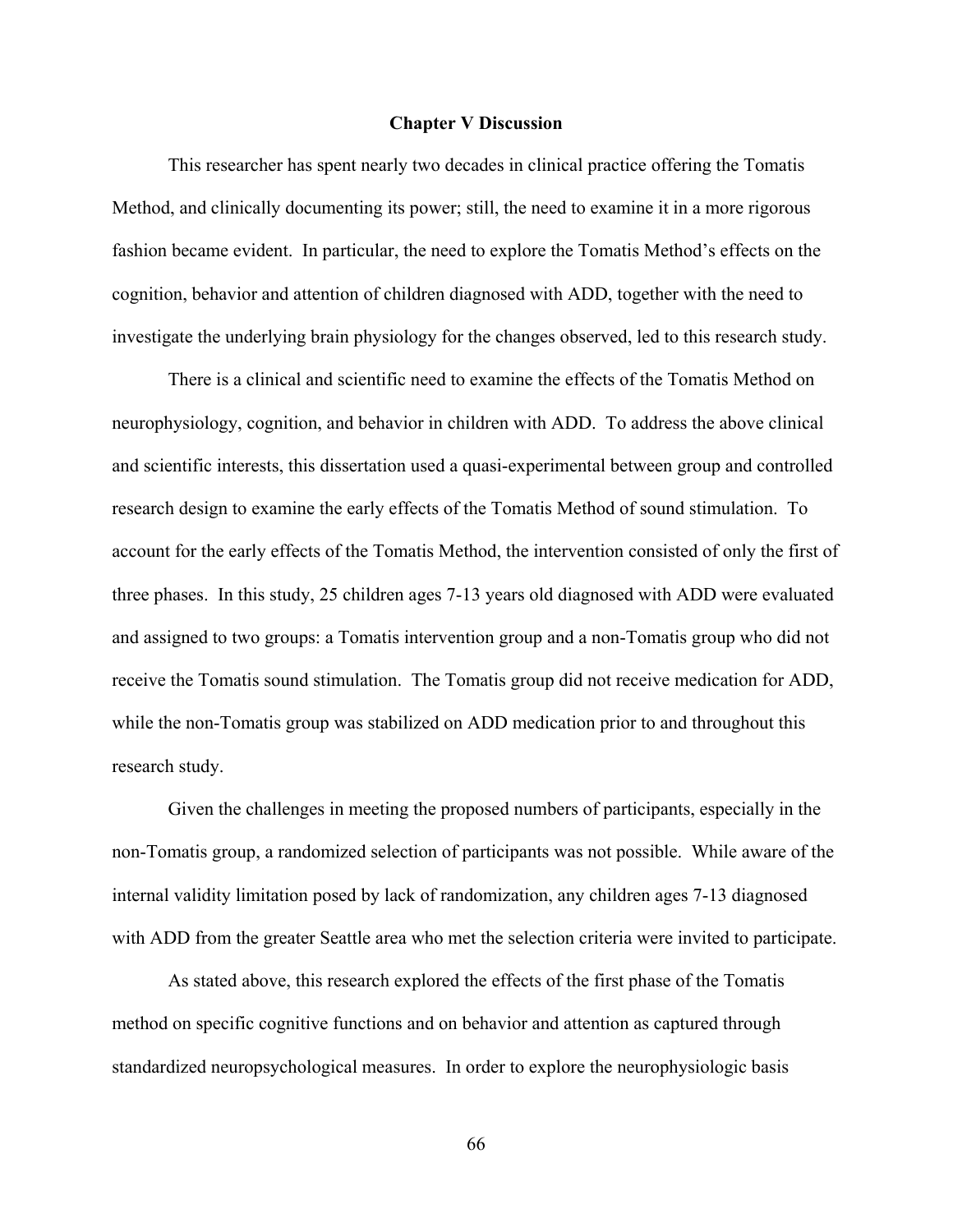underlying the above-mentioned effects, non-invasive EEG recordings during rest with eyes open, and their quantitative analyses (qEEG) were obtained.

To my knowledge, this research study is the first to investigate early effects of the Tomatis Method. The need for research into the early effects is important for multiple reasons. The first phase of the Tomatis Method is comprised of 30 hours of Tomatis sound stimulation distributed in daily 2-hour increments (Mo. to Fri.) for 15 days. As previously stated, in my experience, the first phase of the program yields important changes in the children's TLT results, as well as in their behavior. Phase One is almost twice as long as each of the following two phases, each of which last eight days (two-hour sessions). Phases Two and Three are shorter since they follow the major perceptual training and development that was set in motion during Phase One. Given the clinical changes I have observed after the first phase of the Tomatis program throughout my career, including parental feedback, this early part of the Tomatis intervention lends itself to scientific inquiry.

Furthermore, the first phase allows for a more robust research design when controlling for the confounding variables associated with other treatments that children with ADD typically receive concomitantly. In the attempt to help their children, and often prior to medicating them, parents may access a variety of interventions available to children with ADD. These interventions include and are not limited to: tutoring, coaching, psychotherapy, social groups, speech and language therapy, occupational therapy and nutritional services. Many children receive concomitantly at least one, and often two or three interventions. In my experience, parents do everything possible in order to ensure their child's academic success and promote emotional and social regulation skills. Most interventions occur on a weekly basis and can extend over years. All previous peer-reviewed research reported findings that were based either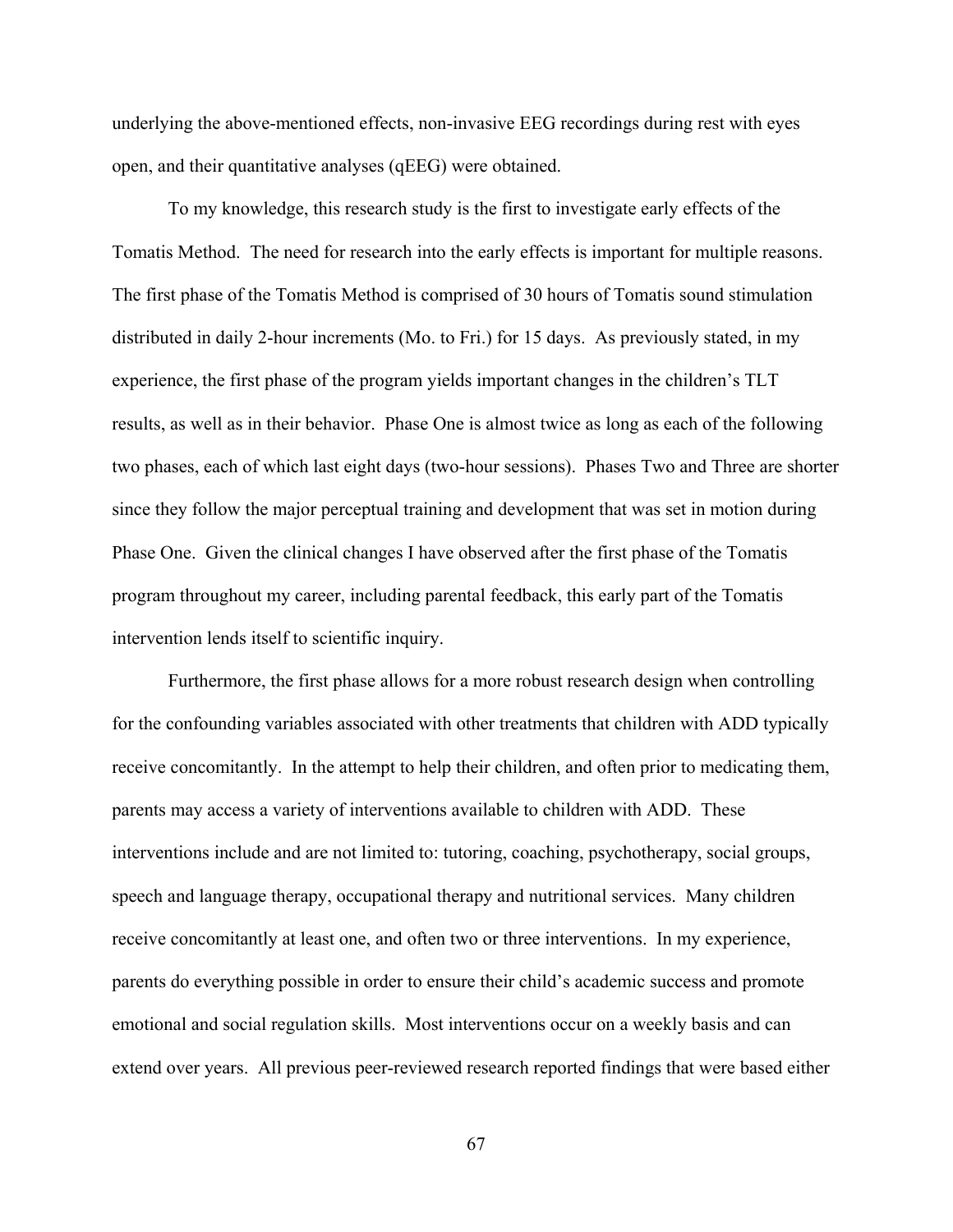on the completion of the Tomatis Method program in its entirety, or were based on an extended Tomatis sound stimulation program with additional treatment hours. For instance, Ross-Swain (2007) used 90 hours and Gilmor (1984) used 100 hours of Tomatis sound stimulation treatment in their research. Given the assimilation time (i.e., breaks in intervention) between each sound stimulation phase, the Tomatis Method basic program in its entirety lasts approximately 4 months and consists of 62 hours of listening. As with many diagnoses which impact a child's ability to learn and function socially at home and in school, families with children with ADD often feel overwhelmed and may seek more than one professional's expertise.

Clinical experience suggests that the effects resulting from completion of all three phases of the Tomatis Method are greater and more powerful than those effects experienced solely in the first phase. However, these effects are more challenging to extract and interpret perhaps because of the above-mentioned confounding variables or concomitant interventions.

## **Processing Speed**

As hypothesized, when compared with results of the non-Tomatis group, the experimental group results showed a statistically significant increase in processing speed as measured in the Coding subtest from the WISC-IV. More specifically, increases were evident in the areas of perceptual (visual) and grapho-motor processing speed, as measured by the Coding subtest, which also requires sustained attention paired with adaptation to novel learning. Clinically speaking, the increase in processing speed that occurred between pre- and posttesting in the experimental group averaged 2.3 standard score points, equaling more than 2/3 of a standard deviation or 66.6% of a standard deviation improvement after only three weeks of Tomatis sound stimulation treatment. A practice effect resulting from the repeated use of the same measurement tool (i.e., the Coding subtest) could have played a role in the more favorable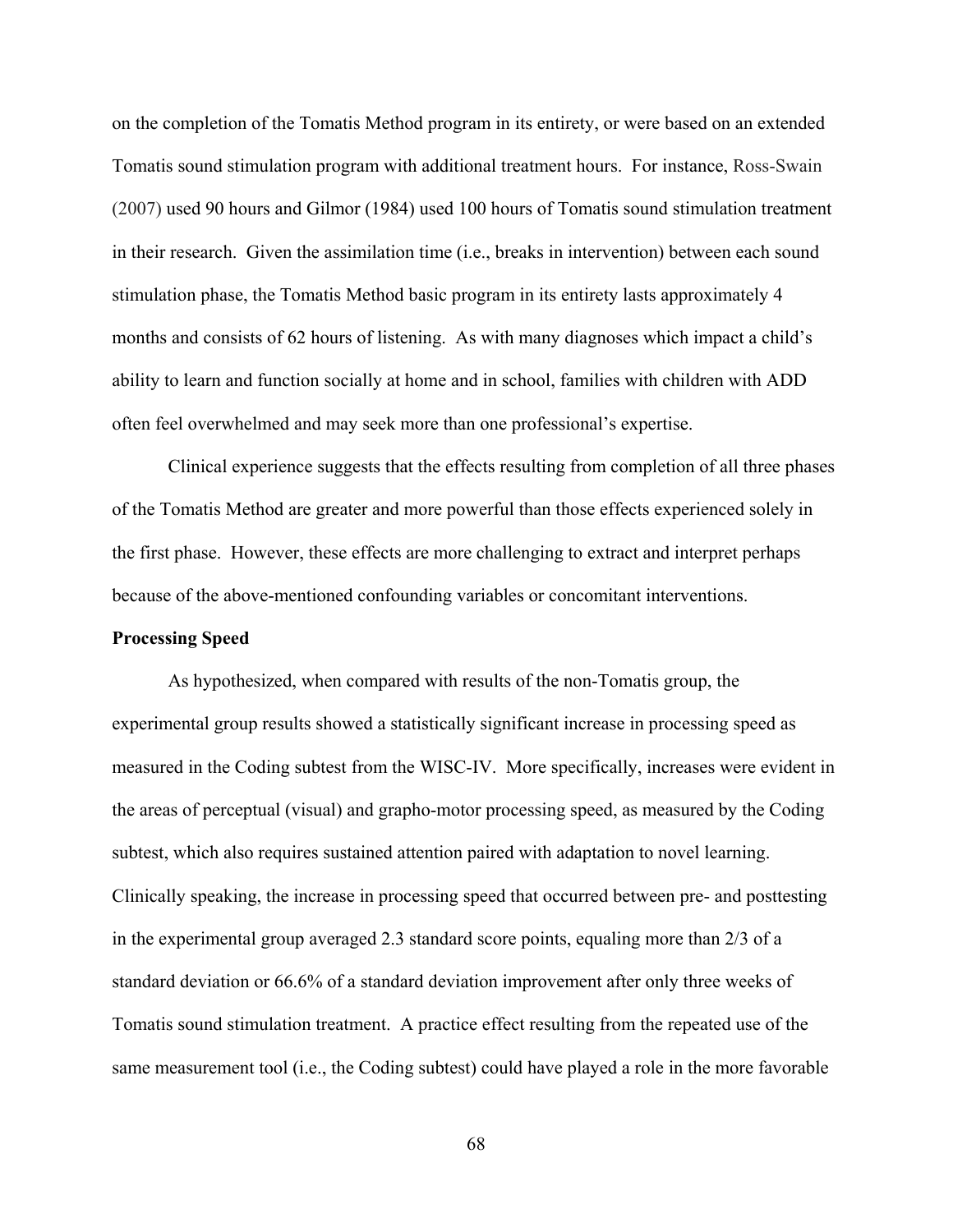outcome of the posttest results and needs to be mentioned. Nevertheless, the control group was equally exposed to this practice effect, since they were asked to use the same Coding subtest form in the pretest and the posttest that followed three weeks later. Assuming that the non-Tomatis group benefited equally from any practice effect, because their improvement was a negligible 0.1 standard score points, it is likely that the practice effect was not the main cause for the significant improvement exhibited by the experimental group. The non-Tomatis group was stabilized on ADD medication and their processing speed performance remained in the "average" range, and was stable, showing almost no change. Therefore, these findings confirm our hypothesis that the first phase of the Tomatis Method significantly improves visual perceptual and grapho-motor processing speed, which requires sustained attention and adaptation. These findings were statistically supported at a 99% confidence interval. Rourke and Russell (1982) reported improved hand-eye coordination in their experimental group after completing the Tomatis Method treatment. Grapho-motor processing requires hand-eye coordination; thus, our findings corroborate previous perceptual research. Shams et al. (2001) found that sound alters temporal aspects of visual perception. They compared VEPs with and without sound stimulus in their research, concluding that when a single flash is presented at the same time with two auditory signals, the person perceives the single visual input as two inputs, or two flashes. In addition, these researchers showed that sound also influences the perception of vision in motion, thus suggesting that visual cortical processing is tightly connected to multimodal processing. Given that the Tomatis Method intervention is exclusively an auditorybased treatment and the noted processing speed improvements in the present research were in the visual perceptual domain, the findings of this study point to the existence of sensory integrative processes assumed by Tomatis' explanatory model and supported by the above researchers.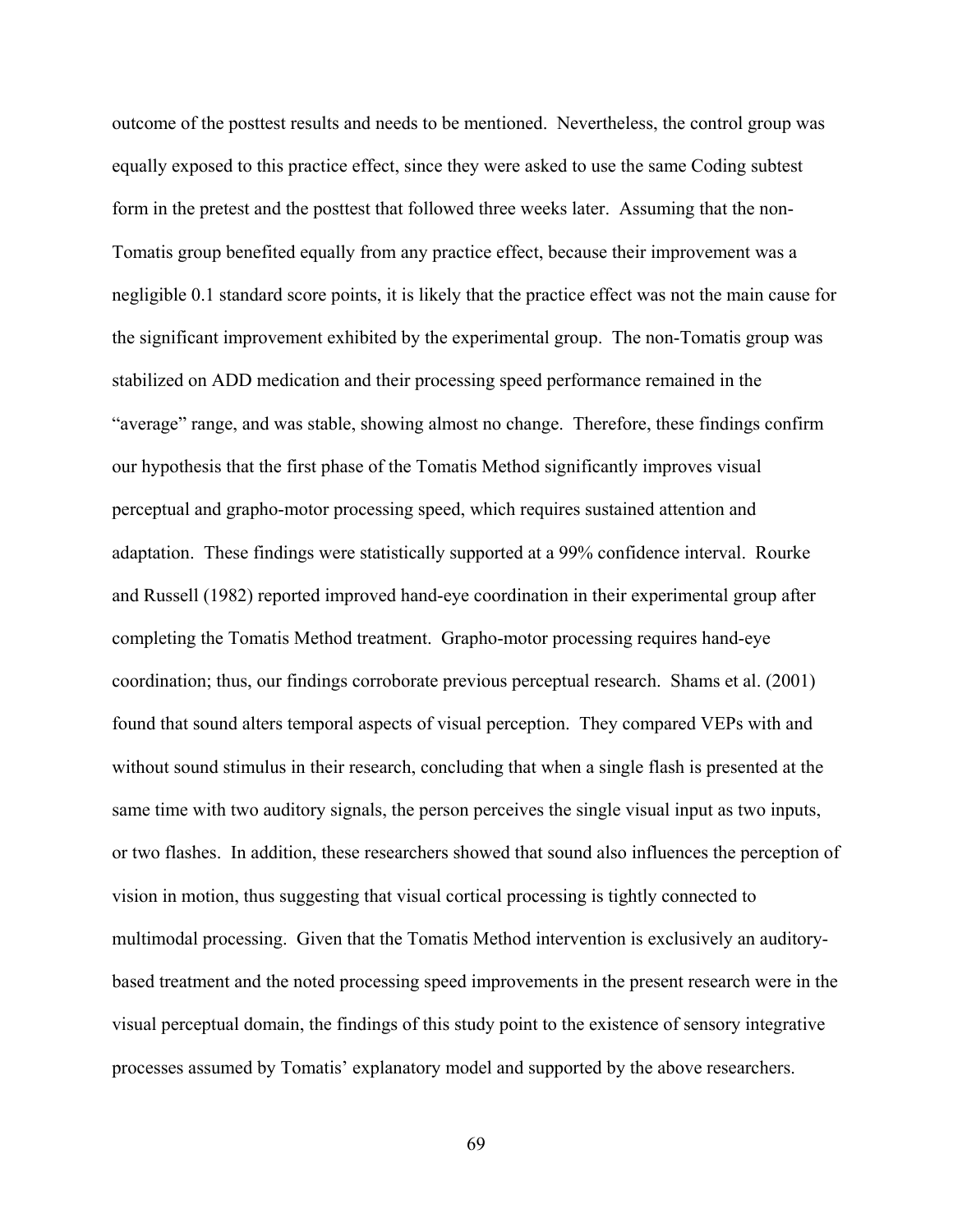According to Weiler, Bernstein, Bellinger and Waber (2002), children with ADD who were categorized as inattentive exhibit a diminished visual processing speed. In their research studies, the authors found that children with reading disabilities performed poorly on written language but not on processing speed tests. Conversely, children with ADD performed exactly the opposite to those with reading disabilities on the Coding and the Symbol Search subtests of the WISC-IV, which measure processing speed using visual and visual motor skills. These authors also used a computerized measure, the Visual Filtering task, to investigate visual information processing in children with ADD when compared to children with reading disability. Their findings led to the same conclusion suggesting that temporal-related processing in children with ADD is slower than in those with reading challenges (Weiler et al., 2002). Those empirical findings that attempt to explain the moment-by-moment functioning of individuals diagnosed with attention issues also emphasize how challenges in temporal processing of information can negatively impact these individuals (Toplak, Dockstader, & Tannock, 2006). The lack of an appropriate reaction time as required by activities of daily life can be a serious obstacle. Deficits in attention result in either an impulsivity with too hasty a reaction time, or in a response time that is too slow. Without appropriate temporal-processing, successful functioning does not occur with ease. Appropriately timed discrimination and well-timed responsiveness and motor execution all contribute to good cognitive and behavioral functioning, as well as to daily and social adaptation, regardless of whether or not a task requires auditory or visual processing. Therefore, speed of processing was one of the major outcome measures in this study and the results of this research study indicate that the first phase of the Tomatis program significantly improves this aspect of cognitive functioning. Therefore, processing speed was one of the major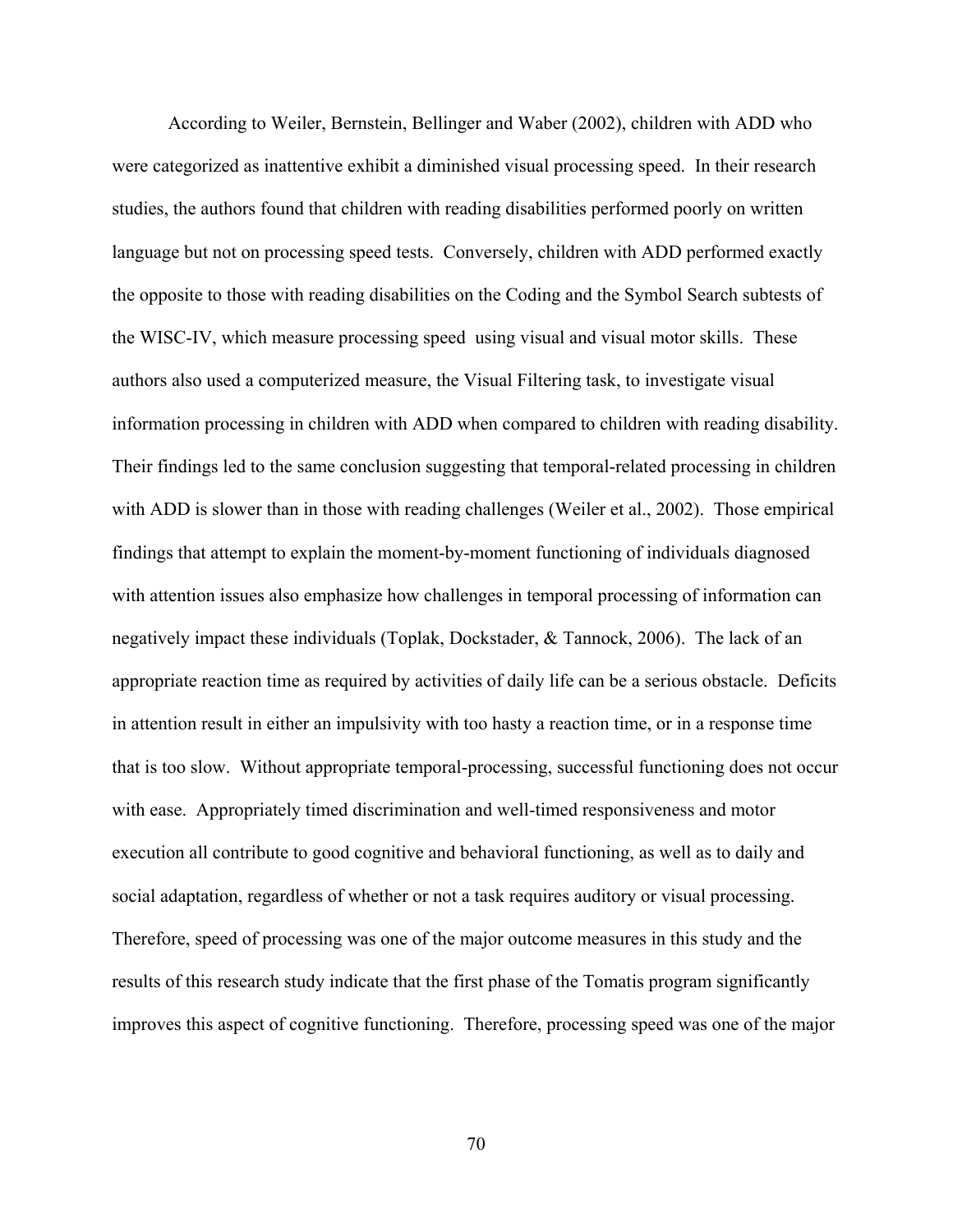outcome measures of this study and this research indicates that the first phase of the Tomatis Method significantly improves processing speed.

## **Phonological Processing**

It was hypothesized that phonological awareness will be affected by the first phase of the Tomatis Method. The present results confirmed the hypothesis, as the experimental group exhibited a significant improvement on the composite score of the CTOPP, PACS, when compared to the non-Tomatis group. As a composite score, the PACS encompasses two subtests: Elision and Blending Words. Clinically speaking, the experimental group improved their performance in phonological awareness by an average of eight standard score points upon completion of the first phase of the Tomatis Method sound stimulation program. This increase in performance represents a gain of slightly more than half, or 53%, of a standard deviation. The non-Tomatis group, on the other hand, showed a very slight improvement of only 1 standard score point on average, or 6.6% of a standard deviation. These results point to a large effect size for the experimental group in comparison to the non-Tomatis group.

Breier et al. (2001) suggested that phonological awareness is only slightly less developed in children with ADHD when compared with typically maturing peers. However, these authors also pointed out the existing comorbidity of ADHD and reading disabilities (RD). They noted the considerable challenges in auditory and phonological processing that children who present with both conditions exhibit. Among other measures, the researchers used subtests from the CTOPP and TOWRE to examine the reading and phonological awareness abilities of children with ADHD and RD, as unique conditions or as comorbid conditions, while comparing them with those of typically developing peers. As stated above, phonological awareness was reported to only be slightly less developed in children with ADHD when compared with their peers. In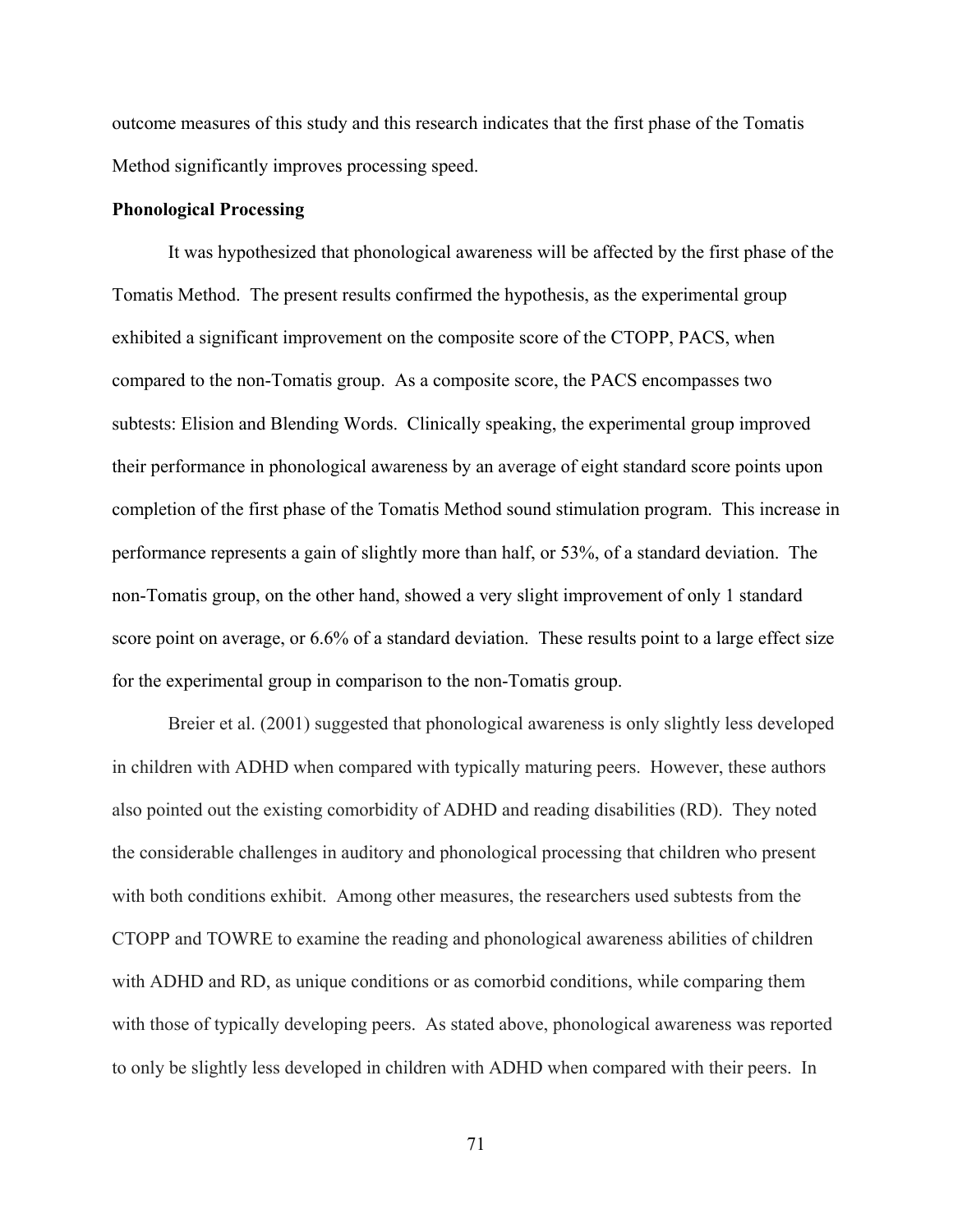the present study, the improvements we found in children's ability to differentiate and process spoken language after the Tomatis intervention, even if only slightly affected, seemed to facilitate a more continuous and rapid gain of meaning in different situations, such as when asked to listen and follow instructions. This increase in meaning or improved listening in turn increased the children's ability to attend and participate with more ease. Parents observed significantly improved attention and general behavior in their children after Phase One of the Tomatis Method. The parental observation outcomes will be discussed later in this section.

To summarize, these findings suggest that children with ADD who exhibit phonological awareness skills within the "average" range can further improve their listening skills using the Tomatis listening intervention. Furthermore, it can be inferred that children with ADD who also present with RD and have poor phonological awareness skills may considerably benefit from the Tomatis Method. Further research on children with a dual diagnosis of ADD and RD and the effects of the Tomatis Method could be very informative for intervention purposes.

#### **Attention and General Behavior**

As predicted, the parents of the children in the experimental group reported a significant reduction in attention problems, including improvement in overall challenging behavior. As evidenced by the BASC-II, parents observed significant changes in their children's attention levels and behavior after completion of the Tomatis sound stimulation intervention. Clinically speaking, the average 6-point decrease in *t* scores for the experimental group on the Attention Problems scale may be interpreted as a significant improvement in attention as observed by their parents. While the average *t score* on the Attention Problems scale in the pretest fell in the "clinically at risk" range ( $t = 66$ ), the posttest score (average  $t = 60$ ) bordered on the "average" range, which requires a *t* score of 59. Similarly, the overall challenging behavior measured by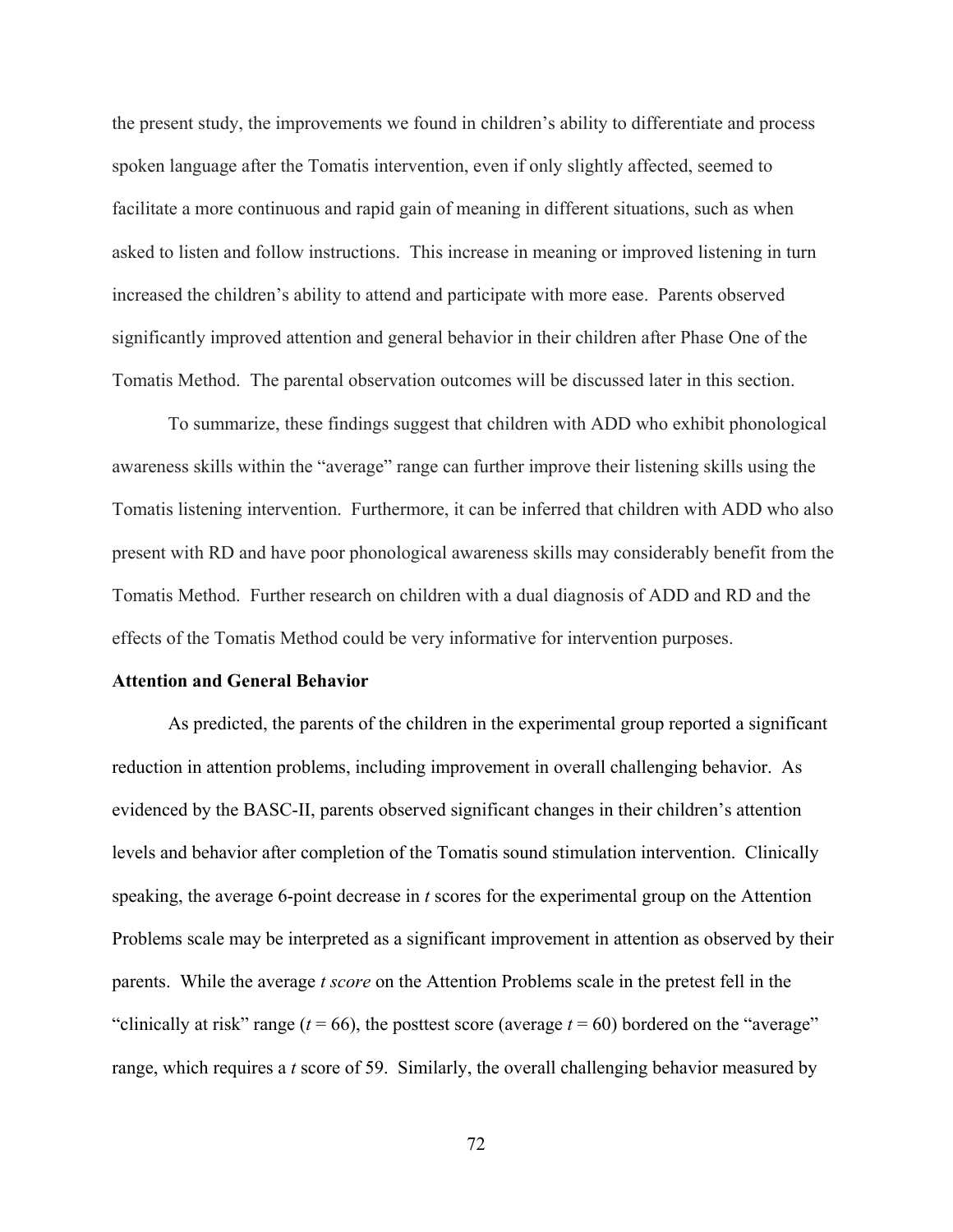the BSI improved significantly from the "clinically at risk" range  $(t = 61)$  to well into the "average" range with an average *t* score of 55. Unlike the experimental group, the initial behavior scores on both scales for the non-Tomatis group improved by only 1 *t* point: Attention Problems ( $t = 66$ ) and BSI ( $t = 68$ ). As a result, the average scores for the non-Tomatis group remained in the "clinically at risk" range. The predicted behavior improvement findings in this thesis are consistent with previous research supporting the effect of the Tomatis Method of sound stimulation on this area of development (Gilmor, 1999).

At the same time, the behavioral findings in the non-Tomatis group seem to suggest that ADD medication to a certain extent helps these children regulate their attention and general behavior. However, parents of the non-Tomatis group rated their children's attention and general behavior as slightly below the clinical range on the BASC-II, in spite of having their children medically treated for ADD. These findings shed light on the considerable challenges children with ADD and their families must experience relentlessly.

Further research studies are needed on the impact a family experiences once a child has received an ADD diagnosis. While parental observation of their child's behavior was used in this study, no note of the family's well-being was taken, nor was it considered how the family's well-being in turn impacts the child. Although the BASC-II has a teacher form, it was not added to the already large amount of measures used in this research study. A classroom attention and general behavioral observation measure would have been even more edifying with regard to the early effects of the Tomatis Method, considering that these children have challenges performing in school in spite of their average or higher intelligence.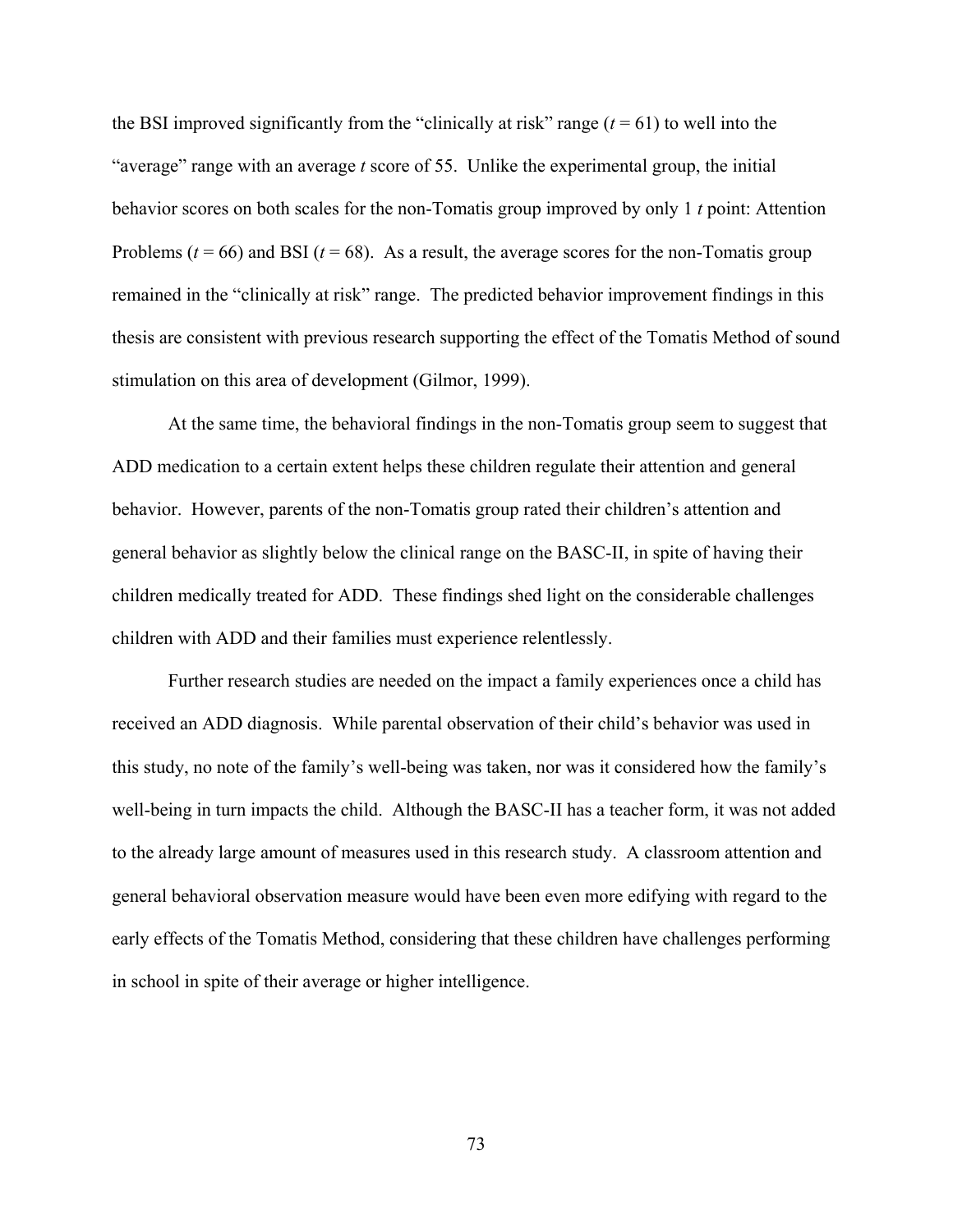## **Reading Efficiency**

The phonemic decoding efficiency subtest of the TOWRE was administered to assess the visual and auditory processing skills that are essential for reading. According to Kouri et al. (2006), students with poor reading skills rely mainly on context in order to identify written words and do not engage in phonemic decoding. However, when words are not recognized by a child, phonemic decoding skills should be used prior to confirming their analysis of contextual information (Kouri et al., 2006).

In the present study, as predicted, the experimental group showed significant improvements in performance on the phonemic decoding subtest when reading after the first phase of Tomatis intervention. In other words, children who received the Tomatis sound stimulation intervention improved their decoding speed while also maintaining or improving their decoding accuracy.

Processing speed in particular is very important in reading fluency, and the preliminary findings of the present study on the sight word efficiency subtest show a slight improvement in the experimental group when compared to the non-Tomatis group. Although the difference was not statistically significant, these findings suggest that further testing is needed in this area and completion of the Tomatis treatment may be warranted. Therefore, while the results of the phonemic decoding efficiency subtest are significant, and may be suggestive of gains in reading fluency with just the first phase of the Tomatis Method, further treatment may also be required in order to see similar improvements in sight word efficiency.

#### **Attention**

In addition to parental observation scales, the IVA-Plus was selected as a measure for attention for a number of reasons. Being a continuous performance test and administered via a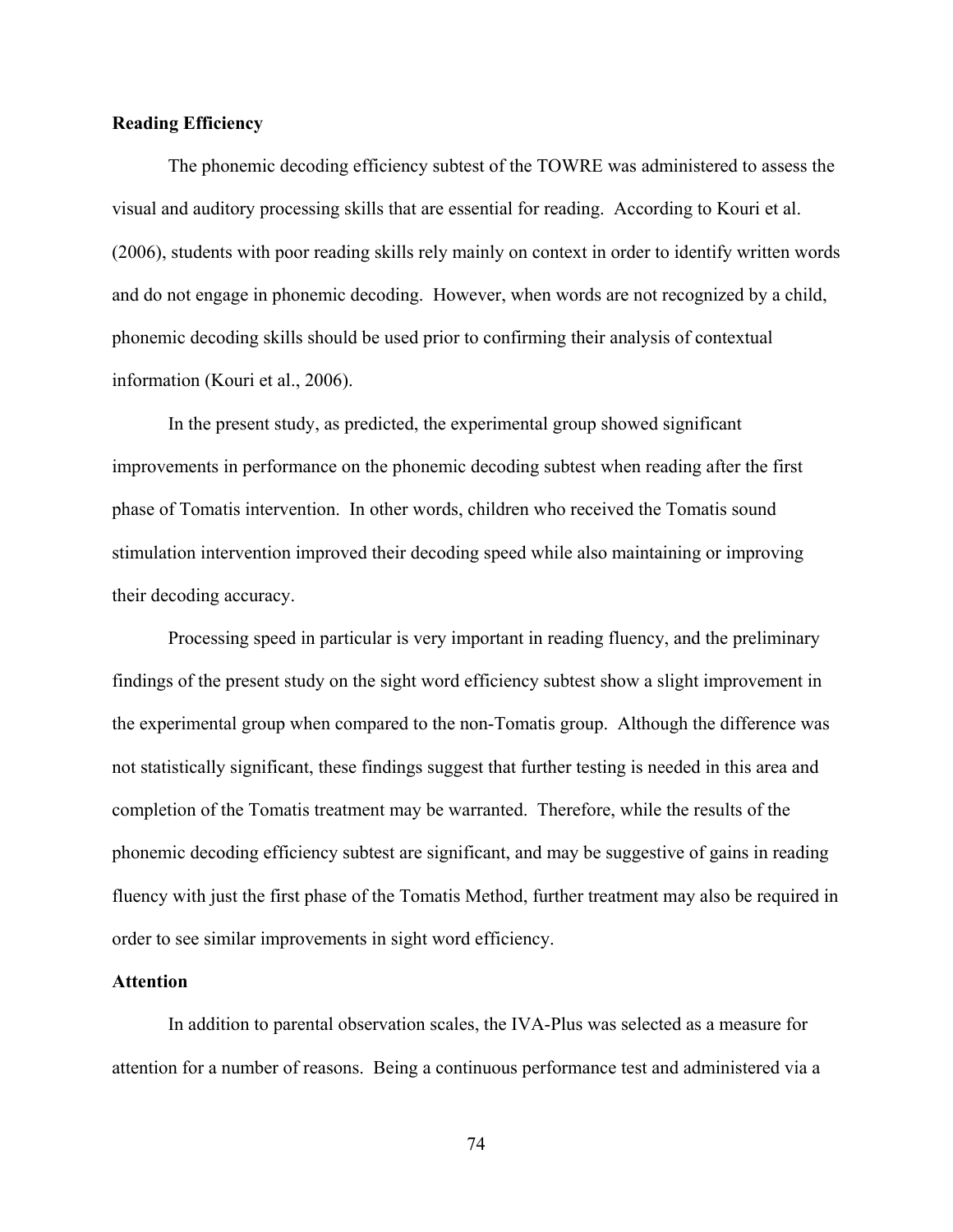computer, this measure eliminates researcher bias and facilitates double-blind conditions desirable for high internal validity of any research. Moreover, the practice effects are considerably small at 3% (Strauss, Spreen, & Sherman, 2006). Additionally, this measure requires not only the "go/no-go" paradigm used by other continuous performance tests, such as the Test of Variables of Attention- Auditory (TOVA-A), but the IVA-Plus also poses a demand on the individual's ability to flexibly engage the auditory and the visual system in a quick and fluid manner while responding to the go/no-go task. This fluidity is achieved through an unpredictable alternation of either auditory or visual signals asking the participants not only to remain alert, but also to be flexible in engaging both sensory systems while only responding to the correct stimulus.

The preliminary results on the IVA-Plus in the present study confirmed the hypothesized improvements in attention for the experimental group. Keeping in mind the complexity of the test, the preliminary results of the IVA-Plus suggest that even though the increase from pre- to posttest in the average performance on the AAQ by 2.5 standard score points for the experimental group may be considered slight, it is nevertheless an important step in the right direction. More importantly, it speaks about the effects of the Tomatis Method in that the non-Tomatis group's performance declined considerably, averaging a loss of -20.1 standard score points when comparing pre- to posttest results. Thus, the difference between the experimental group and the non-Tomatis group averaged 22.6 points with a range of 2.1- 43.1. Although there is a statistically significant difference between the two groups on the AAQ, a number of other aspects must be mentioned when considering clinical relevance. Unlike all of the other measurement tools that were administered and that required a short concentration time, the IVA-Plus lasted 15 minutes, and children might have found it to be drawn out and uninteresting. On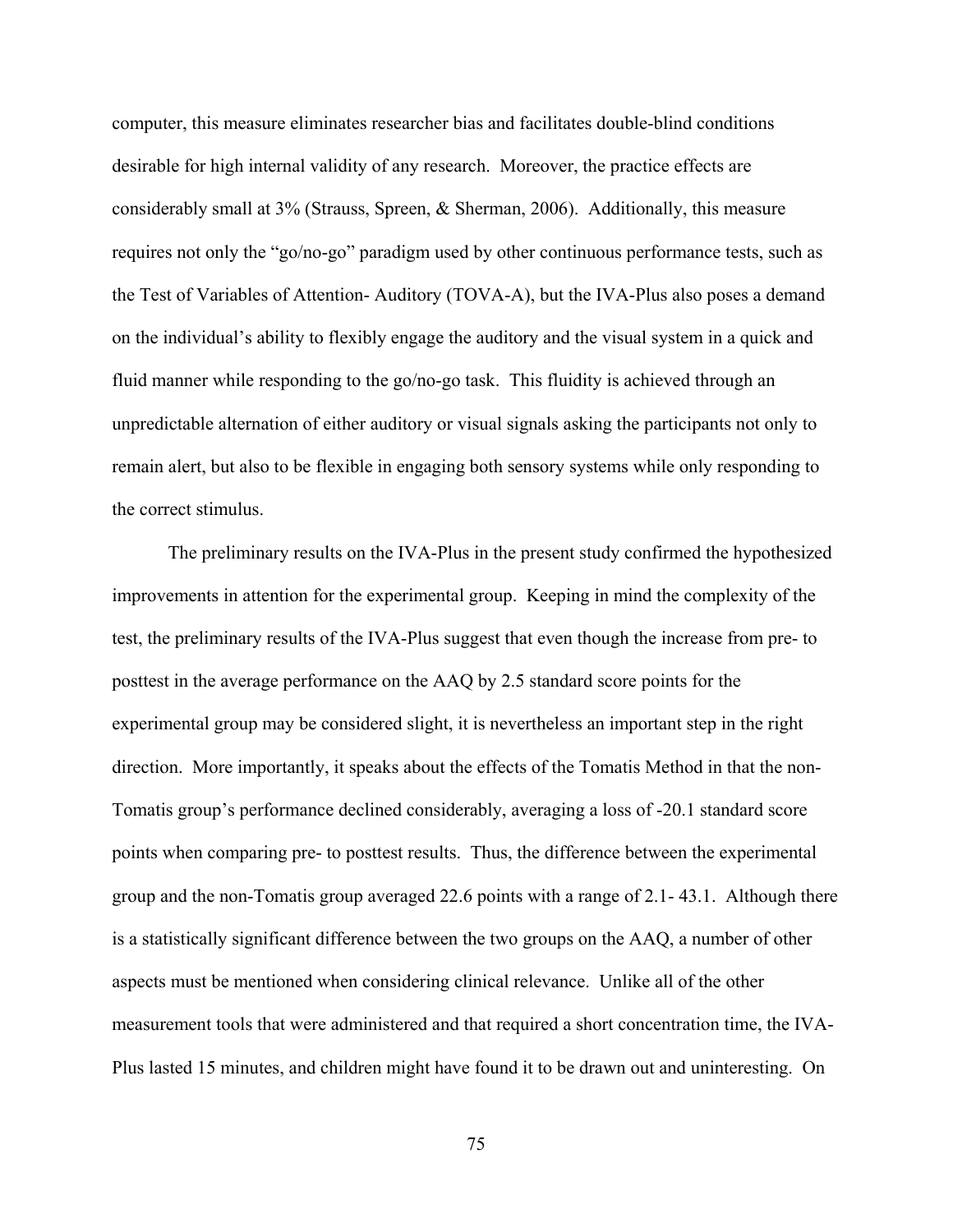such tests, children may choose to disengage if asked to perform such long and seemingly boring tests a second time. Another explanation for the highly fluctuating performances in the posttest of the non-Tomatis group is that while the first-time exposure and novelty kept participants motivated during the pretest, the anticipation of repeating a long and boring test may have resulted in a considerable decrease in the motivation level of some of the participants during the posttest. Therefore, the test-retest reliability coefficient is important to mention in the context of the current findings. According to Strauss et al. (2006), the test-retest reliability coefficient for IVA-Plus is considered adequate (0.70-0.79) for the FSAQ and VAQ while it is considered marginal (0.60-0.69) for the AAQ.

Nevertheless, it should also be considered that both the experimental and the non-Tomatis groups had to repeat the same test after an identical interval period of three to four weeks, and it is evident that the experimental group exhibited a much stronger posttest performance when compared to the non-Tomatis group. Given the complexity and duration of the task, the increase in the average performance of the Tomatis group after only the first phase of the Tomatis Method of sound stimulation supports our hypothesis suggesting positive preliminary clinical findings.

It is important to point out that the children's motivation was not tested, nor was the amount of parental rapport controlled for during this research study. Children in the Tomatis group had considerably more rapport with their parents by participating in the Tomatis program compared to the children in the non-Tomatis group. The parents in the Tomatis group dropped off and picked up their children daily from the Center and thus had additional time with their child during the commute. This increased rapport during their commute in the Tomatis group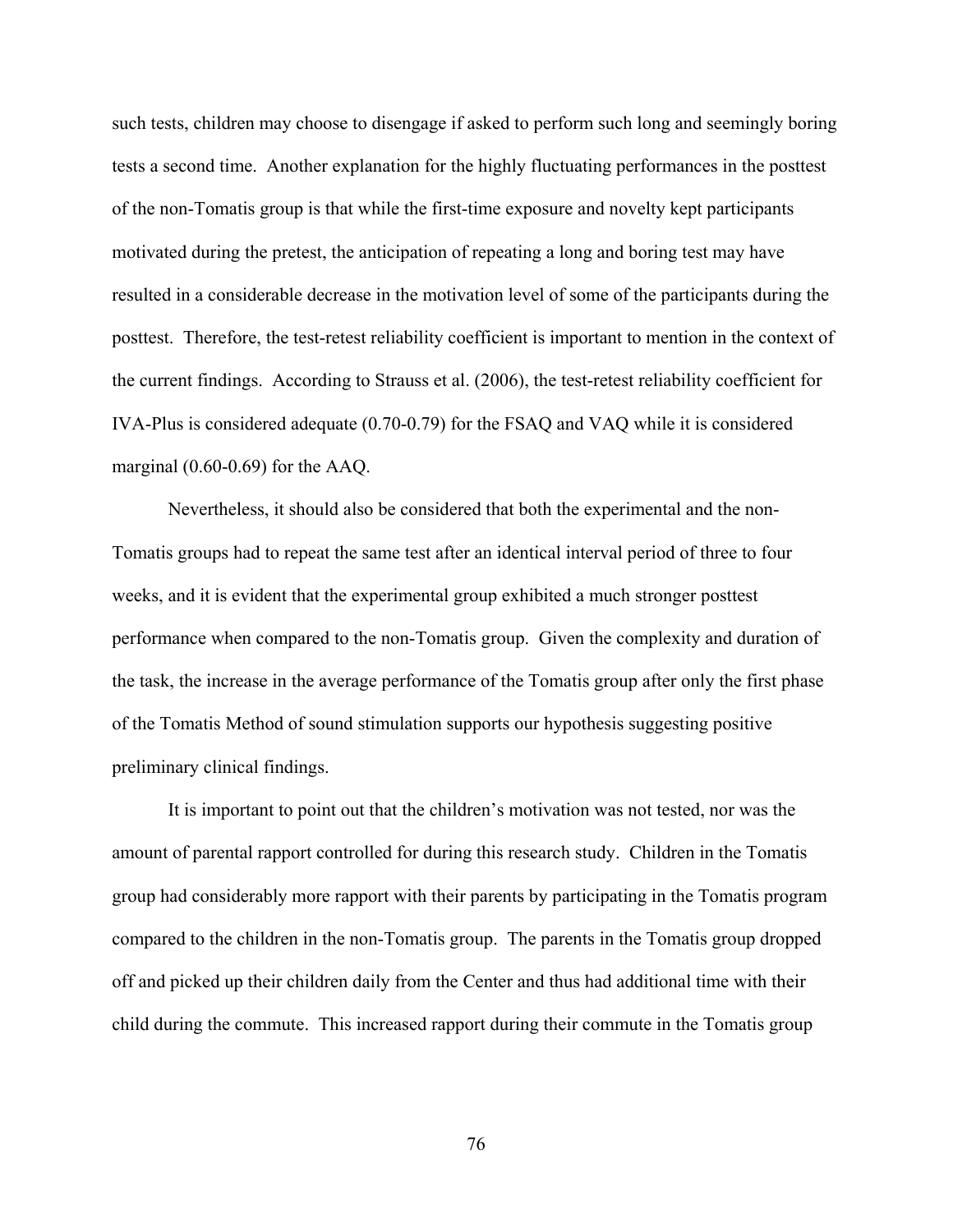may have also affected children's performance motivation during the posttest. Therefore, it can be considered another confounding variable which needs to be controlled for in future research.

As presented in the results section, a slight increase in the VAQ performance of the experimental group was recorded, while again, a decrease in performance was noted in the non-Tomatis group. However, the difference between the two groups did not reach statistical significance. The FSAQ, although with marginal statistical significance, presents a similar clinical picture: an increase in performance in the experimental group of 1.8 standard score points and a decrease of -17.1 standard score points for the non-Tomatis group with a -2.5, 40.3 range of difference between the two groups. In summary, the IVA-Plus preliminary findings support the predicted effect of the first phase of the Tomatis Method of sound stimulation on auditory attention and attention in general when given a very complex continuous performance task. Specifically, positive effects were observed when presented with a go/no-go paradigm that placed demands on flexibility while testing both auditory and visual attention over time.

Further support to the hypothesized early effects of the Tomatis Method of sound stimulation was provided by the results of the regression analysis which controlled for age, gender, and gender-age interaction, in addition to an analysis that controlled for gender and age only. In spite of the small sample sizes, this additional analysis made evident to an even greater extent the statistical significance of the discussed findings. As previously stated, it was not possible to include age and gender matching of the experimental and the non-Tomatis groups in the study design of. Neither was it possible to use randomization when selecting research participants. Thus, controlling for the above confounding variables in the statistical analysis is an important aspect in increasing the internal validity of these findings.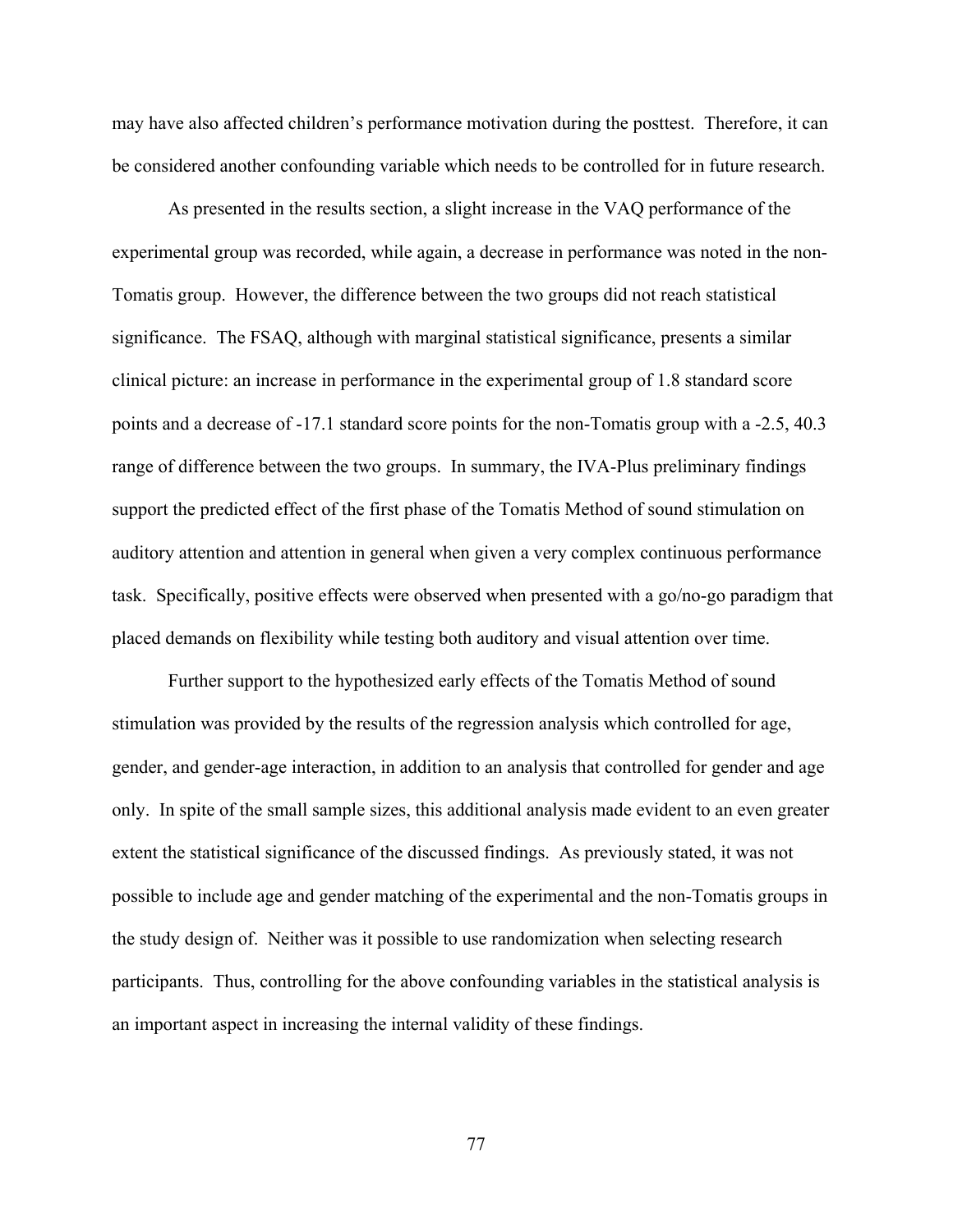It is important to point out that the outcomes of the t-tests were not adjusted for multiple comparisons. While a considerable number of t-tests were applied, there were only three major cognitive domains investigated: processing speed, attention and phonological awareness. Processing speed was captured in the outcomes of the Coding and the TOWRE subtests, while phonological awareness was reflected in the outcomes of the CTOPP subtests. Finally, attention was captured in the IVA Plus performance and in the parental observation on the BASC-II. The triangulation of measures around the major investigated cognitive domains had the scope to reduce the experiment-wise error rate.

## **Neurophysiology**

ADD is a heterogeneous disorder with various subtypes in clinical presentation as well as in neurophysiology. As already described, when analyzing EEG recordings of children diagnosed with ADD, researchers have identified three distinct clusters (Clarke, Barry, McCarthy, Selikowitz, & Brown, 2002).

One subgroup is characterized by cortical hypoarousal, with deficits in relative beta waves across all sites with concomitant increases in relative theta. A second subgroup exhibits a maturation lag and has an EEG profile showing increased relative delta and theta, a decreased relative alpha overall and a decrease in beta mostly at central recording sites. A more recently noted subgroup, the third neurophysiological profile, shows cortical hyperarousal characterized by excess beta activity at the frontal and central sites (Clarke et al., 2001b). A fourth subgroup shows an increase of alpha activity at the posterior, central or frontal sites (Kropotov, 2009).

**Preliminary findings.** Only one peer-reviewed study previously used pre-treatment and post-treatment recordings associated with qEEG brain-mapping and ERP neurophysiological measures to document the effects of the Tomatis Method of sound stimulation program on brain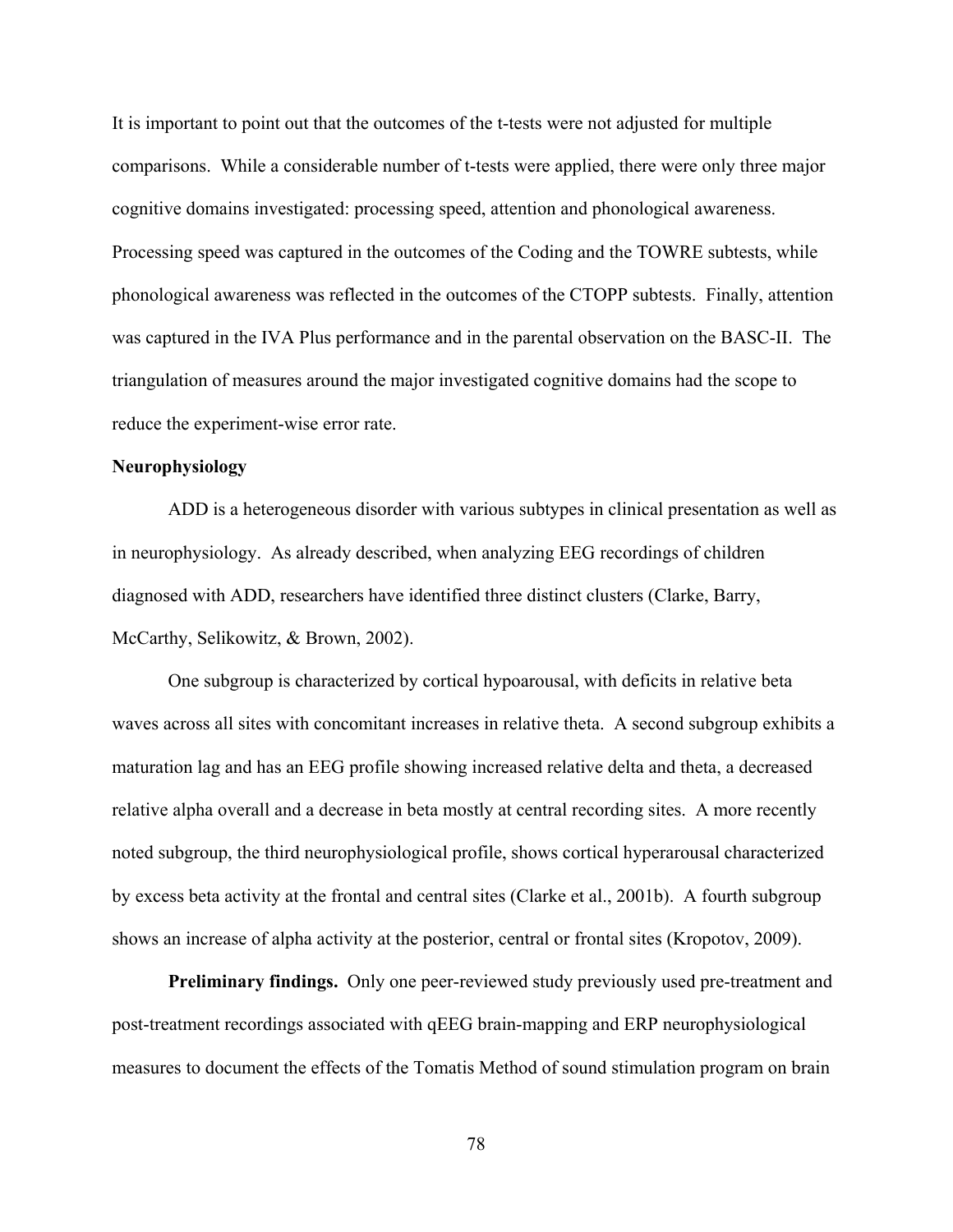functioning. Vervoort et al. (2007) used a single case study design when reporting changes in qEEG and ERP recordings before and after the Tomatis Method treatment in four individual cases and correlated changes in the brain's physiology with those exhibited on the TLT. However, the presented children had severe developmental delays and the Tomatis Method intervention used long and intensive sound stimulation protocols. Changes in both the TLT and brain electrophysiological measures were evident given the long Tomatis intervention and the case by case analysis of both EEG and ERPs. According to Vervoort et al. (2007), the changes observed were the results of the Tomatis Method intervention and encompassed maturity in the listening function as captured by the TLT and faster brain activity with increased neurophysiologic inter-hemispheric symmetry in the qEEGs. Furthermore, the changes in the TLT were correlated with those in the EEG and the ERPs. The ERPs suggested better automatic discrimination, (in one case a small amplitude N200 response was recorded and apparent for the first time post Tomatis intervention), and an improved processing ability of meaningful stimuli, (P300 showed larger amplitude in some cases while a small amplitude response was recorded for the first time in one of the cases).

In the present study, statistically significant changes in the qEEG spectral maps were observed in the experimental group when comparing pre- and post-treatment-recordings. These changes were observed for the theta/beta ratio at the midline sites Cz and Pz, with the ratios being larger after the first phase of the Tomatis treatment. This spectral analysis showed no statistically significant change in the non-Tomatis group, as children maintained their intake of ADD medication throughout the research study.

The significant changes, however, noted in the Tomatis group at the midline central and parietal recording sites are paradoxical, since they point to an increase of the theta/beta ratio after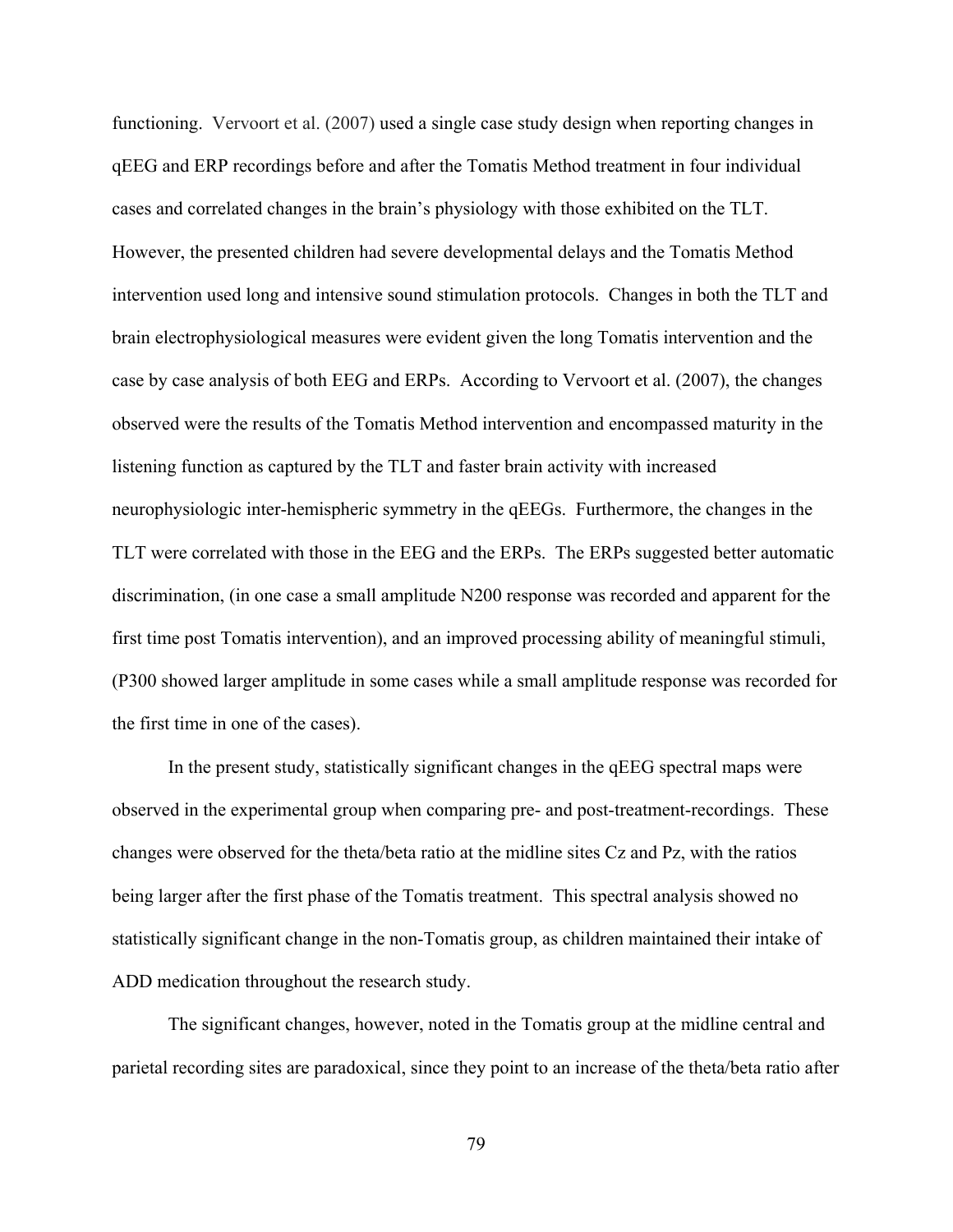the first phase of the Tomatis Method of sound stimulation. This paradoxical preliminary outcome was contrary to expectations, since, in general, attention is correlated with an increase in the faster beta waves rather than in the slower theta waves, particularly over frontal and even central recording sites. Research, however, shows that there is more than one ADD neurophysiological profile in children. Clarke et al. (2001b) suggested that the subgroup of children exhibiting elevated levels of beta activity actually amounted to a smaller percentage of total children with ADD. The children in the subgroup with elevated levels of beta activity had been diagnosed with a combined type ADD. However, not all children with this diagnosis exhibited an identical EEG profile. Thus, the matching of clinical subtypes with certain neurophysiological profiles remains a challenge for clinicians and researchers alike.

In the present study, a further evaluation and thorough description of each and all individual qEEG maps for peak alpha frequencies over the midline recording sites, *z*-scored FFT maps for each frequency band and *z*-scored FFT Relative Power maps led to better characterization of each child in terms of their neurophysiological ADD profile according to the four subgroups described in Table 2**.** In the Tomatis group, eight participants exhibited hyperarousal and were categorized in the third subgroup, four participants exhibited maturation lag and were categorized in the second subgroup, and two participants exhibited hypoarousal and were categorized in the first subgroup. Interestingly enough, one participant in the Tomatis group did not show electrophysiological evidence that allowed characterization as ADD (EEG descriptors evaluated classified the child as "normal"). These findings point to the relative significance of qEEG as a diagnostic or research tool when attempting to use it as a stand-alone measure, since the wide individual variation in electrophysiological descriptors for a supposedly common "diagnosis" is evident even in this small sample. Interesting as well is the observation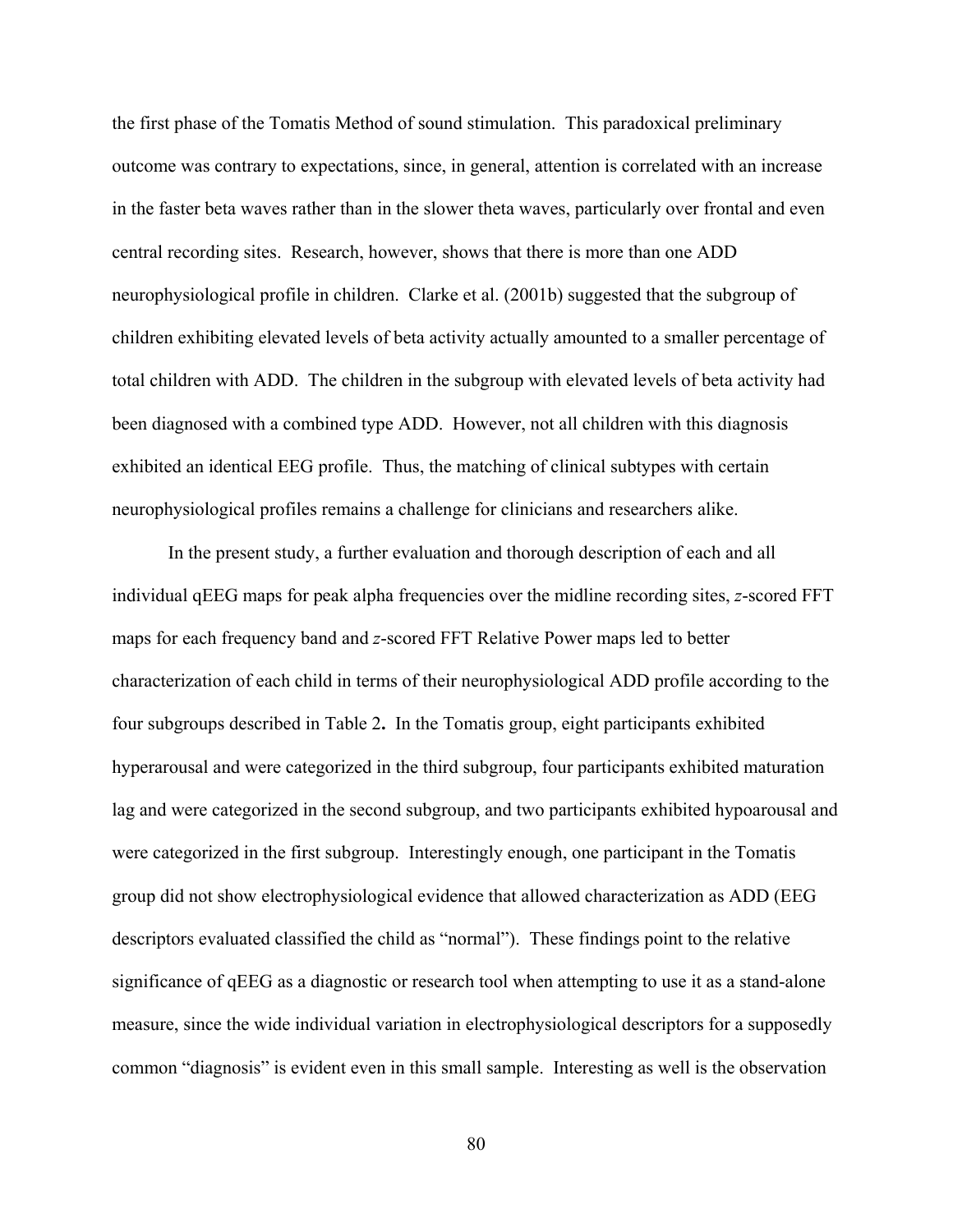that in the non-Tomatis group, eight out of the ten participants exhibited the hyperaroused qEEG profile.

Further exploration of the peak alpha frequency values and the *z*-scored theta/beta ratios of the pre- and post-qEEGs for each participant in the Tomatis group were undertaken. The paradoxical changes obtained when using individual raw values, all showing changes toward a higher theta/beta ratio, were not observed to the same extent when using *z*-scored values. The *z*score values suggest that the theta/beta ratio, although higher for the Tomatis group after training, remained within the average range for all participants. In other words, although the prepost treatment comparison of the qEEG ratios for the Tomatis group resulted in paradoxical findings, the individual analysis of the pre- and post-qEEGs showed that the changes observed still fell within normal values. This result may serve to explain that the gains in the cognitive, behavioral and attentional domains do not necessarily stand in contradiction with the qEEG outcomes. These findings may also reflect the individual variability in electrophysiological patterns described above for the Tomatis group, which was considerably less homogenous than the non-Tomatis group. This analysis reveals that the initial assumption about expected unidirectional changes (faster brain activity) in brain physiology post Tomatis was too generalized. Instead, formulating a hypothesis that would have taken into consideration the various ADD neurophysiological subtypes would have been more appropriate. These findings will be important to bear in mind when designing further research. For instance, future research might investigate the effects of the Tomatis Method on children with hypoaroused neurophysiological ADD profiles, or with hyperaroused profiles if compared to a medicated group with mostly hyperaroused profiles.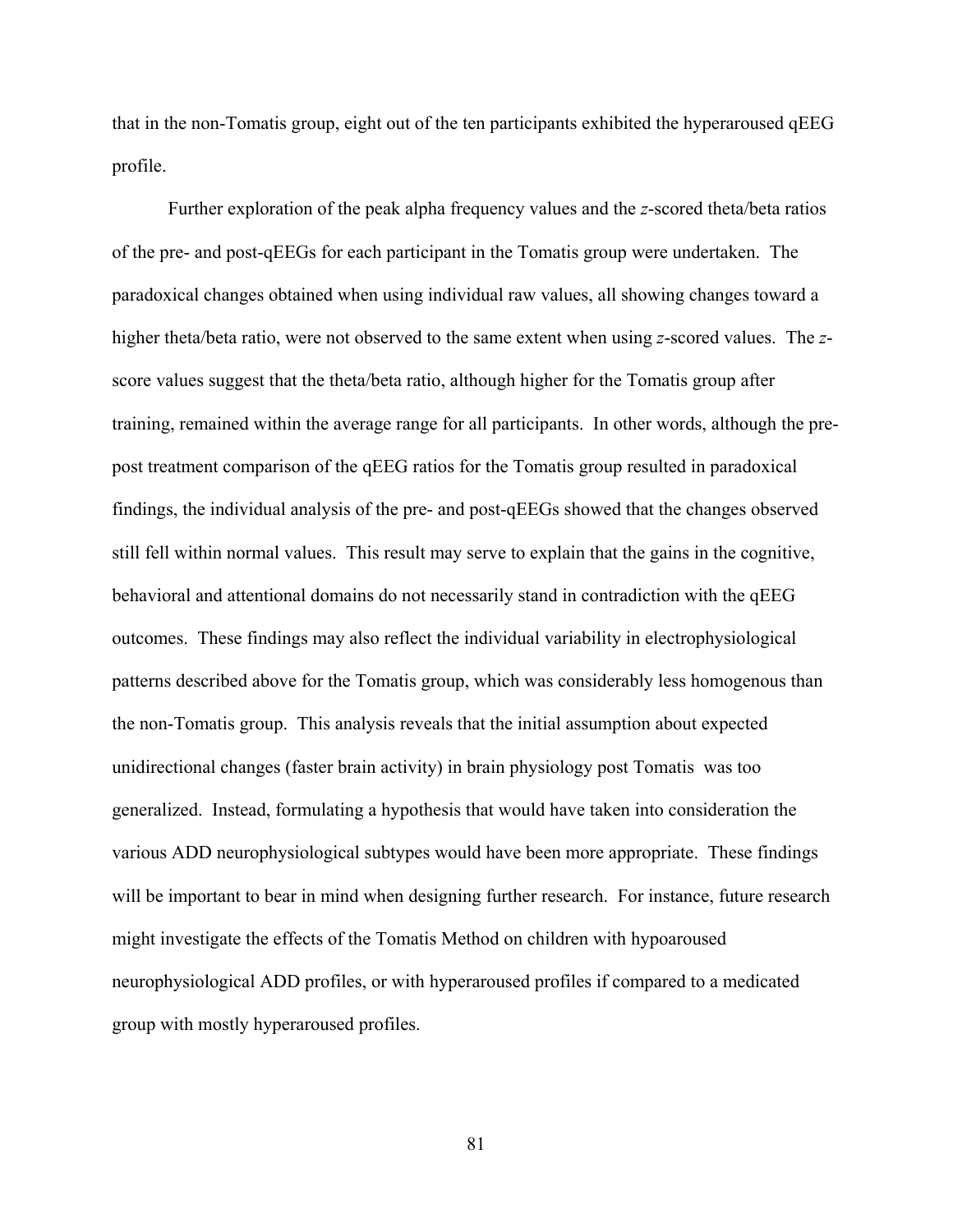## **Conclusions**

The reviewed body of literature evidenced the need for further investigation into the effects of the Tomatis Method of sound stimulation. By using only the first phase of the Tomatis Method as an intervention modality, this dissertation explored early effects on cognition, attention, behavior, and brain electrophysiology in children with ADD. First phase effects have not previously been presented in scientific peer-reviewed publications. The short duration of intervention used in this research helped to control for other treatments that many children with ADD undergo concurrently, such as occupational therapy, speech and language services, counseling, coaching and tutoring. Moreover, using qEEG recordings in a controlled group design, this research attempted to explore early electrophysiological effects of the Tomatis Method. Finally, this research study was the first one to my knowledge to study Tomatis training effects on children with ADD. Previous research showed effects of the Tomatis Method on children diagnosed with learning disabilities (Rourke and Russell, 1982), autism spectrum disorder (Gerritsen, 2008; Neysmith-Roy, 2001), and children with speech and language or auditory processing challenges (Ross-Swain, 2007); however, this is the first research to focus on the diagnostic category of ADD and children who present with attention challenges.

Using the first phase of the Tomatis Method, significant positive effects were found on processing speed, phonological awareness, and reading phonemic decoding efficiency of those children. Moreover, congruent with the findings of the auditory and full attention quotient continuous performance test, parents reported a significant reduction in attention problems and challenging behaviors. Finally, a significant change in brain physiology was recorded post intervention at the central and parietal midline recording sites. When comparing pre and posttreatment ratios within each group, a statistically significant increase in slow activity at central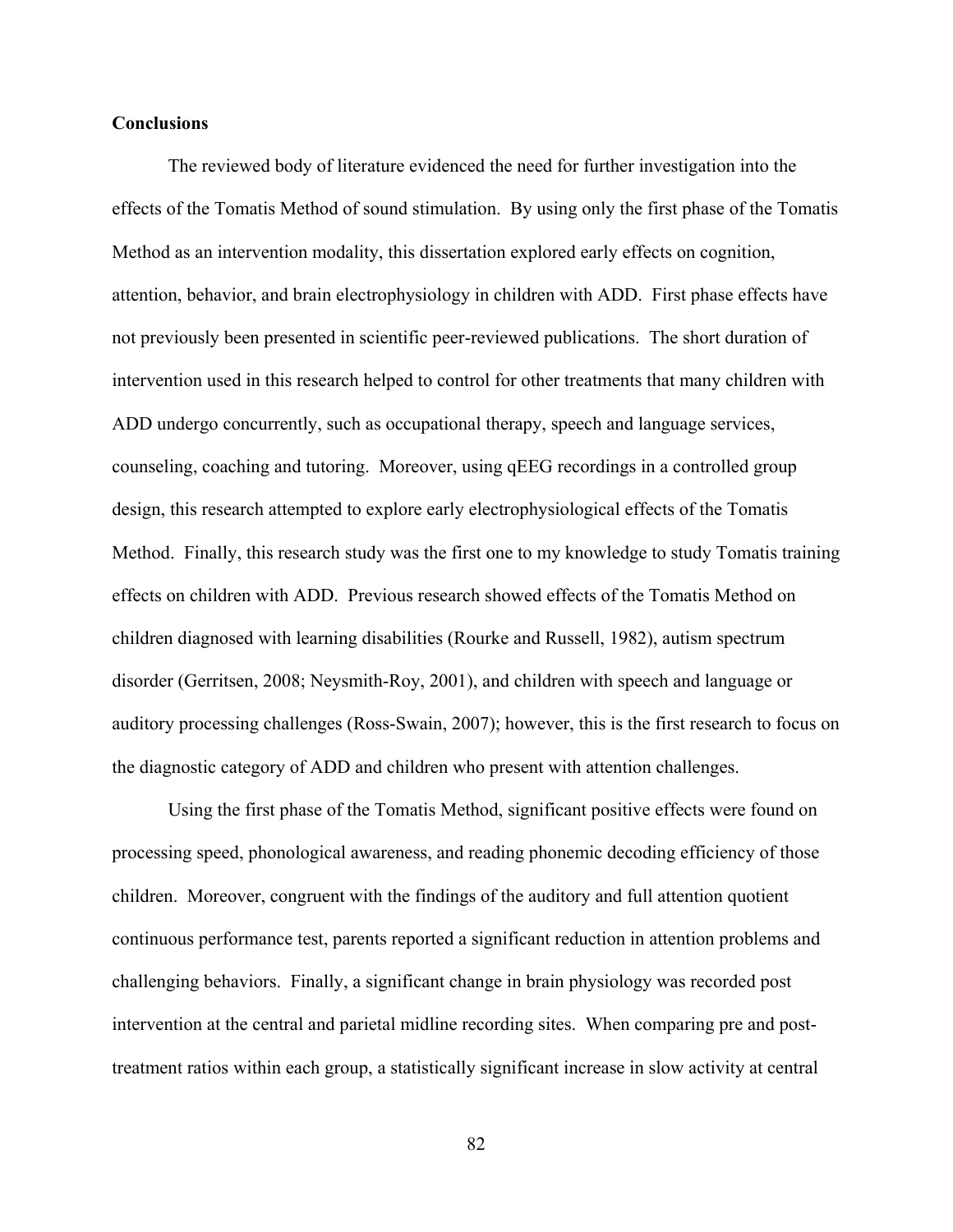and parietal midline recording sites in the Tomatis group was observed. Taken in isolation, these are paradoxical neurophysiological findings, since they do not concur with the behavioral gains documented by the other tests carried out in this study. Further characterization of the EEG profiles, however, show the importance of individual variation in this complex analysis and observation. These findings strongly suggest that further research is needed, perhaps investigating more homogeneous groups, a larger sample, comparing eyes closed and eyes opened EEG recordings, or using more electrophysiological tools altogether, such as ERPs while decoding, reading, listening passively and actively, and so forth.

The presented outcomes add to the body of evidence in support of the effects of the Tomatis Method. These highly significant, early effects suggest that the Tomatis Method can be a brief and efficacious intervention and, given further research, can be considered a scientifically proven tool alongside other established evidence-based treatments for children with ADD.

Finally, the outcomes of this research study are in agreement with recent neuroscientific findings that suggest that sound stimulation alone has significant positive effects on cognitive functions such as attention, memory, learning, and language development (Patel, 2006). Kraus and Banai (2007) have also shown that auditory processing, which is a response to our sound milieu, is strongly related to broader cognitive functions beyond language development. The various cognitive and behavioral outcomes in this dissertation are in line with those authors' findings, since by using the Tomatis Method, we used a solely auditory stimulation intervention. Additional vestibular, visual and motor coordination exercises were not used during the sound stimulation sessions, nor did participants receive other interventions during the three weeks of Tomatis training.

Tomatis postulated the central and integrative role of the listening function for the other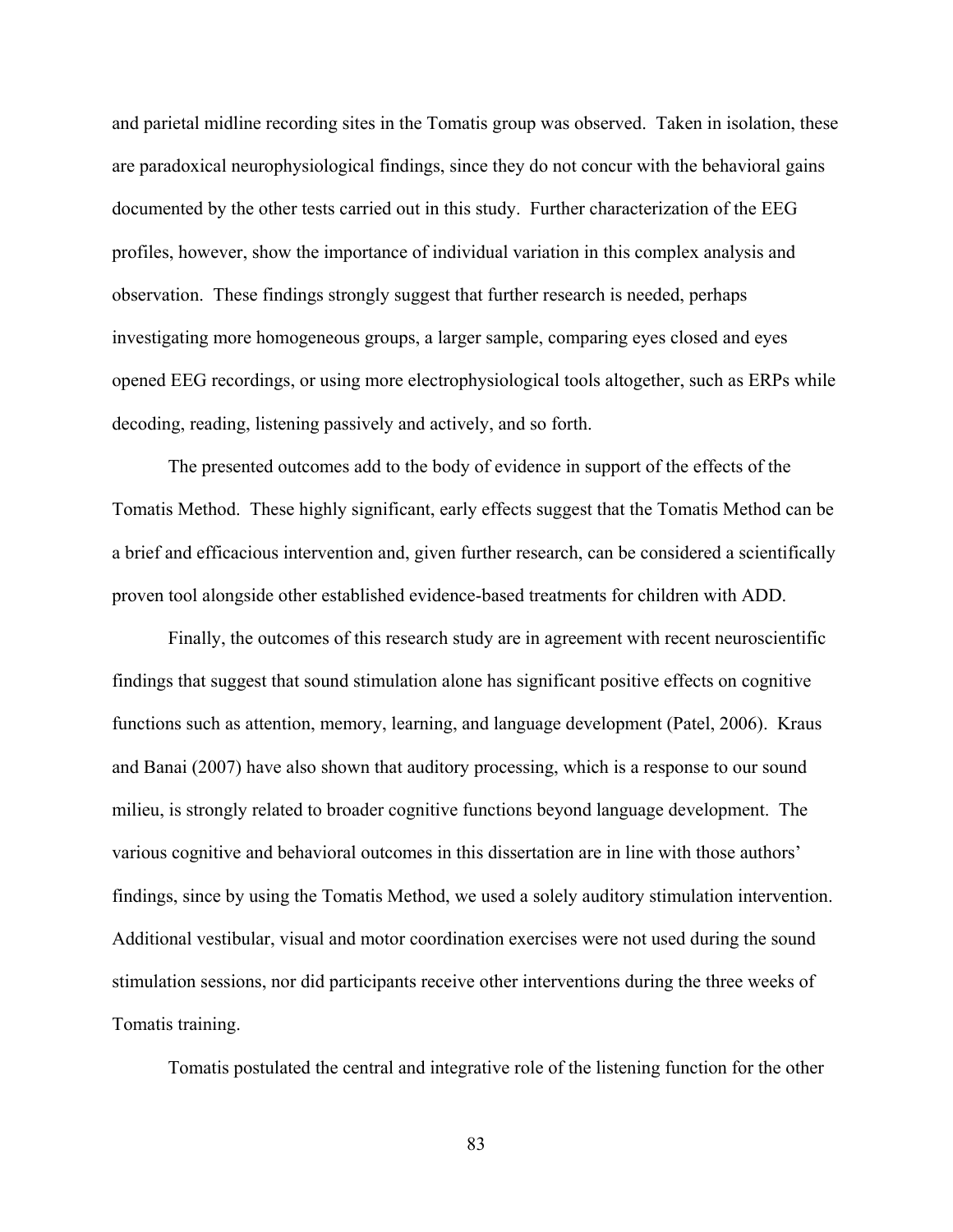sensory systems and for optimal brain functioning. Studying the listening function and the effects on behavior, language, interaction and communication, he embedded his method of sound stimulation in the theoretical frame of the field he created: audio-psycho-phonology. In accord with his model, current research suggests that auditory processing is a dynamic process influenced by higher cognitive functioning such as attention, memory, and contextual framework (Kraus & Banai, 2007). Efficient brain functioning is a *sine qua non* condition for optimal cognitive, behavioral, emotional and social functioning. As presented, children with ADD have specific neurophysiological signatures which differ from those of their peers. Therefore, understanding if and how an intervention such as the Tomatis Method can contribute to optimizing brain activity is very worth undertaking. In principle, we expected to find changes in the brain physiology when changes in cognition, behavior and attention occur. At this point, it is important to raise the question whether the quantitative analysis of the EEG alone is sufficient to evaluate such early changes, since auditory and visual ERPs as well as other neuroimaging tools could vastly contribute to future research in characterizing the neurophysiological changes underlying documented changes in behavior, cognition, and attention.

**Study limitations.**Given the clinical nature of the study, several limitations were inevitable. Recruiting sufficient research participants was challenging and therefore, the initially proposed experimental design with random selection and assignment was abandoned. The final implemented research design inherently reduced the internal validity when compared to a randomized study. The small sample size itself presented another limitation. Another research design limitation was the use of the same pre- and post- measures for comparison when quantifying the effects of the Tomatis Method. Only one test had a form A and a form B available to administer in order to control for training effect.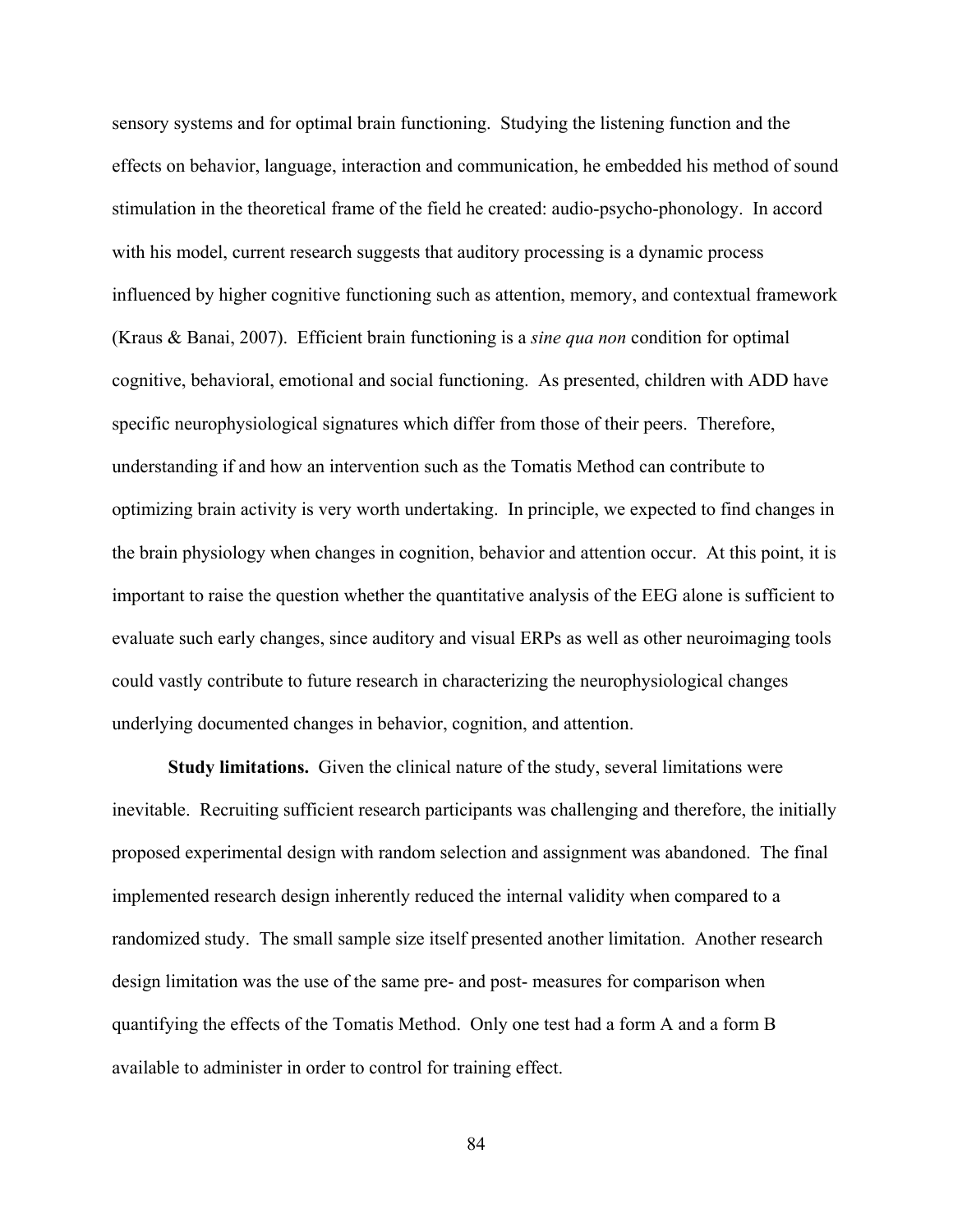Furthermore, the comparison group was not a classic control group, such as one which received no treatment or a placebo treatment only. The comparison group was on ADD medication and did not receive any extra daily time with their parents, unlike the experimental group. It is possible that other factors, such as participants' daily exposure to parental interaction on the way to and from the Tomatis intervention sessions, may also have affected the research outcomes.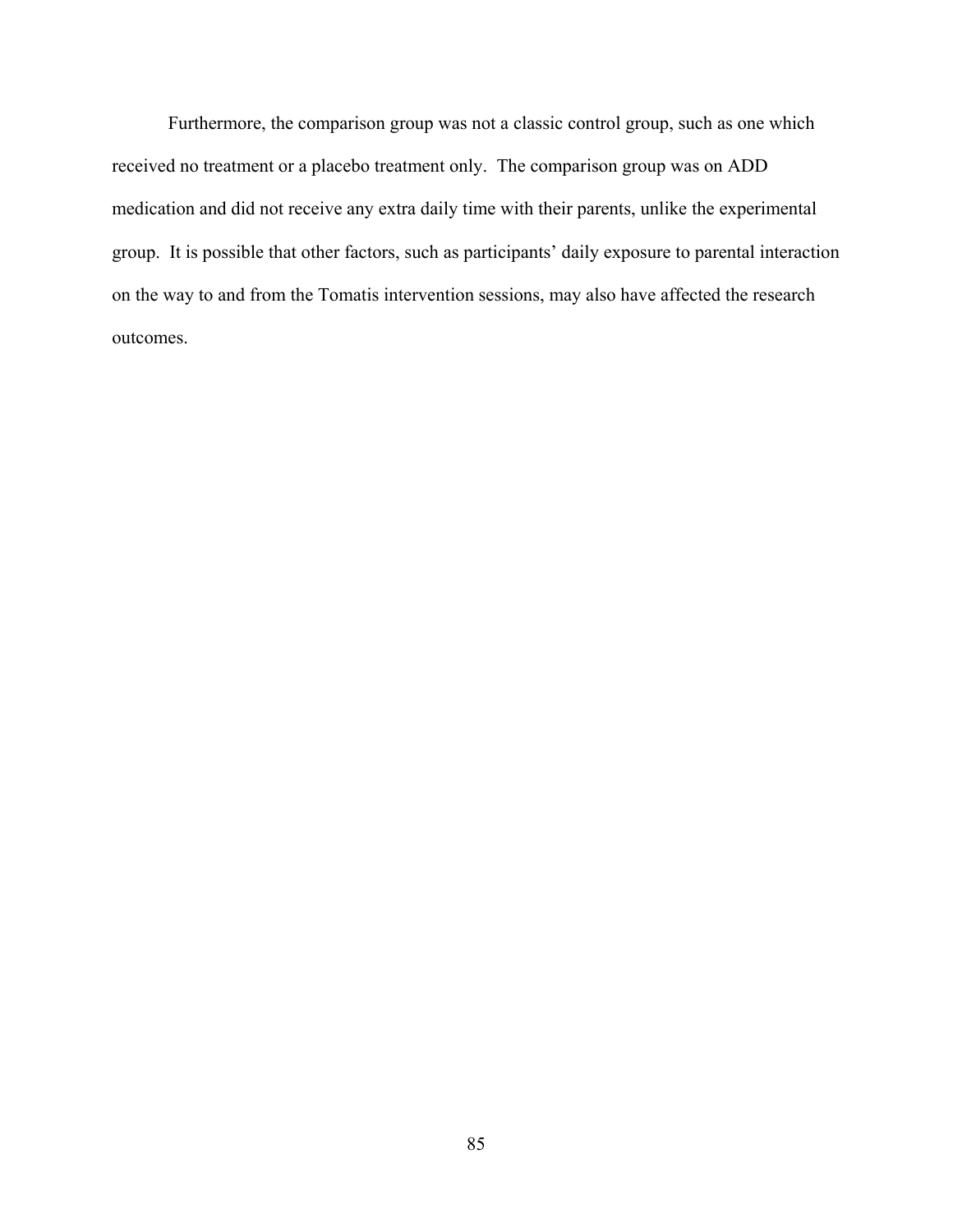#### **References**

- Ackerman, P. T., Dykman, R. A., Oglesby, D. M., & Newton, J. E. (1994). EEG power spectra of children with dyslexia, slow learners, and normally reading children with ADD during verbal processing. *Journal of Learning Disabilities*, *27*(10), 619-30.
- Banaschewski, T., & Brandeis, D. (2007). Annotation: What electrical brain activity tells us about brain function that other techniques cannot tell us–A child psychiatric perspective. *Journal of Child Psychology and Psychiatry*, *48*(5), 415-435.
- Breier, J., Gray, L., Fletcher, J., Diehl, R., Klaas, P., Foorman, B., & Molis, M. (2001). Perception of voice and tone onset time continua in children with dyslexia with and without attention deficit/hyperactivity disorder. *Journal of Experimental Child Psychology, 80*(3), 245-270.
- Calvert, G.A., Spence, C., & Stein, B.E. (Eds). (2004). *The handbook of multisensory processes.* Cambridge, MA: MIT Press.
- Clarke, A. R., Barry, R. J., McCarthy, R., & Selikowitz, M. (2001a). EEG-defined subtypes of children with attention-deficit/hyperactivity disorder. *Clinical Neurophysiology: Official Journal of the International Federation of Clinical Neurophysiology, 112*(11), 2098-105.
- Clarke, A. R., Barry, R. J., Mccarthy, R., & Selikowitz, M. (2001b). Excess beta activity in children with attention-deficit/hyperactivity disorder: an atypical electrophysiological group. *Psychiatry Research, 103*(2), 205.
- Clarke, A. R., Barry, R. J., McCarthy, R., Selikowitz, M., & Brown, C. R. (2002). EEG evidence for a new conceptualization of attention deficit hyperactivity disorder. *Clinical Neurophysiology: Official Journal of the International Federation of Clinical Neurophysiology, 113*(7), 1036-44.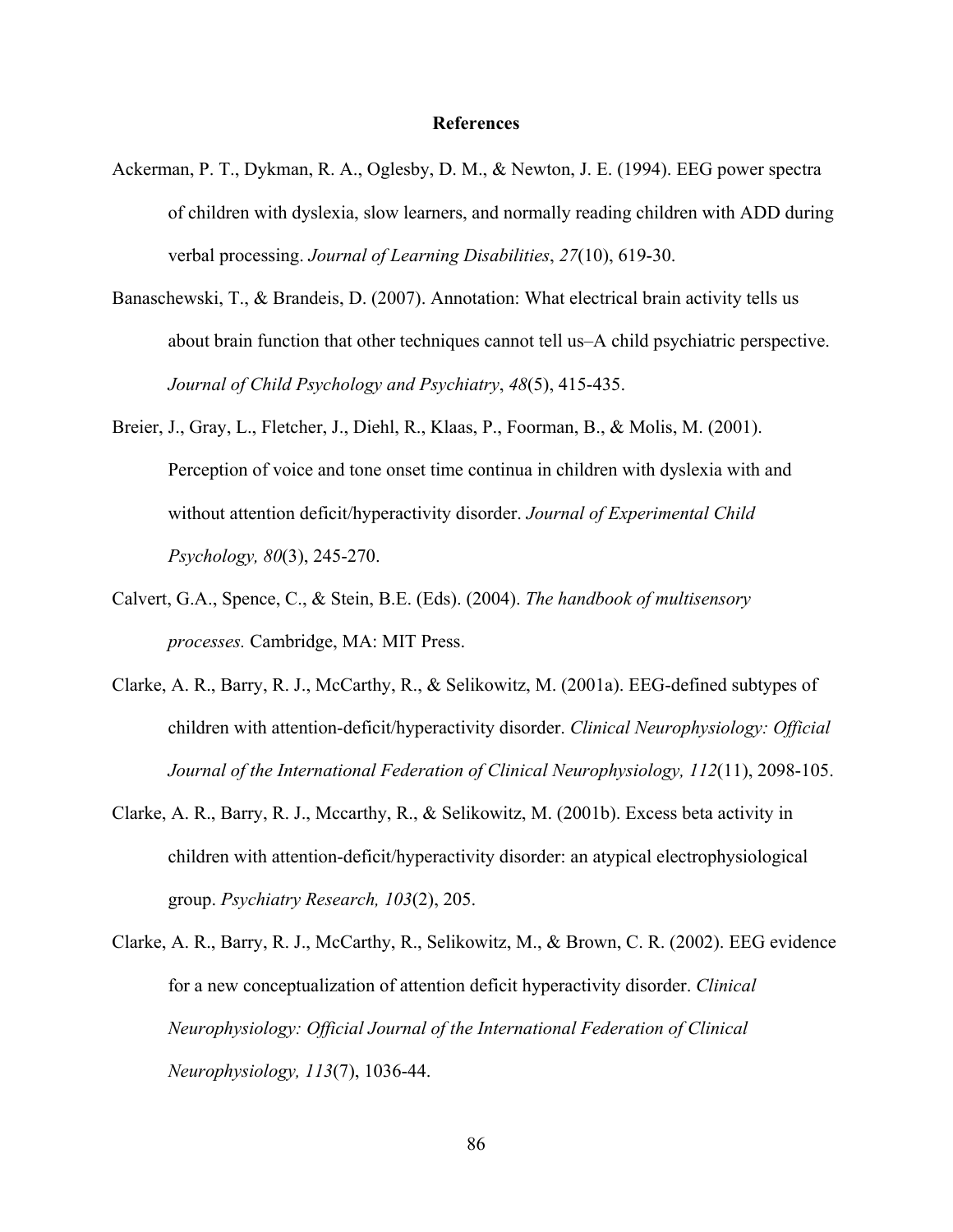- Corbett, B., Shickman, K., & Ferrer, E. (2008). Brief report: The effects of Tomatis sound therapy on language in children with autism. *Journal of Autism and Developmental Disorders, 38*(3), 562-566.
- Cummings, R. (1985). *An evaluation of the Tomatis listening training program* (Doctoral dissertation, Ontario Institute for Studies in Education, University of Toronto).
- du Plessis, W., Burger, S., Munro, M., Wissing, D., & Nel, W. (2001). Multimodal enhancement of culturally diverse, young adult musicians: A pilot study involving the Tomatis method. *South African Journal of Psychology*, *31*(3), 35-42.
- Fais, L., Kajikawa, S., Amano, S., & Werker, J. F. (2009, January 01). Infant Discrimination of a Morphologically Relevant Word-Final Contrast. *Infancy, 14* (4), 488-499.
- Gerritsen, J. (2008). Response to "Brief report: The effects of Tomatis sound therapy on language in children with autism," July 3, 2007, Journal of Autism and Developmental Disorders. *Journal of Autism and Developmental Disorders, 38*(3), 567.
- Gilmor, T.M. (1984). *A pretest and posttest survey of children's and adolescents' performance before and after completing the Tomatis program.* Final Report. Toronto, ON: MDS Inc.
- Gilmor, T. (1999). The efficacy of the Tomatis method for children with learning and communication disorders: A meta-analysis. *International Journal of Listening, 13*, 12-23.
- Heppner, P. P., Kivlighan, D. M., & Wampold, B. E. (1999). *Research design in counseling* (2nd ed). Belmont, CA: Wadsworth.
- Janzen, T., Graap, K., Stephanson, S., & Marshall, W. (1995, January 01). Differences in Baseline EEG Measures for ADD and Normally Achieving Preadolescent Males. *Biofeedback and Self Regulation, 2*(1), 65.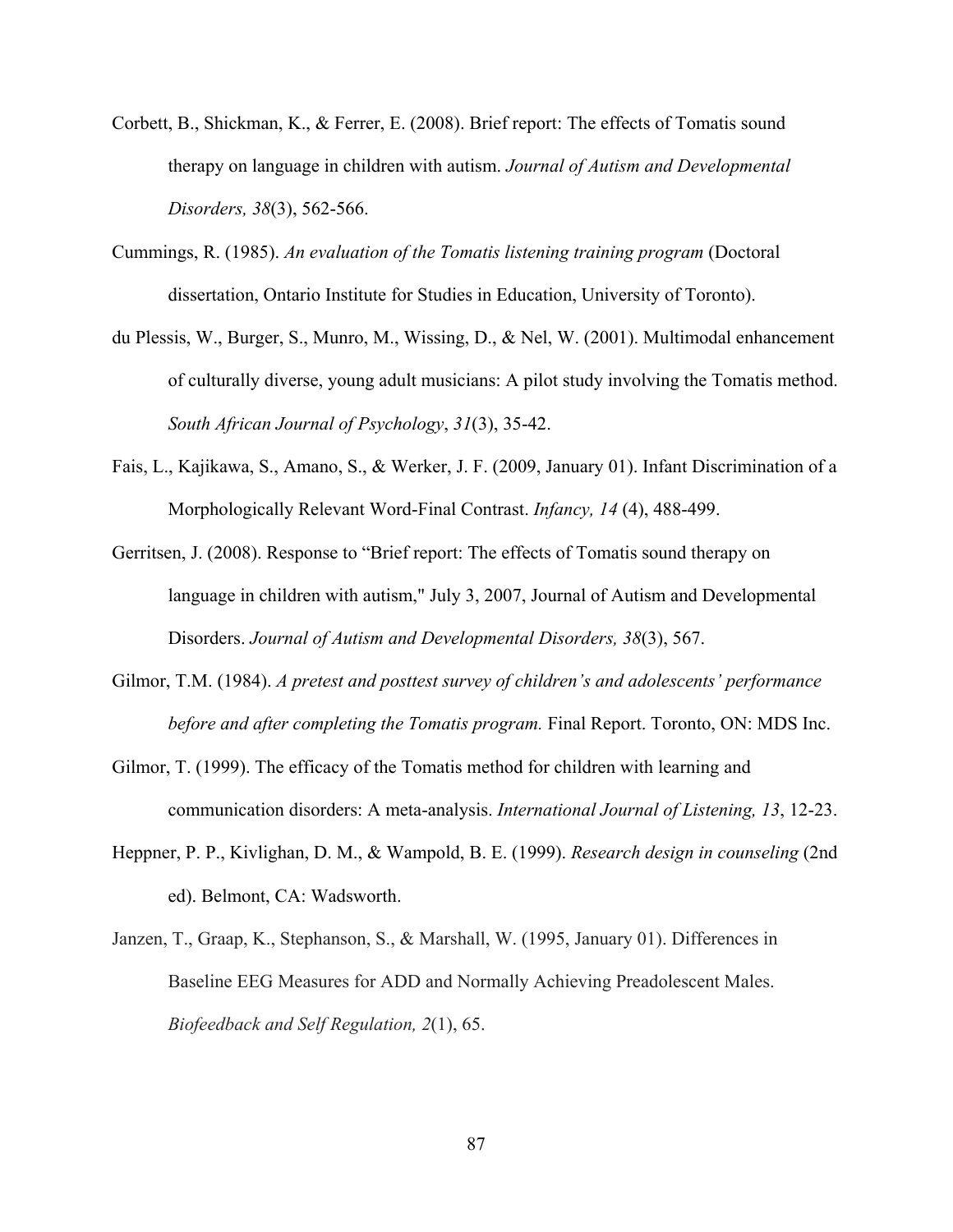- Kershner, J. R., Cummings, R. L., Clarke, K. A., & Hadfield, A. J. (1990). Two-year evaluation of the Tomatis listening training program with learning disabled children. *Learning Disability Quarterly*, *13*(1), 43-53.
- Kouri, T. A., Selle, C. A., & Riley, S. A. (2006). Comparison of meaning and graphophonemic feedback strategies for guided reading instruction of children with language delays. *American Journal of Speech-Language Pathology, 15*(3), 236-246.
- Kraus, N., & Banai, K. (2007). Auditory-processing malleability: Focus on language and music. *Current Directions in Psychological Science, 16*(2), 105-110.
- Kropotov, I. U. D. (2009). *Quantitative EEG, event-related potentials and neurotherapy*. Amsterdam: Elsevier/Academic.
- Kuhl, P. K. (1979, January 01). Speech perception in early infancy: perceptual constancy for spectrally dissimilar vowel categories. *The Journal of the Acoustical Society of America, 66*(6), 1668-79.
- Liu, H. M., Tsao, F. M., & Kuhl, P. K. (2009, January 01). Age-related changes in acoustic modifications of Mandarin maternal speech to preverbal infants and five-year-old children: a longitudinal study. *Journal of Child Language, 36*(4), 909-22.
- Loo, S. K., & Barkley, A. (2005). Clinical utility of EEG in attention deficit hyperactivity disorder. *Applied Neuropsychology*, *12*(2), 64-76.
- Lubar, J. F. (1991). Discourse on the development of EEG diagnostics and biofeedback for attention-deficit/hyperactivity disorders. *Biofeedback and Self-Regulation, 16*(3), 201- 225.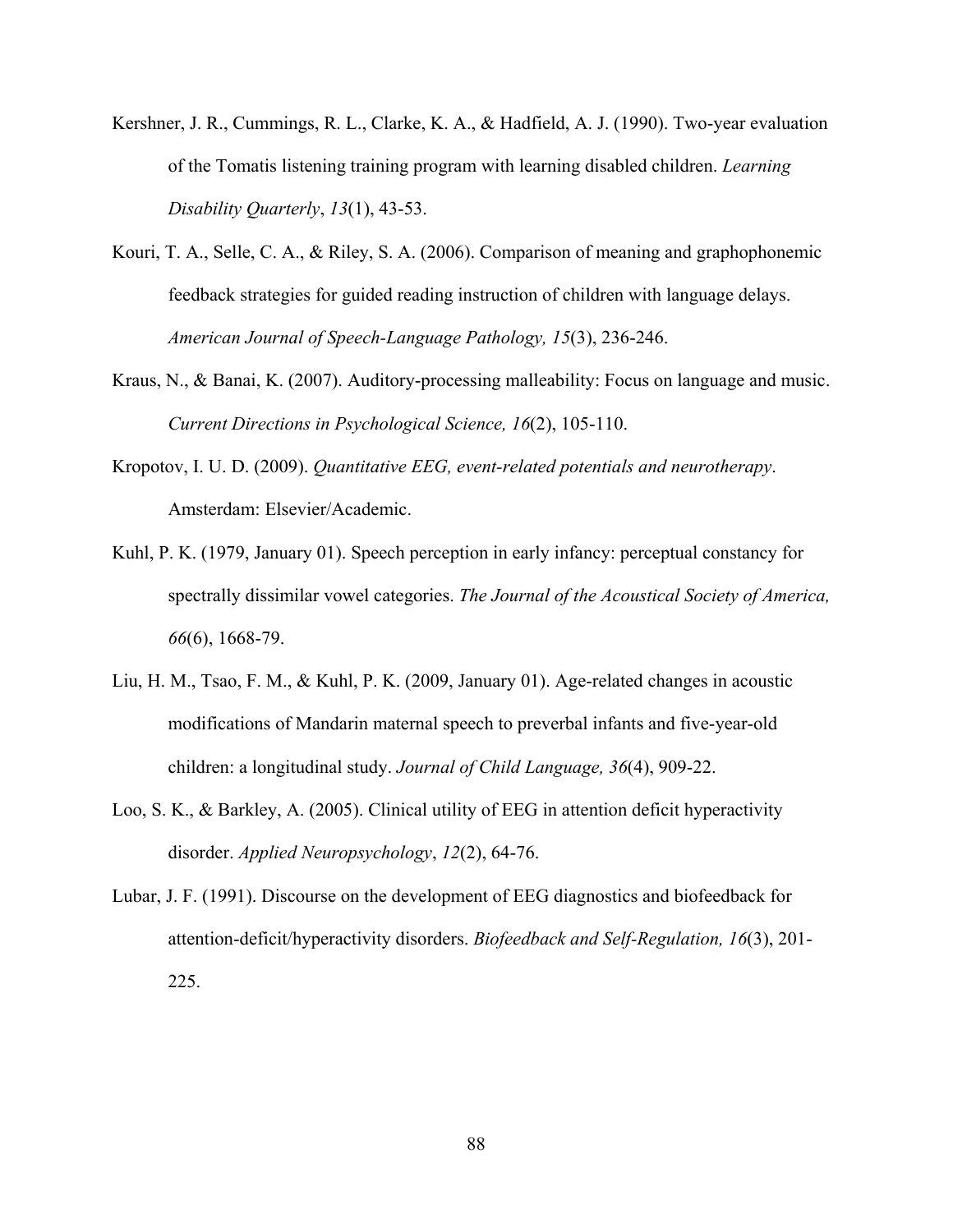- Marshall, P. J., Bar-Haim, Y., & Fox, N. A. (January 01, 2002). Development of the EEG from 5 months to 4 years of age. *Clinical Neurophysiology: Official Journal of the International Federation of Clinical Neurophysiology, 113*(8), 1199-1208.
- Monastra, V. J., Lubar, J. F., Linden, M., VanDeusen, P., Green, G., Wing, W., Phillips, A., ... Fenger, T. N. (1999). Assessing attention deficit hyperactivity disorder via quantitative electroencephalography: an initial validation study. *Neuropsychology, 13*(3), 424-433.
- Mould, P. (1985). *An evaluation of dyslexic boys' response to the Tomatis Listening Training Programme: Interim report*. Brickwall House, Northiam, East Sussex, England.
- Neysmith- Roy, J. M. (2001). The Tomatis Method with severely autistic boys: Individual case studies of behavioral changes. *South African Journal of Psychology, 31*(1), 19-26.
- Niedermeyer, E. (1997, January 01). Alpha rhythms as physiological and abnormal phenomena. *International Journal of Psychophysiology: Official Journal of the International Organization of Psychophysiology, 26,* 1-3.
- Patel, A. D. (2006). Musical rhythm, linguistic rhythm, and human evolution. *Music Perception*, *24*(1), 99-104.
- Rivera-Gaxiola, M., Silva-Pereyra, J., & Kuhl, P. K. (2005, March 01). Brain Potentials to Native and Non-Native Speech Contrasts in 7- and 11-Month-Old American Infants. *Developmental Science, 8*(2), 162-172.
- Rourke, B., & Russell, D. (1982). The Tomatis method applied to older learning disabled children: An evaluation. *Proceedings from Opening Communication Conference*. Toronto, ON.
- Ross-Swain, D. (2007). The effects of auditory stimulation on auditory processing disorder: A summary of the findings. *International Journal of Listening*, *21*(2), 140-155.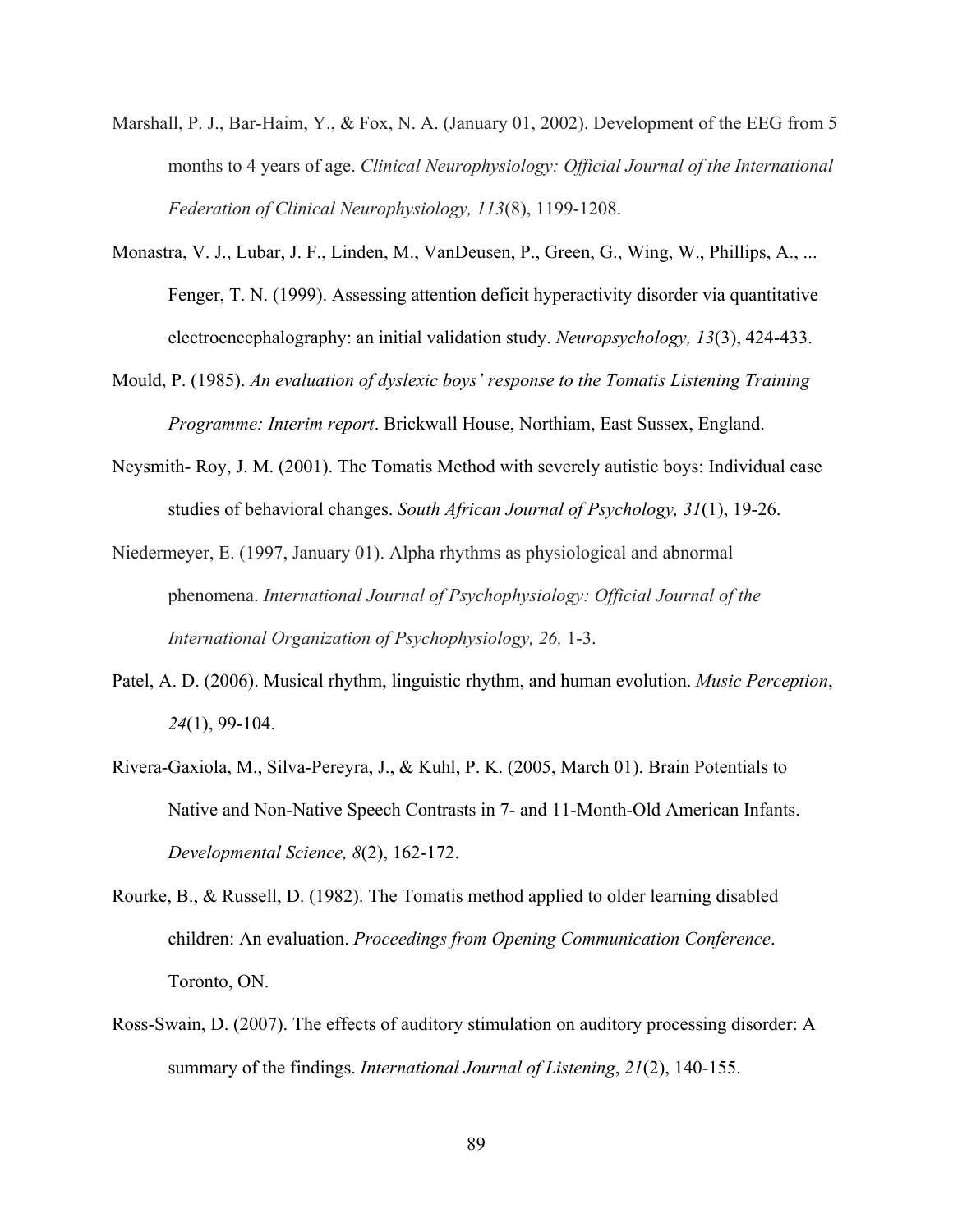Sachs, O. (2007). *Musicophilia: Tales of Music and the Brain*. New York City: Knopf.

- Sanford, J. A., & Turner, A. (1994). *Integrated Visual and Auditory Continuous Performance Test*. Richmond: Brain Train Inc.
- Satterfield, J. H., Cantwell, D. P., Lesser, L. I., & Podosin, R. L. (1972). Physiological studies of the hyperkinetic child. *The American Journal of Psychiatry, 128*(11), 1418-24.
- Shams, L., Kamitani, Y., Thompson, S., & Shimojo, S. (2001). Sound alters visual evoked potentials in humans. *Neuroreport, 12*(17), 3849-52.
- Shaw, P., Eckstrand, K., Sharp, W., Blumenthal, J., Lerch, J. P., Greenstein, D., ... Rapoport, J. L. (n.d.). *Attention-deficit/hyperactivity disorder is characterized by a delay in cortical maturation*. National Academy of Sciences.
- Sollier, P. (2005). *Listening for Wellness: An Introduction to the Tomatis Method*. Walnut Creek: The Mozart Center Press.
- Strauss, E., Spreen, O., & Sherman, E. M. S. (2006). *A Compendium of neuropsychological tests: Administration, norms, and commentary*. Oxford: Oxford University Press.
- Steriade, M. (2006). Grouping of brain rhythms in corticothalmic systems. *Neuroscience*, 137(4), 1087-1106
- Steriade, M. (2006)*.* Grouping of brain rhythms in corticothalamic systems.
- *Neuroscience*, 137(4), 1087-1106.
- Thatcher, R. W., Walker, R. A., Biver, C. J., North, D. N., & Curtin, R. (2003). Quantitative EEG normative databases: Validation and clinical correlation. *Journal of Neurotherapy, 7*, 87-122.
- Tomatis, A. A. (1972). *Education et dyslexie*. Paris: ESF.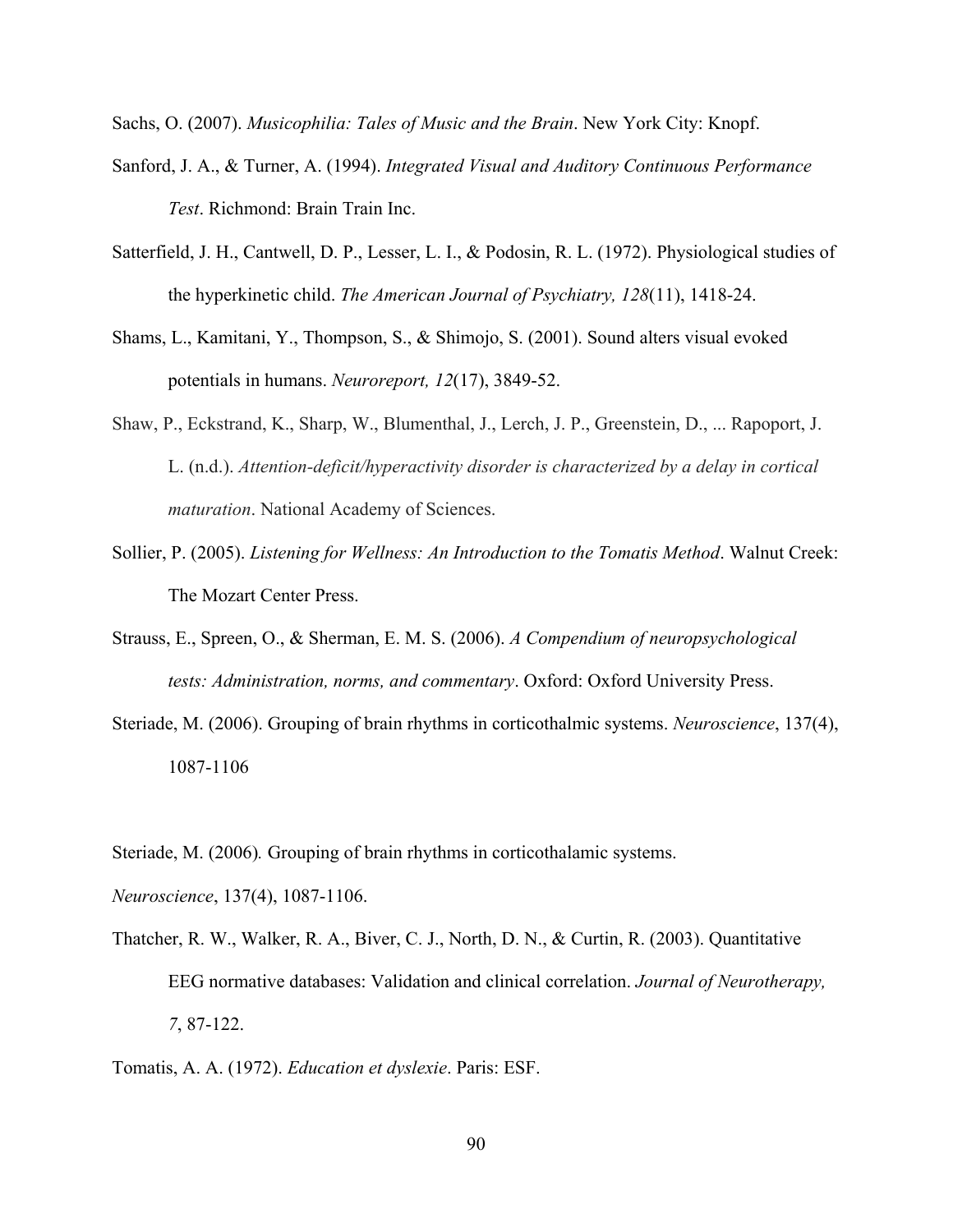- Tomatis, A. A. (1974). *Vers l'ecoute humaine*. Paris: Editions Esf.
- Tomatis, A. A. (1978). *Oreille et le langage*. S.l: Seuil.
- Tomatis, A. A. (1981). *La Nuit Uterine*. Paris: Stock.
- Tomatis, A. A. (1989). *Vers l'écoute humaine: Tome 2*. Paris: ESF.
- Toplak, M. E., Dockstader, C., & Tannock, R. (2006). Temporal information processing in ADHD: Findings to date and new methods. *Journal of Neuroscience Methods, 151*(1), 15-29.
- Vervoort, J., De, V. M. J. A., & Van, W. (2007). The improvement of severe psychomotor and neurological dysfunctions treated with the Tomatis audio-psycho-phonology method measured with EEG brain map and auditory evoked potentials. *Journal of Neurotherapy*, *11*(4), 37-49.
- Wagner, R. K., Torgesen, J.K., & Rashotte, C.A. (1999a). *Examiner's Manual: Comprehensive Test of Phonological Processing*. Austin: Pro-Ed.
- Wagner, R. K., Torgesen, J.K., & Rashotte, C.A. (1999b). *Examiner's Manual: Test of Word Reading Efficiency*. Austin: Pro-Ed.
- Weiler, M., Bernstein, J., Bellinger, D., & Waber, D. (2002). Information processing deficits in children with attention-deficit/hyperactivity disorder, inattentive type, and children with reading disability. *Journal of Learning Disabilities, 35*(5), 449-462.
- Wilson, B., Iacoviello, J., Metlay, W., Risucci, D., Rosati, R., & Palmaccio, T. (1982). Tomatis project final report*. Proceedings from Opening Communication Conference*. Toronto, ON.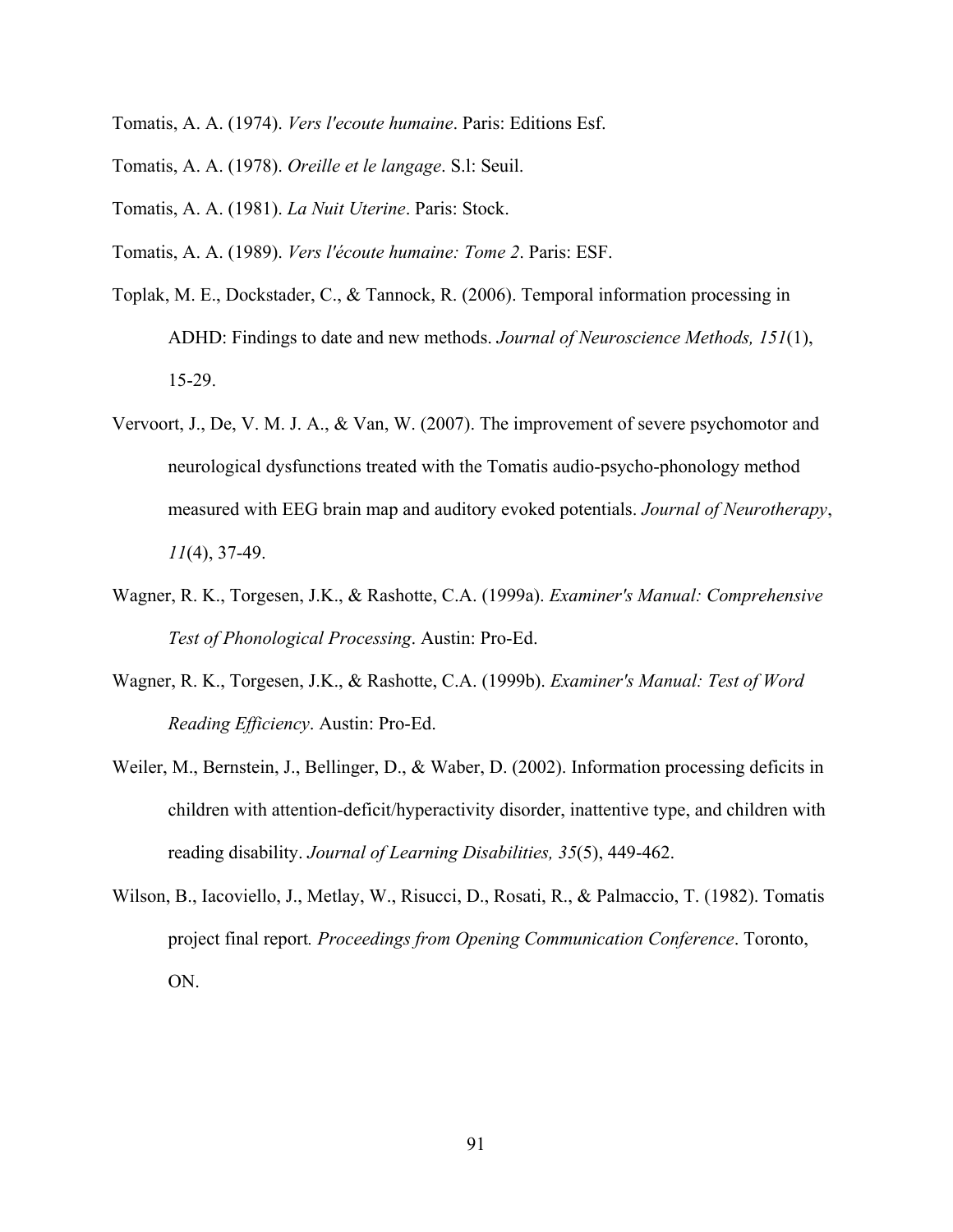- Wong, Patrick C. M., Skoe, E.**,** Russo, N.M., Dees, T**.,** & Kraus, N. (2007). Musical experience shapes human brainstem encoding of linguistic pitch patterns. *Nature Neuroscience*, *10*(4), 420-422.
- Zeece, P. D. (2006). Sound reading and reading sounds: The case for phonemic awareness. *Early Childhood Education Journal, 34*(2), 169-175.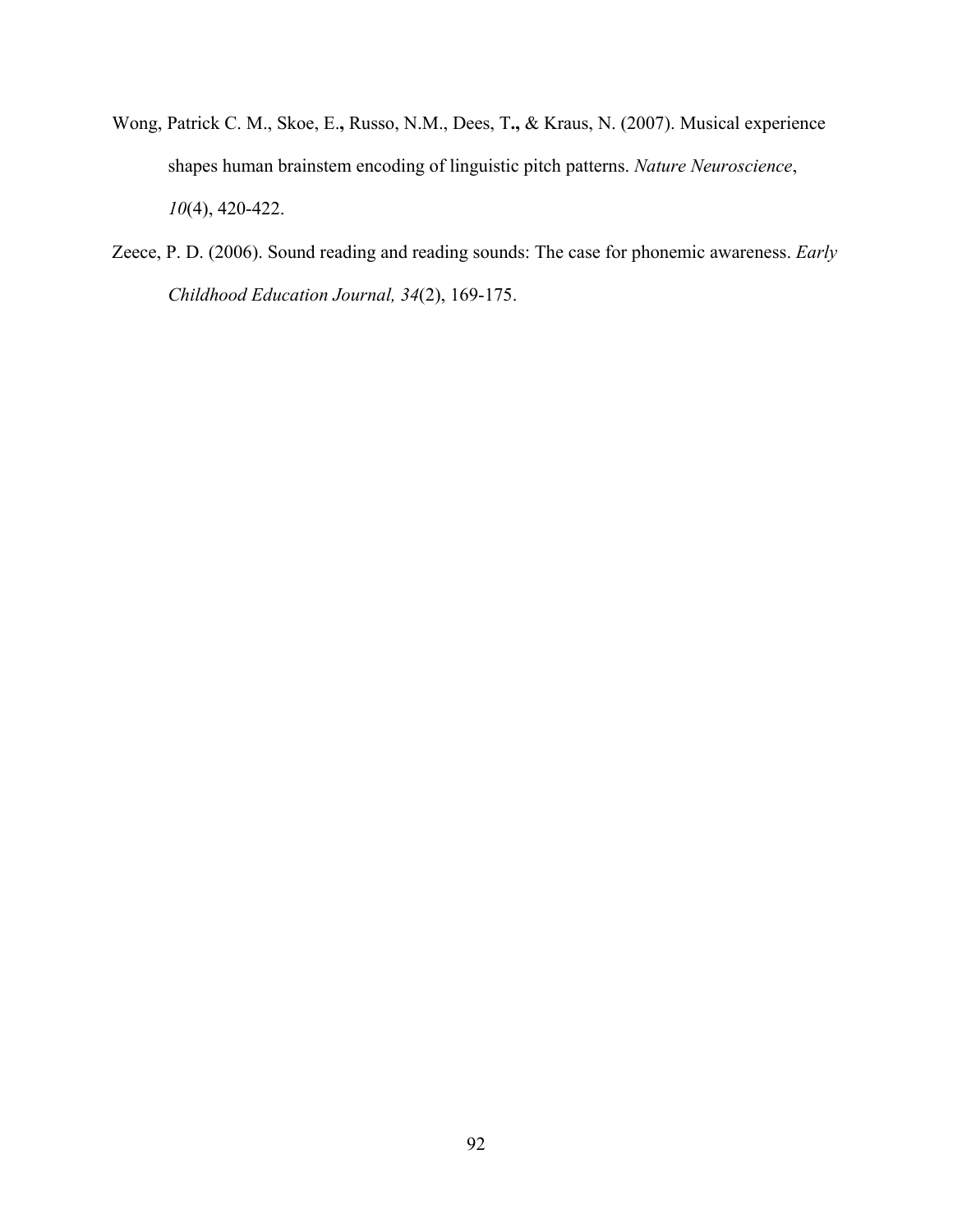## **Appendix A**

Dear Dr

In January 2008, I will begin an experiment as part of my doctoral program in clinical psychology. The experiment has the purpose to investigate possible effects of the Tomatis Method of sound stimulation on brain's physiology and on attention and other cognitive functions, and behavior in children who have been diagnosed with ADHD. I am writing to you to inform you about this opportunity for some of your patients / clients to participate in the project with the possibility to attend to the first and second part of the program at no charge. Following criteria need to be met:

1) Children ages 7 through 13 will be selected for participation in this study.

3) Children and their parents are required to have English as their primary language.

4) Children must have been either diagnosed by a psychologist or a physician with Attention Deficit Disorder (ADD), according to the DSM IV.

5) Children must not have been previously diagnosed with a neurological (e.g., seizures, head trauma, tumors), or hearing disorder.

6) Children must not be under the influence of any long term mood altering and attention inhibiting medication while participating in the study, and must have been off all stimulant medication for at least two days prior to beginning the study.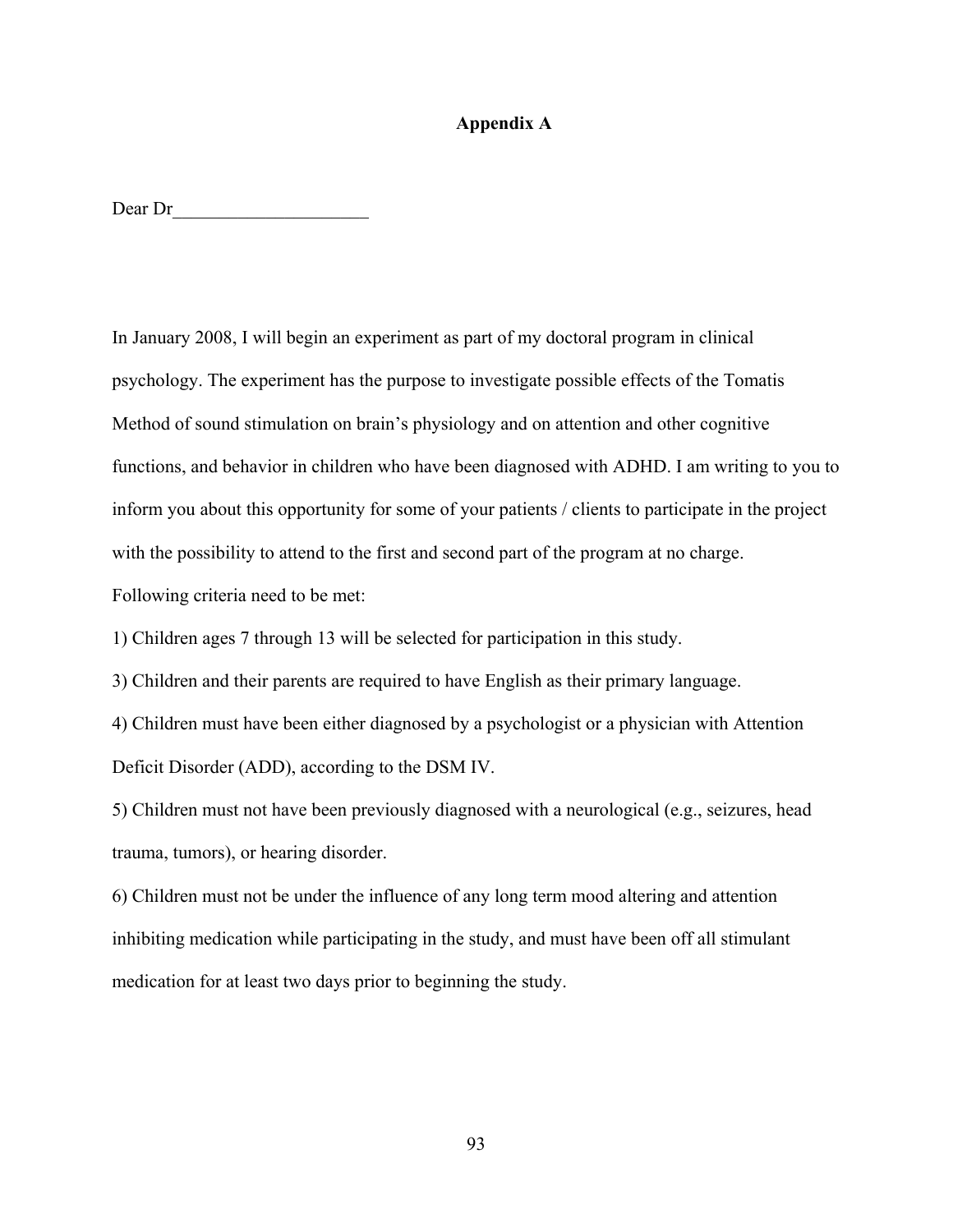If you feel that some of your family could benefit from participating in this study please have them contact us at 206 522-8873 or at lsacarin@sacarin.com asking them to have the e-mail titled "study".

I would like to thank you in advance for your support, and would like to invite you to contact me if you would like more information about the study.

Sincerely,

Liliana Sacarin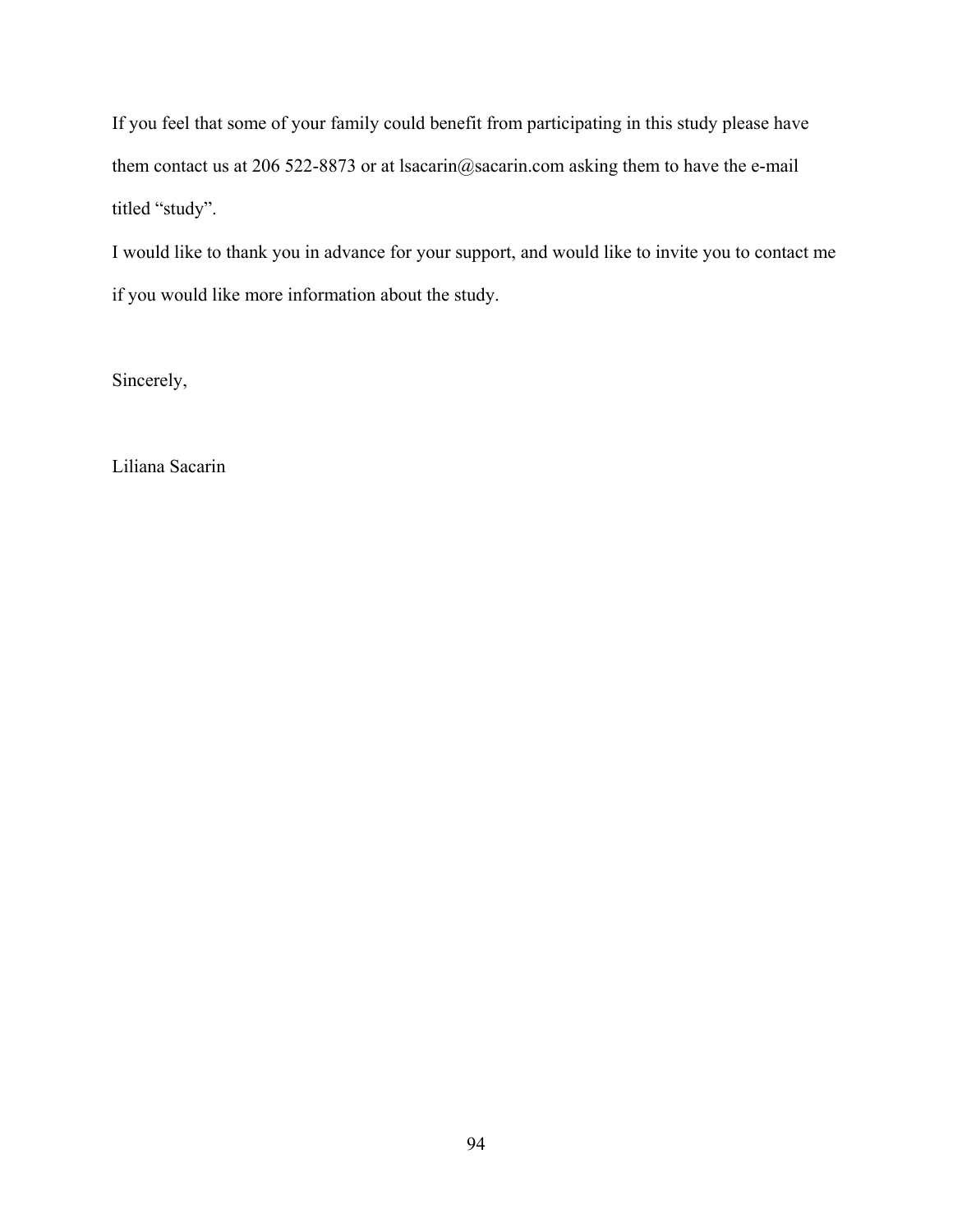#### **Appendix B**

## Informed Consent Form

Sacarin Center

5901 Roosevelt Way NE Suite C

Seattle, WA 98105

January 1, 2008

Dear Parents:

As part of my doctoral dissertation we will be initiating a research project in January of next year. The purpose of the research is to determine specific effects of the Tomatis method of sound stimulation on the brain's physiology and on certain cognitive and attentional parameters. Approximately 44 children ages 7-13 will be included in the study, and I would like to have your permission for your child's participation in the research.

There is strong clinical evidence that the Tomatis method of sound stimulation positively influences psychomotor, cognitive, and linguistic skills in children with learning and developmental challenges, as it is used in over 250 centers all over the world. For this and many other reasons, I strongly believe that your child will benefit personally from participation in this project, either during the experimental phase or shortly there after if he or she is selected to be in the control group. The most important benefit of this research is that your child's participation may help the project team identify important strategies in developing health and wellness for children which I hope will lead to more support for children's mental health in both your local and global communities.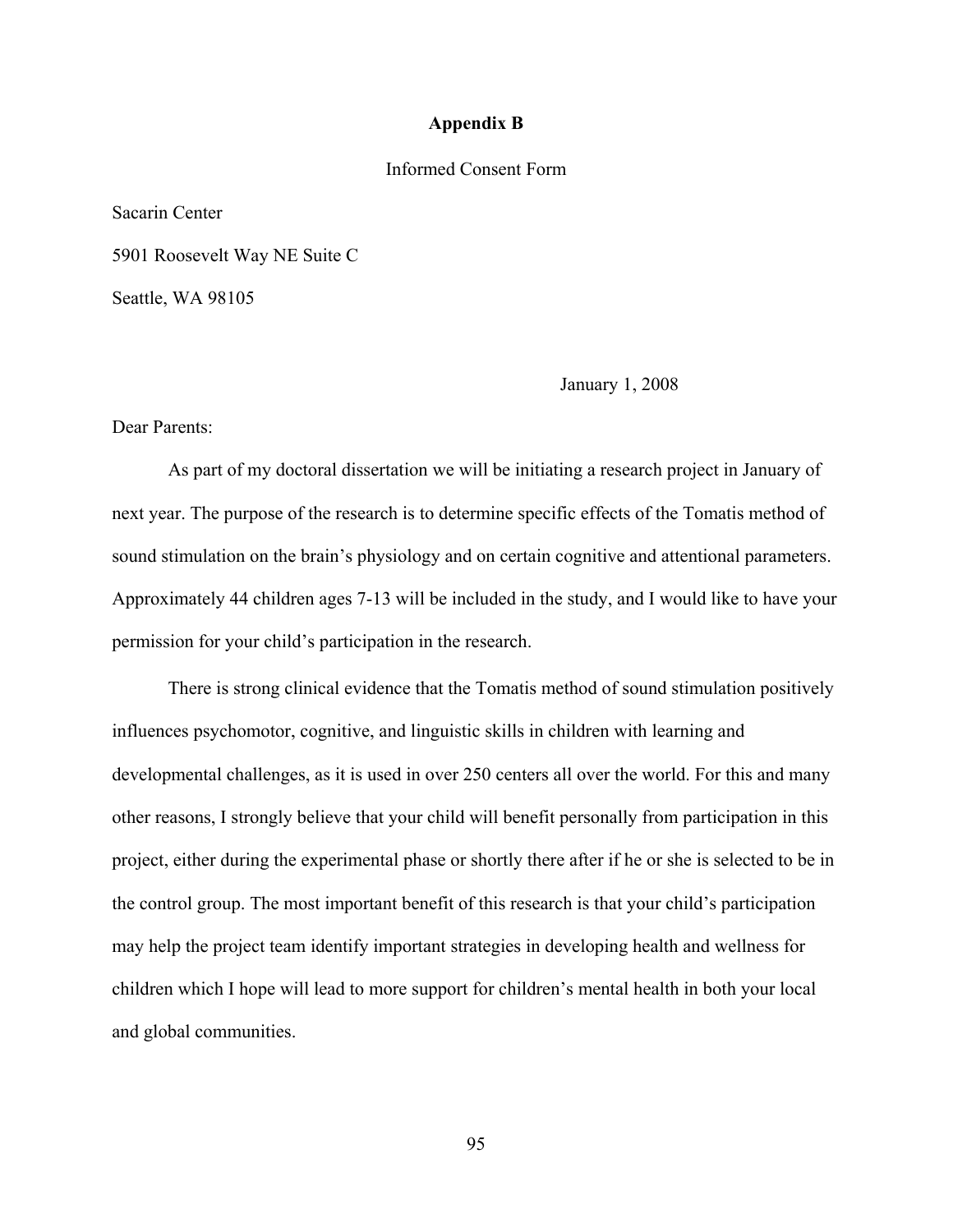Your child's participation in this research is voluntary. If at any time your child feels uncomfortable, they can ask to be excused from the meeting and return at a later time or not return at all. Participants' information will be kept confidentially. If you agree for your child to participate, you will be given a copy of this document and a written summary of the research when the project is completed. In the event that we do further follow-up research in connection with this project, we ask for your permission to contact your child in the future, as a potential research volunteer.

You may contact Liliana Sacarin at any time if you have questions about the research. You can reach her at:

Sacarin Listening Movement and Development center

5901 Roosevelt Way NE Suite C

Seattle, WA 98105

By phone at 206-522-8873, or e-mail at  $\frac{\text{Isacarin}}{\text{asacarin}}$ .com

We want to thank you for your time, consideration, and help in this project.

If you are willing to have your child participate in the study please return the attached permission form to the Sacarin Center.

Again, I greatly appreciate your cooperation in this endeavor. If you have any questions concerning the research please do not hesitate to contact me.

Sincerely,

Liliana Sacarin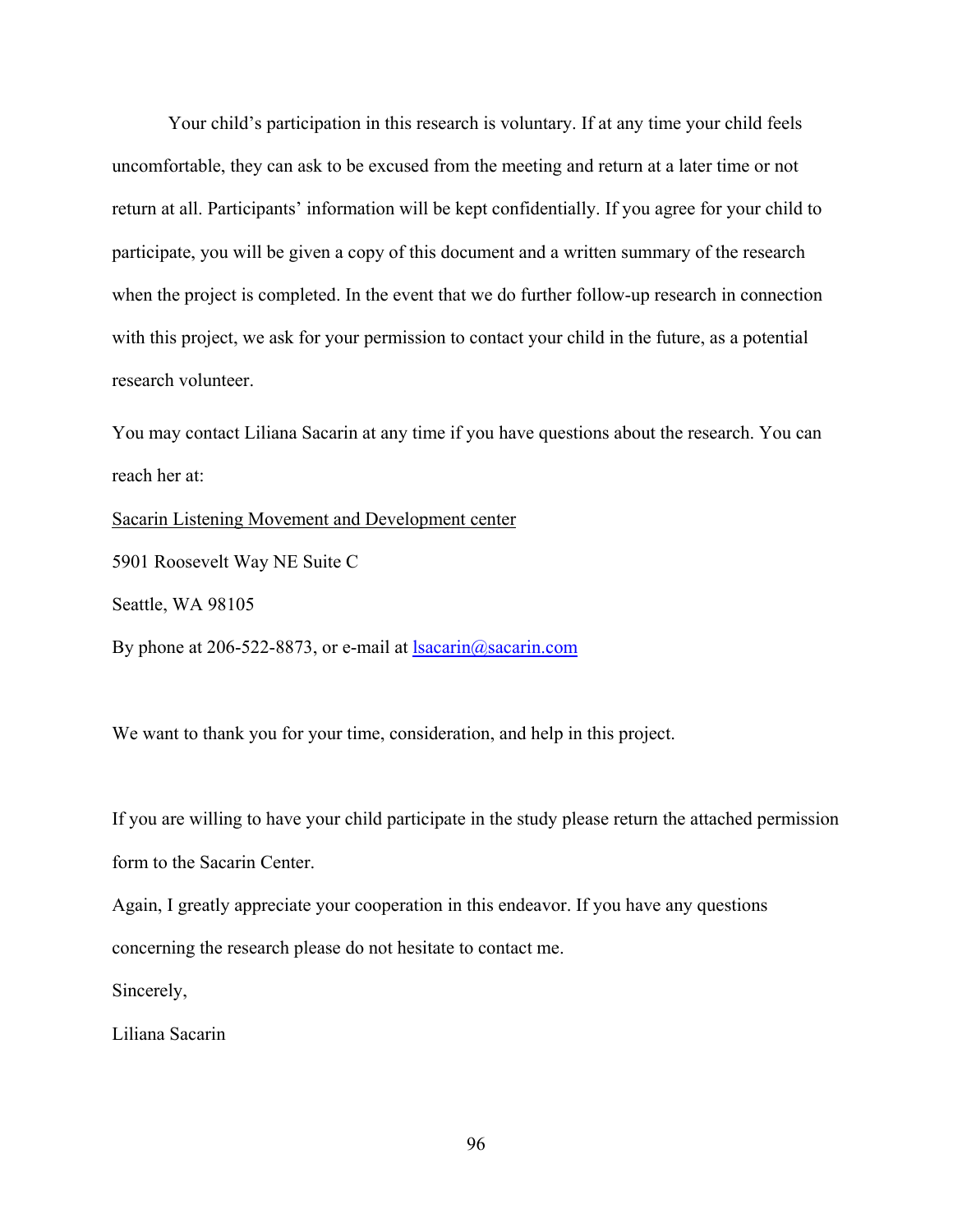I have read the above statement and I herby give permission for

\_\_\_\_\_\_\_\_\_\_\_\_\_\_\_\_\_\_\_\_\_\_\_\_\_\_\_\_\_\_\_\_\_\_\_\_\_ to participate in the research study undertaken at

the Sacarin Center beginning in January 2008.

Date\_\_\_\_\_\_\_\_\_\_\_\_\_\_\_\_\_\_\_\_\_\_\_ Parent Signature\_\_\_\_\_\_\_\_\_\_\_\_\_\_\_\_\_\_\_\_\_\_\_\_\_\_\_\_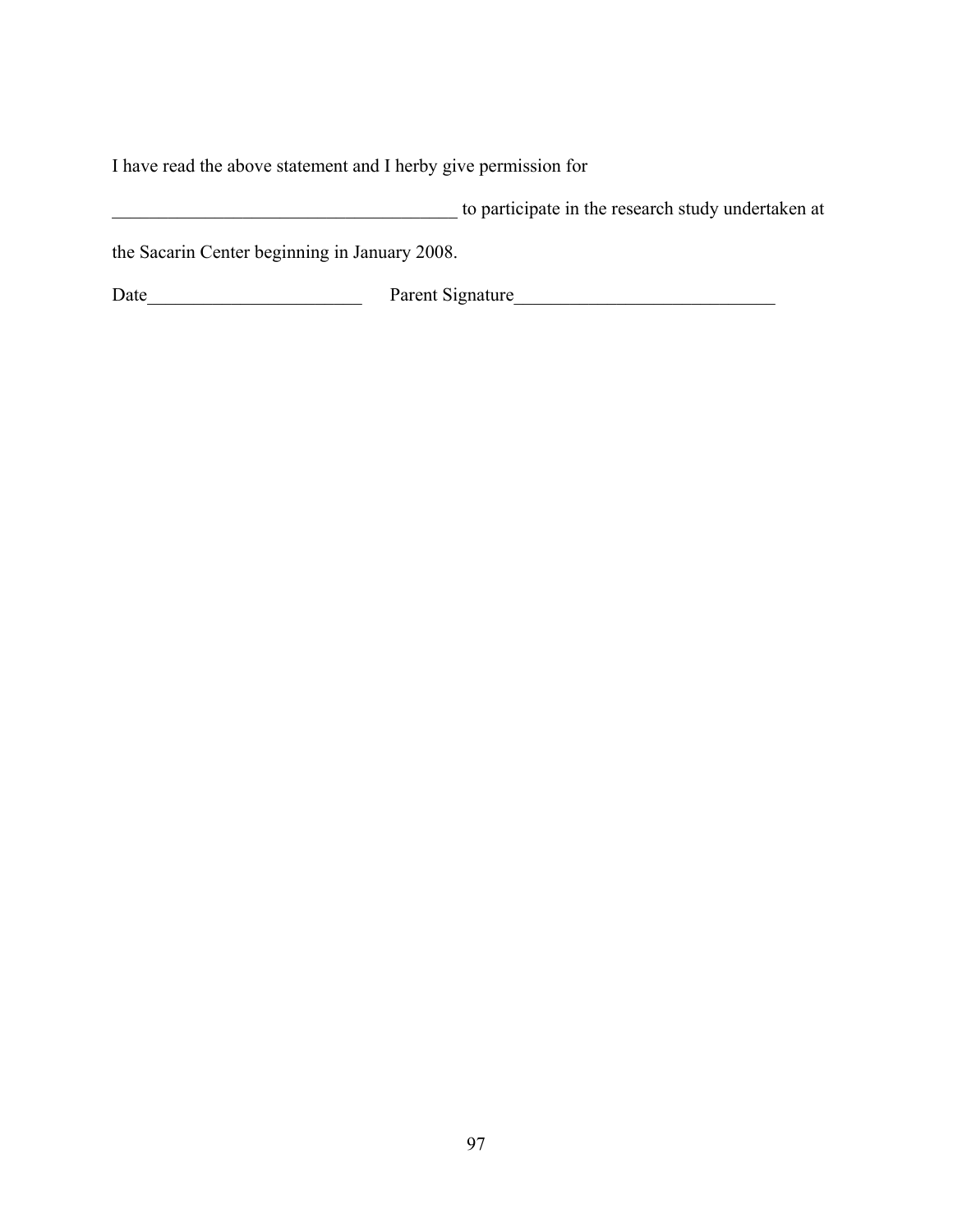### **Appendix C**

#### Participant Assent Form

### *Study Title*

Specific Effect of the Tomatis Listening Method on the Brain and on Cognitive and Behavioral Functions

#### *Investigators*

Liliana Sacarin, MA (206.522.8873)

I am being asked to help Miss Liliana Sacarin with a project which she calls a "study".

### **Why is this study being done?**

This study is being done in order to better understand how specific methods of sound stimulation affect children's abilities in attention and processing in order to help kids like me, in learning, attention, focus and behavioral control.

### **If I do the study, what will I have to do?**

If I decide to participate in the study, my part in the project will involve going to The Sacarin Center, putting on and listening to headphones for two hours, for 26 days. At three different times during these days, I will spend about an hour meeting with just Liliana in order to answer some questions verbally, as well as answer some of the questions her computer asks me. In these meetings, I will also put on a cap in order to read my brain's activity. This cap will not hurt me and will be of very little, if any, discomfort. I understand that if I miss a part of a class or am not able to participate in the study on certain days, I will have to make up for the time that I missed. I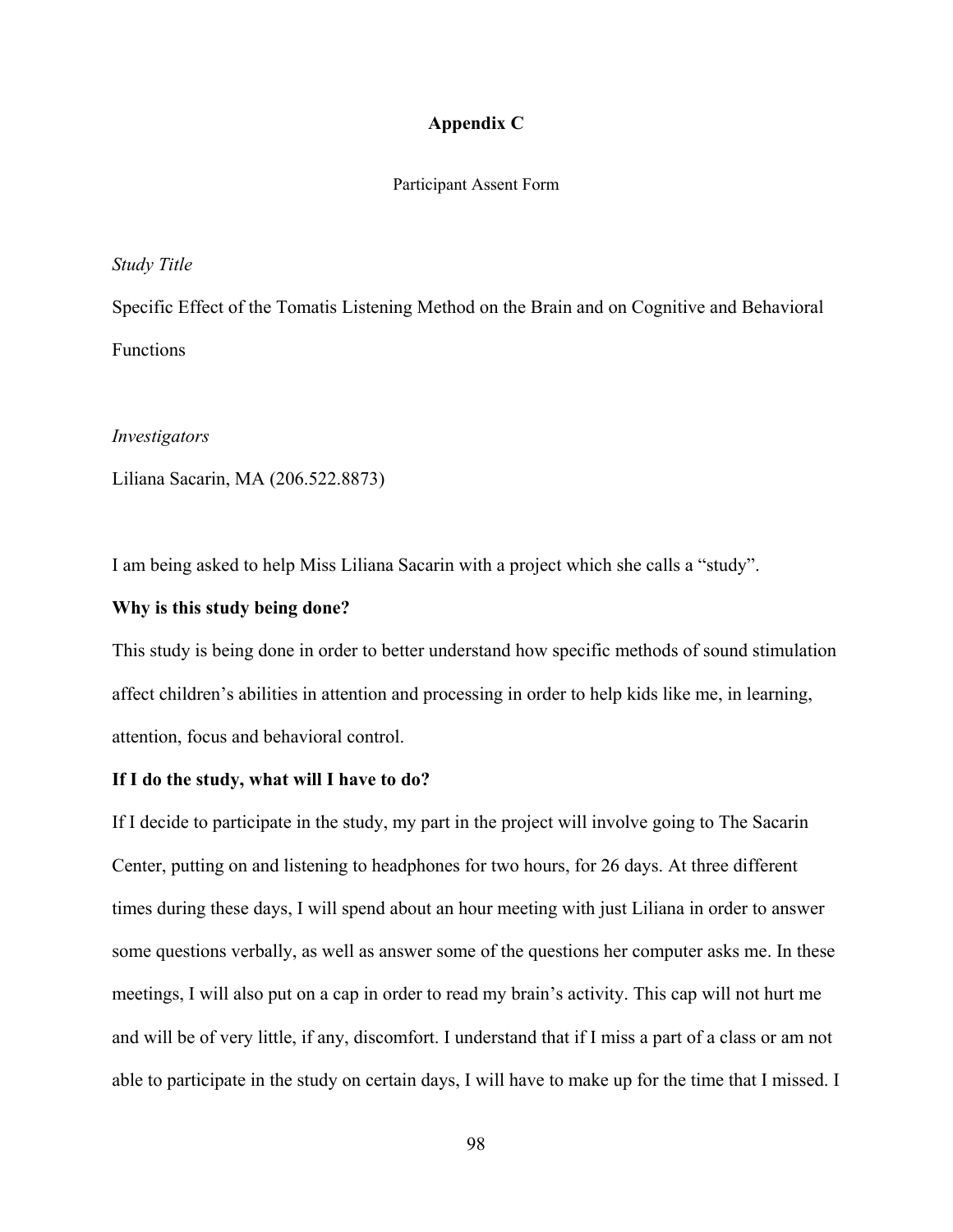also understand that I may miss a part of my extracurricular activities if the study takes place during those times.

#### **Do I have to be in this study?**

I understand that I do not have to participate if I feel uncomfortable about the study and if that is what I decide, no one will treat me badly. I can stop part of the way through and skip the questions I don't want to answer and that will still be OK. I understand that my information and answers will be kept private and that the person who interviews me will not tell anyone what I have said. I also understand that some of my time at the Sacarin Center will be recorded and that too will be kept private as is only for Liliana and her team to review if they have any questions.

### **What happens after the study?**

When the study is all done, I understand that there will be a report written about what was learned. This report will not include my name or say that I was in the study. If I agree to participate, I will be given a copy of this report when it is done, as well as a copy of this paper that I am reading now. If in the future there is another study which is connected with this study, I understand that by signing this paper Liliana and her team are asking my permission to contact me in the future, as someone who might want to participate in the other study.

I understand that I or my parents may contact Liliana Sacarin at anytime with any questions that we may have.

Here is some information that will help us reach her.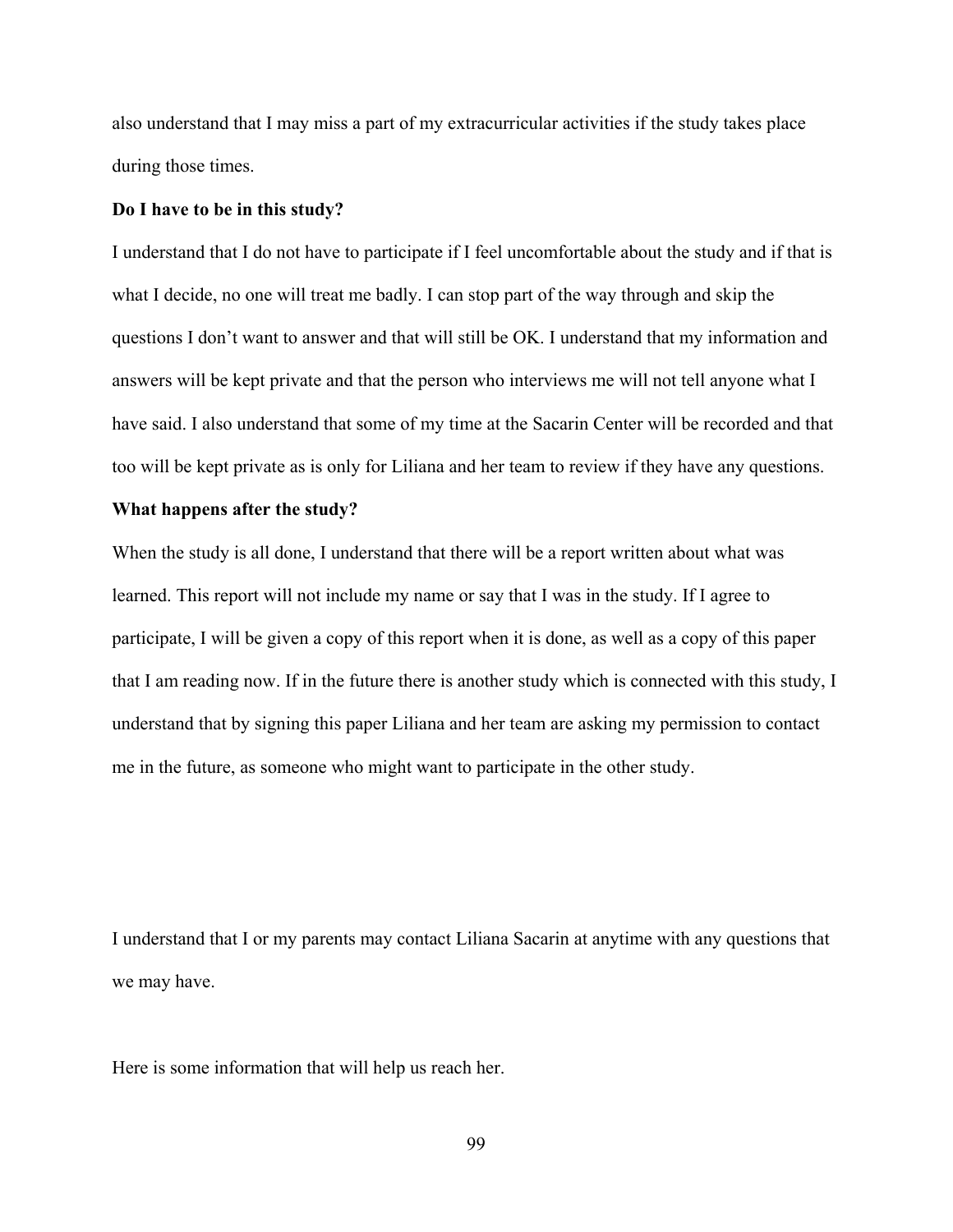Sacarin Listening Movement and Development center

5901 Roosevelt Way NE Suite C

Seattle, WA 98105

By phone at 206-522-8873, or e-mail at  $\frac{1}{s}$  sacarin.com

Signing this document means that the research study, including the above information, has been described to me and that I am freely choosing to participate.

I have read the above statement (or have had it read to me) and I understand my rights with

regard to participating in this research project.

\_\_\_\_\_\_I agree to participate in this project

\_\_\_\_\_\_I do not want to participate in this project.

Student signature/Date

Investigator/Date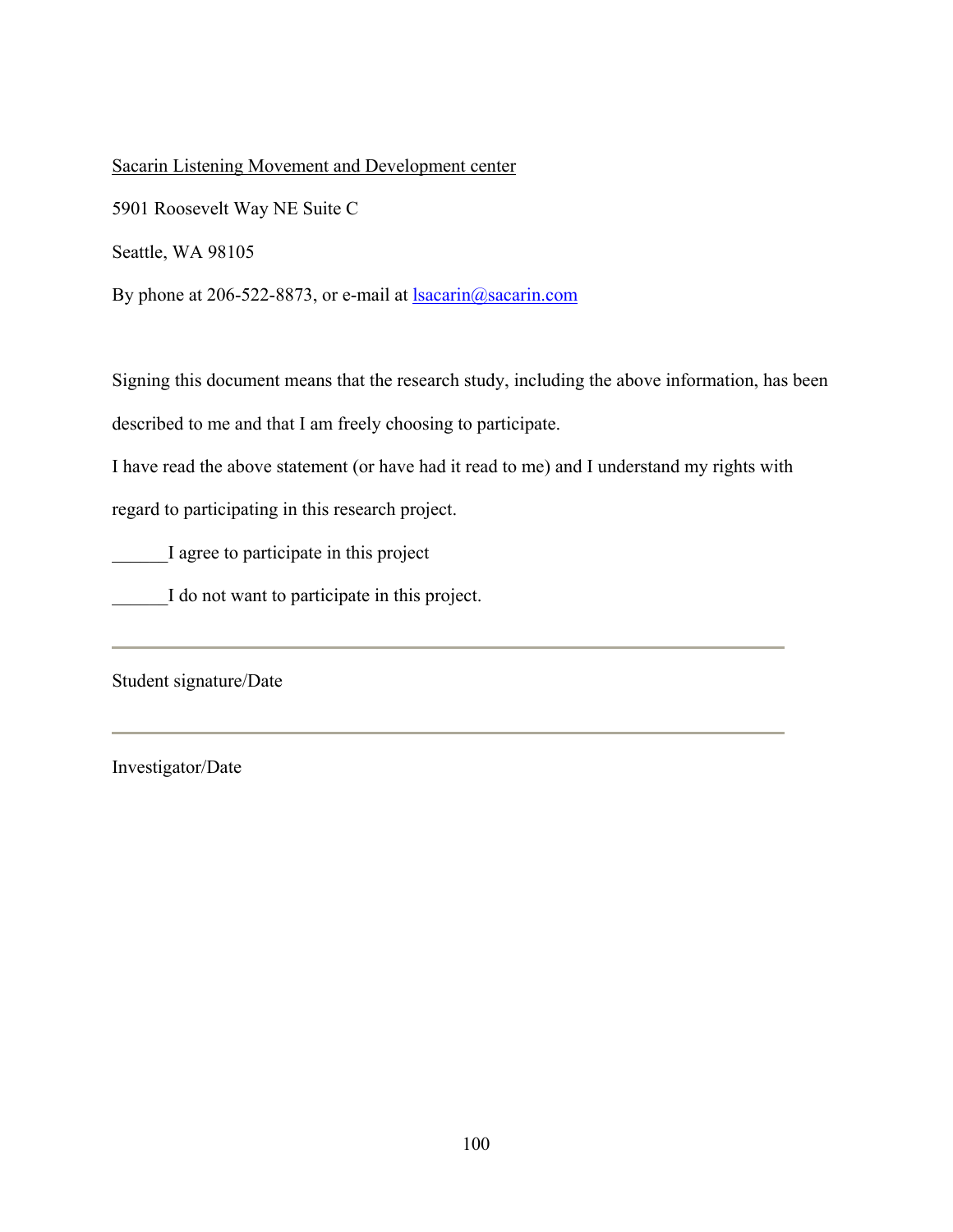# **Appendix D**

|  | <b>Standard Scores and Descriptive Statistical Analysis</b> |  |
|--|-------------------------------------------------------------|--|
|  |                                                             |  |

| Table 14       |                                                  |                |                |                |
|----------------|--------------------------------------------------|----------------|----------------|----------------|
|                | Processing Speed: Coding Subtest Standard Scores |                |                |                |
| Group          |                                                  | Tomatis        |                | Control        |
| Participants   | Pretest                                          | Posttest       | Pretest        | Posttest       |
| 1              | 6                                                | 6              | 6              | 8              |
| $\overline{2}$ | $\mathfrak{Z}$                                   | $\overline{7}$ | 9              | 8              |
| 3              | 5                                                | $\,$ 8 $\,$    | 11             | 9              |
| $\overline{4}$ | 6                                                | $\overline{7}$ | 8              | 8              |
| 5              | 9                                                | 11             | 9              | $\overline{7}$ |
| 6              | 8                                                | 10             | 10             | 8              |
| $\tau$         | 5                                                | 7              | 6              | $\overline{7}$ |
| 8              | $\tau$                                           | 9              | $\overline{7}$ | 10             |
| 9              | $\overline{7}$                                   | 9              | 8              | 11             |
| 10             | 12                                               | 13             | 12             | 11             |
| 11             | $\overline{4}$                                   | 10             |                |                |
| 12             | $\overline{2}$                                   | 5              |                |                |
| 13             | 10                                               | 13             |                |                |
| 14             | 8                                                | 8              |                |                |
| 15             | $\overline{4}$                                   | $\overline{7}$ |                |                |

Standard Score (SS) is based on mean of 10 and standard deviation of 3.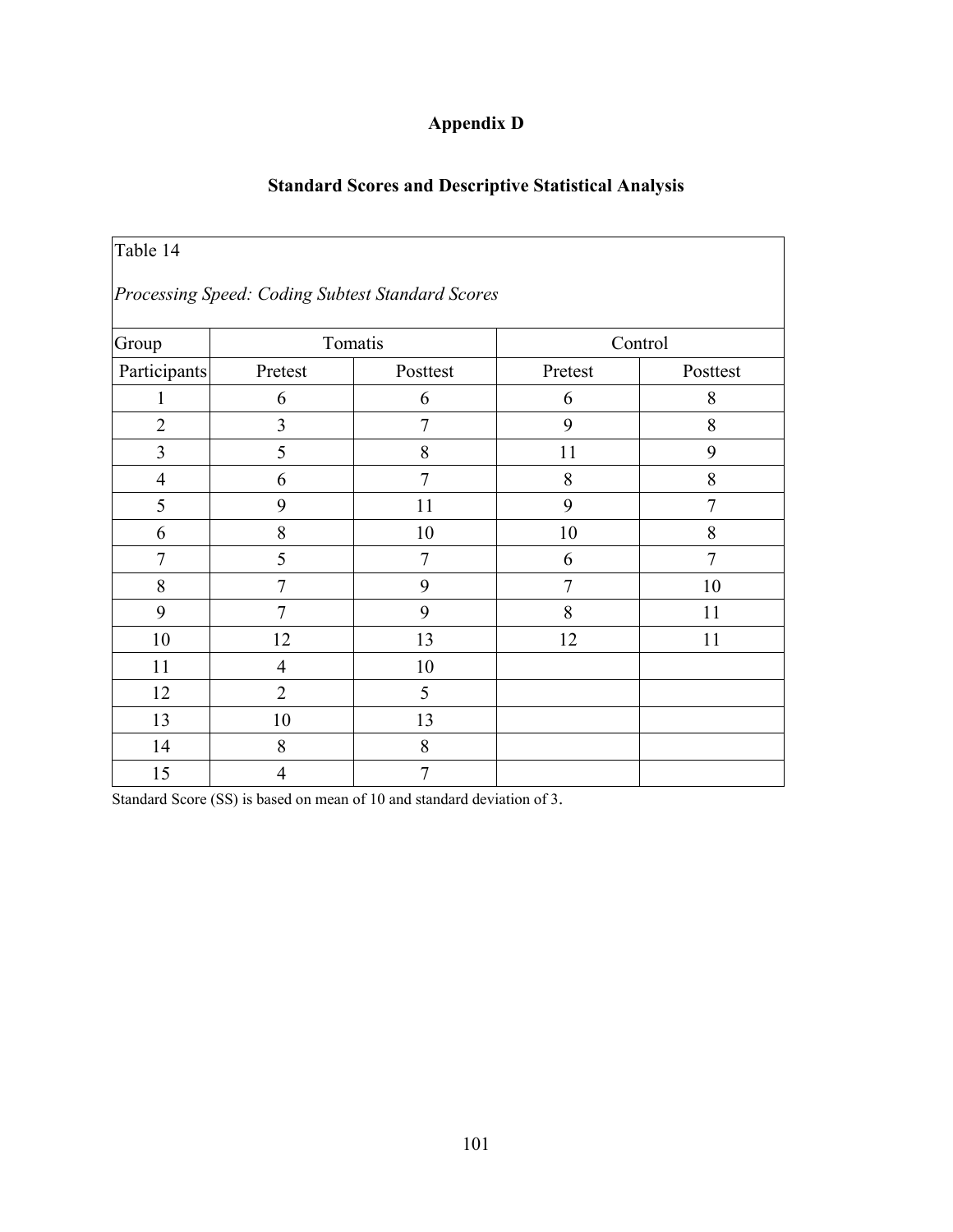| Table 15                                                  |          |          |         |          |  |  |  |  |
|-----------------------------------------------------------|----------|----------|---------|----------|--|--|--|--|
| Processing Speed: Coding Descriptive Statistical Analysis |          |          |         |          |  |  |  |  |
| Tomatis<br>Control                                        |          |          |         |          |  |  |  |  |
| Univariate<br>Analysis                                    | Pretest  | Posttest | Pretest | Posttest |  |  |  |  |
| Average                                                   | 6.4      | 8.666667 | 8.6     | 8.7      |  |  |  |  |
| Median                                                    | 6        | 8        | 8.5     | 8        |  |  |  |  |
| Standard<br>Deviation                                     | 2.720294 | 2.380476 | 2.01108 | 1.494434 |  |  |  |  |

| Table 16       |                                                  |          |         |          |  |  |  |  |  |
|----------------|--------------------------------------------------|----------|---------|----------|--|--|--|--|--|
|                | Phonological Processing: C-TOPP Composite Scores |          |         |          |  |  |  |  |  |
| Group          |                                                  | Tomatis  |         | Control  |  |  |  |  |  |
| Participants   | Pretest                                          | Posttest | Pretest | Posttest |  |  |  |  |  |
| 1              | 121                                              | 124      | 109     | 100      |  |  |  |  |  |
| $\overline{2}$ | 79                                               | 94       | 97      | 100      |  |  |  |  |  |
| 3              | 100                                              | 118      | 121     | 115      |  |  |  |  |  |
| $\overline{4}$ | 100                                              | 109      | 76      | 73       |  |  |  |  |  |
| 5              | 94                                               | 94       | 106     | 112      |  |  |  |  |  |
| 6              | 115                                              | 118      | 88      | 88       |  |  |  |  |  |
| $\overline{7}$ | 97                                               | 121      | 103     | 118      |  |  |  |  |  |
| 8              | 103                                              | 112      | 91      | 100      |  |  |  |  |  |
| 9              | 85                                               | 100      | 94      | 97       |  |  |  |  |  |
| 10             | 112                                              | 121      | 112     | 112      |  |  |  |  |  |
| 11             | 88                                               | 88       |         |          |  |  |  |  |  |
| 12             | 82                                               | 82       |         |          |  |  |  |  |  |
| 13             | 97                                               | 109      |         |          |  |  |  |  |  |
| 14             | 103                                              | 106      |         |          |  |  |  |  |  |
| 15             | 103                                              | 103      |         |          |  |  |  |  |  |

Standard Score (SS) is based on a mean of 100 and a standard deviation of 15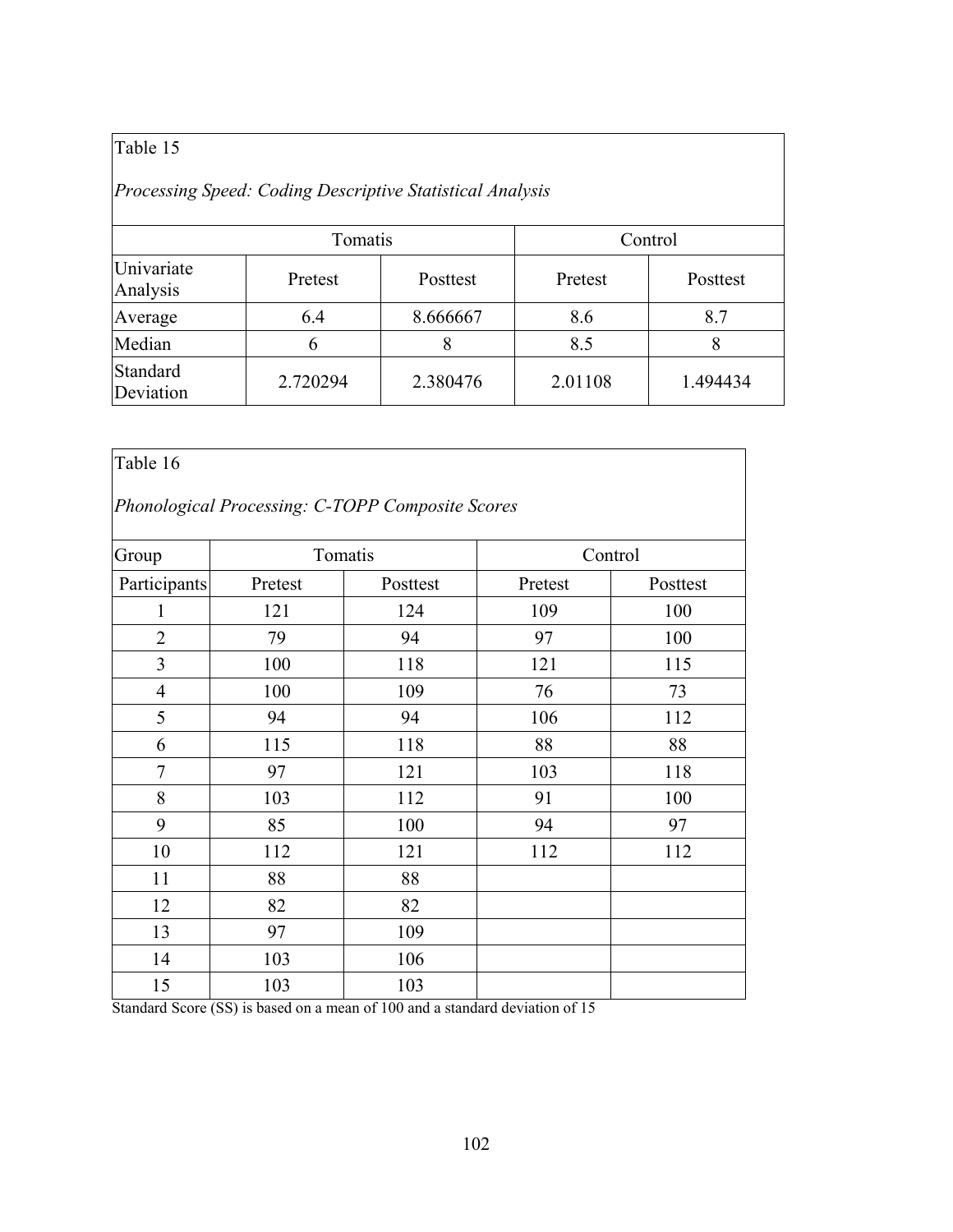| Table 17                                                         |           |            |           |            |  |  |  |
|------------------------------------------------------------------|-----------|------------|-----------|------------|--|--|--|
| Phonological Processing: C-TOPP Descriptive Statistical Analysis |           |            |           |            |  |  |  |
| Tomatis<br>Control                                               |           |            |           |            |  |  |  |
| Univariate<br>Analysis                                           | Pretest   | Posttest   | Pretest   | Posttest   |  |  |  |
| Average                                                          | 98.6      | 106.6      | 99.7      | 101.5      |  |  |  |
| Median                                                           | 100       | 109        | 100       | 100        |  |  |  |
| Standard<br>Deviation                                            | 11.939131 | 12.9383152 | 13.149144 | 13.7295302 |  |  |  |

*Reading Efficiency: TOWRE Standard Scores for Phonemic Decoding Efficient and Sight Word Efficient* 

| Test             |         | Phonemic Decoding Efficient |         |          | Sight Word Efficient |          |         |          |  |
|------------------|---------|-----------------------------|---------|----------|----------------------|----------|---------|----------|--|
| Group            |         | Tomatis                     |         | Control  |                      | Tomatis  |         | Control  |  |
| Partic<br>ipants | Pretest | Posttest                    | Pretest | Posttest | Pretest              | Posttest | Pretest | Posttest |  |
| 1                | 132     | 130                         | 117.5   | 97       | 130                  | 123      | 99      | 88       |  |
| $\overline{2}$   | 77      | 72                          | 85      | 86       | 62                   | 72       | 86      | 83       |  |
| 3                | 83      | 86                          | 118     | 130      | 79                   | 85       | 102     | 120      |  |
| 4                | 88      | 111                         | 104     | 102      | 80                   | 111      | 95      | 100      |  |
| 5                | 94      | 95                          | 106     | 100      | 93                   | 97       | 102     | 93       |  |
| 6                | 93      | 122                         | 110     | 98       | 82                   | 118      | 116     | 112      |  |
| $\overline{7}$   | 127     | 123                         | 118     | 101      | 111                  | 113      | 113     | 108      |  |
| 8                | 107     | 96                          | 93      | 89       | 96                   | 95       | 94      | 92       |  |
| 9                | 105     | 106                         | 105     | 105      | 98                   | 106      | 87      | 95       |  |
| 10               | 119     | 134                         | 141     | 135      | 116                  | 115      | 121     | 130      |  |
| 11               | 92      | 94                          |         |          | 104                  | 109      |         |          |  |
| 12               | 78      | 91                          |         |          | 88                   | 88       |         |          |  |
| 13               | 111     | 103                         |         |          | 113                  | 114      |         |          |  |
| 14               | 93      | 92                          |         |          | 89                   | 95       |         |          |  |
| 15               | 103     | 103                         |         |          | 109                  | 115      |         |          |  |

Standard Score (SS) is based on a mean of 100 and a standard deviation of 15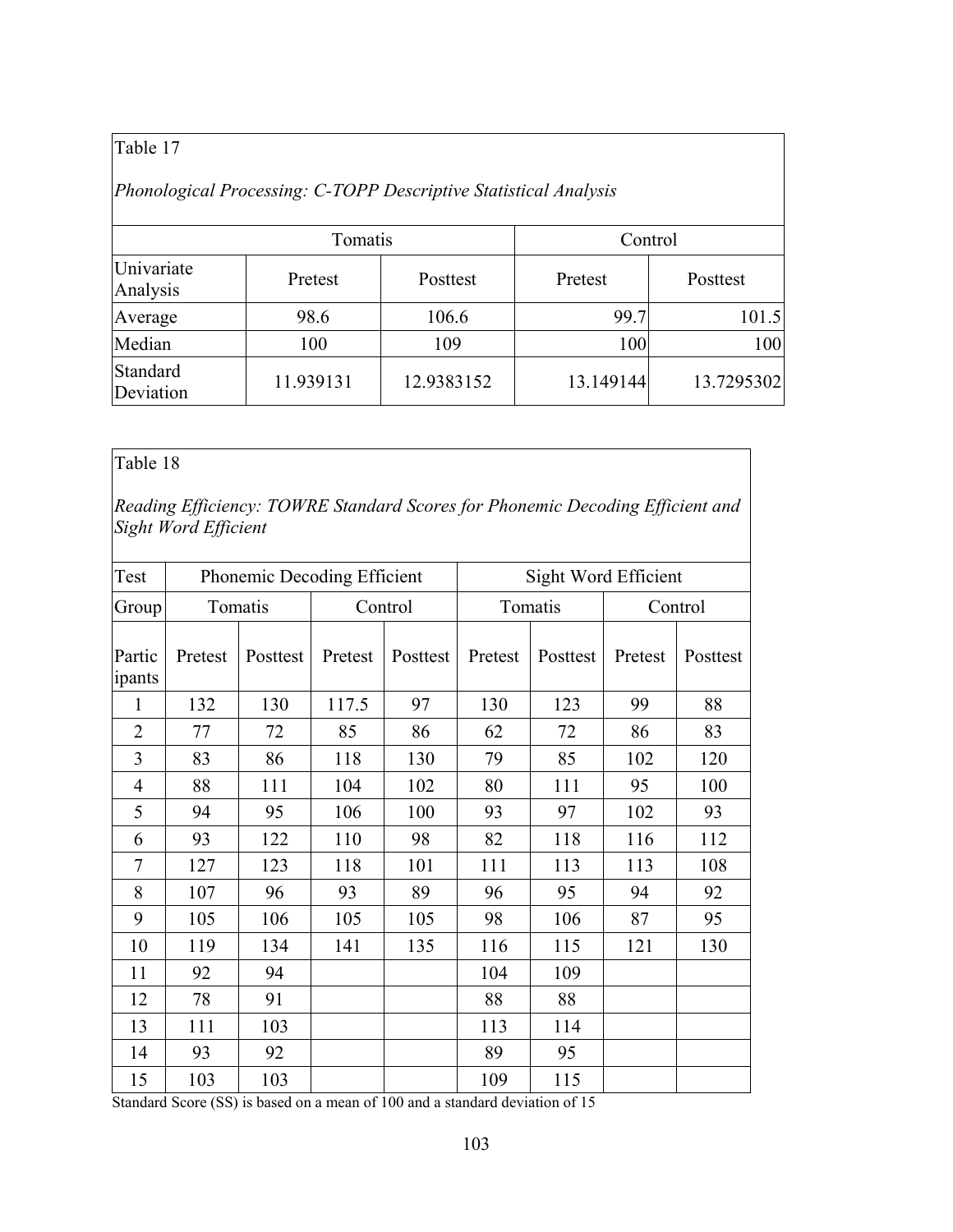| Table 19                                                    |         |          |         |          |                    |          |         |          |  |
|-------------------------------------------------------------|---------|----------|---------|----------|--------------------|----------|---------|----------|--|
| Reading Efficiency: TOWRE Descriptive Statistical Analysis  |         |          |         |          |                    |          |         |          |  |
| Sight Word Efficient<br>Phonemic Decoding Efficient<br>Test |         |          |         |          |                    |          |         |          |  |
|                                                             |         | Tomatis  |         | Control  |                    | Tomatis  | Control |          |  |
| Univariate<br>Analysis                                      | Pretest | Posttest | Pretest | Posttest | Pretest            | Posttest | Pretest | Posttest |  |
| Average                                                     | 100.13  | 103.87   | 109.75  | 104.3    | 96.67              | 103.73   | 101.5   | 102.1    |  |
| Median                                                      | 94      | 103      | 108     | 100.5    | 109<br>100.5<br>96 |          |         | 97.5     |  |
| Standard<br>Deviation                                       | 16.82   | 17.37    | 14.61   | 15.17    | 17.56              | 14.41    | 11.31   | 14.26    |  |

*Behavioral Observation: BASC-II Standard Scores for Attention Problems and Behavioral Symptoms Index* 

| Test           |         | <b>Attention Problems</b> |         |          | Behavioral Symptoms Index |          |         |          |
|----------------|---------|---------------------------|---------|----------|---------------------------|----------|---------|----------|
| Group          |         | Tomatis                   |         | Control  | Tomatis                   |          | Control |          |
| Participants   | Pretest | Posttest                  | Pretest | Posttest | Pretest                   | Posttest | Pretest | Posttest |
| 1              | 67      | 59                        | 61      | 61       | 65                        | 55       | 68      | 69       |
| $\overline{2}$ | 73      | 73                        | 61      | 64       | 56                        | 57       | 56      | 60       |
| 3              | 63      | 53                        | 69      | 69       | 54                        | 54       | 82      | 72       |
| $\overline{4}$ | 69      | 56                        | 64      | 61       | 62                        | 50       | 67      | 61       |
| 5              | 60      | 61                        | 73      | 68       | 56                        | 56       | 81      | 77       |
| 6              | 74      | 61                        | 66      | 66       | 66                        | 59       | 85      | 83       |
| $\overline{7}$ | 55      | 51                        | 72      | 72       | 41                        | 41       | 61      | 61       |
| 8              | 69      | 67                        | 71      | 66       | 61                        | 52       | 76      | 76       |
| 9              | 61      | 59                        | 72      | 67       | 68                        | 55       | 61      | 60       |
| 10             | 67      | 67                        | 51      | 51       | 56                        | 53       | 51      | 51       |
| 11             | 61      | 48                        |         |          | 58                        | 42       |         |          |
| 12             | 73      | 73                        |         |          | 70                        | 66       |         |          |
| 13             | 66      | 58                        |         |          | 65                        | 57       |         |          |
| 14             | 77      | 59                        |         |          | 76                        | 61       |         |          |
| 15             | 63      | 60                        |         |          | 71                        | 67       |         |          |

*Note: t* scores (TS) 60 and above are in the "at risk" range and scores 70 and above are in the "clinical range."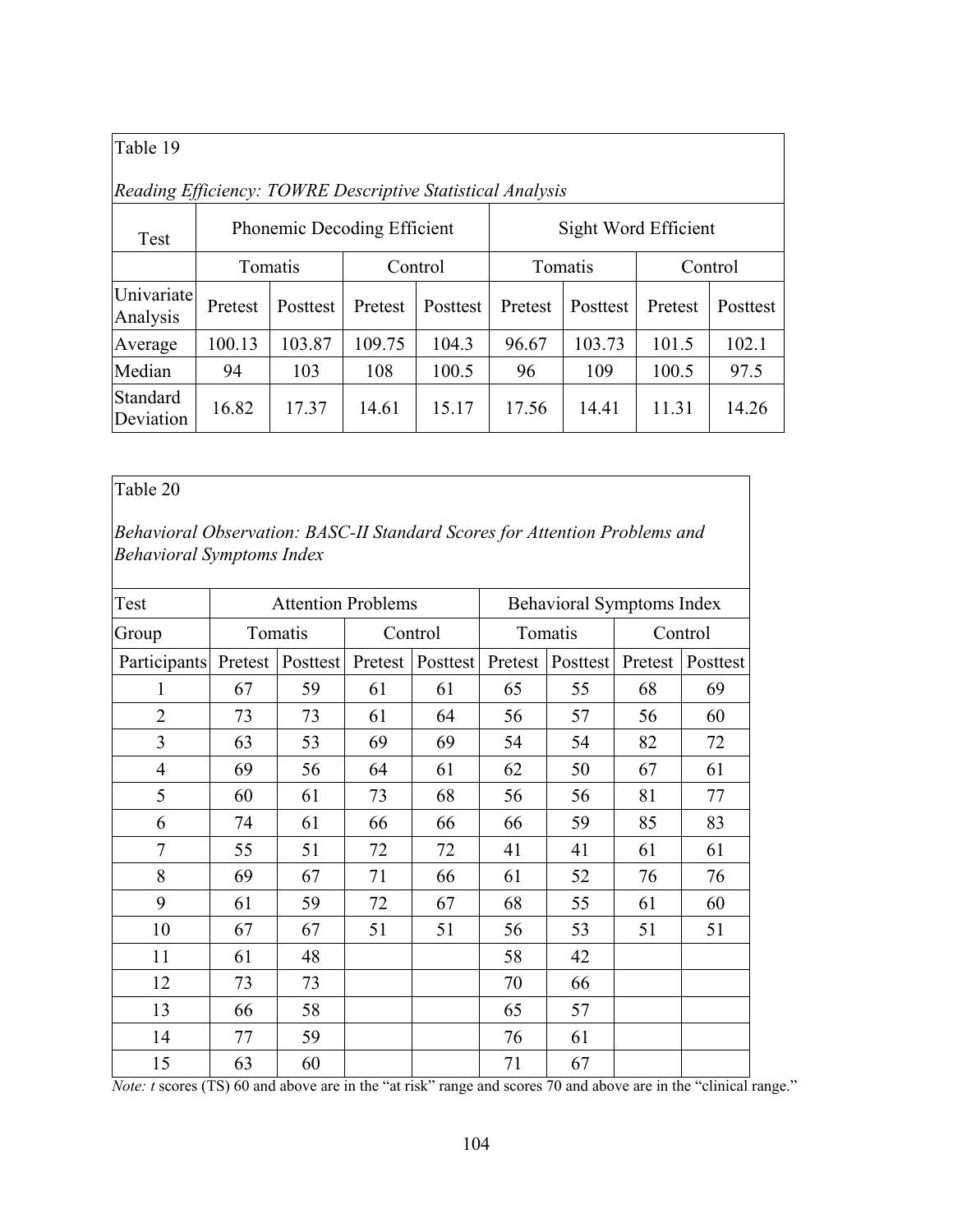### *Behavioral Observation: BASC-II Descriptive Statistical Analysis*

| Test                   |         | <b>Attention Problems</b> |         |          | Behavioral Symptoms Index |          |         |          |  |
|------------------------|---------|---------------------------|---------|----------|---------------------------|----------|---------|----------|--|
|                        |         | Tomatis                   |         | Control  | Tomatis                   |          | Control |          |  |
| Univariate<br>Analysis | Pretest | Posttest                  | Pretest | Posttest | Pretest                   | Posttest | Pretest | Posttest |  |
| Average                | 66.53   | 60.33                     | 66      | 64.5     | 61.67                     | 55       | 68.8    | 67       |  |
| Median                 | 67      | 59                        | 67.5    | 66       | 62                        | 55       | 67.5    | 65       |  |
| Standard<br>Deviation  | 6.12    | 7.24                      | 6.94    | 5.84     | 8.62                      | 7.22     | 11.75   | 9.96     |  |

## Table 22

# *Attention: IVA-Plus Standard Scores for Full-Scale Attention and Auditory Attention*

| Test             |         | <b>Full-Scale Attention</b> |         |          | <b>Auditory Attention</b> |          |         |          |
|------------------|---------|-----------------------------|---------|----------|---------------------------|----------|---------|----------|
| Group            |         | Tomatis                     |         | Control  |                           | Tomatis  | Control |          |
| Partic<br>ipants | Pretest | Posttest                    | Pretest | Posttest | Pretest                   | Posttest | Pretest | Posttest |
| 1                | 91      | 76                          | 85      | 70       | 88                        | 88       | 86      | 63       |
| $\overline{2}$   | 72      | 78                          | 53      | 77       | 54                        | 67       | 72      | 87       |
| 3                | 103     | 105                         | 89      | 52       | 92                        | 111      | 91      | 46       |
| $\overline{4}$   | 67      | 82                          | 97      | 99       | 68                        | 84       | 110     | 109      |
| 5                | 105     | 108                         | 106     | 56       | 104                       | 102      | 101     | 52       |
| 6                | 111     | 126                         | 121     | 48       | 117                       | 127      | 120     | 46       |
| $\tau$           | 104     | 96                          | 87      | 74       | 107                       | 95       | 88      | 80       |
| 8                | 90      | 78                          | 93      | 95       | 84                        | 62       | 90      | 88       |
| 9                | 82      | 86                          | 91      | 73       | 64                        | 77       | 94      | 81       |
| 10               | 114     | 100                         | 117     | 124      | 112                       | 102      | 124     | 123      |
| 11               | 103     | 111                         |         |          | 97                        | 103      |         |          |
| 12               | 86      | 70                          |         |          | 82                        | 62       |         |          |
| 13               | 104     | 109                         |         |          | 95                        | 105      |         |          |
| 14               | 63      | 83                          |         |          | 58                        | 76       |         |          |
| 15               | 82      | 96                          |         |          | 79                        | 78       |         |          |

*Note*: Standard Score (SS) is based on a mean of 100 and a standard deviation of 15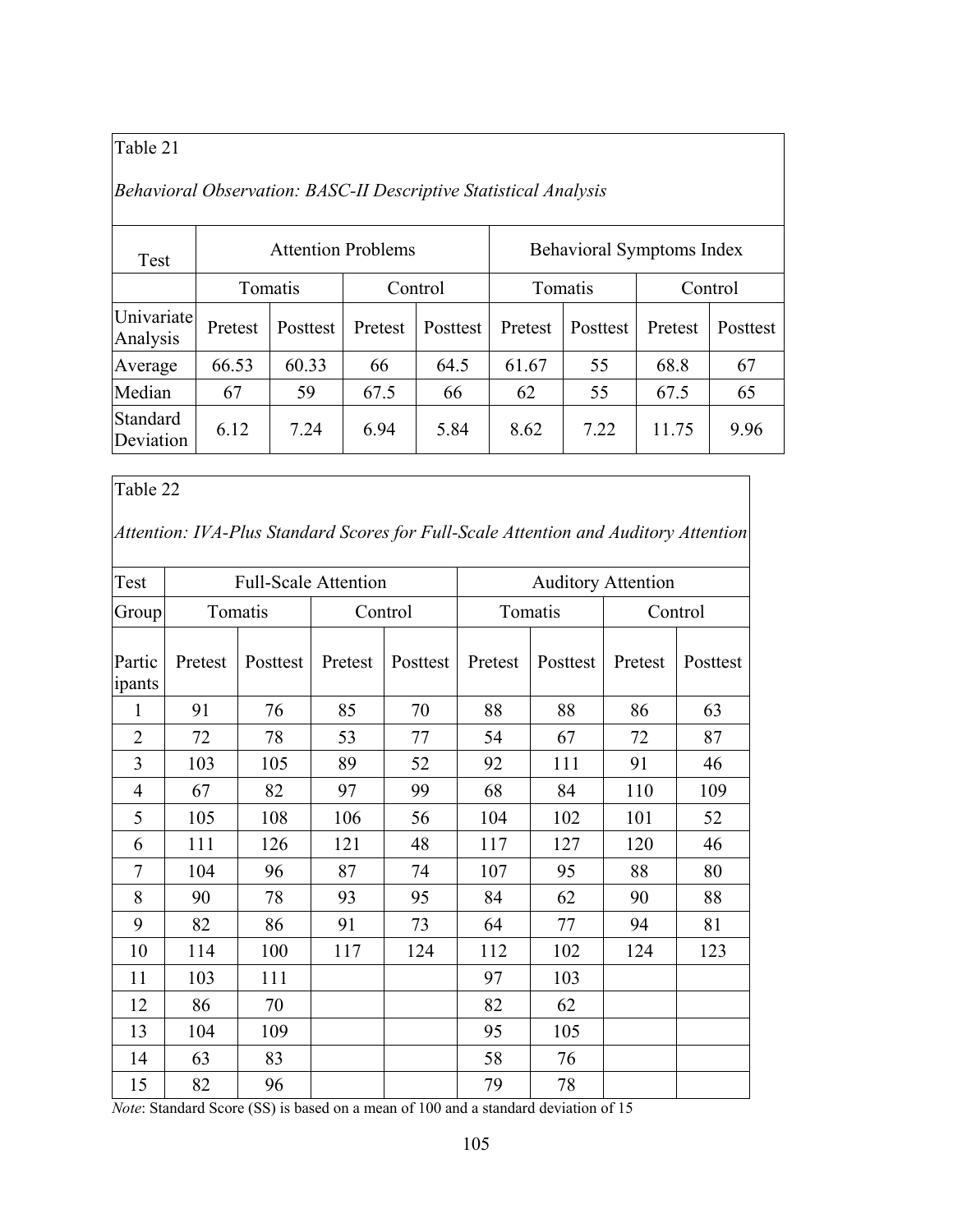### *Attention: IVA-Plus Descriptive Statistical Analysis for Full-Scale Attention and Auditory Attention*

| Test                   |         | <b>Full-scale Attention</b> |         |          | <b>Auditory Attention</b> |          |         |          |
|------------------------|---------|-----------------------------|---------|----------|---------------------------|----------|---------|----------|
|                        |         | Tomatis                     |         | Control  | Tomatis                   |          | Control |          |
| Univariate<br>Analysis | Pretest | Posttest                    | Pretest | Posttest | Pretest                   | Posttest | Pretest | Posttest |
| Average                | 91.8    | 93.6                        | 93.9    | 76.8     | 86.73                     | 89.27    | 97.6    | 77.5     |
| Median                 | 91      | 96                          | 92      | 73.5     | 88                        | 88       | 92.5    | 80.5     |
| Standard<br>Deviation  | 16.15   | 16.12                       | 19.02   | 23.56    | 19.5                      | 19.19    | 16.19   | 26.09    |

| Table 24       |         |                                                          |         |          |
|----------------|---------|----------------------------------------------------------|---------|----------|
|                |         | Attention: IVA-Plus Standard Scores for Visual Attention |         |          |
| Group          |         | Tomatis                                                  |         | Control  |
| Participants   | Pretest | Posttest                                                 | Pretest | Posttest |
|                | 95      | 72                                                       | 86      | 81       |
| $\overline{2}$ | 91      | 89                                                       | 48      | 74       |
| $\overline{3}$ | 112     | 98                                                       | 89      | 69       |
| $\overline{4}$ | 75      | 85                                                       | 86      | 90       |
| 5              | 106     | 113                                                      | 109     | 67       |
| 6              | 104     | 123                                                      | 116     | 64       |
| $\overline{7}$ | 99      | 98                                                       | 88      | 72       |
| 8              | 99      | 98                                                       | 99      | 102      |
| 9              | 104     | 97                                                       | 90      | 71       |
| 10             | 112     | 99                                                       | 108     | 120      |
| 11             | 108     | 116                                                      |         |          |
| 12             | 92      | 81                                                       |         |          |
| 13             | 113     | 111                                                      |         |          |
| 14             | 78      | 94                                                       |         |          |
| 15             | 89      | 112                                                      |         |          |

*Note*: Standard Score (SS) is based on a mean of 100 and a standard deviation of 15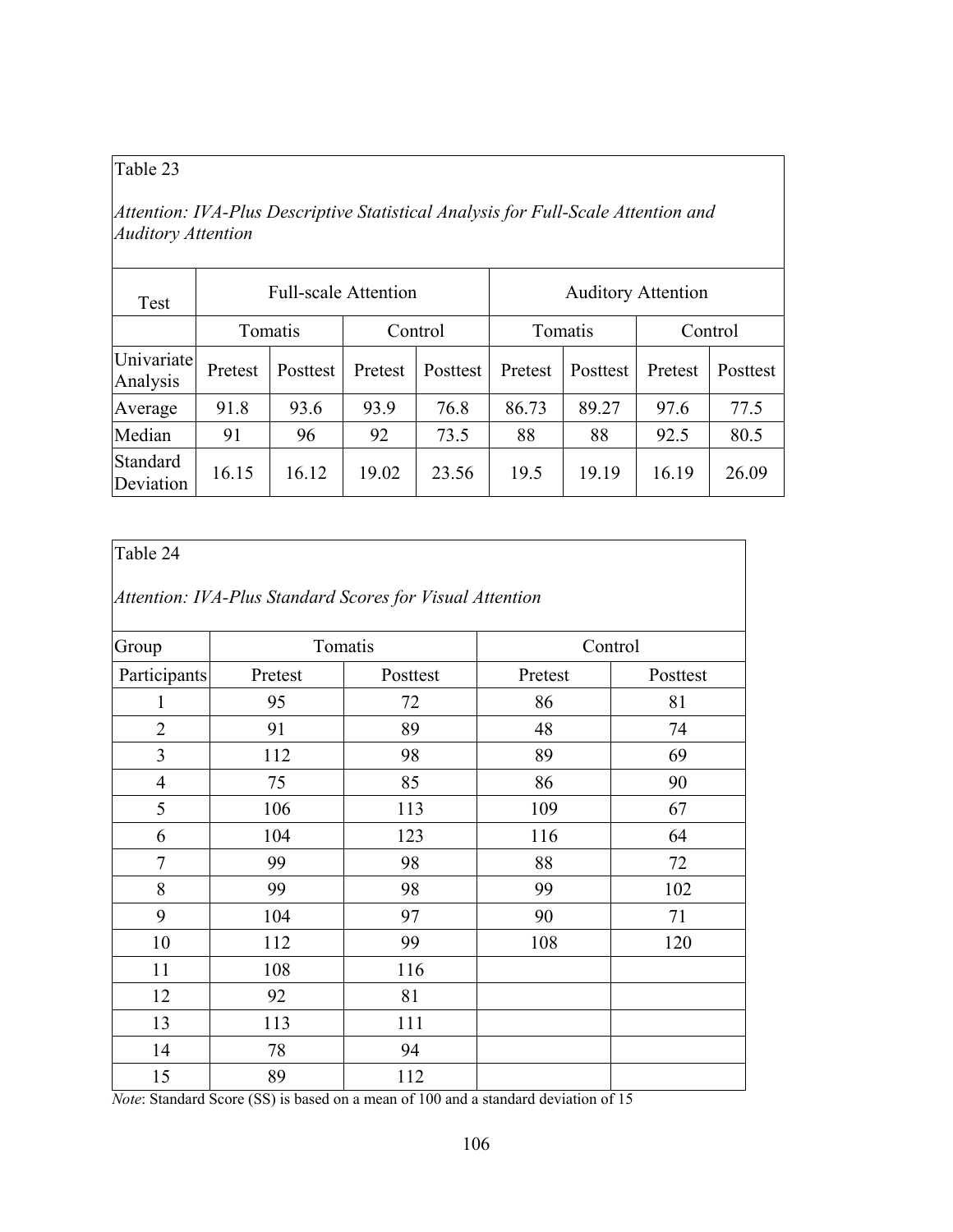| Table 25                                                                  |         |          |         |          |  |  |  |
|---------------------------------------------------------------------------|---------|----------|---------|----------|--|--|--|
| Attention: IVA-Plus Descriptive Statistical Analysis for Visual Attention |         |          |         |          |  |  |  |
| Tomatis                                                                   |         |          | Control |          |  |  |  |
| Univariate<br>Analysis                                                    | Pretest | Posttest | Pretest | Posttest |  |  |  |
| Average                                                                   | 98.47   | 99.07    | 91.9    | 81       |  |  |  |
| Median                                                                    | 99      | 98       | 89.5    | 73       |  |  |  |
| Standard<br>Deviation                                                     | 11.82   | 14.03    | 18.88   | 17.96    |  |  |  |

# 107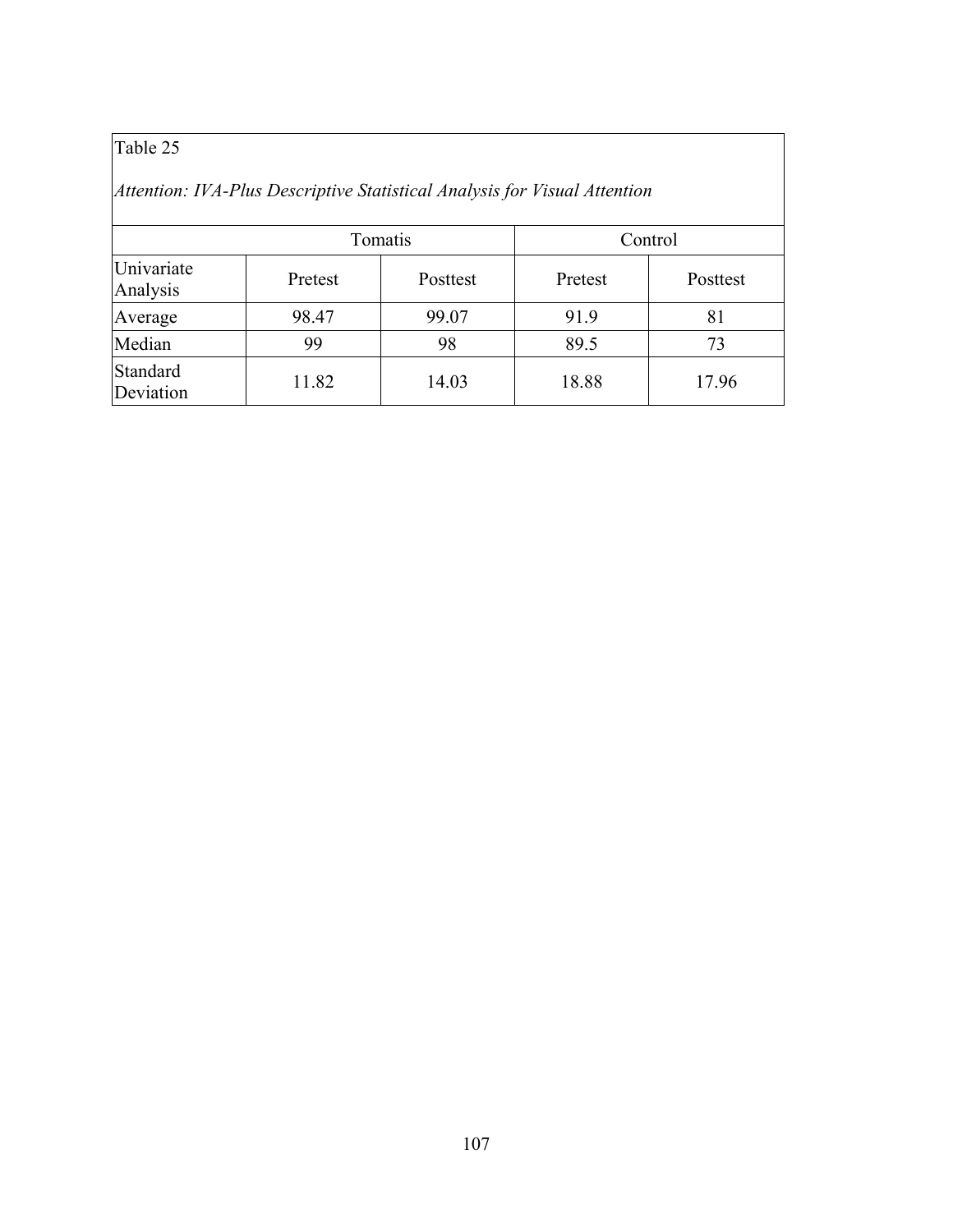# **Appendix E**

|  |  |  | <b>Individual EEG Analysis</b> |  |  |
|--|--|--|--------------------------------|--|--|
|--|--|--|--------------------------------|--|--|

| Table 26                              |                            |                            |                         |                |                                      |            |              |                           |  |
|---------------------------------------|----------------------------|----------------------------|-------------------------|----------------|--------------------------------------|------------|--------------|---------------------------|--|
| Tomatis Group Individual EEG Analysis |                            |                            |                         |                |                                      |            |              |                           |  |
| Participant                           |                            | Peak Alpha Frequency       | ADD Subgroup            |                | Z Scored FFT Theta/Beta<br>Ratio, SD |            | Age          | Gender                    |  |
|                                       | Pre                        | Post                       | Pre                     | Post           | Pre                                  | Post       |              |                           |  |
| $\mathbf{1}$                          | $FZ = 9.35$                | $FZ = 9.37$                | $2$ or $3$              | $2$ or $3$     | Normal                               | Normal     | 8.11         | M                         |  |
|                                       | $CZ = 9.41$                | $CZ = 9.46$                |                         |                |                                      |            |              |                           |  |
|                                       | $PZ = 9.45$                | $PZ = 9.40$                |                         |                |                                      |            |              |                           |  |
| $\overline{2}$                        | $FZ = 9.32$                | $FZ = 9.40$                | $\overline{3}$          | $\overline{3}$ | Normal (-                            | Normal     | 12.1         | $\mathbf{F}$              |  |
|                                       | $CZ = 9.33$                | $CZ = 9.29$                |                         |                | 1.75 Central,                        |            |              |                           |  |
|                                       | $PZ = 9.30$                | $PZ = 9.39$                |                         |                | Frontal)                             |            |              |                           |  |
| $\overline{3}$                        | $FZ = 9.40$                | $FZ = 9.35$                | $\overline{3}$          | Improved in    | Normal                               | Normal     | 9.5          | M                         |  |
|                                       | $CZ = 9.45$                | $CZ = 9.54$                |                         | Beta           |                                      |            |              |                           |  |
|                                       | $PZ = 9.64$                | $PZ = 9.82$                |                         |                |                                      |            |              |                           |  |
| $\overline{4}$                        | $FZ = 9.36$                | $FZ = 9.33$                | $\overline{2}$          | 2 and some 3   | Normal                               | Normal     | 9.3          | M                         |  |
|                                       | $CZ = 9.41$                | $CZ = 9.37$                |                         |                |                                      |            |              |                           |  |
|                                       | $PZ = 9.46$                | $PZ = 9.37$                |                         |                |                                      |            |              |                           |  |
| $\overline{5}$                        | $FZ = 9.35$                | $FZ = 9.49$                | $\overline{3}$          | $\overline{3}$ | Normal $(-1)$                        | Normal     | 11.4         | $\mathbf{F}$              |  |
|                                       | $CZ = 9.44$<br>$PZ = 9.37$ | $CZ = 9.51$<br>$PZ = 9.33$ |                         |                | Central,                             |            |              |                           |  |
|                                       |                            |                            |                         |                | Frontal)                             |            |              |                           |  |
| 6                                     | $FZ = 9.60$                | $FZ = 9.75$                | $\overline{2}$          | $\overline{2}$ | Normal                               | Normal     | 11.8         | $\mathbf{F}$              |  |
|                                       | $CZ = 9.76$                | $CZ = 9.84$                |                         |                |                                      |            |              |                           |  |
|                                       | $PZ = 9.88$                | $PZ = 9.96$                |                         |                |                                      |            |              |                           |  |
| $\overline{7}$                        | $FZ = 9.52$                | $FZ = 9.46$                | $\overline{3}$          | $\overline{3}$ | Normal                               | Normal     | 12.8         | M                         |  |
|                                       | $CZ = 9.58$                | $CZ = 9.66$                |                         |                |                                      |            |              |                           |  |
|                                       | $PZ = 9.62$<br>$FZ = 9.33$ | $PZ = 9.73$<br>$FZ = 9.34$ | $\overline{3}$          |                |                                      |            |              |                           |  |
| 8                                     | $CZ = 9.56$                | $CZ = 9.44$                |                         | 3 and some 2   | $(-2.5 \text{ Partial})$             | $(-2.5)$   | 12.3         | M                         |  |
|                                       | $PZ = 9.86$                | $PZ = 9.61$                |                         |                | Occipital)                           | Occipital) |              |                           |  |
| 9                                     | $FZ = 9.44$                | $FZ = 9.46$                | $\overline{2}$          |                | Normal (+                            | Normal (-  | 11.1         | M                         |  |
|                                       | $CZ = 9.51$                | $CZ = 9.48$                |                         |                | 1.5 Frontal)                         | 1.25       |              |                           |  |
|                                       | $PZ = 9.49$                | $PZ = 9.47$                |                         |                |                                      | CZ, PZ     | $\mathbf{1}$ |                           |  |
| 10                                    | $FZ = 9.53$                | $FZ = 9.35$                | 3 and                   | 3 and some 4   | Normal $(-1)$                        | Normal     | 10.8         | $\boldsymbol{\mathrm{F}}$ |  |
|                                       | $CZ = 9.75$                | $CZ = 9.70$                | some                    |                | Parietal,                            |            |              |                           |  |
|                                       | $PZ = 9.94$                | $PZ = 9.87$                | 4                       |                | Central)                             |            |              |                           |  |
| 11                                    | $FZ = 9.15$                | $FZ = 9.21$                | $\overline{1}$          | $\mathbf{1}$   | Normal (-1 at                        | Normal     | 8.9          | ${\bf F}$                 |  |
|                                       | $CZ = 8.91$                | $CZ = 8.93$                |                         |                | PZ)                                  | $(+1.25)$  |              |                           |  |
|                                       | $PZ = 8.97$                | $PZ = 9.00$                |                         |                |                                      | Parietal)  |              |                           |  |
|                                       | $FZ = 9.03$                | $FZ = 9.23$                | $\overline{3}$          | Overall        | Normal                               | Normal     |              |                           |  |
| 12                                    | $CZ = 8.99$                | $CZ = 9.00$                |                         |                |                                      |            | 7.7          | $\mathbf M$               |  |
|                                       | $PZ = 9.06$                | $PZ = 9.15$                |                         | improvement    |                                      |            |              |                           |  |
| 13                                    | $FZ = 9.35$                | $FZ = 9.35$                | $\overline{\mathbf{3}}$ | 3 Less post    | (-2 Posterior                        | Normal (-  | 12.9         | $\mathbf F$               |  |
|                                       | $CZ = 9.56$                | $CZ = 9.56$                |                         | beta           | $-1.75$ PZ,                          | 1.25       |              |                           |  |
|                                       | $PZ = 9.72$                | $PZ = 9.74$                |                         |                | CZ                                   | Occipital) |              |                           |  |
| 14                                    | $\overline{FZ} = 9.43$     | $FZ = 9.53$                | No                      | No ADD         | Normal                               | Normal     | 8.9          | $\boldsymbol{\mathrm{F}}$ |  |
|                                       | $CZ = 9.43$                | $CZ = 9.39$                | <b>ADD</b>              |                |                                      |            |              |                           |  |
|                                       | $PZ = 9.55$                | $PZ = 9.40$                |                         |                |                                      |            |              |                           |  |
| 15                                    | $FZ = 9.84$                | $FZ = 9.66$                | $\overline{3}$          | $\overline{3}$ | Normal $($                           | Normal (-1 | 9.1          | M                         |  |
|                                       | $CZ = 9.81$                | $CZ = 9.58$                |                         | Improvement    | $1.75\text{ CZ}$                     | CZ         |              |                           |  |